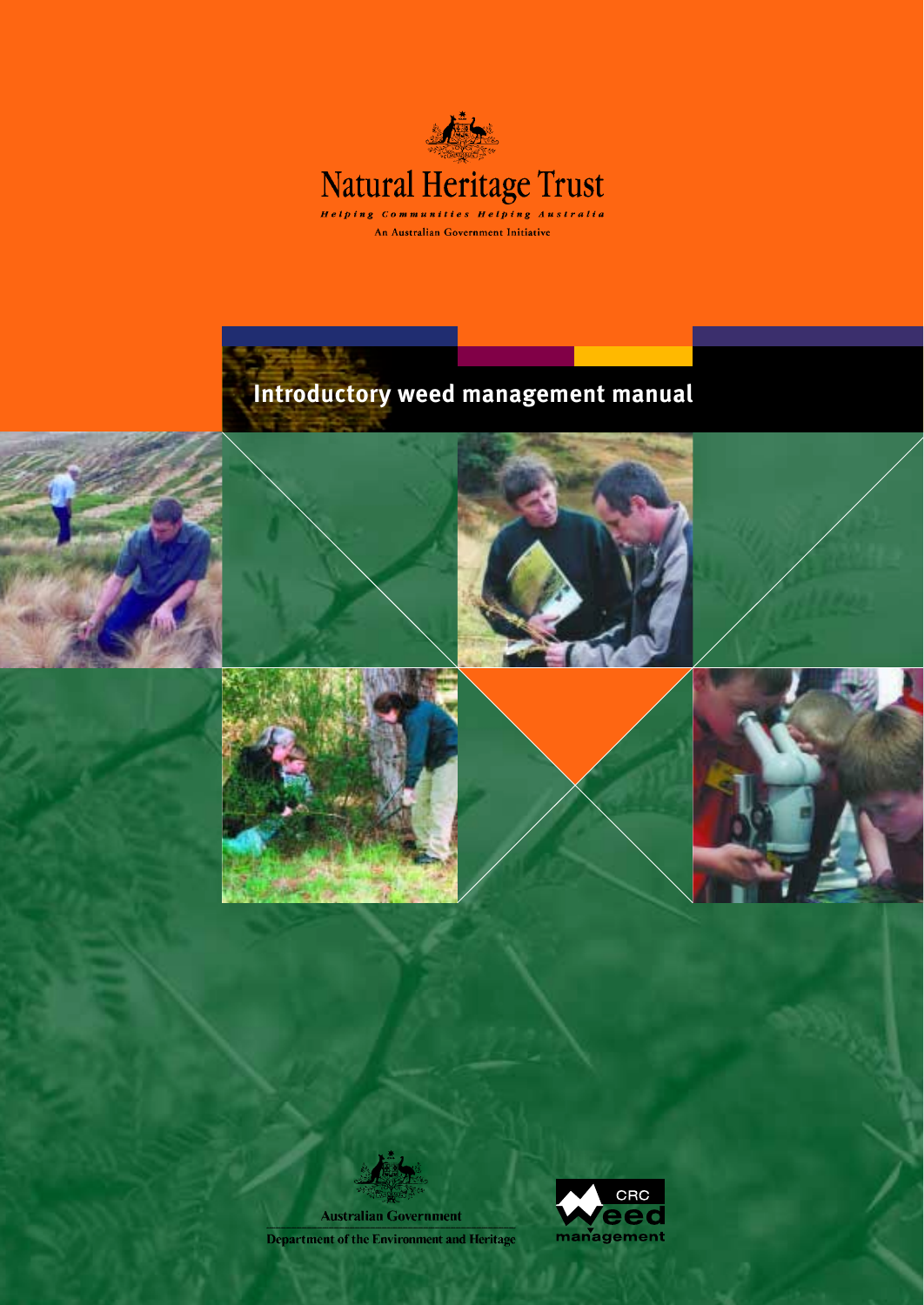This manual has been prepared as a training aid for the use of private landholders, conservation groups, catchment management groups, local, state and territory governments and industry. It is an introductory guide for those with little experience with weed management, particularly environmental weeds. It will be of use to those who wish to develop their weed management knowledge and skills, and as an extension resource for those who need to develop the weed management capacity of others. The manual is presented in four modules:

Module 1: *Developing and implementing a weed management plan*

Module 2: *Weed control methods for community groups*

Module 3: *Collecting and preparing plant specimens for identificatio*n

Module 4: *Presentation of information sessions to small groups*

This manual also compliments the weed management guide series prepared by the Weeds CRC for each of the species listed as *Weeds of National Significance* and the Department of the Environment and Heritage's *Alert List* for environmental weeds. These brochure-sized publications are available via the Australian Government's Natural Resource Management network or can be downloaded via the Australian Governments Biodiversity Publications web page at:

http://www.deh.gov.au/biodiversity/invasive/publications/index.html#weeds

or the Weeds CRC's website at:

http://www.weeds.crc.org.au

The information presented in this manual is general in nature so that a wide audience can appreciate the principles outlined. The reader is encouraged to use the knowledge and guidance available at local, regional and state levels from natural resource management agencies so that weed management activities can be adapted for local situations. It also needs to be appreciated that regulations relevant to weed control, for example those applying to the use of herbicides, vary over time and from place to place so it is essential to check with relevant agencies before embarking on weed control projects.

## **Relationship to National Competencies**

The Rural Training Council of Australia has developed vocational training packages relevant to a number of industries in rural and regional areas. Nationally recognised qualifications can be attained by formal recognition of self-acquired skills and knowledge or 'Recognition of prior learning', as measured against national competencies outlined in the training packages. A package has been developed entitled 'Conservation and Land Management' (CLM) which incorporates units which outline competencies for weed management. For readers who may be interested, the relationship between this manual and CLM units is detailed in Appendix 1 to this introduction. Appendix 1 is provided to help readers appreciate which competencies outlined in the CLM training package relate to which module in the manual. Please note this manual does not necessarily satisfy the requirements of the CLM training package. Anyone wishing to make further enquires regarding training packages are encouraged to contact the RTCA at:

#### **Rural Training Council of Australia**

PO Box E10 Kingston ACT 2601 Phone: (02) 6273 2514 Fax: (02) 6273 4811 E-Mail: admin@rtca.com.au Website: www.rtca.com.au

**1**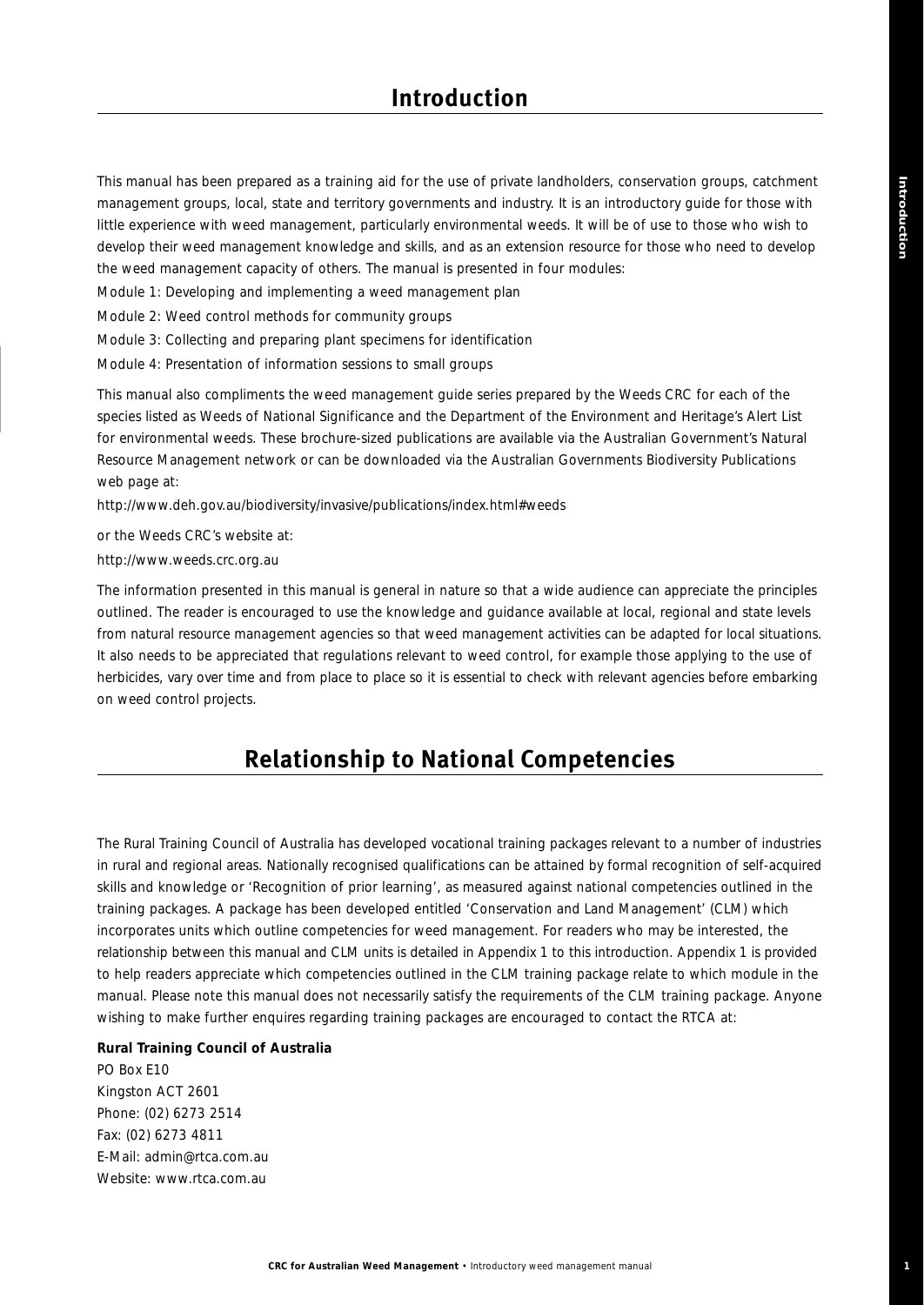The Australian Government's Natural Heritage Trust has funded this manual. The material in this manual draws on numerous publications and the work of many of those dedicated to addressing the threat posed by invasive plants to Australia's environment and economy. Contributions, permissions and references are gratefully acknowledged below.

## **Reviews of drafts:**

Mr. Phil Maher, Queensland Department of Natural Resources and Mines

- Mr. Peter Martin, Weeds CRC
- Mr. Michael Michelmore, NSW Agriculture
- Mr. Andrew Storrie, NSW Agriculture/ Weeds CRC
- Mr. Bob Trounce, NSW Agriculture
- Ms. Birgitte Verbeek, NSW Agriculture/ Weeds CRC
- Ms. Sally Vidler, Weeds CRC
- Dr. John Virtue, Animal Plant Control Commission of South Australia/Weeds CRC
- Mr. Steve Wingrave, NT Dept of Primary Industries & Fisheries/Weeds CRC

## **Acknowledgement of permissions**

**Module 1 –** Figure 3, *A Guide for the visual assessment of weed infestation as a percentage of ground cover* is reproduced with permission of NSW Agriculture and is derived from:

Bayley, D. 2001, *Efficient Weed Management*, NSW Agriculture, Paterson NSW.

**2 2 CRC**<br>**2 CRC**<br>**2 CRC**<br>**2 CRC**<br>**2 CRC**<br>**2 CRC**<br>**2 CRC**<br>**2 CRC**<br>**2 CRC**<br>**2 CRC**<br>**2 CRC**<br>**2 CRC**<br>**2 CRC**<br>**2 CRC**<br>**2 CRC**<br>**2 CRC**<br>**2 CRC**<br>**2 CRC**<br>**2 CRC**<br>**2 CRC**<br>**2 CRC**<br>**2 CRC Module 2 –** Illustrations by Norman Yeend, whose drawings were based on originals by Virginia Bear; The website www.weedsbluemountain.org.au; and the free booklet weeds of Blue Mountain bushland, available from bushcare@bmcc.nsw.gov.au. Tables throughout the text summarising the advantages and disadvantages of various weed control methods reproduced with permission of Mr. Adam Muyt and are derived from:

Muyt, A. 2001 *Bush Invaders of South-East Australia: A guide to the identification and control of environmental weeds found in South-East Australia,* R.G & F.J.Richardson, Melbourne.

#### **Module 3 –** Derived from:

Storrie, A. 2003, *Collecting Specimens*, which can be seen at:

http://www.weeds.crc.org.au/weed\_management/collecting\_specimens.html

**Module 4 –** Developed with the Department for Employment, Training & Further Education, Torrens Valley TAFE, Adelaide.

### **Images**

Cover images:

**upper left**: Victorian serrated tussock working group **lower left**: Rosey Boehm **upper right**: Peter Martin **lower right**: Peter Matin **background**: *Acacia karroo* Peter Martin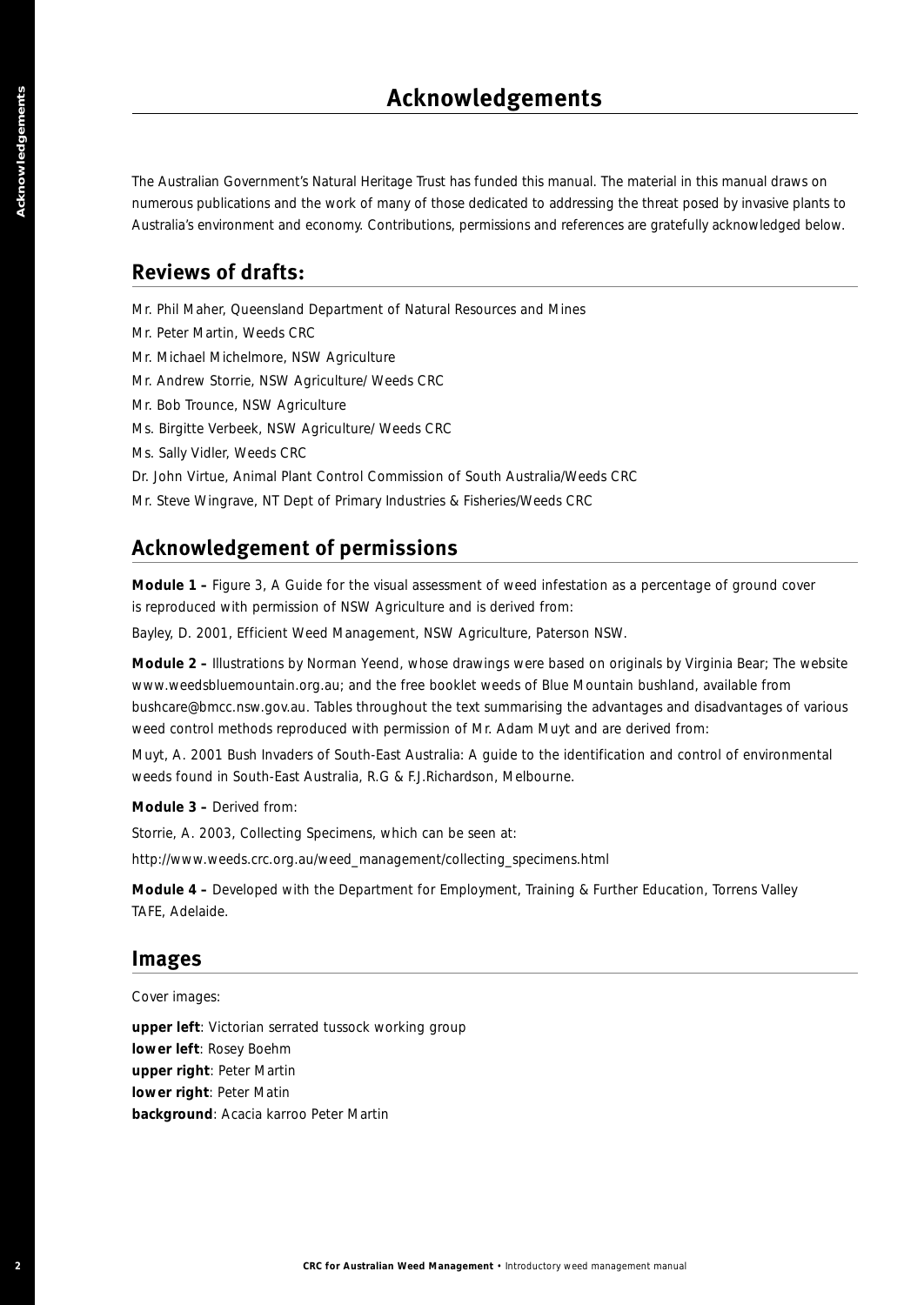## **References:**

Ainsworth, N. 2003, 'Herbicide use in riparian areas', *Proceedings of the first biennial weed conference, Developments in Weed Management*, Weed Society of Victoria Inc; Bendigo, pp. 46-9.

Bayley, D. 2001, *Efficient Weed Management*, NSW Agriculture, Paterson NSW.

Blood, K. 2003, *Responding to new weeds-in natural areas*, http://www.weeds.crc.org.au/weed\_management/responding\_to\_new\_weeds.html (4 July 2003).

Blue Mountains City Council Bushcare 2002, *Weeds of Blue Mountains Bushland*, http://www.weedsbluemountains.org.au/control.asp (2 June 2003).

Brown, K. & Brooks, K. 2002, Bushland weeds: *A practical guide to their management*, Environmental Weeds Action Network (WA) Inc., Perth WA.

Hall, R. 1999 'Strategic weed management: The way forward', *Proceedings of the 12th Australian Weeds Conference*, Council of Australian weed Science Societies, Hobart, pp. 82-85.

Hawkesbury-Nepean Catchment Management Trust 2000, *Aspects of Catchment Health: A Community Environmental Assessment and Monitoring Manual*, Hawkesbury-Nepean Catchment Management Trust, Windsor, NSW.

Kwong, R.M. 2003, 'Biological control of weeds in Victoria', *Proceedings of the First Biennial Weed Conference, Developments in Weed Management*, Weed Society of Victoria Inc. Bendigo, pp. 37-40.

Lonsdale, W.M. 2002, 'The highest form of generalship? A review of weed strategies', *Papers and Proceedings of the 13th Australian Weeds Conference*, Council of Australian weed Science Societies, Perth, p. 7.

Muyt, A. 2001 *Bush Invaders of South-East Australia: A guide to the identification and control of environmental weeds found in South-East Australia,* R.G & F.J.Richardson, Melbourne.

Robertson, M. 1994, *Stop bushland weeds: a guide to successful weeding in South Australia's bushland*, Nature Conservation Society of South Australia, Adelaide.

Sindel, B.M (ed), 2000, *Australian Weed Management Systems*, R.G & F.J Richardson, Melbourne.

van Oosterhout, E. 2003, *General Information on Control Methods for Environmental Weeds* http://www.nrm.qld.gov.au/pests/environmental\_weeds/pdf/generalinfo.pdf (3 June 2003).

Welsh, S. 2000, *Tasmanian Weed Mapping Guidelines*, Tasmanian Weed Mapping Network.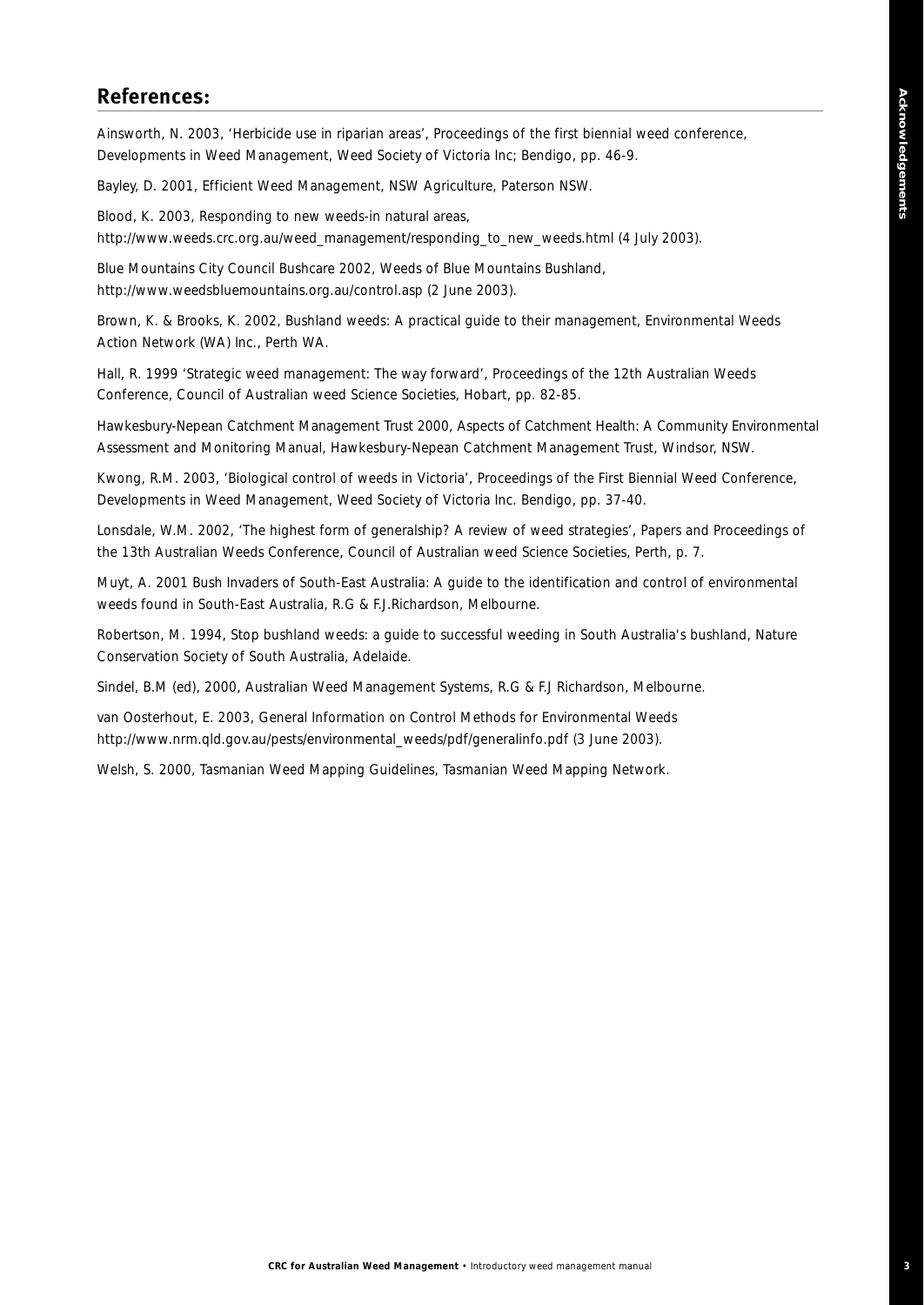| <b>CLM Training Package</b><br>unit number                                                   | Unit Name                 | Selected Unit Elements & Performance criteria<br>(describes issues covered by the RTC unit)                                                                                                                                                                                                                                                                                                                                                        | Manual module which<br>relates to the unit |
|----------------------------------------------------------------------------------------------|---------------------------|----------------------------------------------------------------------------------------------------------------------------------------------------------------------------------------------------------------------------------------------------------------------------------------------------------------------------------------------------------------------------------------------------------------------------------------------------|--------------------------------------------|
| RTC 1801A                                                                                    | Prepare for work          | 1. Observe safe work practices<br>1.1 Protective clothing                                                                                                                                                                                                                                                                                                                                                                                          | $\scriptstyle\sim$<br>Module               |
| RTC 1701A                                                                                    | Follow Basic safety rules | 1.2 Safety procedures involved with chemical handling are recognised<br>Follow workplace requirements and instructions<br>and followed as required<br>concerning chemicals<br>$\div$                                                                                                                                                                                                                                                               | $\sim$<br>Module                           |
|                                                                                              |                           | 2.5 Instructions for use of personal protective equipment and application<br>2.2 Chemical labels and symbols are recognised and hazards identified<br>Recognise risks associated with chemicals<br>equipment are identified and observed<br>$\overline{\mathbf{v}}$                                                                                                                                                                                | Module 2                                   |
|                                                                                              |                           | 3.1 Chemical handling and storage instructions on labels are followed<br>Follow chemical handling and storage rules<br>$\dot{\mathbf{c}}$                                                                                                                                                                                                                                                                                                          | Module 2                                   |
| <b>RTC 2016A</b><br>CRC for Australian Weed Management . Introductory weed management manual | Recognise Plants          | 1.3 Available processes for plant recognition are identified, selected and<br>1.2 Resources and equipment for use in recognition activity are located<br>2.2 Brief descriptions of plant habits, characteristics and significant<br>1.1 Range of plants requiring recognition is identified according to<br>Prepare plant for recognition.<br>supervisors/customers needs<br>features are recorded<br>prepared for use<br>and identified<br>$\div$ | 3<br>Module                                |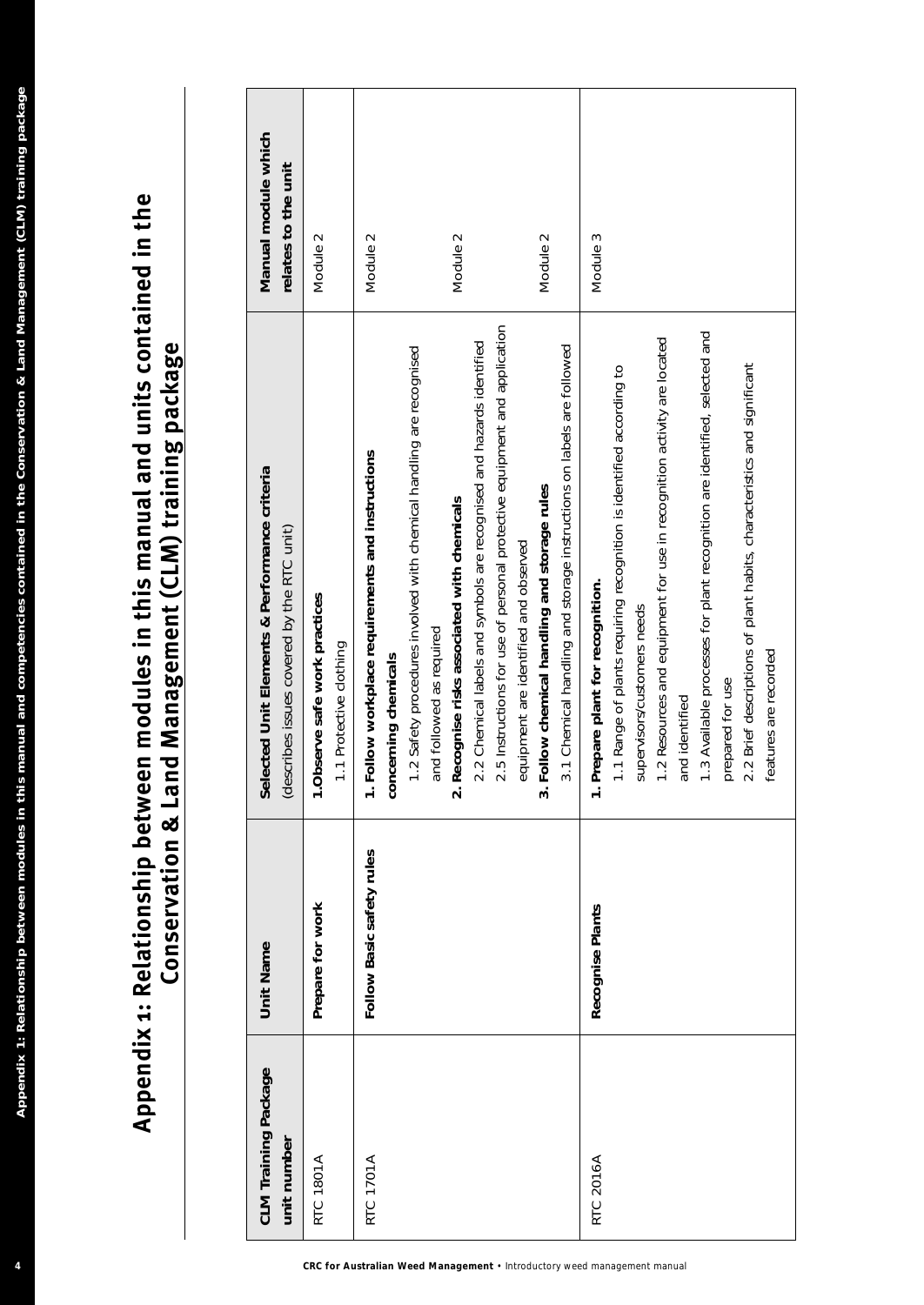| Module 2 in part<br>Modules 1 & 2<br>Module 1<br>Module 1<br>Module 1<br>Module 1<br>3.4 Climate and weather conditions are ascertained from historical data<br>.2 Details of weed occurrence are recorded and reported to supervisor<br>.3 Treatment methods are selected in consultation with the supervisor<br>2.2 Treatments are prepared according to supervisors instructions and<br>3.1 OHS hazards associated with undertaking a site visit are assessed<br>4.2 Existing on-site and adjacent features that may impact upon the<br>2.3 Treatments are applied in such a way that non-target damage<br>5.1 Site survey information is documented in accordance with<br>3.3 Records are maintained according to enterprise guidelines<br>.5 OHS hazards are identified, risks assessed and reported to<br>2.1 Suitable personal protective equipment is selected, used<br>3.5 Where required, formal approval is sought to visit site<br>for potential risks and controls implemented accordingly<br>3.2 Location ownership and site boundaries are verified<br>project objectives are identified and recorded<br>Carry out post treatment operations<br>Collect and collate base information<br>2.3 Base plan is prepared of the site<br>4.1 Site orientation is undertaken<br>Indertake site inspection<br>manufacturers guidelines<br>Document information<br>3. Prepare for site visit<br>enterprise procedures<br>and maintained<br>he supervisor<br>reat Weed<br>is minimised<br>⊐<br>4<br>$\overline{\mathbf{v}}$<br>ъ,<br>$\dot{\mathbf{c}}$<br>$\overline{\mathbf{v}}$<br>Undertake a site assessment<br>3218A<br>RTC. | <b>RTC 2401A</b> | Treat weeds | repare to treat weeds | $\sim$<br>Modules 1 & |
|---------------------------------------------------------------------------------------------------------------------------------------------------------------------------------------------------------------------------------------------------------------------------------------------------------------------------------------------------------------------------------------------------------------------------------------------------------------------------------------------------------------------------------------------------------------------------------------------------------------------------------------------------------------------------------------------------------------------------------------------------------------------------------------------------------------------------------------------------------------------------------------------------------------------------------------------------------------------------------------------------------------------------------------------------------------------------------------------------------------------------------------------------------------------------------------------------------------------------------------------------------------------------------------------------------------------------------------------------------------------------------------------------------------------------------------------------------------------------------------------------------------------------------------------------------------------------------------------------------------------------------------|------------------|-------------|-----------------------|-----------------------|
|                                                                                                                                                                                                                                                                                                                                                                                                                                                                                                                                                                                                                                                                                                                                                                                                                                                                                                                                                                                                                                                                                                                                                                                                                                                                                                                                                                                                                                                                                                                                                                                                                                       |                  |             |                       |                       |
|                                                                                                                                                                                                                                                                                                                                                                                                                                                                                                                                                                                                                                                                                                                                                                                                                                                                                                                                                                                                                                                                                                                                                                                                                                                                                                                                                                                                                                                                                                                                                                                                                                       |                  |             |                       |                       |
|                                                                                                                                                                                                                                                                                                                                                                                                                                                                                                                                                                                                                                                                                                                                                                                                                                                                                                                                                                                                                                                                                                                                                                                                                                                                                                                                                                                                                                                                                                                                                                                                                                       |                  |             |                       |                       |
|                                                                                                                                                                                                                                                                                                                                                                                                                                                                                                                                                                                                                                                                                                                                                                                                                                                                                                                                                                                                                                                                                                                                                                                                                                                                                                                                                                                                                                                                                                                                                                                                                                       |                  |             |                       |                       |
|                                                                                                                                                                                                                                                                                                                                                                                                                                                                                                                                                                                                                                                                                                                                                                                                                                                                                                                                                                                                                                                                                                                                                                                                                                                                                                                                                                                                                                                                                                                                                                                                                                       |                  |             |                       |                       |
|                                                                                                                                                                                                                                                                                                                                                                                                                                                                                                                                                                                                                                                                                                                                                                                                                                                                                                                                                                                                                                                                                                                                                                                                                                                                                                                                                                                                                                                                                                                                                                                                                                       |                  |             |                       |                       |
|                                                                                                                                                                                                                                                                                                                                                                                                                                                                                                                                                                                                                                                                                                                                                                                                                                                                                                                                                                                                                                                                                                                                                                                                                                                                                                                                                                                                                                                                                                                                                                                                                                       |                  |             |                       |                       |
|                                                                                                                                                                                                                                                                                                                                                                                                                                                                                                                                                                                                                                                                                                                                                                                                                                                                                                                                                                                                                                                                                                                                                                                                                                                                                                                                                                                                                                                                                                                                                                                                                                       |                  |             |                       |                       |
|                                                                                                                                                                                                                                                                                                                                                                                                                                                                                                                                                                                                                                                                                                                                                                                                                                                                                                                                                                                                                                                                                                                                                                                                                                                                                                                                                                                                                                                                                                                                                                                                                                       |                  |             |                       |                       |
|                                                                                                                                                                                                                                                                                                                                                                                                                                                                                                                                                                                                                                                                                                                                                                                                                                                                                                                                                                                                                                                                                                                                                                                                                                                                                                                                                                                                                                                                                                                                                                                                                                       |                  |             |                       |                       |
|                                                                                                                                                                                                                                                                                                                                                                                                                                                                                                                                                                                                                                                                                                                                                                                                                                                                                                                                                                                                                                                                                                                                                                                                                                                                                                                                                                                                                                                                                                                                                                                                                                       |                  |             |                       |                       |
|                                                                                                                                                                                                                                                                                                                                                                                                                                                                                                                                                                                                                                                                                                                                                                                                                                                                                                                                                                                                                                                                                                                                                                                                                                                                                                                                                                                                                                                                                                                                                                                                                                       |                  |             |                       |                       |
|                                                                                                                                                                                                                                                                                                                                                                                                                                                                                                                                                                                                                                                                                                                                                                                                                                                                                                                                                                                                                                                                                                                                                                                                                                                                                                                                                                                                                                                                                                                                                                                                                                       |                  |             |                       |                       |
|                                                                                                                                                                                                                                                                                                                                                                                                                                                                                                                                                                                                                                                                                                                                                                                                                                                                                                                                                                                                                                                                                                                                                                                                                                                                                                                                                                                                                                                                                                                                                                                                                                       |                  |             |                       |                       |
|                                                                                                                                                                                                                                                                                                                                                                                                                                                                                                                                                                                                                                                                                                                                                                                                                                                                                                                                                                                                                                                                                                                                                                                                                                                                                                                                                                                                                                                                                                                                                                                                                                       |                  |             |                       |                       |
|                                                                                                                                                                                                                                                                                                                                                                                                                                                                                                                                                                                                                                                                                                                                                                                                                                                                                                                                                                                                                                                                                                                                                                                                                                                                                                                                                                                                                                                                                                                                                                                                                                       |                  |             |                       |                       |
|                                                                                                                                                                                                                                                                                                                                                                                                                                                                                                                                                                                                                                                                                                                                                                                                                                                                                                                                                                                                                                                                                                                                                                                                                                                                                                                                                                                                                                                                                                                                                                                                                                       |                  |             |                       |                       |
|                                                                                                                                                                                                                                                                                                                                                                                                                                                                                                                                                                                                                                                                                                                                                                                                                                                                                                                                                                                                                                                                                                                                                                                                                                                                                                                                                                                                                                                                                                                                                                                                                                       |                  |             |                       |                       |
|                                                                                                                                                                                                                                                                                                                                                                                                                                                                                                                                                                                                                                                                                                                                                                                                                                                                                                                                                                                                                                                                                                                                                                                                                                                                                                                                                                                                                                                                                                                                                                                                                                       |                  |             |                       |                       |
|                                                                                                                                                                                                                                                                                                                                                                                                                                                                                                                                                                                                                                                                                                                                                                                                                                                                                                                                                                                                                                                                                                                                                                                                                                                                                                                                                                                                                                                                                                                                                                                                                                       |                  |             |                       |                       |
|                                                                                                                                                                                                                                                                                                                                                                                                                                                                                                                                                                                                                                                                                                                                                                                                                                                                                                                                                                                                                                                                                                                                                                                                                                                                                                                                                                                                                                                                                                                                                                                                                                       |                  |             |                       |                       |
|                                                                                                                                                                                                                                                                                                                                                                                                                                                                                                                                                                                                                                                                                                                                                                                                                                                                                                                                                                                                                                                                                                                                                                                                                                                                                                                                                                                                                                                                                                                                                                                                                                       |                  |             |                       |                       |
|                                                                                                                                                                                                                                                                                                                                                                                                                                                                                                                                                                                                                                                                                                                                                                                                                                                                                                                                                                                                                                                                                                                                                                                                                                                                                                                                                                                                                                                                                                                                                                                                                                       |                  |             |                       |                       |
|                                                                                                                                                                                                                                                                                                                                                                                                                                                                                                                                                                                                                                                                                                                                                                                                                                                                                                                                                                                                                                                                                                                                                                                                                                                                                                                                                                                                                                                                                                                                                                                                                                       |                  |             |                       |                       |
|                                                                                                                                                                                                                                                                                                                                                                                                                                                                                                                                                                                                                                                                                                                                                                                                                                                                                                                                                                                                                                                                                                                                                                                                                                                                                                                                                                                                                                                                                                                                                                                                                                       |                  |             |                       |                       |
|                                                                                                                                                                                                                                                                                                                                                                                                                                                                                                                                                                                                                                                                                                                                                                                                                                                                                                                                                                                                                                                                                                                                                                                                                                                                                                                                                                                                                                                                                                                                                                                                                                       |                  |             |                       |                       |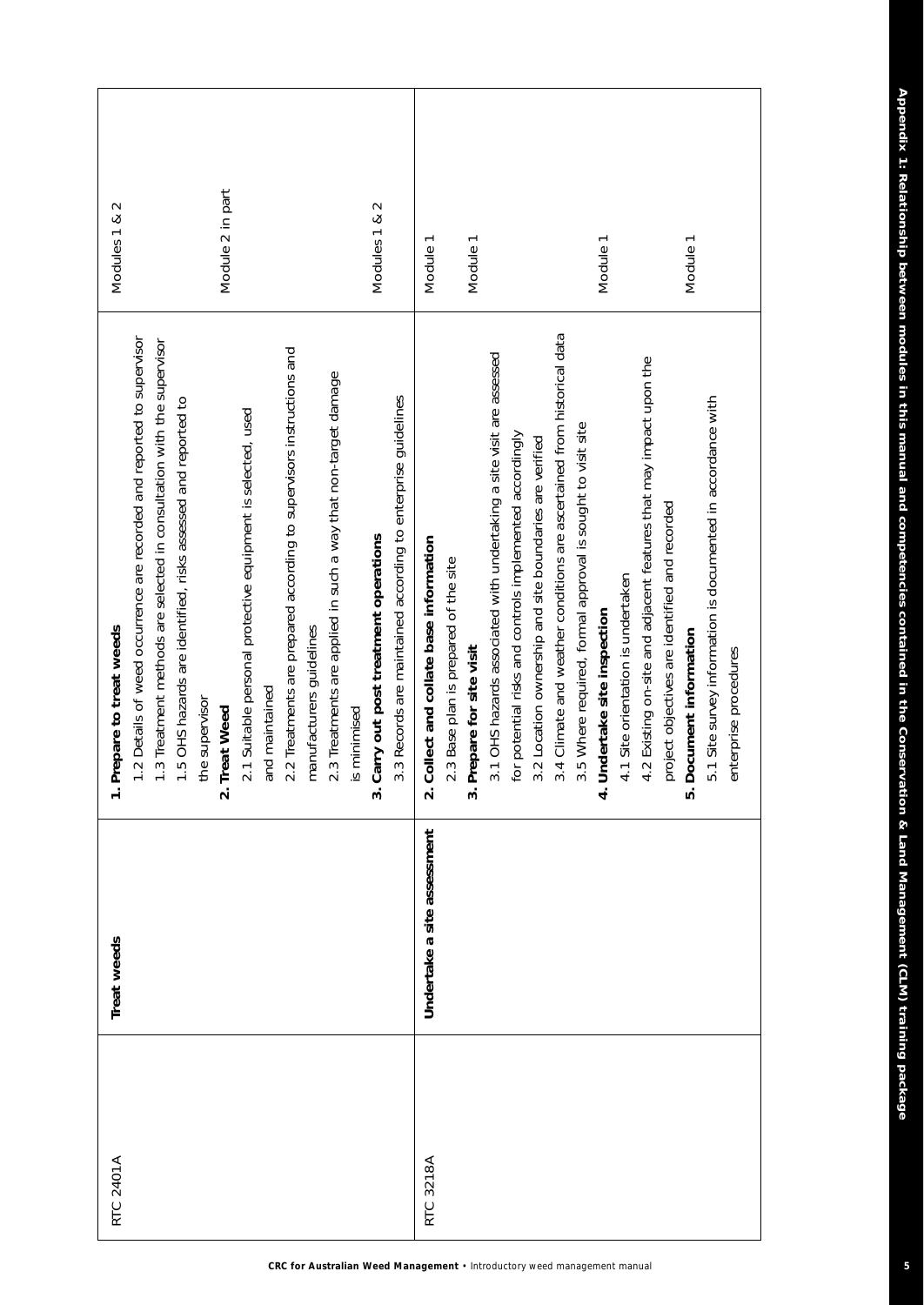| CLM Training Package<br>unit number | <b>Unit Name</b> | (describes issues covered by the RTC unit)<br>t Element & Performance criteria<br>Ē | Manual module which<br>relates to the unit |
|-------------------------------------|------------------|-------------------------------------------------------------------------------------|--------------------------------------------|
| <b>RTC 3401A</b>                    | Control weeds    | 1. Assess weed infestation                                                          | Module 1                                   |
|                                     |                  | .1 Scope and size of the infestation is assessed                                    |                                            |
|                                     |                  | .2 Pests and beneficial organisms are identified and reported or recorded           |                                            |
|                                     |                  | in field notes                                                                      |                                            |
|                                     |                  | 1.5 Professional advice is obtained as required according to enterprise             |                                            |
|                                     |                  | guidelines                                                                          |                                            |
|                                     |                  | Plan the implementation of control measures<br>$\dot{\mathbf{v}}$                   | Module 2                                   |
|                                     |                  | 2.1 Control measures suitable for the infestation are selected from the             |                                            |
|                                     |                  | IPM strategy                                                                        |                                            |
|                                     |                  | 2.4 Suitable safety equipment and personal protective                               |                                            |
|                                     |                  | equipment are selected used and maintained                                          |                                            |
|                                     |                  | 4. Monitor control methods                                                          | Module 1                                   |
|                                     |                  | 4.1 Control methods are monitored to identify side effects to other                 |                                            |
|                                     |                  | plants, animals or external environment                                             |                                            |
|                                     |                  | 4.2 Effectiveness of control methods are assessed in reference to specified         |                                            |
|                                     |                  | industry or enterprise standards                                                    |                                            |
|                                     |                  | 4.3 Adjustments to IPM control methods are implemented where                        |                                            |
|                                     |                  | necessary to meet enterprise specifications                                         |                                            |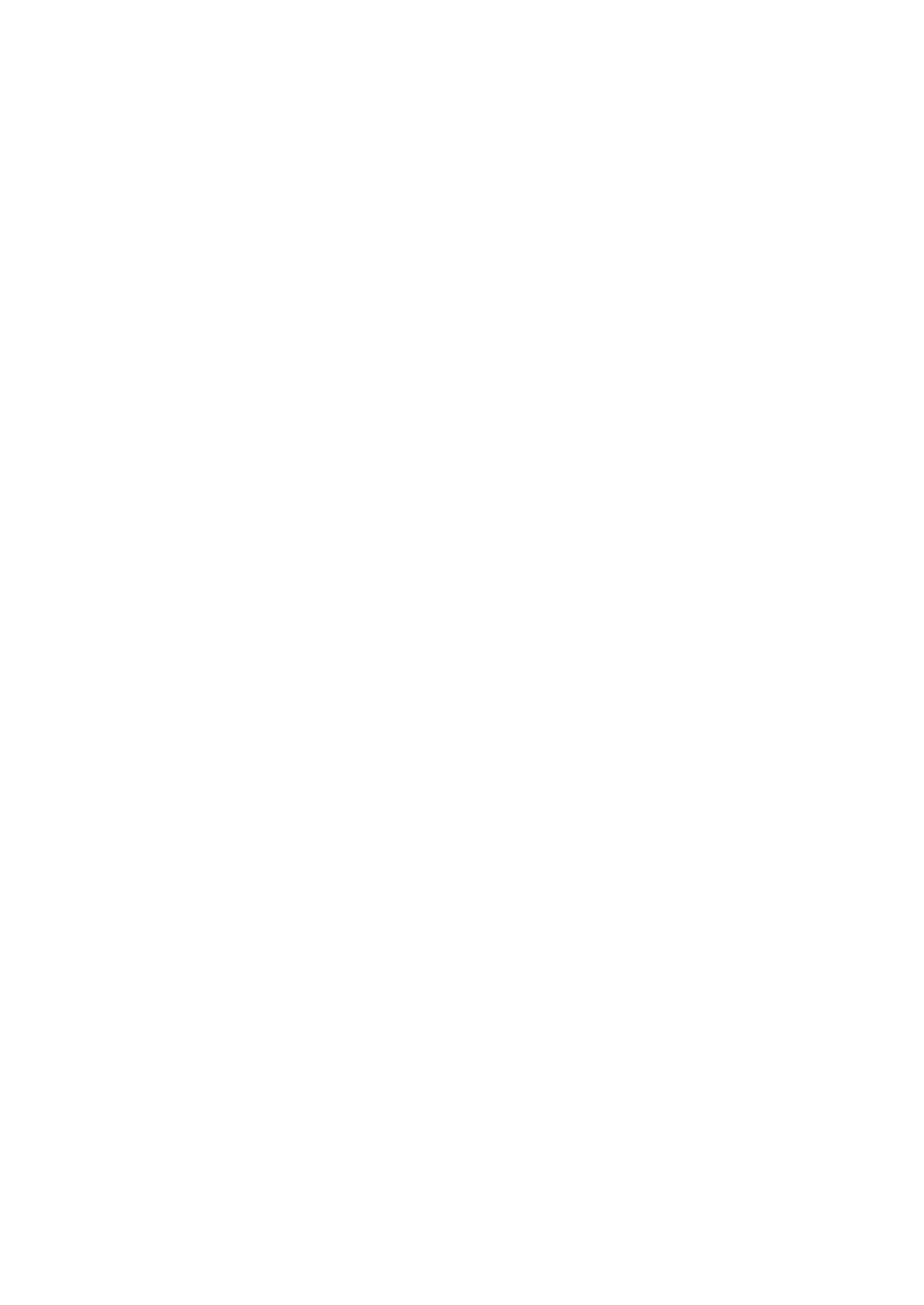





**Module 1**

**Australian Government** Department of the Environment and Heritage

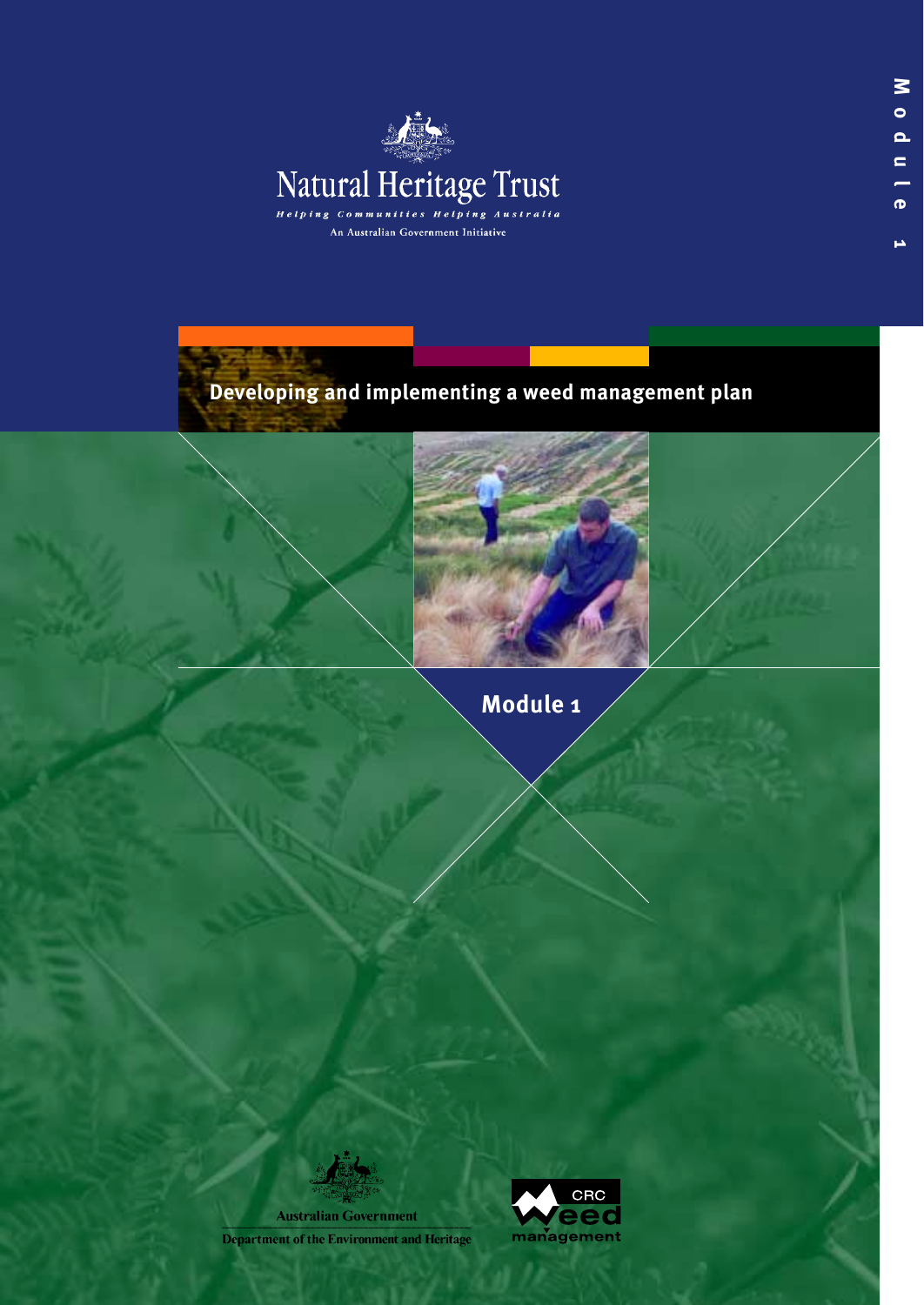#### **Introductory weed management manual**



## **Developing and implementing a weed management plan**

**Module 1**

#### **General Disclaimer**

The information contained in this publication is offered by the CRC for Australian Weed Management (Weeds CRC), its partners and the Commonwealth Department of the Environment and Heritage solely to provide information. While all due care has been taken in compiling the information, it is applied on the basis and subject to the qualification that all the Weeds CRC and its partners, their officers and employees take no responsibility for its contents nor for any loss, damage or consequence whatsoever for any person or body relying on the information, or any error or omission, contained in this publication. Any recommendations contained herein do not necessarily represent Weeds CRC policy.

Copyright © CRC for Australian Weed Management 2004.

This manual is copyright. Except as permitted under the Australian Copyright Act 1968 (Commonwealth) and subsequent amendments, no part of this publication may be reproduced, stored or transmitted in any form or by any means, electronic or otherwise; without the specific written permission of the copyright owner.

The copyright of reference sources rests with the publishers of those resources.

The intellectual property on which the materials in this manual is based rests with the contributors.



Department of the Environment and Heritage

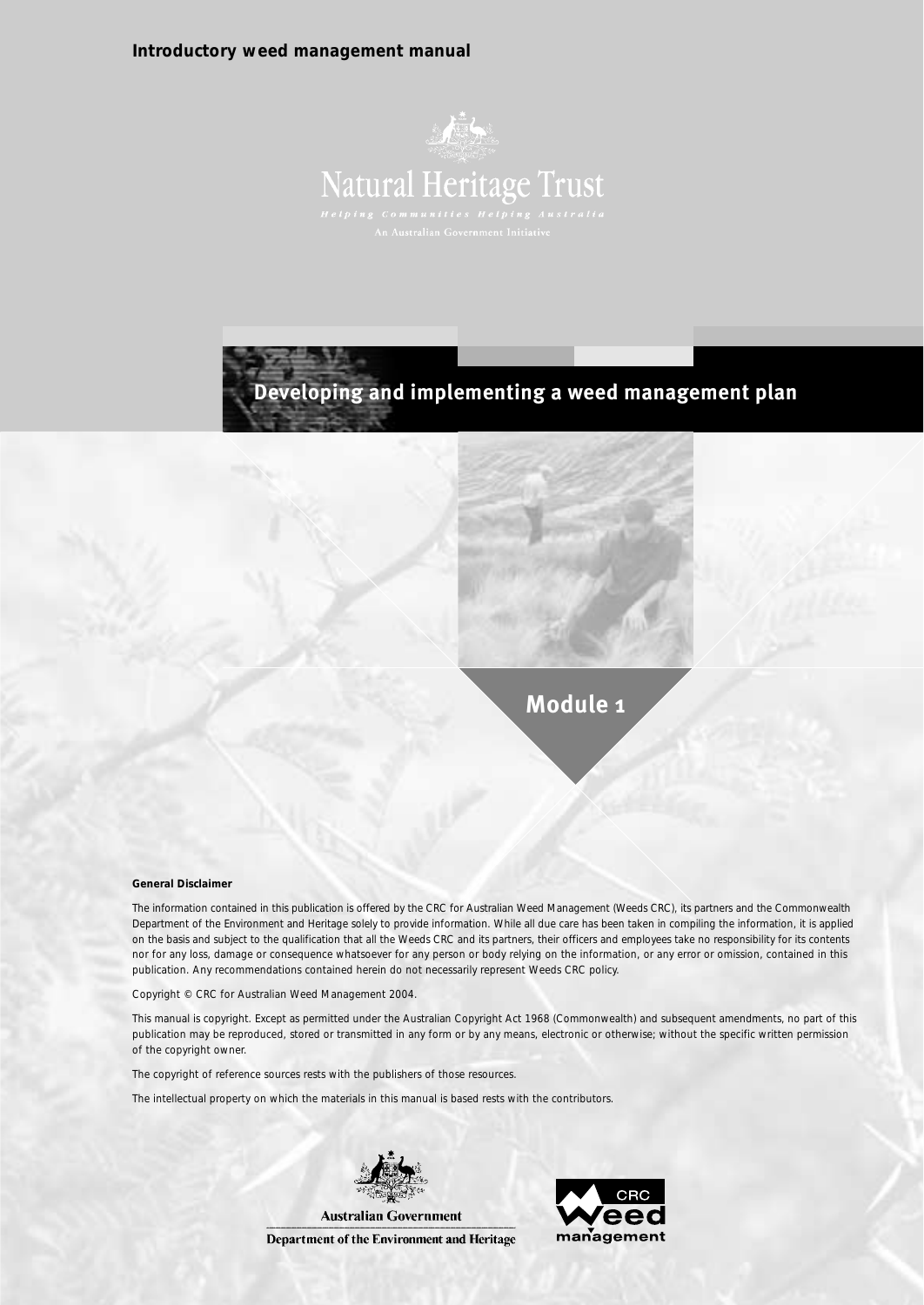#### **Introduction 3**

| Developing the plan                               |  |
|---------------------------------------------------|--|
| Step 1: Site assessment                           |  |
| Preparation of a site information sheet           |  |
| Preparation of a weed management map              |  |
| Drawing your map                                  |  |
| Mapping your weeds                                |  |
| When to map                                       |  |
| Surveying the site for weeds                      |  |
| Determining weed density                          |  |
| Visual assessment of density                      |  |
| Establishing photo points                         |  |
| Step 2: Setting your objectives                   |  |
| Determining weed priorities                       |  |
| Setting your objectives                           |  |
| Management approaches                             |  |
| Step 3: Develop and implement the action plan     |  |
|                                                   |  |
| Assessing your resources<br>Funding               |  |
| Selecting control options.                        |  |
|                                                   |  |
| Integrated weed management                        |  |
| A sample plan                                     |  |
| Step 4: Monitoring performance and making changes |  |
| Recording                                         |  |
| Appendix 1: Weed control contacts                 |  |
| Mapping/Aerial photography contacts               |  |
| Appendix 2: Site assessment sheet                 |  |
| Appendix 3: Establishing your location            |  |
| Using a map                                       |  |
| What are Eastings and Northings?                  |  |
| Using a GPS                                       |  |
|                                                   |  |
| Appendix 4: Grid sheet                            |  |
|                                                   |  |
| <b>Appendix 5: Useful resources</b>               |  |
| Web links                                         |  |
| Further reading                                   |  |
| Weed management                                   |  |
| Crop and Pasture Weeds                            |  |
| <b>Environmental Weeds</b>                        |  |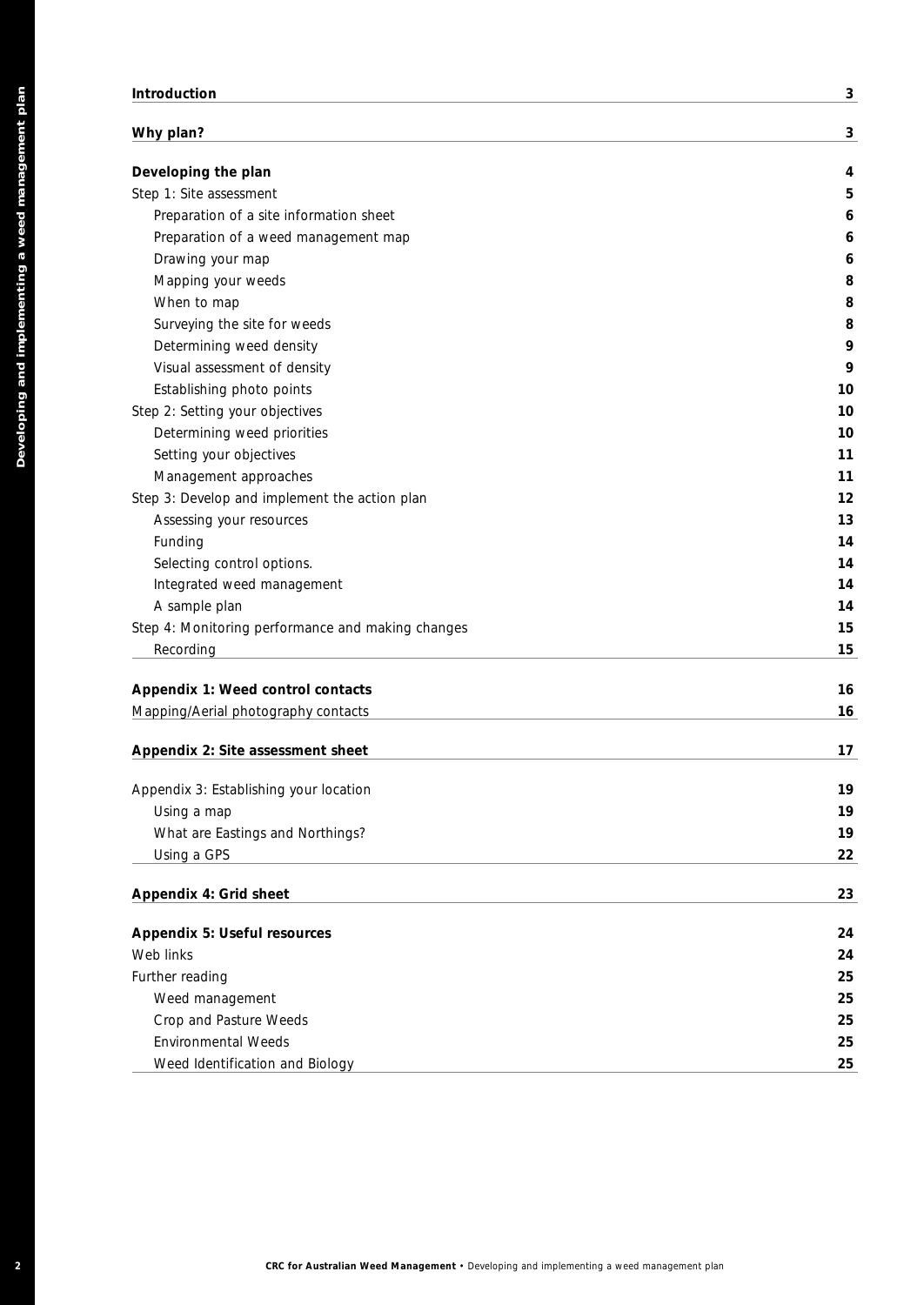This module is intended as an introductory guide for anyone who has an interest in weed management but little previous experience or knowledge in weed management planning. It should be read in conjunction with other modules in this manual and used with information specific to the species and situation being addressed.

## **Why plan?**

Good weed management is about good land management. It is not just about trying to eradicate this or that weed. Good weed management is about making the landscape resistant to invasion by weeds and thus preventing weeds from establishing. This is true whether you are dealing with weeds in natural environments (environmental weeds) or weeds that threaten agriculture (agricultural weeds). We need to think in terms of restoring natural ecosystems, or restoring the productivity of agricultural land and protecting sites that are weed free. This approach will, in the long run, reduce the damage done by weeds to our environment, and our economy, and will prevent weeds reinvading areas where time, money, sweat and tears have already been expended to control them.

Making landscapes resistant to weed invasion requires the planned integration of control techniques, or integrated weed management. This means using a variety of control methods in order to target vulnerable aspects of a weed, its lifecycle or its environment, in order to achieve more effective control.

As you may have gathered, weed management is a long-term exercise. *Do not despair!* With planning and regular weed work, done at the right time, you can have a real impact on weeds.

Developing a weed management plan is important because:

- By developing a plan you will find out important information that will increase your chances of success.
- A plan will help you identify the best time to control weeds and the best methods to use.
- A plan will help you to prioritise the use of the limited resources available to control weeds in the most effective manner.
- Following a plan will ensure that you monitor results, measure progress against objectives, adapt to changing conditions and be able to take advantage of any opportunities that occur.
- A plan will also be very useful to support funding applications and will also provide a basis to report progress to funding bodies.

#### *Prevention is better than cure*

*As you go through the planning process and implement your plan imagine if the weeds were never there in the first place! It is far more cost effective to prevent weed problems than to cure them. The majority of Australia's weeds were deliberately introduced from overseas either as garden species or plants for agriculture. For tips on how to prevent weed problems visit www.weeds.crc.org.au*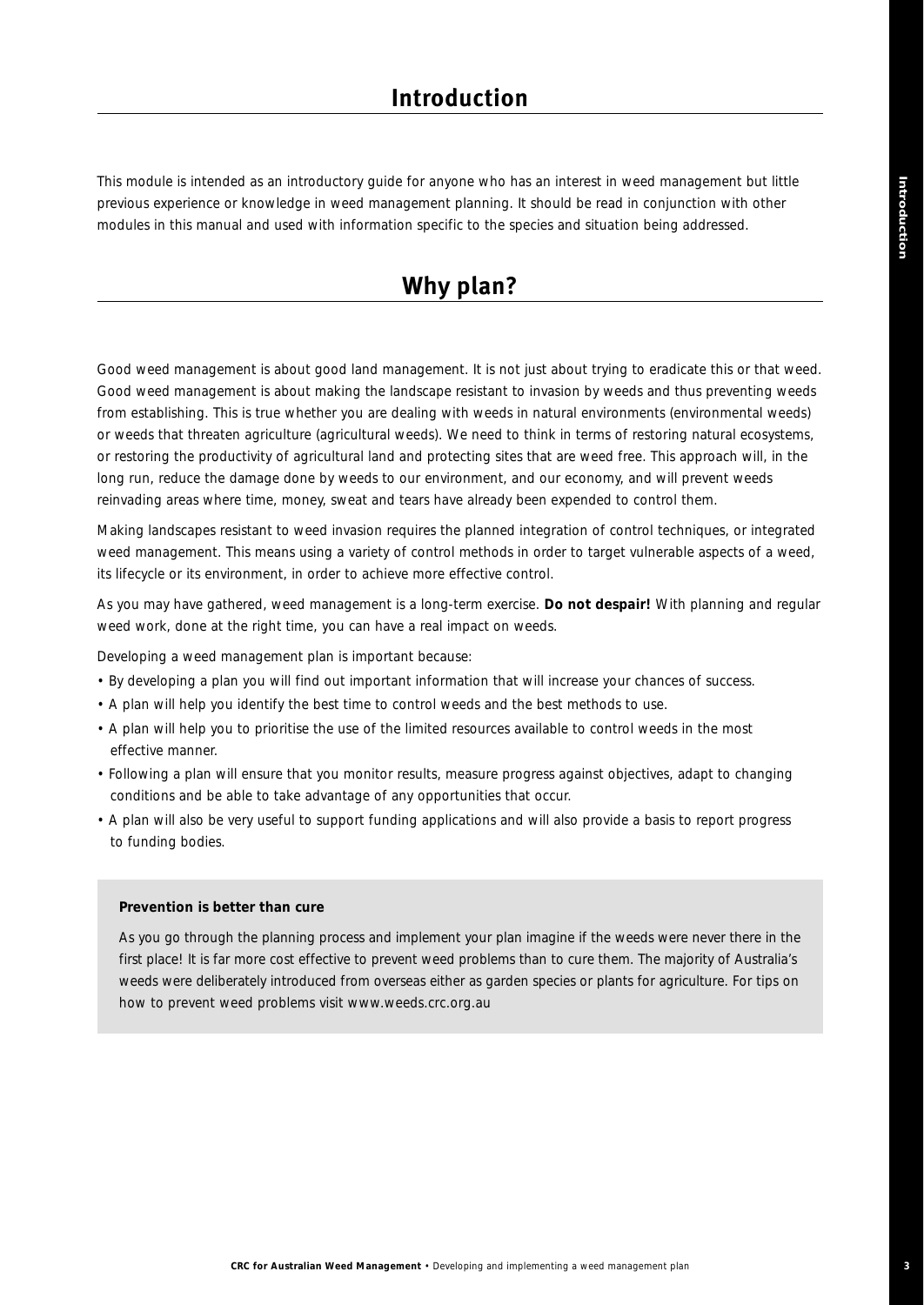Developing a weed management plan requires a little strategic thought. This means following some steps to make sure all relevant factors are considered when you develop and carry out the plan. It is also important, yet often overlooked, to allow time to review progress against objectives and explore ways to improve the effectiveness of your work. The environment we work in is not static and many factors may change from month to month, season to season or year to year that impact on the effectiveness of weed work.

Appreciate from the outset that your plan will probably need to change as you go along, but it is important that changes are made based on evidence gained whilst monitoring the results of the work carried out.

The following are suggested steps to develop your weed plan. These steps relate best to developing a plan for a bushland site, perhaps as part of an Natural Heritage Trust project or similar. Nonetheless many of the principles will apply to those looking to control weeds on their own property.

Step 1. Carry out a site assessment.

- Step 2. Set objectives based on resources available and priorities.
- Step 3. Develop and implement an action plan to achieve objectives.
- Step 4. Monitor performance and change actions as necessary.

These steps need to be repeated over time. Weed management is an ongoing process of planning, doing, reviewing and replanning and doing and reviewing again and so on, as set out in the following figure.

*Figure 1: Weed management cycle*

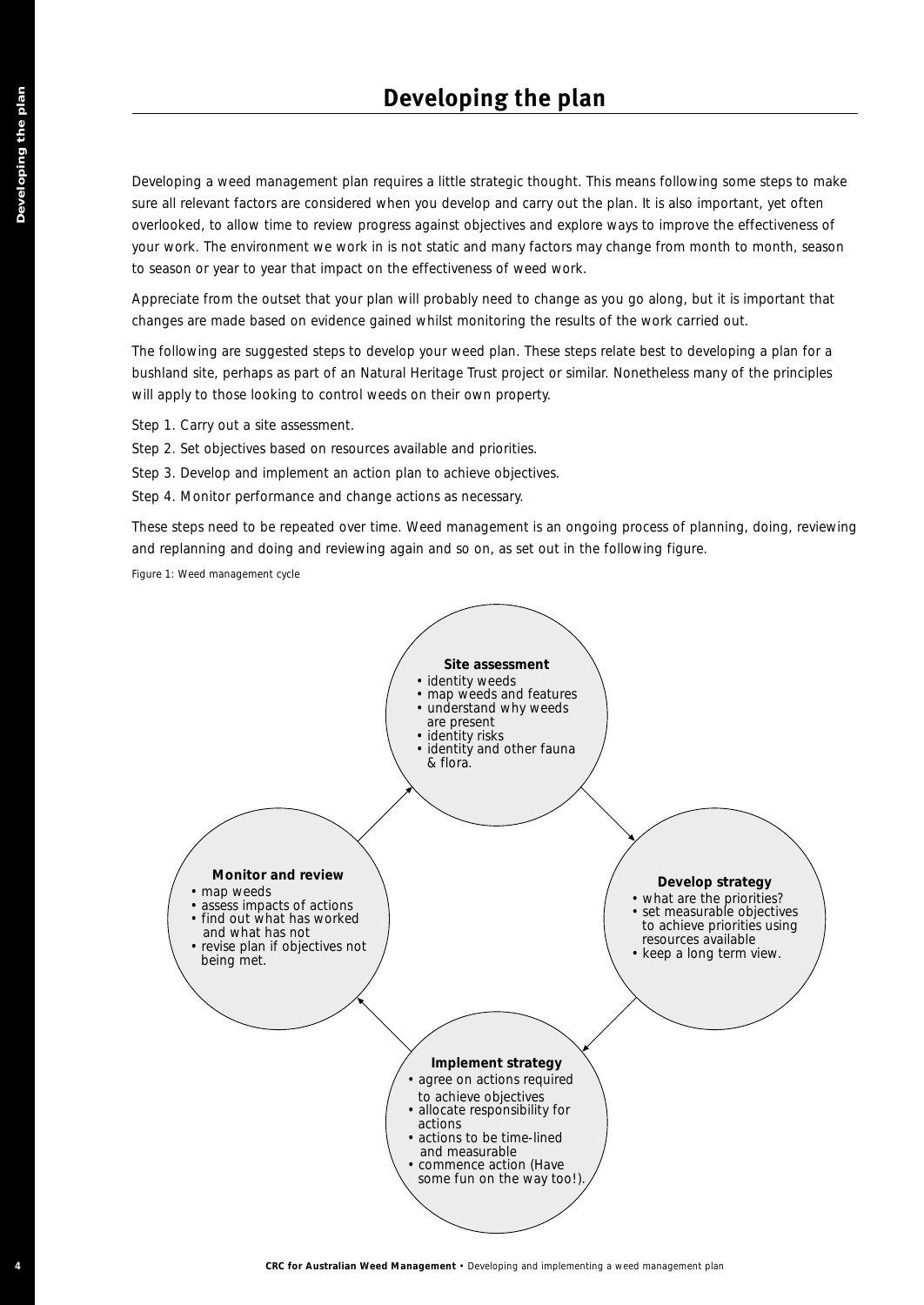## **Step 1: Site assessment**

Many of the tasks in the planning process will be made easier if you can get assistance from appropriate experts. This may be a Landcare or Bushcare officer, a local council or shire Weed Control officer, a state or territory agency officer (from departments of environment, agriculture and the like), a local agronomist or a person with expertise in local plants and natural resource management. A list of state and territory departments who can help with weed control advice is included with this module (Appendix 1).

To carry out a site assessment an understanding of weeds, local plants and animals will be very useful. Do not underestimate the time needed to complete your site assessment. It will be time well spent as a comprehensive collection of relevant information in the early stages of your weed work will save considerable time down the track and help you to avoid a range of potential problems.

To simplify the task of conducting a site assessment it is suggested that it be broken down to the following tasks:

- 1. Preparation of a site information sheet.
- 2. Preparation of a weed management map.
- 3. Establishment of photo points.

### **Preparation of a site information sheet**

To assist with the task of collecting information a format for a simple site information sheet is included as Appendix 2. This represents basic data only and you may wish to add information that you consider useful. Together with a weed management map and photo point images, the site information sheet allows you to record essential information. This will aid your weed management planning and weed work. It can also provide useful information to others who may be involved in planning at local, regional, state or national levels.

Before completing a site information sheet, take time to walk around and observe the site to gain an appreciation of what weeds, other vegetation and animals are present. Make notes on these and other aspects that you observe which may affect your work on the site. For example the presence of hazards (disused wells, dumps, feral bee hives etc.) or weeds on neighbouring properties. It may take a few visits over several months to get to know the site, especially if it is new to you. Plants will be much easier to identify when in flower, so time visits to coincide with the range of flowering times of known weeds in the area and in nearby areas. Check under tall trees where birds are likely to perch, each time you visit your site, for new bird-dispersed weeds.

Note that if isolated occurrences of weeds are encountered at this stage, and you are sure of their identity, then it may be worthwhile to remove or treat them immediately before they have a chance to spread and become harder to control. If at all unsure about the identity of a plant or how to treat it consult local authorities.

*Please refer to the "Collecting and preparing plant specimens for identification" module of this manual if you need to send plant material away to get a positive identification.*

As part of the site assessment it will be useful to collect a range of background information about the site including:

- establishing the location of the site using a map or GPS coordinates (see Appendix 3 '**Establishing your location**' later in this module)
- land ownership. If it is not you, ensure the landowner has given permission for access to the site and for the work, including weed mapping, to be undertaken. If it is public land obtain permission from the appropriate authority. Ensure you know where all the boundaries are located
- find out what regulations exist that will impact on your work. For example herbicide legislation, regulations regarding the use of fire, or laws protecting native vegetation
- find out who else uses the area and what other people have an interest or association with the site. Determine if they need to be made aware of the work that will be undertaken or encouraged to avoid certain areas.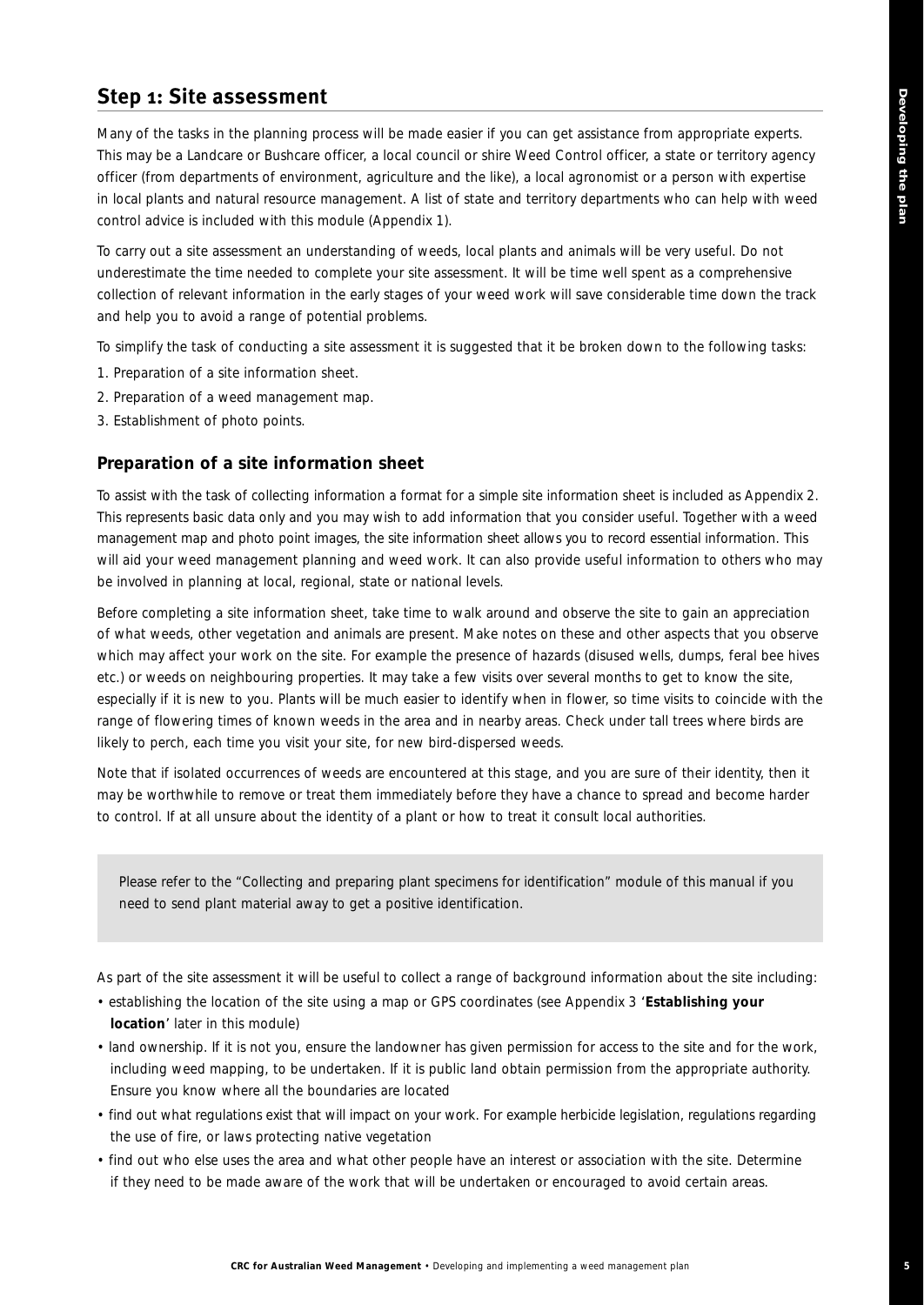- if possible find out how weeds invaded the area. The manner in which weeds came to be present on the site may be evident. For example from a neighbouring property, dumped garden waste, spread by recreational activity, established following ground works or spread along stream banks. Knowing how the weed got there will enable the cause to be addressed to prevent reinfestation from other areas
- fire history. For example history of fires over the last decade or two, their intensity and the area of the effected. Find out if the site is subject to periodic hazard reduction burning
- disturbance history in general. For example previous land use, floods, livestock grazing and so on
- safety risks. For example locations of wells, dumped metals, barbed wire, stinging insect nests, power lines, underground cables, cliffs, loose rocky slopes and so on. This knowledge will help people working on the site ensure their own safety. Make sure risks get included in a site map
- management issues such as site accessibility, location of gates and so on.

#### **Preparation of a weed management map**

A weed management map is more than a map of where weeds are on your site. It should also be a record of what other features are present that will impact on your planning.

Time spent mapping may seem non productive but the information provided will allow you to:

- accurately target your weed control activities
- budget costs and time required to implement controls
- monitor how well controls are working
- identify other important issues that will influence the restoration of the land that you are working with.

Mapping helps you keep the planning ahead of the doing. It will also allow you to communicate your progress with weed activities effectively with volunteers, contractors, funding bodies and other interested parties. Most importantly mapping can provide information that will allow you to review progress with weed management and help identify changes that can be made to adapt your management to changing conditions.

At a local level, and for the purposes of your own site assessment, it is not necessary to develop elaborate maps. The idea is to keep it as simple as possible, but to still produce a map or maps that are useful.

*It will be important to plan your mapping activity to minimise disturbance and avoid trampling to protect desirable vegetation, especially in sensitive bushland.* 

There is no need to map every weed species that occurs on your site. It is a matter of deciding what are the priority weeds to manage in light of the seriousness of the problems they represent and the resources available to do the work. See *Determining weed priorities* on page 10.

Keep things manageable and consider the nature of the weeds, size of the site, terrain, ease of access and how many helpers you will have and their mapping experience.

#### **Drawing your map**

**F Linearly the set of the set of the set of the set of the set of the set of the set of the set of the set of the set of the set of the set of the set of the set of the set of the plan and the set of the set of the plan a** To assist you to prepare your weed map it may be helpful to obtain a large-scale topographic map. For example a 1;10,000 or 1:5,000, unless the area involved is large in which case 1:25,000 may be okay. An aerial photograph of the site can also provide an excellent format on which to base your map. Topographic maps and aerial photographs can be obtained from state or territory government departments or private suppliers. A list of state contacts for maps and aerial photography is included in Appendix 1. The idea, in either case, is to get an accurate representation of the site or property that you are dealing with over which you can overlay a clear transparency sheet upon which information can be recorded using colour markers. Make sure to use permanent, waterproof marker pens. Separate transparent overlays are useful when developing the map. You could use one overlay to indicate site features and another devoted solely to weed infestations. The use of different overlays can make each section of the map easier to interpret and will also help determine management options.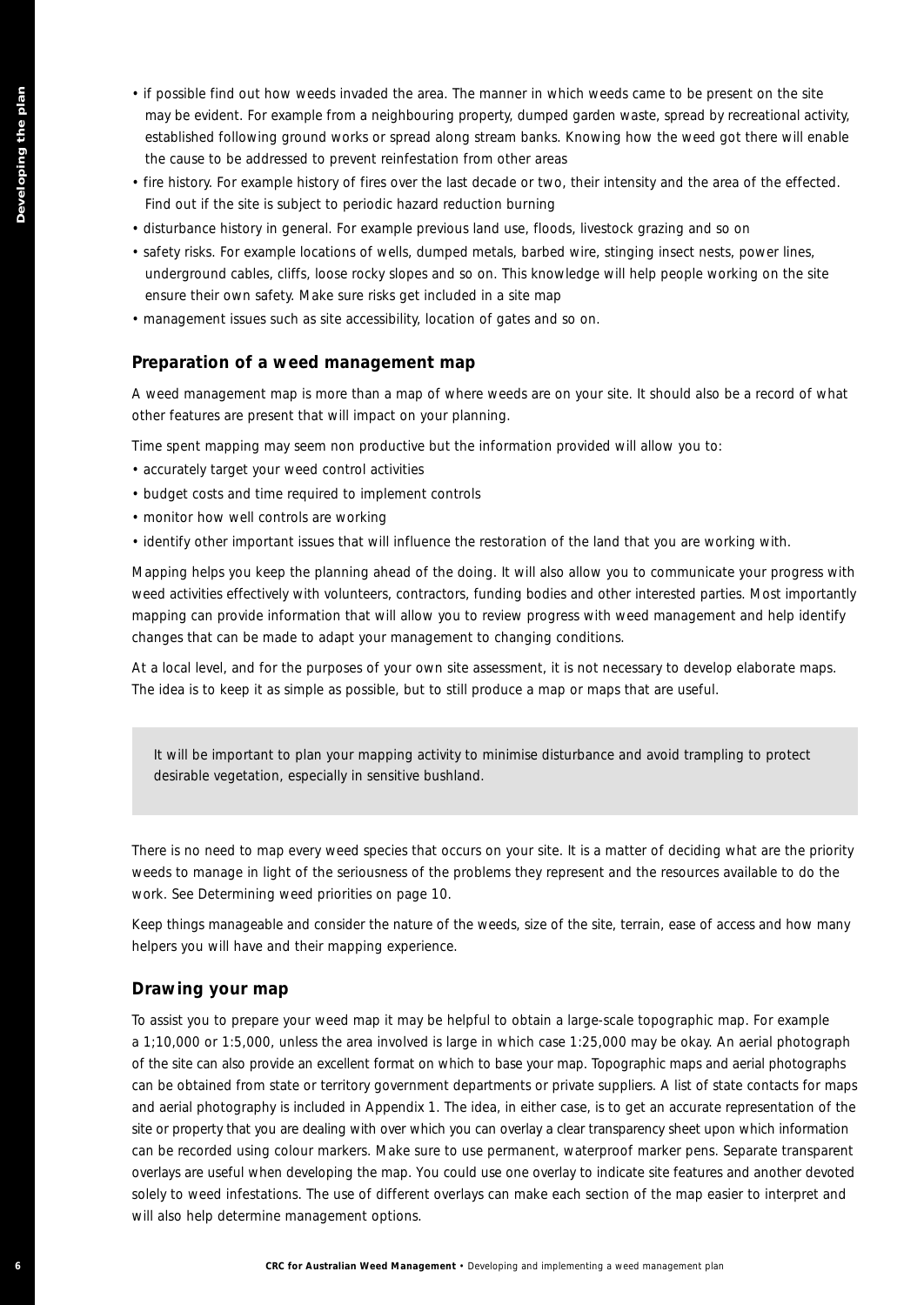**7**

It is vital that you have correctly located your site on the map or aerial photo and double check that features on the ground agree with those on the map or photo (note that some features may have changed since the map or photo was created). If an appropriate topographic map or aerial photo is not available then the preparation of a hand drawn map can make quite an acceptable alternative although you will still need to:

- accurately locate the site on a smaller scale map (eg a 1:125,000 or 1:250000) or by using Global Positioning System equipment (GPS) see Appendix 3, *Establishing your location*
- estimate the scale that you have used, (how far does say 10mm on the map represent on the ground?) and record it on the map
- include key features of the site on the map so it can be correctly orientated in the future, and use a compass to establish a North arrow.

Figure 2 is an example of a simple sketch map incorporating basic information and using different shades to identify weed location and extent. When preparing your map you could use different colous for each weed species. Areas containing native vegetation and a possible danger (old dump) are also included to aid planning. The approximate scale for this map is 1:2000 so 25mm on the map represents 50 m on the ground.

*Figure 2: Sketch map example*

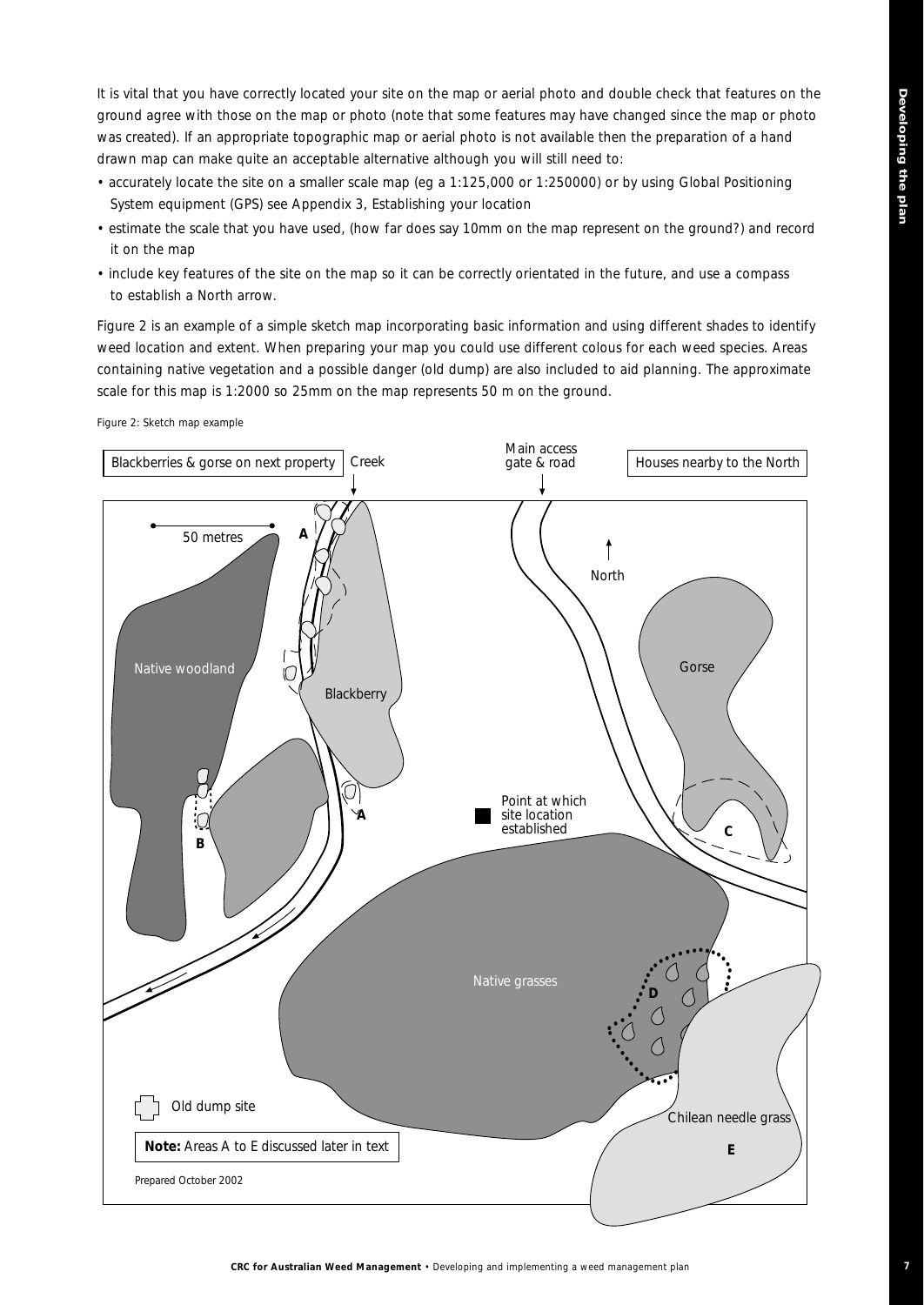**BC expansions propriate the control of the state of the state of the state of the state of the state of the state of the state of the state of the state of the state of the state of the state of the state of the state of** To help you accurately portray features on your map, you may find it useful to use graph paper or divide the sheet of paper you are using into even grids. Once you have established the approximate scale of the grid you can better represent the area of infestations, extent of native vegetation, the length of roads and so on. The Hawkesbury Nepean Catchment Management Trust utilise a grid system to estimate areas on maps, an example is included at Appendix 4. This system requires that you know the map scale. By photocopying the grid onto a transparency you can then overlay it on your map to calculate the area of each zone of infestation. It could also be useful to help you make your hand drawn map more accurate. Using this approach the following approximate information can be determined about the example site:

| Total area                              | $10.2$ ha         |
|-----------------------------------------|-------------------|
| Area infested with Chilean needle grass | 0.70ha            |
| Area infested with gorse                | $0.44$ ha         |
| Area infested with blackberry           | $0.67$ ha         |
| Area of Native grassland                | 2.1 <sub>ha</sub> |
| Area of Native woodland                 | $0.71$ ha         |

It is important to keep a balance between trying to make an accurate map, the time needed to prepare it and the needs of the people who will use it. The goal is to have a map that is accurate enough to allow you to monitor your progress and so that others working on the site can find their way around and identify the locations of weeds and relevant features. In the case of the example site a simple hand drawn map is fine. If however you are involved in a larger situation that includes numerous infestations on many properties then more elaborate mapping may be required. In these more complex situations mapping may need to be carried out with appropriate local or state/territory authorities and/or private contractors.

#### **Mapping your weeds**

It is best to map your site a section at a time, mapping all the target weeds that occur in that section. This reduces the amount of walking needed over the area, minimising impacts, which is particularly important for bushland sites. If there are several people available you could provide each of them with a copy of the site or sketch map with clearly defined sections and allocate a section for them to map. Ensure that each site map is clearly labelled with the date and the section being mapped to avoid confusion later.

#### **When to map**

The weed species that you are mapping will determine the best time to map. Larger woody weeds, trees and shrubs that are easy to identify can be mapped at any time. For smaller shrubs, herbs and grasses that are more difficult to distinguish it may be easier to map when the weeds are in flower and easier to identify, or at other stages of their life cycle when they are distinctive. For example, it may be best to do pasture weeds in temperate regions in winter when winter annuals have germinated and pastures are short so species can be more easily seen.

As with all weed work consider prevailing weather conditions, safety of site access (e.g. roads not too wet and boggy) and so on before commencing work.

### **Surveying the site for weeds**

Start at one edge of the site and walk across it at regular, parallel intervals. The intervals may be 10 to 50 m apart depending on the vegetation type and the visibility of the weed. A compass may be useful to help maintain direction of your crossing. If vegetation or other obstacles obstruct your mapping make observations from the best available position.

Weeds may occur in discrete clumps, in which case mark their location on the site or sketch map. Use known features on the map, and the map scale, to estimate their location. It might also be useful to provide written notes of where to find small infestations (even a single plant), for example a brief comment like '*go north past the dump for about 20 metres then look to the western side of river red gum*' will help others locate small occurrences. In Figure 2 isolated occurrences of blackberry and Chilean needle grass are marked. Where a species dominates it is more appropriate to mark the boundaries of the infestation and this is how most of the blackberry and Chilean needle grass, and all of the gorse is mapped on Figure 2.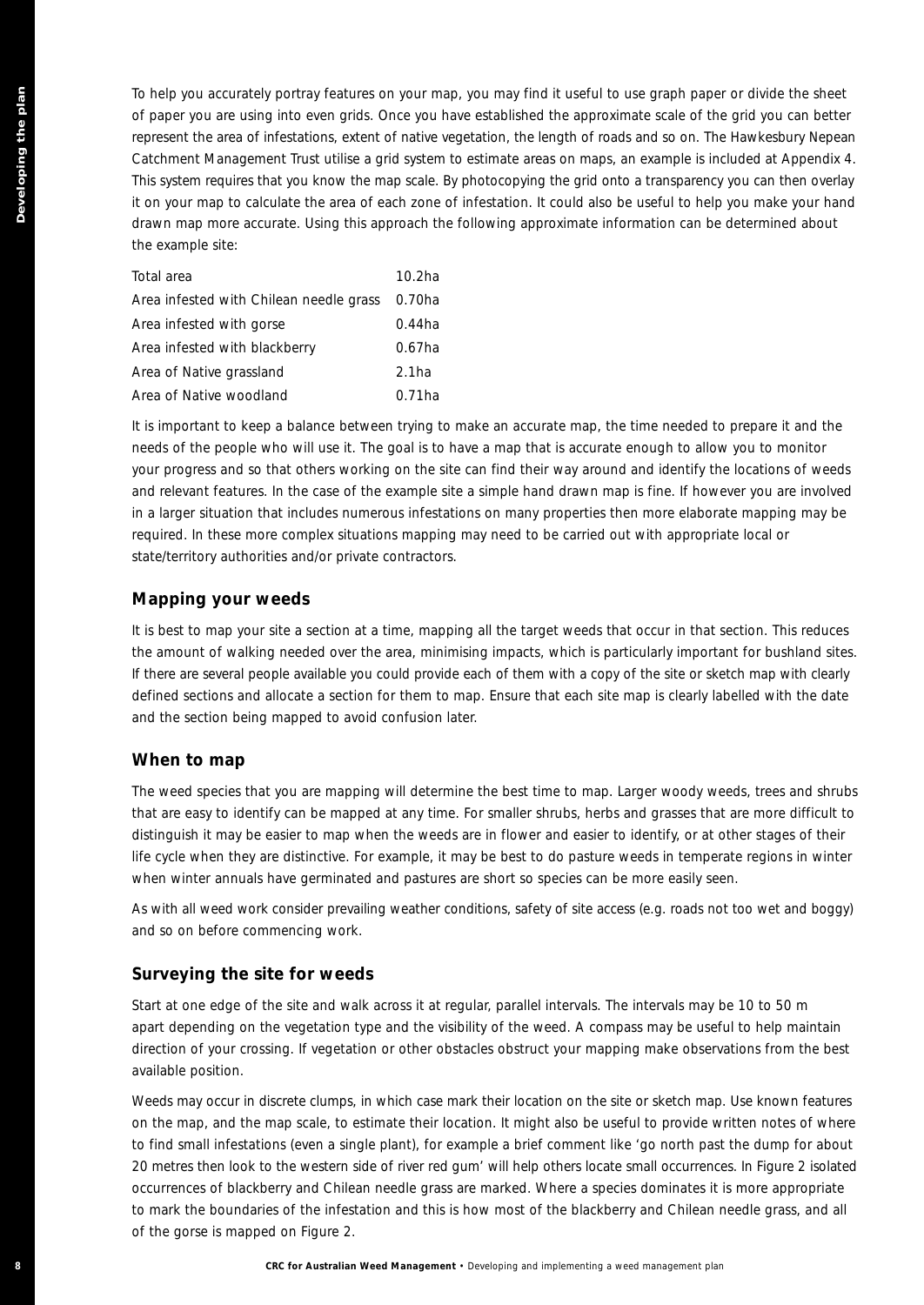## **Determining weed density**

Knowing the density of weeds on your site can help you decide where to direct your weed control efforts and assess how well those controls have worked. Being able to measure weed density will allow you to set measurable objectives for weed control on your site.

By density we mean what proportion of the area of each infestation is covered by each weed species, this is usually expressed as a percentage of the area of infestation. There are a number of ways that weed density may be determined each with advantages and disadvantages. Much like weed mapping, weed density needs to be determined with sufficient accuracy to be useful, but without exhausting available resources. For the purposes of community based, local scale weed work a visual assessment of density will suffice. It should be noted that this will not produce results as accurate as scientific quadrat or transect sampling.

### **Visual assessment of density**

Visual assessment is the simplest way to determine weed density. It is quick and easy and useful for smaller sites and most species, but can be subjective. To improve the accuracy of visual assessments please refer to Figure 3, which gives you an idea of how different weed densities, as a percentage of ground cover, may look. Note how dense a cover of 50% appears.



*Figure 3: A guide for the visual assessment of weed infestation as a percentage of ground cover.*

*Bayley, D (2001) Efficient Weed Management. NSW Agriculture Paterson NSW.*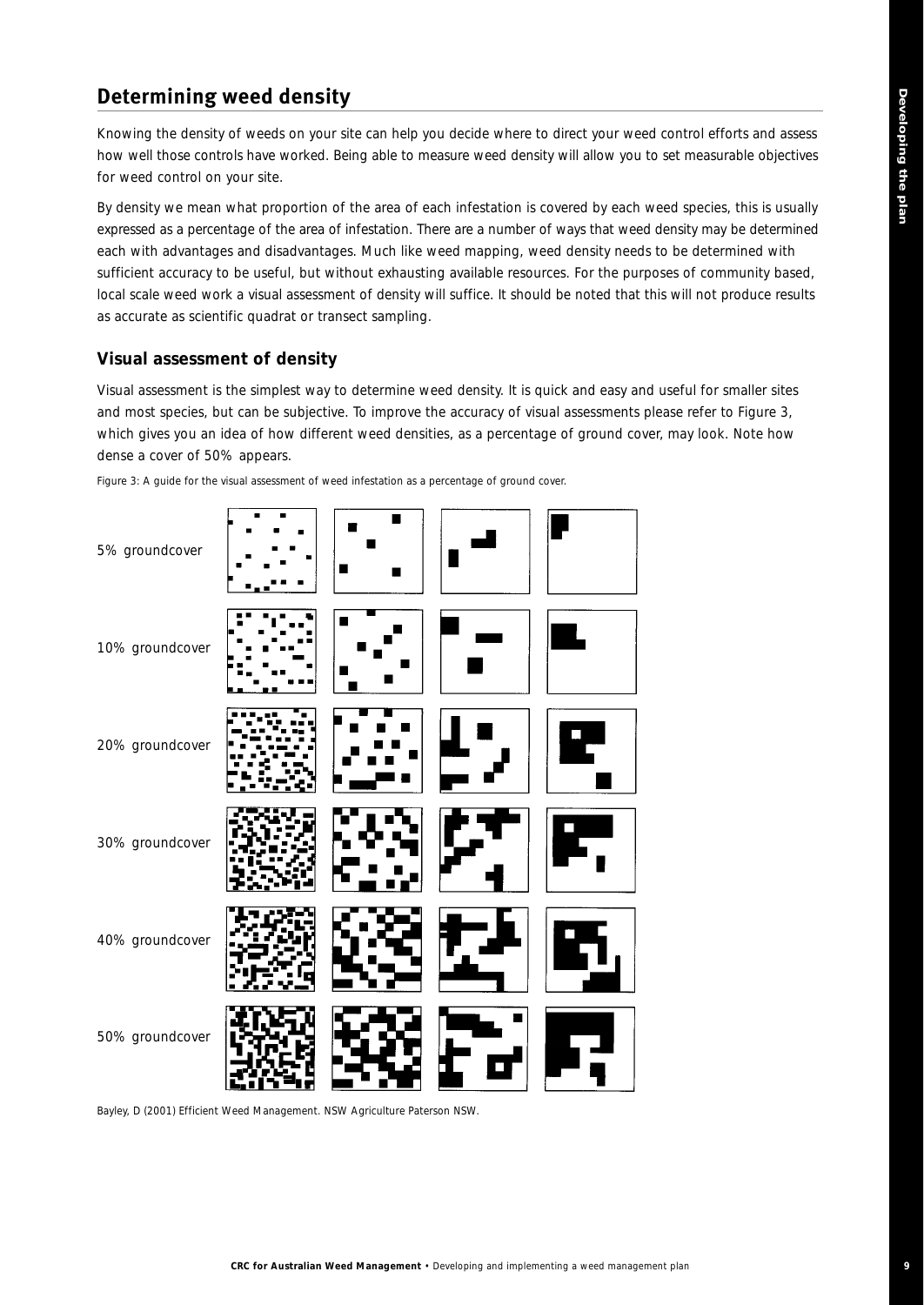## **Establishing photo points**

Periodically take pictures of the site to indicate changes in vegetation over time. This will be useful to assess regeneration of the site as well as changes in weed populations. Photographs should be taken using clearly marked photo points.

Establishing photo points involves marking out reference points on the ground to obtain a photo of the same area over the seasons and years to determine changes in vegetation. Some tips for setting up and using photo points:

- mark location of each photo point. For example using a star dropper or a tin lid fixed securely into the ground, and note features to allow it to be relocated (mark location on your map)
- use a 'camera post', 1.4-1.6 m high, to rest camera on. This may be the location marker if you have used a star dropper, or similar, of appropriate height. Alternatively, use a post, such as a stake or star dropper, of the appropriate height placed on the location marker if it is on the ground (tin lid etc.). It is important that the height is the same for each photo
- place another marker 10 m in the direction of the photo area. Each time a photo is taken place a sighter pole (eg a star dropper) at this point and affix a label with sufficiently large writing on it that it will be clear in the resulting photo (keep the label to file with the photo). Note an identification number and date the photo was taken on the label so that there can be no confusion as to where and when the photo was taken
- if possible align photo direction North South to avoid excessive sun or shadow
- if possible avoid steep terrain
- use a 50mm lens and the same camera and film type on each occasion
- take photos as frequently as necessary to reflect changes in vegetation but make sure you have photos taken at the same time each year to allow comparisons to be made
- establish enough photo points to get good sample coverage of your site, the vegetation on it and the particular weed species with which you are concerned.

## **Step 2: Setting your objectives**

By analysing your weed map together with the information that you have collected on your site information sheet you can determine your weed priorities and develop objectives and actions to address them.

### **Determining weed priorities**

The decision on what weeds are to be the highest priority to manage should be based on an assessment of the significance of the impact of each weed present on the site and the feasibility of their control. The following approach may help you to decide:

| Establishing photo points                                                                                                                                                                                                                                                                                                                                                                                                                                                                                                                                                                                                                                                                          |                 |                                                                                         |  |  |  |  |  |  |  |  |  |
|----------------------------------------------------------------------------------------------------------------------------------------------------------------------------------------------------------------------------------------------------------------------------------------------------------------------------------------------------------------------------------------------------------------------------------------------------------------------------------------------------------------------------------------------------------------------------------------------------------------------------------------------------------------------------------------------------|-----------------|-----------------------------------------------------------------------------------------|--|--|--|--|--|--|--|--|--|
| Periodically take pictures of the site to indicate changes in vegetation over time. This will be us<br>regeneration of the site as well as changes in weed populations. Photographs should be taken<br>photo points.                                                                                                                                                                                                                                                                                                                                                                                                                                                                               |                 |                                                                                         |  |  |  |  |  |  |  |  |  |
| Establishing photo points involves marking out reference points on the ground to obtain a pho<br>over the seasons and years to determine changes in vegetation. Some tips for setting up and u<br>• mark location of each photo point. For example using a star dropper or a tin lid fixed securel<br>and note features to allow it to be relocated (mark location on your map)<br>• use a 'camera post', 1.4-1.6 m high, to rest camera on. This may be the location marker if you<br>dropper, or similar, of appropriate height. Alternatively, use a post, such as a stake or star dropp<br>height placed on the location marker if it is on the ground (tin lid etc.). It is important that tl |                 |                                                                                         |  |  |  |  |  |  |  |  |  |
| for each photo<br>• place another marker 10 m in the direction of the photo area. Each time a photo is taken pla<br>(eg a star dropper) at this point and affix a label with sufficiently large writing on it that it w<br>resulting photo (keep the label to file with the photo). Note an identification number and da<br>taken on the label so that there can be no confusion as to where and when the photo was to                                                                                                                                                                                                                                                                             |                 |                                                                                         |  |  |  |  |  |  |  |  |  |
| • if possible align photo direction North - South to avoid excessive sun or shadow                                                                                                                                                                                                                                                                                                                                                                                                                                                                                                                                                                                                                 |                 |                                                                                         |  |  |  |  |  |  |  |  |  |
| • if possible avoid steep terrain                                                                                                                                                                                                                                                                                                                                                                                                                                                                                                                                                                                                                                                                  |                 |                                                                                         |  |  |  |  |  |  |  |  |  |
| • use a 50mm lens and the same camera and film type on each occasion                                                                                                                                                                                                                                                                                                                                                                                                                                                                                                                                                                                                                               |                 |                                                                                         |  |  |  |  |  |  |  |  |  |
| • take photos as frequently as necessary to reflect changes in vegetation but make sure you ha                                                                                                                                                                                                                                                                                                                                                                                                                                                                                                                                                                                                     |                 |                                                                                         |  |  |  |  |  |  |  |  |  |
| the same time each year to allow comparisons to be made<br>• establish enough photo points to get good sample coverage of your site, the vegetation on i<br>weed species with which you are concerned.                                                                                                                                                                                                                                                                                                                                                                                                                                                                                             |                 |                                                                                         |  |  |  |  |  |  |  |  |  |
| <b>Step 2: Setting your objectives</b>                                                                                                                                                                                                                                                                                                                                                                                                                                                                                                                                                                                                                                                             |                 |                                                                                         |  |  |  |  |  |  |  |  |  |
| By analysing your weed map together with the information that you have collected on your sit<br>you can determine your weed priorities and develop objectives and actions to address them.                                                                                                                                                                                                                                                                                                                                                                                                                                                                                                         |                 |                                                                                         |  |  |  |  |  |  |  |  |  |
| Determining weed priorities                                                                                                                                                                                                                                                                                                                                                                                                                                                                                                                                                                                                                                                                        |                 |                                                                                         |  |  |  |  |  |  |  |  |  |
| The decision on what weeds are to be the highest priority to manage should be based on an a<br>significance of the impact of each weed present on the site and the feasibility of their control.<br>approach may help you to decide:                                                                                                                                                                                                                                                                                                                                                                                                                                                               |                 |                                                                                         |  |  |  |  |  |  |  |  |  |
|                                                                                                                                                                                                                                                                                                                                                                                                                                                                                                                                                                                                                                                                                                    |                 | Weed threat                                                                             |  |  |  |  |  |  |  |  |  |
|                                                                                                                                                                                                                                                                                                                                                                                                                                                                                                                                                                                                                                                                                                    | Low             | High                                                                                    |  |  |  |  |  |  |  |  |  |
| Feasibility of control                                                                                                                                                                                                                                                                                                                                                                                                                                                                                                                                                                                                                                                                             |                 |                                                                                         |  |  |  |  |  |  |  |  |  |
| Hard                                                                                                                                                                                                                                                                                                                                                                                                                                                                                                                                                                                                                                                                                               | Lowest Priority | 2nd Priority                                                                            |  |  |  |  |  |  |  |  |  |
| Easy                                                                                                                                                                                                                                                                                                                                                                                                                                                                                                                                                                                                                                                                                               | 3rd Priority    | 1st Priority                                                                            |  |  |  |  |  |  |  |  |  |
| Table 1: Determining weed management priorities                                                                                                                                                                                                                                                                                                                                                                                                                                                                                                                                                                                                                                                    |                 |                                                                                         |  |  |  |  |  |  |  |  |  |
| Whether a weed represents a low or high threat, is dependant upon a number factors that rela<br>and impacts, for example:                                                                                                                                                                                                                                                                                                                                                                                                                                                                                                                                                                          |                 |                                                                                         |  |  |  |  |  |  |  |  |  |
| • its ability to establish amongst existing vegetation                                                                                                                                                                                                                                                                                                                                                                                                                                                                                                                                                                                                                                             |                 |                                                                                         |  |  |  |  |  |  |  |  |  |
| • its competitiveness when established                                                                                                                                                                                                                                                                                                                                                                                                                                                                                                                                                                                                                                                             |                 |                                                                                         |  |  |  |  |  |  |  |  |  |
| · likelihood of long distance dispersal (eg by birds, stock, wind or water, on machinery etc.)                                                                                                                                                                                                                                                                                                                                                                                                                                                                                                                                                                                                     |                 |                                                                                         |  |  |  |  |  |  |  |  |  |
| • extent of reduction in desired vegetation caused by the weed                                                                                                                                                                                                                                                                                                                                                                                                                                                                                                                                                                                                                                     |                 |                                                                                         |  |  |  |  |  |  |  |  |  |
| • the change the weed causes to natural ecosystems                                                                                                                                                                                                                                                                                                                                                                                                                                                                                                                                                                                                                                                 |                 |                                                                                         |  |  |  |  |  |  |  |  |  |
|                                                                                                                                                                                                                                                                                                                                                                                                                                                                                                                                                                                                                                                                                                    |                 |                                                                                         |  |  |  |  |  |  |  |  |  |
| • potential losses to agriculture.                                                                                                                                                                                                                                                                                                                                                                                                                                                                                                                                                                                                                                                                 |                 | CRC for Australian Weed Management . Developing and implementing a weed management plan |  |  |  |  |  |  |  |  |  |
|                                                                                                                                                                                                                                                                                                                                                                                                                                                                                                                                                                                                                                                                                                    |                 |                                                                                         |  |  |  |  |  |  |  |  |  |

Whether a weed represents a low or high threat, is dependant upon a number factors that relate to its invasiveness and impacts, for example:

- its ability to establish amongst existing vegetation
- its competitiveness when established
- likelihood of long distance dispersal (eg by birds, stock, wind or water, on machinery etc.)
- extent of reduction in desired vegetation caused by the weed
- the change the weed causes to natural ecosystems
- potential losses to agriculture.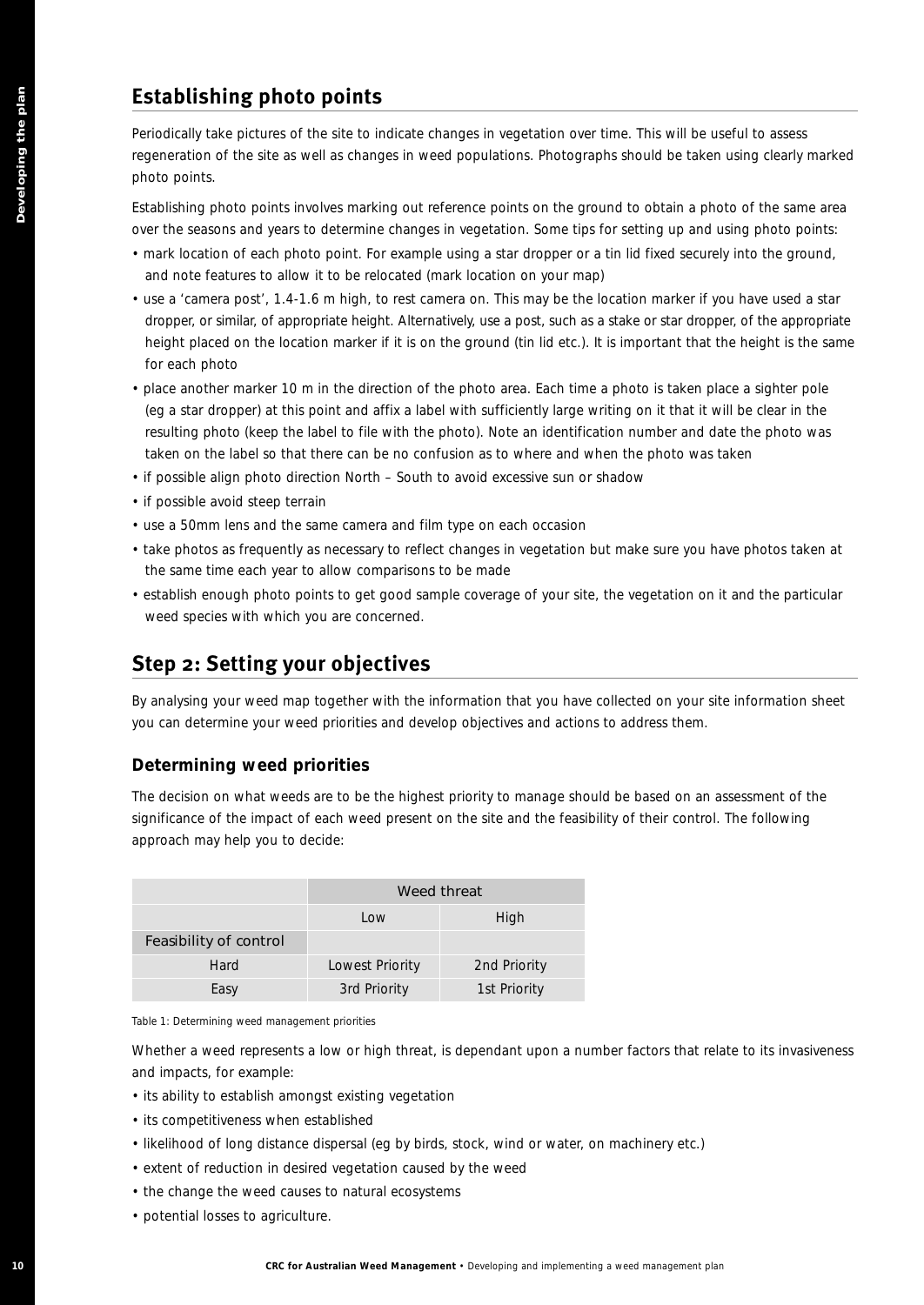To make an informed decision you will need knowledge about the weeds that are present and the nature of the problems that they represent. Consult weed control agencies in your state or territory for assistance. A list of useful resources is included in Appendix 5 of this module.

### **Setting your objectives**

Objectives are statements of intended outcomes that you want to achieve over a certain time and that can be measured. It can be useful to set objectives to be achieved in the near term, say 1–2 years and the medium or longer term up to 5 to 10 years or beyond.

Objectives should reflect your focus on what you are trying to protect or restore rather than weed management alone, for example:

- A near term objective for the example site in Figure 2 may be to protect the remnant native woodland and grassland from weed invasion. To achieve this priority weed species will need to be treated that occur within the native vegetation.
- Medium to long-term objectives may be to reduce the extent of gorse, blackberry and Chilean needle grass by 50 per cent, establish native species in the area treated and reduce the amount of time needed for ongoing control work by half.
- A long-term objective may be to completely restore the site with appropriate indigenous native vegetation and stop the site being a source of gorse, blackberry and Chilean needle grass spread downstream and onto neighbouring properties.

Objectives should be chosen that will bring satisfaction to those involved. Unachievable objectives will only produce exhaustion and disillusionment.

*Weed management is important for the success of native vegetation regeneration or revegetation work but it is not the only factor. Consult with local experts to determine the best ways to encourage regeneration or improve the success of revegetation for your site.* 

If the property is used for stock grazing, realistic objectives may relate to reduction in weed control costs, improved soil condition, improved productivity and other improvements that will occur as a consequence of weed management.

### **Management approaches**

When determining your objectives also consider the main management approaches available, particularly eradication and containment.

**Eradication** of the weed in your area of concern whilst desirable may not be realistic. For a weed to be eradicated the following features need to apply:

- the weed occupies only a small area and will not reinvade from adjoining areas
- all of the infested area is known
- the weed is obvious and easy to find at low density
- the control method used kills all plants before maturity
- the weed seed does not remain dormant on the soil, or the infestation is detected before seeds are released
- if the plant has produced seeds they have not dispersed
- the available resources must enable initial treatment, regular surveys and control for the lifespan of the seed bank.

Weeds that are in the early stages of invasion may be candidates for eradication on your site. If this can be done ongoing vigilance will still be required to identify any new occurrences.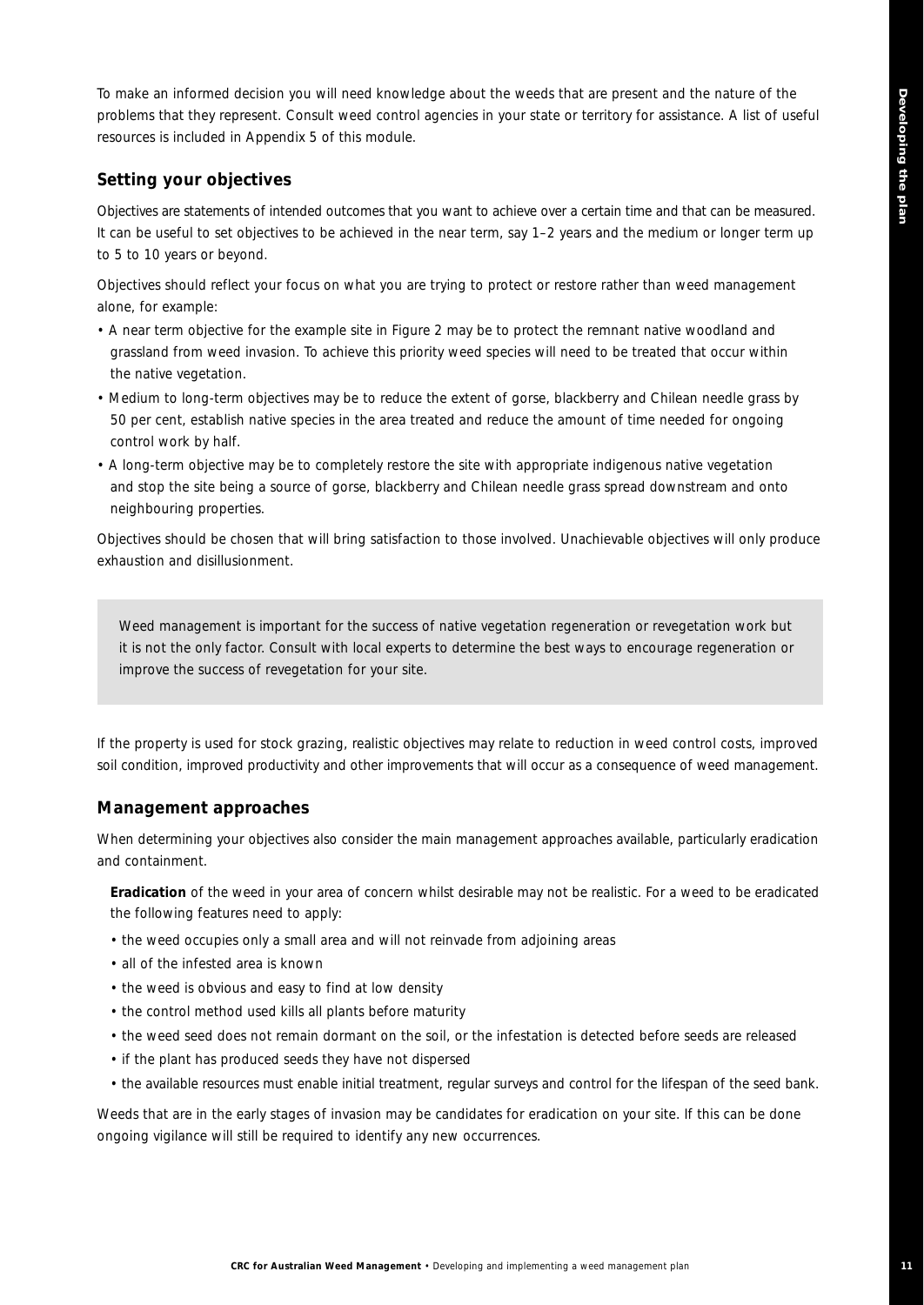**Containment** of weed species to prevent and control new infestations is likely to be a more realistic management approach if you are dealing with widespread, well established species. Containment is a worthwhile exercise as it protects areas of good native vegetation, reduces new weed infestations and reduces the need for future control by limiting the extent and intensity of infestations.

The key to containment programs is to focus on treating isolated satellite infestations, rather than core infestations. The objective is to prevent weed populations extending beyond the perimeter of the core infestation.

Containment also involves the restoration of treated areas through regeneration of native vegetation or revegetation of the area where weeds have been removed. Preferably this is done with local provenance native plants (species that are native specifically to the area you are working in), pasture establishment or the establishment of other desirable species as suits the situation. The restoration of the site will limit opportunities for weeds to reinvade.

If you are working in a group discuss your weed priorities and management approaches together and try to reach consensus. If the entire group is involved in setting the objectives then all members are more likely to feel a sense of ownership for them and a desire to achieve them.

Keep in mind that some level of weed infestation is probably going to be a fact of life; the main objective will usually be to keep infestations to a level that the threat to the natural ecology of the site is reduced or productivity of the land is maintained at acceptable levels.

## **Step 3: Develop and implement the action plan**

You need to decide actions, what will be done by whom and when so that you can work towards achieving the objectives that have been set. A simple action plan is included in this section, which records actions for the example site we have been looking at. The actions included in this plan were arrived at after consideration of the following principles of weed management.

- 1. Always work from the best areas to the worst
- 2. Minimise soil disturbance
- 3. If restoring natural bushland let native plant regeneration or revegetation establishment dictate the rate of weed removal.

Consideration was also given to drainage patterns on the site. It is best to "start at the top" as many weeds can spread by movement of their seed or other plant parts down watercourses and slopes. By starting at the top you reduce the risk of weeds reinfesting treated sites downstream or down slope. Of course if infestations exist on neighbouring properties a lot of weed work can be undone as a result of reinfestation by seeds or other propagules from weeds on neighbouring properties. This highlights the importance of engaging with those responsible for neighbouring properties in order that weed management can be coordinated.

Your action plan needs to be written with the following questions in mind.

- What weeds and what locations are the highest priorities?
- What resources are available?
- What management options will be most effective, minimise environmental damage and make the site more resilient to weed invasion?

**Constanting the most plan of a statistic statistic statistic statistic statistic statistic statistic statistic statistic statistic statistic statistic statistic statistic statistic statistic statistic statistic statistic** In the example site it could be argued that Chilean needle grass should be the highest priority for management because it represents the highest threat. It is very invasive in native grasslands and develops a large soil seed bank. The National Strategy for Chilean needle grass describes it as the worst environmental weed of native grasslands in southeastern Australia. However, it is particularly hard to control. Herbicides alone will not control Chilean needle grass but early removal by digging out isolated plants can be very effective (Area D). Mowing of the established area (Area E) of Chilean needle grass, using a catcher, when flowers are present will reduce seed set. Chilean needle grass also produces seed in the base of its stem, which will still add to the soil seed bank. Note that the extent of the Chilean needle grass infestation extends beyond the site boundary and coordination with neighbouring properties would be highly desirable. Clippings must be burnt and the mower must be thoroughly cleaned before it is used anywhere else. See the Chilean needle grass management guide in the *Weeds of National Significance* series for more detailed information.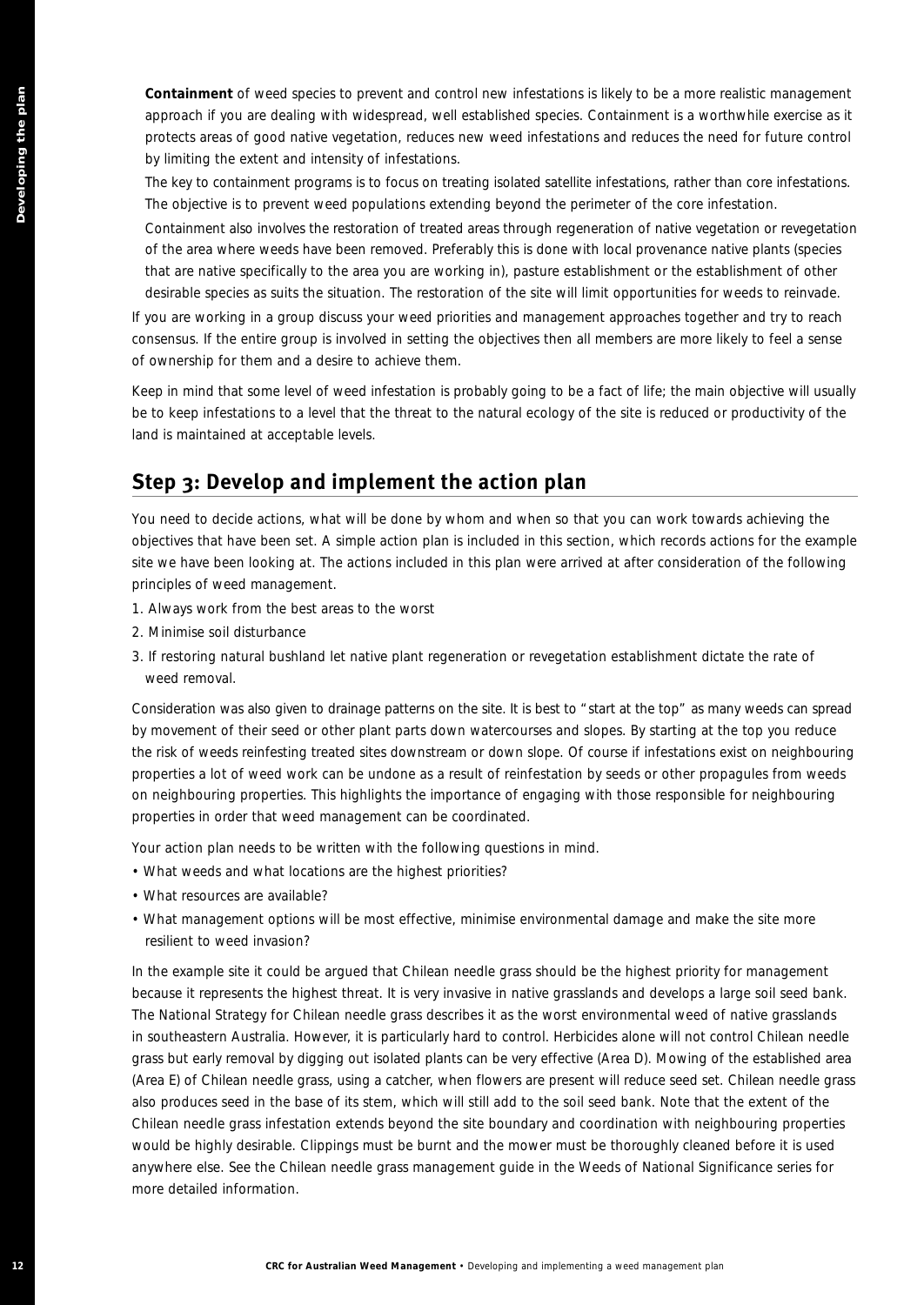Blackberry and gorse are both invasive species that can threaten natural ecosystems. On the example site the blackberry may be a higher priority than gorse as it is starting to invade the native woodland and it is growing along the stream. Keep in mind that both the blackberry and the gorse may be providing habitat for native fauna. If so, their removal needs to be staged gradually to allow native vegetation to regenerate or revegetation to establish so that alternate habitat is available.

Having decided your priorities the most important decisions to be made are:

- select what control methods will be applied to each weed
- when and how often they will be applied
- who will do the work
- what monitoring needs to take place to measure the impacts of the methods used.

As well as keeping weed management principles in mind you will need to assess the resources that you have available.

#### **Assessing your resources**

**People:** This is the most important resource in any weed work. Whether it is yourself, your family or a community group undertaking a weed project, building skills and maintaining motivation of all involved is the key to long-term success. Think about the following 'people' aspects when developing your action plan:

- what skills and experience do people bring to the project? What training and advice is available to give people the skills they need? Allow time for this to occur
- if working with a group, be aware that individuals will have varying amounts of time to commit to the project and this needs to be accommodated
- make sure people are aware of safety issues and understand the risks associated with weed work, eg safe herbicide handling, use and clean up, avoiding insect and snake bite and sunburn (wear protective clothing), correct lifting procedures for heavy items, use of sharp tools etc. In the example map everyone working on the site would need to be aware of the old dump. Make sure that well equipped first aid kits are on hand and that people know how to use them
- ensure people know what they are expected to do on the site during each session and who to go to for help and advice
- assess if people need to be covered by insurance and if so ensure the policy covers appropriate risks
- avoid burnout. This is the biggest problem that groups and individuals encounter with weed projects. It is essential therefore that action plans set realistic tasks that can be carried out in a reasonable time and that plans are made to enjoy the process. Celebrate milestones, share experiences and pat each other on the back every now and then!

**Finance:** A financial plan should be prepared to budget funds available against the costs associated with implementing the plan. It is important to budget for the long term and allow for a sustained effort and ongoing follow up work. When dealing with well-established infestations it is preferable to use resources to contain the infestations and remove weed threats from the best native vegetation and carry out ongoing follow up. Do not spend all your resources in one season to attack major infestations leaving nothing for follow up. This will only create disturbance, encouraging reinfestation or new infestations by other weed species.

Many costs are self evident such as the purchase of chemicals if you are using herbicides, or the purchase or rental of machinery and equipment. Some costs may be less apparent. For example if you are going to use herbicide will you need to establish safe lockable storage in which to store chemicals? Will you need to buy protective clothing and safety equipment, a first aid kit and so on? Will dumping costs be involved if you are going to take weed material away for disposal? Will you need fencing to protect revegetation? If you are working with large areas of land, for example in a rangeland environment, will you need to purchase aerial photographs to help with mapping work? Will people involved with the plan need to attend training for which fees will be charged? Carefully think through all the likely costs that may be involved. To save costs it will be worthwhile checking what equipment and supplies are available for loan or at reduced cost through various groups, such as Landcare or Catchment groups that may operate in your area. If you are unfamiliar with developing a financial plan for weed management contact your local state or territory weed control contact for assistance.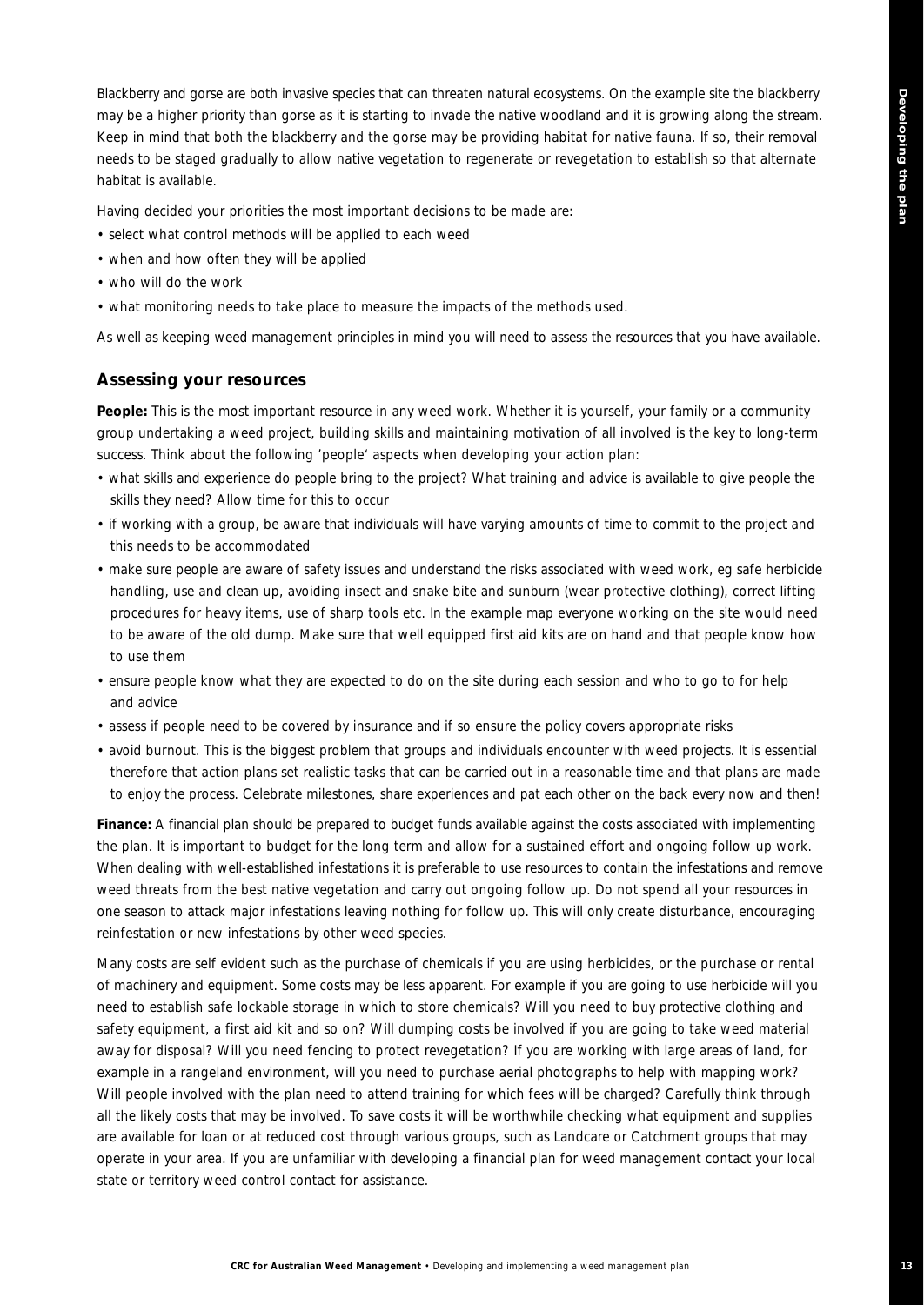### **Funding**

## **Selecting control options**

### **Integrated weed management**

| of funding.                          |                                                           |                      | There may be a number of sources of funding to assist with your weed management work. Over recent years the<br>Australian Government's Natural Heritage Trust has been a major source of funding for many weed projects, directly<br>and indirectly. Applications for funding need to demonstrate that a clear plan exists to meet objectives that are in<br>line with those of the funding provider. Applications also need to show how success will be measured and progress<br>monitored. By developing a weed plan, which includes clear objectives, budgeted actions to achieve the objectives<br>and monitoring activities to evaluate progress, you will be well on the way to meeting a funding providers' need for<br>information. Weed control contacts in your state or territory will be able to assist with more information on sources |                   |     |
|--------------------------------------|-----------------------------------------------------------|----------------------|------------------------------------------------------------------------------------------------------------------------------------------------------------------------------------------------------------------------------------------------------------------------------------------------------------------------------------------------------------------------------------------------------------------------------------------------------------------------------------------------------------------------------------------------------------------------------------------------------------------------------------------------------------------------------------------------------------------------------------------------------------------------------------------------------------------------------------------------------|-------------------|-----|
|                                      | providers of changes to plans and why they are necessary. |                      | Time: Allow enough. Learn from experience – the time taken to carry out tasks in the first instance will provide a<br>guide for future planning. Be aware that seasonal changes will impact on your plan. Favourable conditions will not<br>always be available to carry out control and wetter or drier years will impact on weed populations and factors such<br>as site regeneration. These impacts need to recognised and schedules adjusted accordingly. Be sure to inform funding                                                                                                                                                                                                                                                                                                                                                              |                   |     |
|                                      | <b>Selecting control options</b>                          |                      |                                                                                                                                                                                                                                                                                                                                                                                                                                                                                                                                                                                                                                                                                                                                                                                                                                                      |                   |     |
|                                      |                                                           |                      | Each control method has its own advantages and disadvantages and these need to be considered in light of the<br>situation on your site and the objectives that you have set. The module Weed control methods for community group.<br>discusses the major methods used and highlights the advantages and disadvantages of each.                                                                                                                                                                                                                                                                                                                                                                                                                                                                                                                       |                   |     |
|                                      | Integrated weed management                                |                      |                                                                                                                                                                                                                                                                                                                                                                                                                                                                                                                                                                                                                                                                                                                                                                                                                                                      |                   |     |
|                                      |                                                           |                      | In many cases the most cost effective and sustainable way to control weeds is to combine or integrate a number<br>of different control methods. Each method chosen needs to target weed species when they are most vulnerable.<br>Knowledge of the life cycle of each species is essential to determine the timing of different treatments.                                                                                                                                                                                                                                                                                                                                                                                                                                                                                                          |                   |     |
| Table 2: Example action plan. Year 1 |                                                           |                      | Table 2 is a simple example of a first year action plan based on the site in Figure 2.                                                                                                                                                                                                                                                                                                                                                                                                                                                                                                                                                                                                                                                                                                                                                               |                   |     |
| Month                                | <b>Blackberry</b>                                         | Gorse                | Chilean<br>needle grass                                                                                                                                                                                                                                                                                                                                                                                                                                                                                                                                                                                                                                                                                                                                                                                                                              | Location          | Who |
|                                      |                                                           |                      | Site assessment, mapping and photo pont establishment completed in spring of the previous year                                                                                                                                                                                                                                                                                                                                                                                                                                                                                                                                                                                                                                                                                                                                                       |                   |     |
| JANUARY<br>FEBRUARY<br><b>MARCH</b>  | Spray<br>Spray                                            |                      | Mow<br>Mow                                                                                                                                                                                                                                                                                                                                                                                                                                                                                                                                                                                                                                                                                                                                                                                                                                           | A<br>A            |     |
| <b>APRIL</b><br><b>MAY</b>           | Cut & Paint<br>Cut & Paint                                |                      |                                                                                                                                                                                                                                                                                                                                                                                                                                                                                                                                                                                                                                                                                                                                                                                                                                                      | B<br>B            |     |
| <b>JUNE</b>                          |                                                           |                      | Dig isolated plants                                                                                                                                                                                                                                                                                                                                                                                                                                                                                                                                                                                                                                                                                                                                                                                                                                  | D                 |     |
| JULY                                 |                                                           |                      | Dig isolated plants                                                                                                                                                                                                                                                                                                                                                                                                                                                                                                                                                                                                                                                                                                                                                                                                                                  | D                 |     |
| <b>AUGUST</b><br>SEPTEMBER           |                                                           |                      |                                                                                                                                                                                                                                                                                                                                                                                                                                                                                                                                                                                                                                                                                                                                                                                                                                                      | $\mathsf{C}$<br>C |     |
| <b>OCTOBER</b>                       | Map &<br>Take photos                                      | Map &<br>Take photos | Map &<br>Take photos                                                                                                                                                                                                                                                                                                                                                                                                                                                                                                                                                                                                                                                                                                                                                                                                                                 | All               |     |
| <b>NOVEMBER</b><br><b>DECEMBER</b>   | Spray<br>Spray                                            |                      | Mow<br>Mow                                                                                                                                                                                                                                                                                                                                                                                                                                                                                                                                                                                                                                                                                                                                                                                                                                           | A<br>A            |     |
| appropriate authorities.             |                                                           |                      | Note: This calendar is a simple example only, actual methods used and timing of application will depend on local conditions, seek advice from                                                                                                                                                                                                                                                                                                                                                                                                                                                                                                                                                                                                                                                                                                        |                   |     |
|                                      |                                                           |                      |                                                                                                                                                                                                                                                                                                                                                                                                                                                                                                                                                                                                                                                                                                                                                                                                                                                      |                   |     |
|                                      |                                                           |                      |                                                                                                                                                                                                                                                                                                                                                                                                                                                                                                                                                                                                                                                                                                                                                                                                                                                      |                   |     |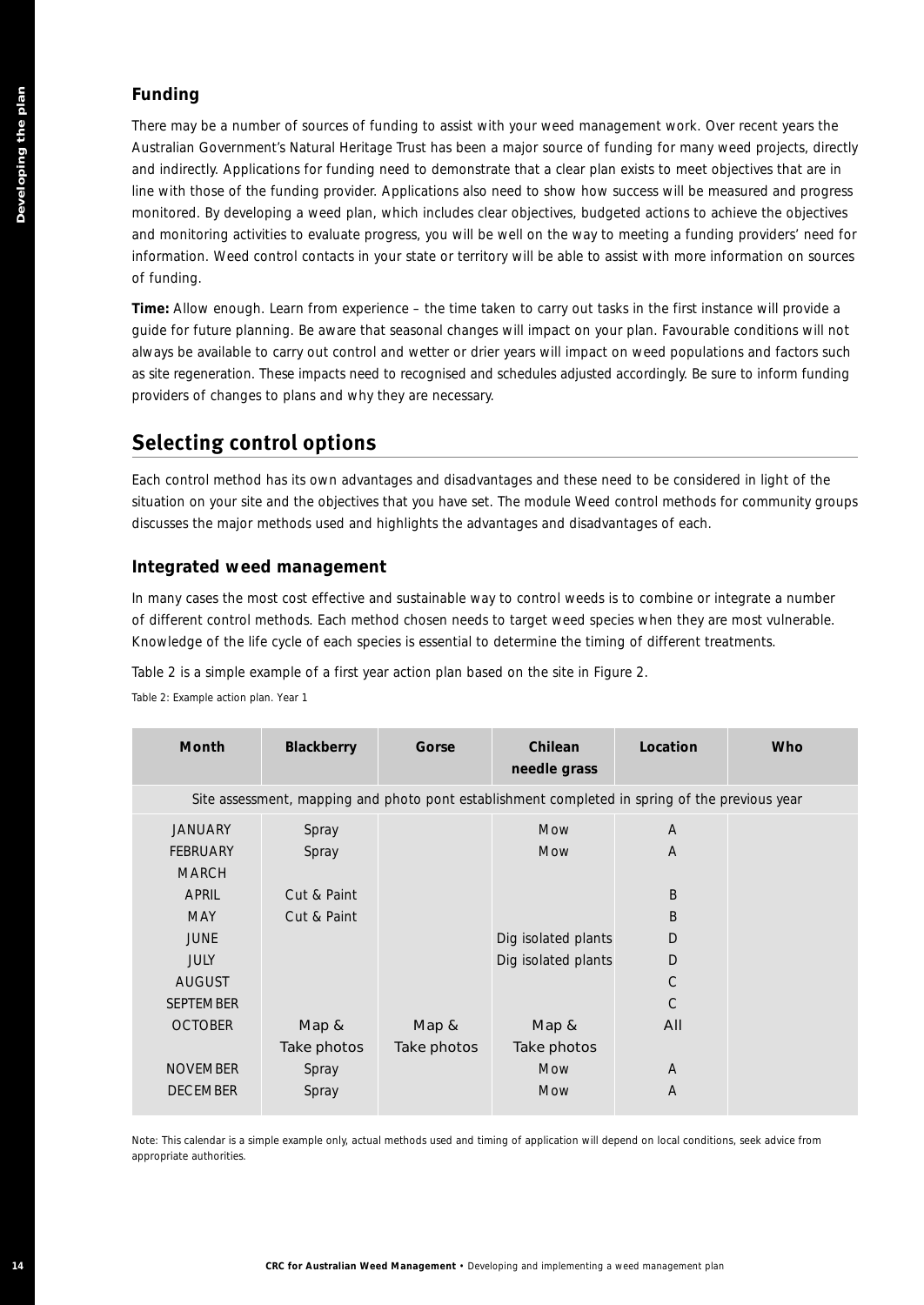Blackberry treatments have been divided into two areas. Area A on the map, where the infestation is away from native vegetation, and Area B where isolated plants are occurring near or in native vegetation. Note that area A includes an isolated patch to the south of the main infestation. In this example spraying of blackberry has only been planned for infestations away from native vegetation. Because of the proximity of native vegetation considerable care will still be needed to avoid spray drift and off target damage. Also as the infestation is near a stream, as is often the case with blackberry, the herbicide used will need to be registered for use near waterways.

As herbicides are unlikely to completely kill blackberry in one application follow up is included in the plan. For area B cut and paint applications have been planned to minimise risk to native vegetation. This is a labour intensive method and blackberry plants, prickly as they are, are not the easiest to work with so protective clothing, heavy gloves and footwear will be required.

Each activity has been timed with the intention that the method used will be most effective relative to the weed's growth stage.

## **Step 4: Monitoring performance and making changes**

Monitoring is often the most neglected area of weed management, yet it is a vital part of the weed management cycle. Monitoring allows you to identify how well control measures are working, the rate of spread of weeds or the establishment of desirable vegetation, new threats to native vegetation, and factors that have arisen that will effect your site restoration. As a result of gathering fresh information, through a monitoring process, your weed management plan can be altered as needed to improve results and respond to changes in the environment.

Monitoring involves mapping the site at regular intervals, taking photos at selected photo points and revisiting site information to check if any data that impacts on your management needs to be updated. Monitoring activity should focus on:

- changes in the extent of weed populations, ie is more or less area covered
- changes in the density of weed cover
- occurrences of other weed species
- unexpected impacts of weed control activity, eg off target damage, erosion or invasion by other species
- changes in the extent and condition of native vegetation or other desirable vegetation
- changes in any conditions which will impact on site restoration work.

Mapping needs to take place at a similar time to that when the original map was done to allow valid comparisons. By creating another site map and using the area grid mentioned previously (Appendix 4) and by making a fresh assessment of weed density you will be able to make useful comparisons between areas of native vegetation and weeds and what changes have occurred over time. Comparisons with photographs previously taken from photo points will also help you to identify changes. Whilst photographs can effectively portray change, the reasons for change may not always be evident in the images.

You will need to make observations about seasonal conditions or other factors that may be impacting on the results that you see. For example, if the season that has passed was particularly dry, weed populations may have declined due to water stress rather than weed work. Unexpected site disturbances such as fire and vehicle impacts also need to be considered when monitoring results and setting plans for the following season and beyond. Any of these or other events may result in you needing to revisit your priorities and change your action plans and possibly even your objectives.

### **Recording**

By recording the information that you have gathered during the monitoring process on the map and a fresh site information sheet and by reviewing regular photographs taken at photo points you will be able build a picture of what is happening on the site over time. This will enable informed management decisions to be made. You are then in a good position to review your plan make the necessary changes and commence the cycle again. It might be a good time to have a celebration!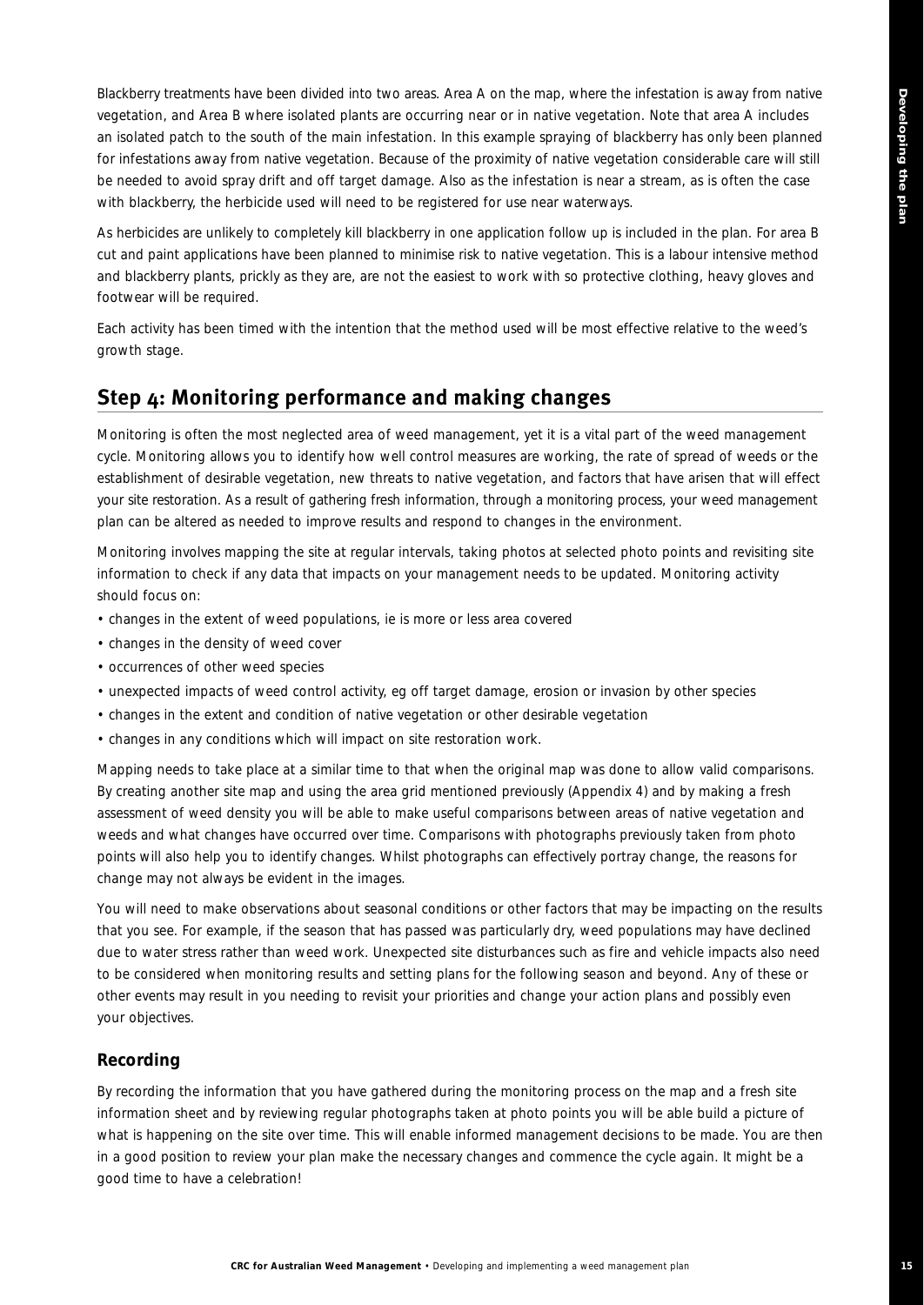## **Appendix 1: Weed control contacts**

| State /<br><b>Territory</b>        | Department                                                   | Phone                                                | Email                                                                               | Website                                                                                               |
|------------------------------------|--------------------------------------------------------------|------------------------------------------------------|-------------------------------------------------------------------------------------|-------------------------------------------------------------------------------------------------------|
| Australian<br>Capital<br>Territory | <b>Fnvironment ACT</b>                                       | Ph: (02) 6207 9777<br>Fax (02) 6207 2227             | EnvironmentACT@act.gov.au                                                           | whttp://www.environment.act.gov.au/<br>ie4/petsandlocalwildlife/pests.html                            |
| New South<br>Wales                 | <b>NSW Agriculture</b>                                       | Ph. 02 6391 3100<br>1800 680 244<br>Fax 02 6391 3336 | weeds@agric.nsw.gov.au                                                              | http://www.agric.nsw.gov.au/weeds                                                                     |
| Northern<br>Territory              | Dept. of Infrastructure,<br>Planning and Environment         | Ph. 08 89992020<br>Fax: 08 89992015                  | weedinfo.DIPE@nt.gov.au                                                             | http://www.nt.gov.au/                                                                                 |
| Queensland                         | Dept. of Natural Resources<br>and Mines                      | Ph. 07 3375 0700<br>Fax: 07 3379 6815                | enquiries@nrm.qld.gov.au                                                            | http://www.nrm.gld.gov.au/<br>pests/index.html                                                        |
| South<br>Australia                 | Dept. of Water, Land and<br><b>Biodiversity Conservation</b> | Ph. 08 8303 9500                                     | apc@saugov.sa.gov.au                                                                | http://www.dwlbc.sa.gov.au/                                                                           |
| Tasmania                           | Dept. of Primary Industries,<br>Water and Environment        | Ph. (cost of a local<br>call) 1300 368 550           | Quarantine.Enquiries@<br>dpiwe.tas.gov.au<br>Christian Goninon@<br>dpiwe.tas.gov.au | http://www.tas.gov.au/<br>OR<br>http://www.dpiwe.tas.gov.au/inter.n<br>sf/ThemeNodes/SSKA-52J2K4?open |
| Victoria                           | Dept. of Primary Industries                                  | Ph. 03 9210 9379                                     | ktri@dpi.vic.gov.au                                                                 | http://www.dpi.vic.gov.au/                                                                            |
| Western<br>Australia               | Dept. of Agriculture                                         | Ph. 08 9368 3333                                     | enquiries@agric.wa.gov.au                                                           | http://www.agric.wa.gov.au/progser<br>v/plants/weeds/index.htm                                        |

## **Mapping/Aerial photography contacts**

| State /<br><b>Territory</b>        | Department                                                   | Phone                                                | Email                                                                               | Website                                                                                                                                                                                                                                                                                                                              |
|------------------------------------|--------------------------------------------------------------|------------------------------------------------------|-------------------------------------------------------------------------------------|--------------------------------------------------------------------------------------------------------------------------------------------------------------------------------------------------------------------------------------------------------------------------------------------------------------------------------------|
| Australian<br>Capital<br>Territory | Environment ACT                                              | Ph: (02) 6207 9777<br>Fax (02) 6207 2227             | EnvironmentACT@act.gov.au                                                           | whttp://www.environment.act.gov.au/<br>ie4/petsandlocalwildlife/pests.html                                                                                                                                                                                                                                                           |
| New South<br>Wales                 | <b>NSW Agriculture</b>                                       | Ph. 02 6391 3100<br>1800 680 244<br>Fax 02 6391 3336 | weeds@agric.nsw.gov.au                                                              | http://www.agric.nsw.gov.au/weeds                                                                                                                                                                                                                                                                                                    |
| Northern<br>Territory              | Dept. of Infrastructure,<br>Planning and Environment         | Ph. 08 89992020<br>Fax: 08 89992015                  | weedinfo.DIPE@nt.gov.au                                                             | http://www.nt.gov.au/                                                                                                                                                                                                                                                                                                                |
| Queensland                         | Dept. of Natural Resources<br>and Mines                      | Ph. 07 3375 0700<br>Fax: 07 3379 6815                | enquiries@nrm.qld.gov.au                                                            | http://www.nrm.qld.gov.au/<br>pests/index.html                                                                                                                                                                                                                                                                                       |
| South<br>Australia                 | Dept. of Water, Land and<br><b>Biodiversity Conservation</b> | Ph. 08 8303 9500                                     | apc@saugov.sa.gov.au                                                                | http://www.dwlbc.sa.gov.au/                                                                                                                                                                                                                                                                                                          |
| Tasmania                           | Dept. of Primary Industries,<br>Water and Environment        | Ph. (cost of a local<br>call) 1300 368 550           | Quarantine.Enquiries@<br>dpiwe.tas.gov.au<br>Christian.Goninon@<br>dpiwe.tas.gov.au | http://www.tas.gov.au/<br>ΩR<br>http://www.dpiwe.tas.gov.au/inter.n<br>sf/ThemeNodes/SSKA-52J2K4?open                                                                                                                                                                                                                                |
| Victoria                           | Dept. of Primary Industries                                  | Ph. 03 9210 9379                                     | ktri@dpi.vic.gov.au                                                                 | http://www.dpi.vic.gov.au/                                                                                                                                                                                                                                                                                                           |
| Western                            | Dept. of Agriculture                                         | Ph. 08 9368 3333                                     | enquiries@agric.wa.gov.au                                                           | http://www.agric.wa.gov.au/progser<br>v/plants/weeds/index.htm                                                                                                                                                                                                                                                                       |
| Australia<br>State /               | <b>Mapping/Aerial photography contacts</b><br>Department     | Phone                                                | Email                                                                               | Website                                                                                                                                                                                                                                                                                                                              |
| Territory                          |                                                              |                                                      |                                                                                     |                                                                                                                                                                                                                                                                                                                                      |
| Australian<br>Capital<br>Territory | Planning & Land Authority                                    | Ph. 02 62071925                                      | actpla.customer.services@<br>act.gov.au                                             | mapping/index.htm                                                                                                                                                                                                                                                                                                                    |
| New South<br>Wales                 | Land & Property Information                                  | Ph. 02 92286666                                      | feedback@lands.nsw.gov.au                                                           |                                                                                                                                                                                                                                                                                                                                      |
| Northern<br>Territory              | Dept. of Infrastructure,<br>Planning & Development           | Ph. 08 89996636                                      | mapsnt@nt.gov.au                                                                    |                                                                                                                                                                                                                                                                                                                                      |
| Queensland                         | Natural Resources & Mines                                    | Ph. 07 38963216                                      | geoinfo@nrm.qld.gov.au                                                              |                                                                                                                                                                                                                                                                                                                                      |
| South<br>Australia                 | Dept. of Environment<br>& heritage                           | Ph. 08 82264919                                      | mapland@saugov.sa.gov.au                                                            | mapland/aerial.html                                                                                                                                                                                                                                                                                                                  |
| Tasmania                           | Information & Land Services<br>Division: TASMAP              | Ph. 03 62337741                                      | Maree.Holmes@<br>dpiwe.tas.gov.au                                                   |                                                                                                                                                                                                                                                                                                                                      |
| Victoria                           | Land Victoria Dept.<br>of Sustainability and<br>Environment  | Ph. 136 186                                          | customer.service@<br>dse.vic.gov.au                                                 | http://www.actpla.act.gov.au/actlic/<br>http://www.lpi.nsw.gov.au/maps/<br>http://www.lpe.nt.gov.au/airphoto/<br>http://www.nrm.qld.gov.au/property/<br>mapping/aerial_photography.html<br>http://www.environment.sa.gov.au/<br>http://www.dpiwe.tas.gov.au/inter.<br>nsf/ThemeNodes/JGAY-548VJT?open<br>http://www.land.vic.gov.au/ |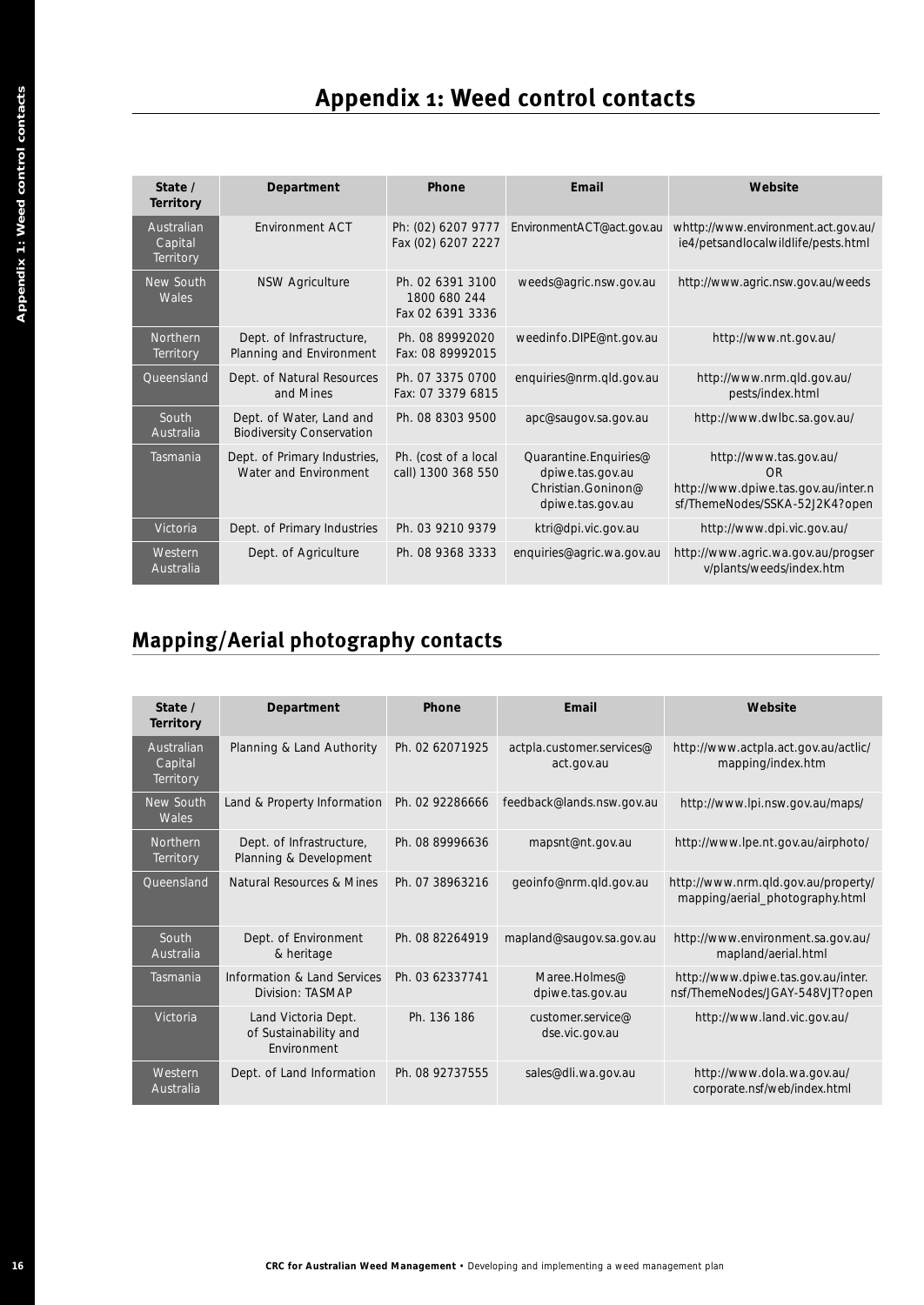(if herbicides used note type & rate also (if herbicides used note type & rate also Contact responsible for this information | Land owner/access contact details **Site Name Date sit mapped: 10316 and Datact responsible for this information**  $\ell$  **/**  $\ell$  **/**  $\ell$  **and**  $\ell$  **and**  $\ell$  **and**  $\ell$  **and**  $\ell$  **and**  $\ell$  **and**  $\ell$  **and**  $\ell$  **and**  $\ell$  **and**  $\ell$  **and**  $\ell$  **and**  $\ell$  **and**  $\ell$  **and**  $\ell$  **and \** Cost **(f) Date Date if species is absocated in the set of**  $\mathbf{z}$  **<b>Method Cost** Noting to the map of the mand of the set of the set of the set of the set of the set of the set of the set of the set of the set of the set of the set of the set of the set of the set of the set of the set of the set of t note \$ costs of treatment) Year map published \_\_\_\_ note \$ costs of treatment) Map scale (eg: 1:25,000 or 1:50,000) Zone \_ \_ Northing \_ \_ \_ \_ \_ \_ Year map published \_ \_ \_ \_ Sheet Number \_\_\_\_\_\_ **OR** Sheet Number \_ \_ \_ \_ \_ \_ Treatments applied Date **Scientific name: Common name Area infested % Density of cover of infestation Treatments applied** Map title\_ Method Name: Email: Name: Name: Email: Email:  $\frac{1}{\vert \Phi \vert}$ Tel: Tel: % Density of cover of infestation (also note if species now absent) Weed species mapped on site **Weed species mapped on site** Easting  $-\frac{1}{2}$   $-1$   $-1$   $-1$ Name: Site Location Northing  $------$ Email: **Site Location**  $\overline{\mathbb{P}}$ Area infested  $(ha)$ **GPS Coordinates** (use Datum WGS 84) S\_ \_ 0 \_ \_ . \_ \_ \_' E \_ \_ \_ 0 \_ \_.\_ \_ \_'  $\frac{1}{1}$ Date sit mapped: /  $\circ$  $\begin{array}{c} 1 \\ 1 \\ 1 \end{array}$ GPS Coordinates (use Datum WGS 84)  $S_{-1}^0 = -1$   $-1$   $-1$ Common name Map scale (eg: 1:25,000 or 1:50,000) Zone\_\_ Photo points marked on map Yes / No **Photo points marked on map** Yes / No Site area in hectares  $_{-\, -\, -}$  (ha) **Site area in hectares** \_ \_ \_ \_ (ha) Using map coordinates Scientific name: Site Name  $\approx$ 

Appendix 2: Site assessment sheet **Appendix 2: Site assessment sheet**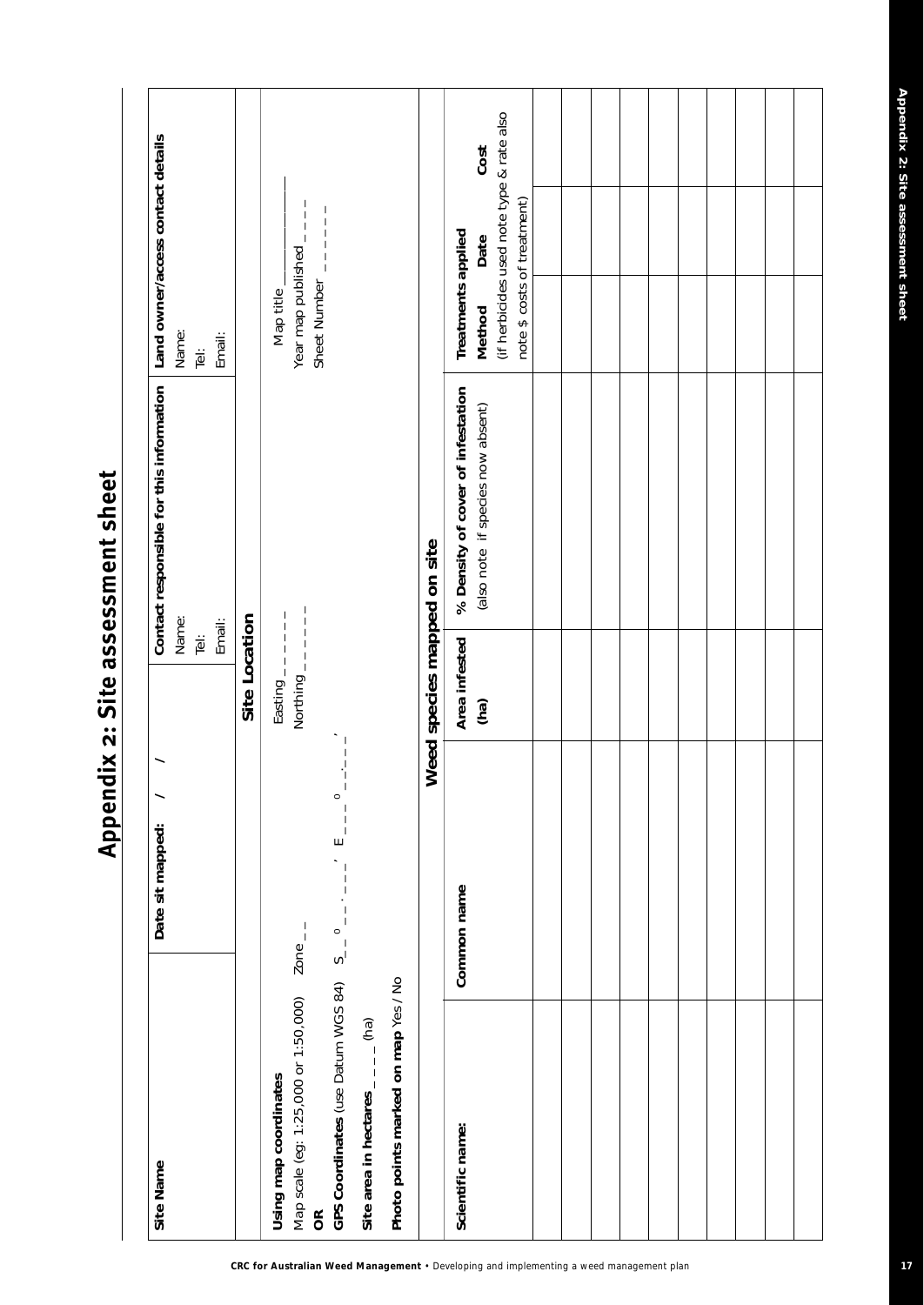| 18                                                                                      |                                                                                                                                                                          | Appendix 2: Site assessment sheet<br>Site information sheet cont. Comments (Date all comments) |
|-----------------------------------------------------------------------------------------|--------------------------------------------------------------------------------------------------------------------------------------------------------------------------|------------------------------------------------------------------------------------------------|
|                                                                                         | access comments/ risks on site, where<br>are they? regulations that need to<br>Site management issues<br>be followed                                                     |                                                                                                |
| CRC for Australian Weed Management . Developing and implementing a weed management plan | observations/seasonal impacts<br>Monitoring                                                                                                                              |                                                                                                |
|                                                                                         | /relationship with site/contact notes<br>Stakeholders who are they?                                                                                                      |                                                                                                |
|                                                                                         | from other properties, wind or water<br>transport, garden waste, recreational<br>How did weeds get here (invasion<br>vehicle use, soil disturbance etc.)<br>Weed origins |                                                                                                |
|                                                                                         | History of disturbance, fire, flood<br>ground works, land use etc.<br>Disturbances                                                                                       |                                                                                                |
|                                                                                         | Other comments                                                                                                                                                           |                                                                                                |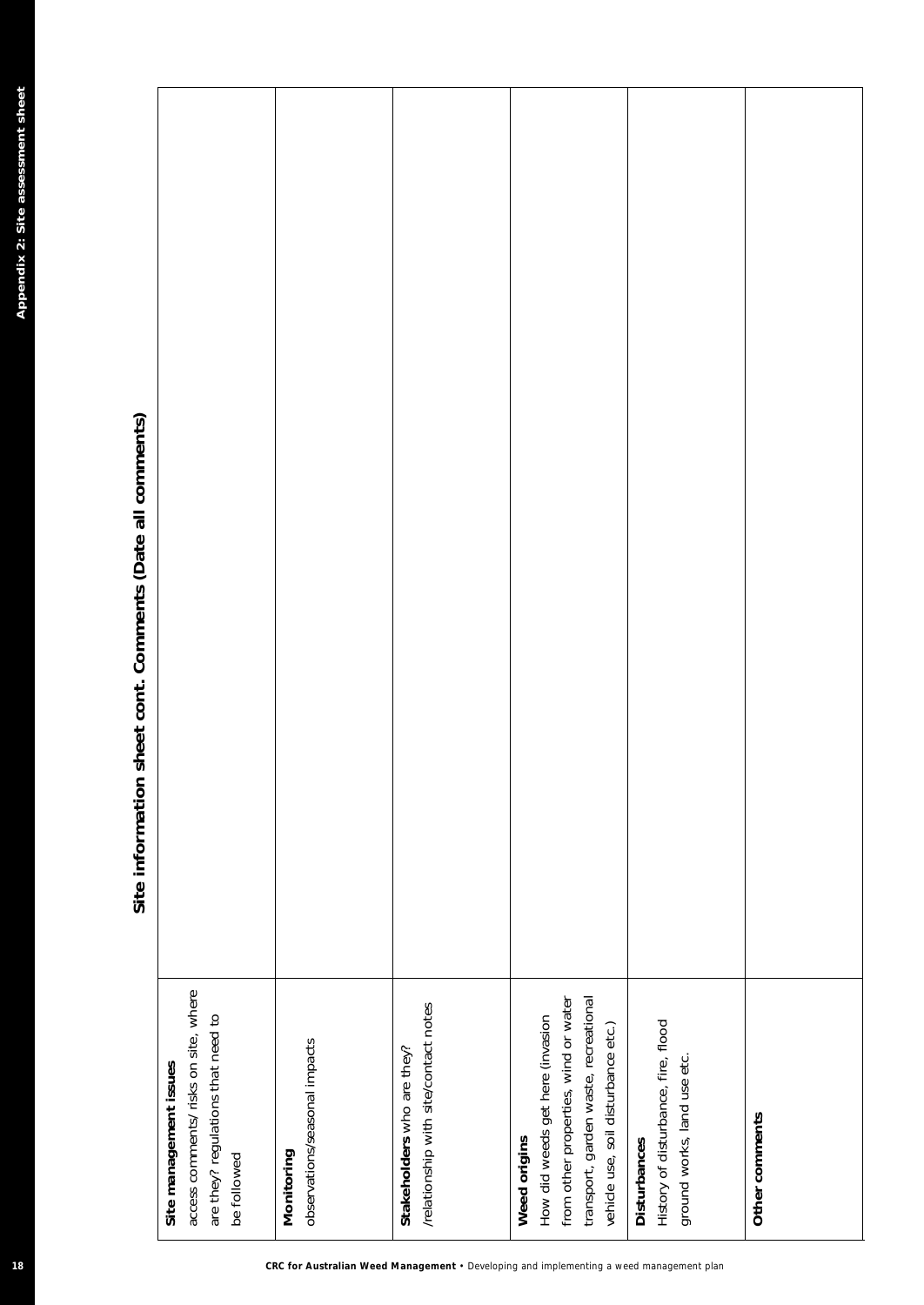The purpose of establishing your location is to enable you to communicate clearly to others where your site is. The valuable information you have collected can then be amalgamated with that from other sites to develop an overall picture of what is happening in your region, state or territory and for the entire nation. The idea is to record the location at or near the centre of your site.

The location of your site can be readily established in a couple of ways.

### **Using a map**

Topographic maps are readily available from many sources, via state or territory government departments or private mapping suppliers, and are relatively inexpensive. Topographic maps show landforms, streams, dams, and the location of roads, railways, buildings and so on. These maps can be used to locate your site and provided that they are of a large enough scale, may also be useful to help you with your site mapping. At this point we are only concerned with using these maps to determine the location of your site. Map suppliers will be able to help you find a map that covers your area.

*Map scales, what are they about:*

*Simply defined, map scale is the relationship between distance on the map and distance on the ground. Scales are normally expressed as ratios for example 1:10,000 or 1:100,000. A scale of 1:10,000 means that every millimetre on the map represents 10,000 millimetres (or 10 metres) in the real world, at 1:100,000 every millimetre on the map represents 100,000 millimetres (or 100 metres) in the real world.* 

*With map scales bigger is smaller. A 1:5,000 scale map will show more detail and features will be much clearer and larger than a map with a 1:250,000 scale. But to represent the same area a 1:5000 map needs to be 50 times bigger than a 1:250,000 scale map.* 

When using a map to establish the location of your site use full Australian Map Grid (AMG) coordinates. A full grid reference will include a map *sheet* number, a *zone* number and "*Eastings*" and "*Northings*". This will ensure that your information is compatible with other mapping projects.

The map sheet number is simply the unique combination of numbers and letters, which identifies the map. It is normally located near the map title.

For mapping purposes the entire Australian continent has been divided up into zones of 6 degrees of longitude. The zone that applies to your map will be recorded under information entitled either 'Universal Grid Reference', 'Grid', 'Grid Zone Designation' or similar and will be a two digit number. The zones covering Australia range from 49 in the West to 56 in the East.

To quote Eastings and Northings the recommended method for weed mapping is the 'thirteen figure' method (also known as the '6–7' method), which produces an Easting reading of 6 digits, and a Northing reading of 7 digits.

### **What are Eastings and Northings?**

Official maps employ a grid system, similar in concept to that used for street directories, but much more detailed. This allows coordinates to be used to accurately locate positions on the map. All points on the map can be referenced by their position within the grid squares created by the grid system. Maps are printed so that North is approximately at the top. Vertical lines on the map are numbered from West to East (i.e. from left to right) and these are called **EASTINGS** because positions on the map are determined by the extent that they are to the East (or to the right) of these lines.

Horizontal grid lines on the map are numbered from South to North (i.e from the bottom of the map sheet to the top) and are called **NORTHINGS** because positions on the map are determined by the extent that they are to the North of (or above) these lines.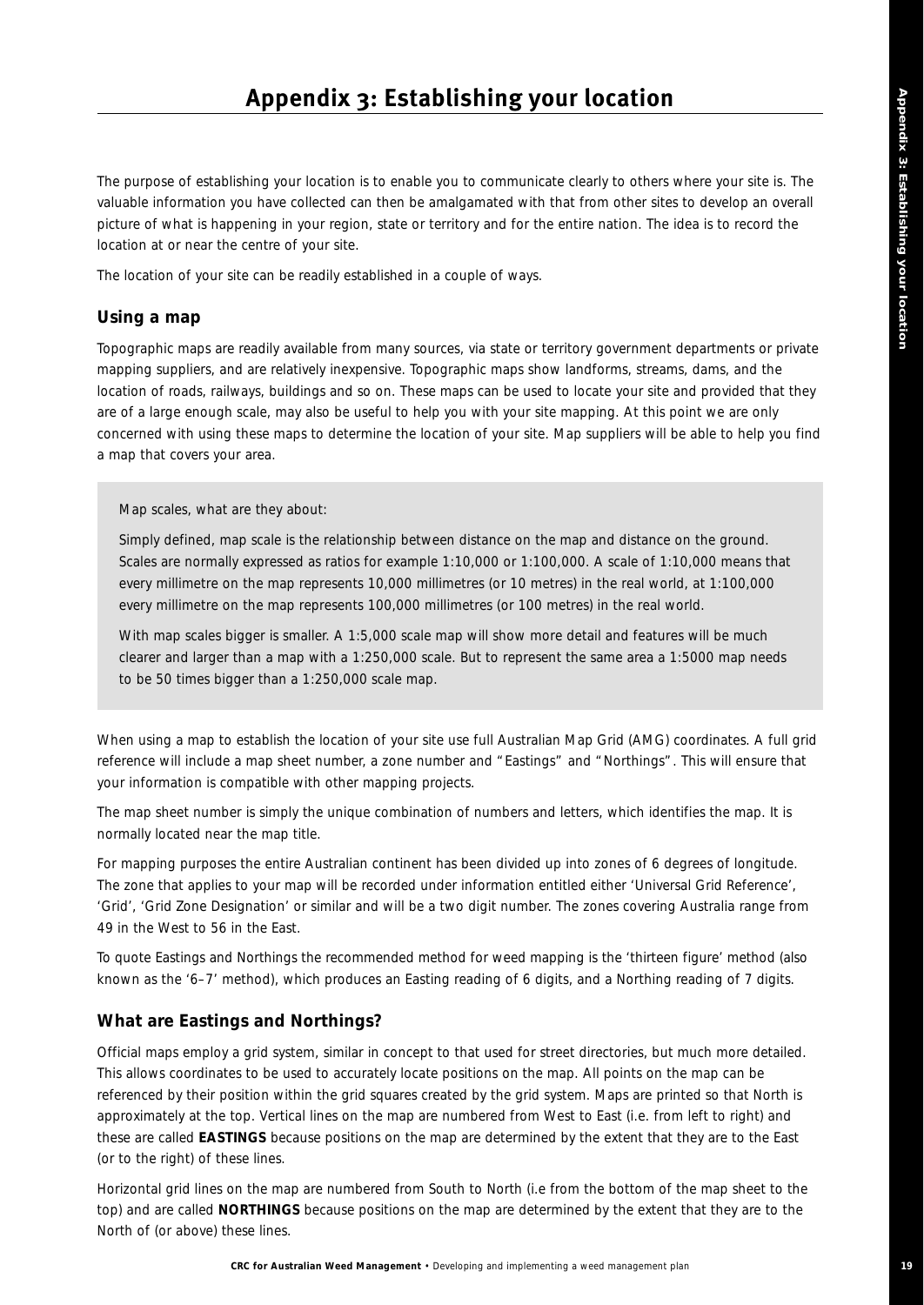When using Eastings and Northings to give a location on a map it is vital to remember that **EASTINGS** are always given before **NORTHINGS**.

*Do not confuse the Eastings and Northings grid system (AMG) with lines of latitude and longitude that will also appear on the map. These are expressed in degrees, minutes and seconds for example S 380 50' and E1400 10' 30", where the symbols 0 ,' , "denote degrees, minutes and seconds respectively.*

To demonstrate how full grid references are determined we will work through how the coordinates are obtained for Point A in the example map shown in Figure 2.

The map sheet number is 6628-2-S, and the zone number is 54. In this simple case the zone number is listed with "Grid" information, its location may vary a little between maps.

To start, calculate the **EASTING** by recording the small number (always 1 digit for Eastings) at the far left hand side of the bottom horizontal grid line in our example this is 2.

Next locate the first vertical line to the left of Point A. Record the first 2-digits of this number, in our example this is 96. Finally estimate the distance point A is to the East (or to the right) of the 96. On a map with a 1:25,000 scale, as in this case, the distance between grid lines is 1 kilometre. A is approximately half way between 96 and the next grid line 97 so it is about 500 metres from 96. We would then record the easting as 2 96 500.

**200 CRC for AUSTRALIAN CHANGE CONSULTS AND CONSULTS AND CONSULTS AND ACCORD CONSULTS AND ACCORD CONSULTS AND ACCORD CONSULTS AND ACCORD CONSULTS AND CONSULTS AND CONSULTS AND CONSULTS AND APPEAR ON A USE OF A USE OF AUS** Next calculate the Northing. Record the small number (always 2 digits for northings) at the bottom corner of the first vertical grid line. Our example shows 61. Next record the first 2 digits of the grid line immediately below Point A in our example this is 26. Then estimate how far Point A is to the North (or above) 26. It is approximately one quarter of the distance between 26 and 27 which equates to 250 metres. The Northing coordinate then is seven digits 61 26 250.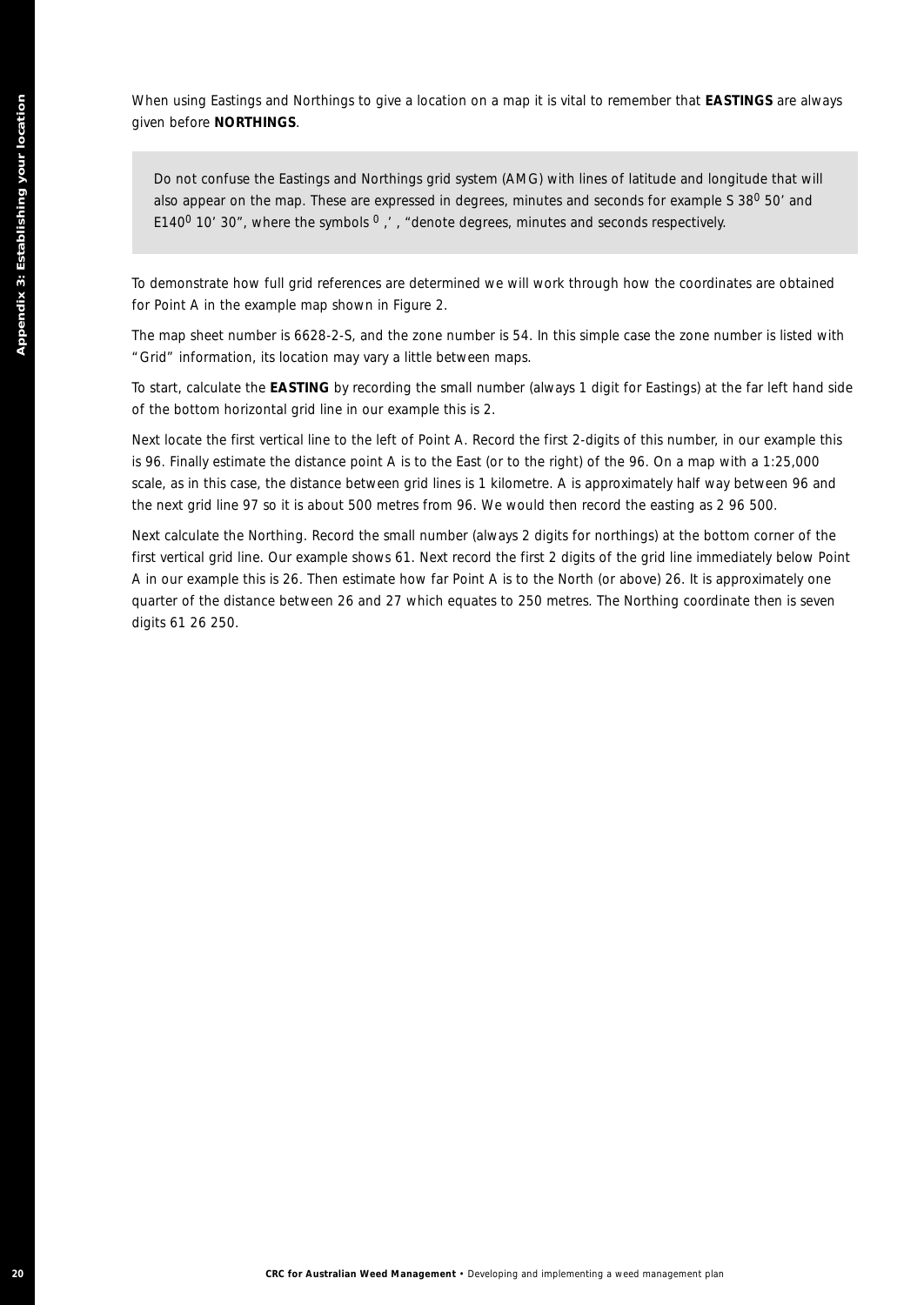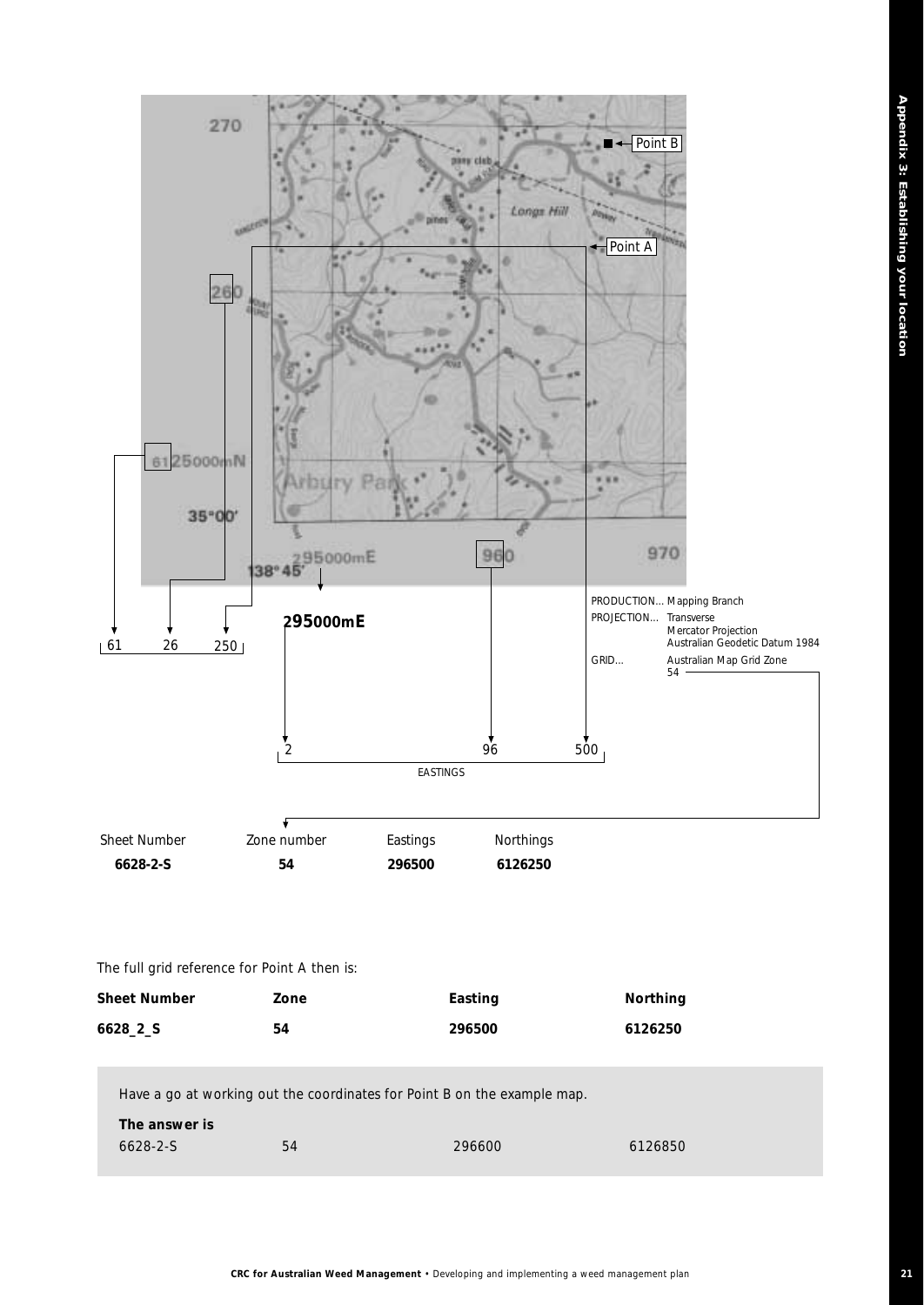### **Using a GPS**

**22 CRC for Australian Weed Management • Developing and implementation**<br>
22 CR For Australian Weed Management Power Management Plan Apple To the CR For Australian State<br>
22 CR For Australian Management Power Management Pla If you are able to access a Global Positioning System unit (GPS) this can make the task of locating your site easier. Certainly GPS units are relatively commonplace now and used in many walks of life. There are still a few things to make sure of to ensure that others can readily understand your information. Different setting options available on GPS units may mean that the way your information looks may vary from that given by a different unit at the same site. Most importantly ensure that the unit you use is set to the WGS 84 Datum that should be an option available under the units system or navigational set up menu. You can also select the way the GPS unit reads out the coordinates for example either by using Latitude and Longitude or by using Map Grids. For consistency use Map Grid readings.

When taking a GPS reading allow the unit a few minutes to settle on a reading before recording it.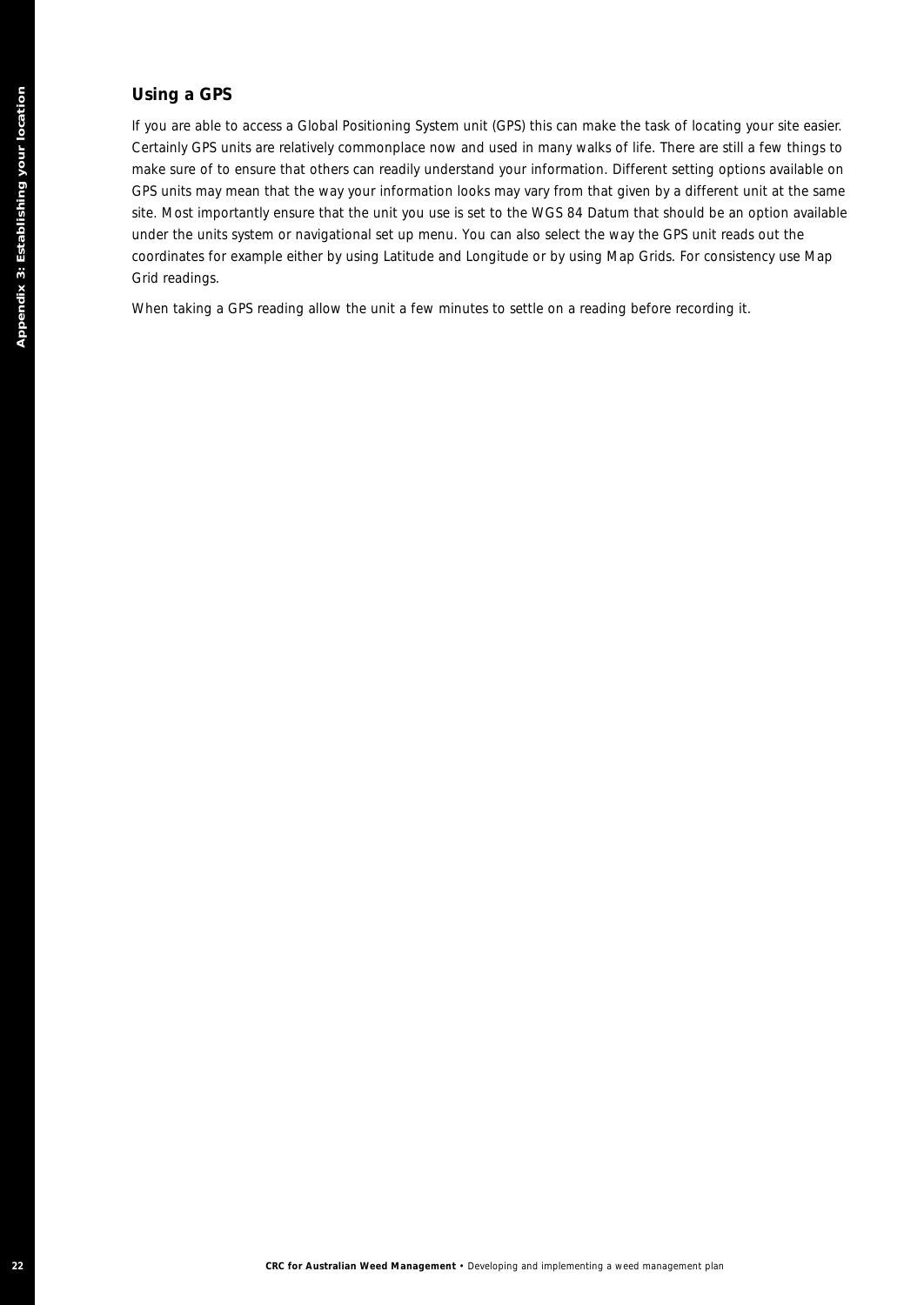Photocopy the attached grid onto an overhead transparency and overlay onto zones of your maps to calculate the area of each zone.

| Scale |  | cell                         |                     |  |  | $ $ Area of one $ $ Scale $ $ |  |  | Area of one $Scale$<br>cell<br>$\frac{16 \text{ m}^2}{\text{m}^2}$ |                                      |  |  |  |  |          | Area of one cell |        |  |                                |  |  |  |                                    |  |  |
|-------|--|------------------------------|---------------------|--|--|-------------------------------|--|--|--------------------------------------------------------------------|--------------------------------------|--|--|--|--|----------|------------------|--------|--|--------------------------------|--|--|--|------------------------------------|--|--|
| 1:100 |  |                              | 0.25 m <sup>2</sup> |  |  | 1:800                         |  |  |                                                                    |                                      |  |  |  |  |          |                  | 1:5000 |  | 625 m <sup>2</sup>             |  |  |  |                                    |  |  |
| 1:200 |  | $\frac{1}{1}$ m <sup>2</sup> |                     |  |  | 1:1000                        |  |  |                                                                    | $\frac{25 \text{ m}^2}{ }$           |  |  |  |  |          |                  |        |  | $1:10,000$ 2500 m <sup>2</sup> |  |  |  |                                    |  |  |
| 1:500 |  |                              | 6.25 m <sup>2</sup> |  |  | 1:2000                        |  |  |                                                                    | $\frac{100 \text{ m}^2}{\text{m}^2}$ |  |  |  |  | 1:25,000 |                  |        |  |                                |  |  |  | $15,625$ m <sup>2</sup> or 1.56 ha |  |  |
|       |  |                              |                     |  |  |                               |  |  |                                                                    |                                      |  |  |  |  |          |                  |        |  |                                |  |  |  |                                    |  |  |
|       |  |                              |                     |  |  |                               |  |  |                                                                    |                                      |  |  |  |  |          |                  |        |  |                                |  |  |  |                                    |  |  |
|       |  |                              |                     |  |  |                               |  |  |                                                                    |                                      |  |  |  |  |          |                  |        |  |                                |  |  |  |                                    |  |  |
|       |  |                              |                     |  |  |                               |  |  |                                                                    |                                      |  |  |  |  |          |                  |        |  |                                |  |  |  |                                    |  |  |
|       |  |                              |                     |  |  |                               |  |  |                                                                    |                                      |  |  |  |  |          |                  |        |  |                                |  |  |  |                                    |  |  |
|       |  |                              |                     |  |  |                               |  |  |                                                                    |                                      |  |  |  |  |          |                  |        |  |                                |  |  |  |                                    |  |  |
|       |  |                              |                     |  |  |                               |  |  |                                                                    |                                      |  |  |  |  |          |                  |        |  |                                |  |  |  |                                    |  |  |
|       |  |                              |                     |  |  |                               |  |  |                                                                    |                                      |  |  |  |  |          |                  |        |  |                                |  |  |  |                                    |  |  |
|       |  |                              |                     |  |  |                               |  |  |                                                                    |                                      |  |  |  |  |          |                  |        |  |                                |  |  |  |                                    |  |  |
|       |  |                              |                     |  |  |                               |  |  |                                                                    |                                      |  |  |  |  |          |                  |        |  |                                |  |  |  |                                    |  |  |
|       |  |                              |                     |  |  |                               |  |  |                                                                    |                                      |  |  |  |  |          |                  |        |  |                                |  |  |  |                                    |  |  |
|       |  |                              |                     |  |  |                               |  |  |                                                                    |                                      |  |  |  |  |          |                  |        |  |                                |  |  |  |                                    |  |  |
|       |  |                              |                     |  |  |                               |  |  |                                                                    |                                      |  |  |  |  |          |                  |        |  |                                |  |  |  |                                    |  |  |
|       |  |                              |                     |  |  |                               |  |  |                                                                    |                                      |  |  |  |  |          |                  |        |  |                                |  |  |  |                                    |  |  |
|       |  |                              |                     |  |  |                               |  |  |                                                                    |                                      |  |  |  |  |          |                  |        |  |                                |  |  |  |                                    |  |  |
|       |  |                              |                     |  |  |                               |  |  |                                                                    |                                      |  |  |  |  |          |                  |        |  |                                |  |  |  |                                    |  |  |
|       |  |                              |                     |  |  |                               |  |  |                                                                    |                                      |  |  |  |  |          |                  |        |  |                                |  |  |  |                                    |  |  |
|       |  |                              |                     |  |  |                               |  |  |                                                                    |                                      |  |  |  |  |          |                  |        |  |                                |  |  |  |                                    |  |  |
|       |  |                              |                     |  |  |                               |  |  |                                                                    |                                      |  |  |  |  |          |                  |        |  |                                |  |  |  |                                    |  |  |
|       |  |                              |                     |  |  |                               |  |  |                                                                    |                                      |  |  |  |  |          |                  |        |  |                                |  |  |  |                                    |  |  |
|       |  |                              |                     |  |  |                               |  |  |                                                                    |                                      |  |  |  |  |          |                  |        |  |                                |  |  |  |                                    |  |  |
|       |  |                              |                     |  |  |                               |  |  |                                                                    |                                      |  |  |  |  |          |                  |        |  |                                |  |  |  |                                    |  |  |
|       |  |                              |                     |  |  |                               |  |  |                                                                    |                                      |  |  |  |  |          |                  |        |  |                                |  |  |  |                                    |  |  |
|       |  |                              |                     |  |  |                               |  |  |                                                                    |                                      |  |  |  |  |          |                  |        |  |                                |  |  |  |                                    |  |  |
|       |  |                              |                     |  |  |                               |  |  |                                                                    |                                      |  |  |  |  |          |                  |        |  |                                |  |  |  |                                    |  |  |
|       |  |                              |                     |  |  |                               |  |  |                                                                    |                                      |  |  |  |  |          |                  |        |  |                                |  |  |  |                                    |  |  |
|       |  |                              |                     |  |  |                               |  |  |                                                                    |                                      |  |  |  |  |          |                  |        |  |                                |  |  |  |                                    |  |  |
|       |  |                              |                     |  |  |                               |  |  |                                                                    |                                      |  |  |  |  |          |                  |        |  |                                |  |  |  |                                    |  |  |
|       |  |                              |                     |  |  |                               |  |  |                                                                    |                                      |  |  |  |  |          |                  |        |  |                                |  |  |  |                                    |  |  |
|       |  |                              |                     |  |  |                               |  |  |                                                                    |                                      |  |  |  |  |          |                  |        |  |                                |  |  |  |                                    |  |  |
|       |  |                              |                     |  |  |                               |  |  |                                                                    |                                      |  |  |  |  |          |                  |        |  |                                |  |  |  |                                    |  |  |
|       |  |                              |                     |  |  |                               |  |  |                                                                    |                                      |  |  |  |  |          |                  |        |  |                                |  |  |  |                                    |  |  |
|       |  |                              |                     |  |  |                               |  |  |                                                                    |                                      |  |  |  |  |          |                  |        |  |                                |  |  |  |                                    |  |  |
|       |  |                              |                     |  |  |                               |  |  |                                                                    |                                      |  |  |  |  |          |                  |        |  |                                |  |  |  |                                    |  |  |
|       |  |                              |                     |  |  |                               |  |  |                                                                    |                                      |  |  |  |  |          |                  |        |  |                                |  |  |  |                                    |  |  |
|       |  |                              |                     |  |  |                               |  |  |                                                                    |                                      |  |  |  |  |          |                  |        |  |                                |  |  |  |                                    |  |  |
|       |  |                              |                     |  |  |                               |  |  |                                                                    |                                      |  |  |  |  |          |                  |        |  |                                |  |  |  |                                    |  |  |
|       |  |                              |                     |  |  |                               |  |  |                                                                    |                                      |  |  |  |  |          |                  |        |  |                                |  |  |  |                                    |  |  |
|       |  |                              |                     |  |  |                               |  |  |                                                                    |                                      |  |  |  |  |          |                  |        |  |                                |  |  |  |                                    |  |  |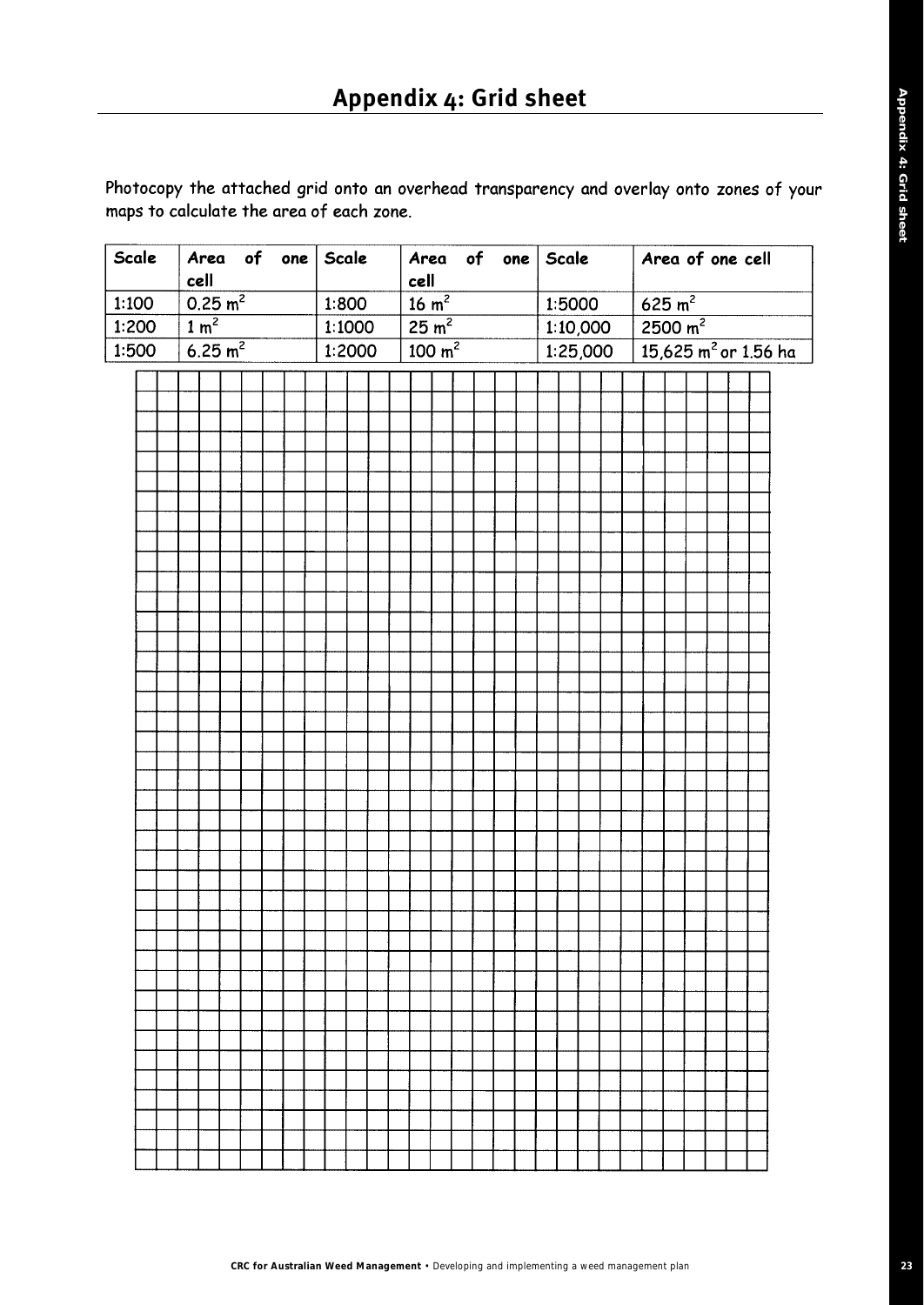# **Appendix 5: Useful resources**

### **Web links**

|                                                                       | Web address                                      |
|-----------------------------------------------------------------------|--------------------------------------------------|
| <b>National</b>                                                       |                                                  |
| Natural Heritage Trust                                                | www.nht.gov.au                                   |
| Weeds of National Significance                                        | deh.gov.au/biodiversity/invasive/weeds/wons.html |
| Australian Government Dept. of the Environment<br>& Heritage          | www.deh.gov.au                                   |
| Weeds Australia - National weeds Strategy                             | weeds.org.au                                     |
| The CRC for Australian Weed management                                | weeds.crc.org.au                                 |
| Council of Australian Weed Science Societies                          | http://home.vicnet.net.au/%7Eweedss              |
| Weedbuster week                                                       | www.weedbusterweek.info.au                       |
| Australian Association of Bush Regenerators                           | www.zipworld.com.au/~aabr/                       |
| Weedeck national guides to weed identification                        | www.sainty.com.au                                |
| Landcare Australia                                                    | www.landcareaustralia.com.au                     |
| <b>NSW</b>                                                            |                                                  |
| New South Wales Agriculture                                           | www.agric.nsw.gov.au/                            |
| Northcoast weeds advisory committee                                   | www.northcoastweeds.org.au/                      |
| The Weed Society of New South Wales                                   | http://nb.au.com/nswweedsoc/                     |
| Weeds of Blue Mountains bushland                                      | www.weedsbluemountains.org.au/control.asp        |
| Victoria                                                              |                                                  |
| Dept of Primary Industries                                            | www.dpi.vic.gov.au                               |
| Dept of Sustainability and Environment                                | www.dse.vic.gov.au                               |
| Weeds Society of Victoria Inc.                                        | http://home.vicnet.net.au/~weedsoc/              |
| South Australia                                                       |                                                  |
| Dept. of Water, Land & Biodiversity Conservation                      | www.dwlbc.sa.gov.au                              |
| Trees for life                                                        | www.treesforlife.org.au                          |
| Tasmania                                                              |                                                  |
| Dept. of Primary Industries, Water & Environment                      | www.dpiwe.tas.gov.au                             |
| Tasmanian Weeds Society Inc.                                          | www.tasweeds.org                                 |
| Tamar Valley Weeds Strategy                                           | www.weeds.asn.au                                 |
| <b>Western Australia</b>                                              |                                                  |
| Dept. of Agriculture                                                  | www.agric.wa.gov.au                              |
| Environmental weeds action network (EWAN)                             | http://members.iinet.net.au/%7Eewan              |
| Plant Protection Society of Western Australia                         | http://members.iinet.net.au/~weeds/              |
|                                                                       |                                                  |
| Northern Territory<br>Dept. of Infrastructure, Planning & Environment | www.nt.gov.au                                    |
| <b>ACT</b>                                                            |                                                  |
| Environment ACT                                                       | www.environment.act.gov.au                       |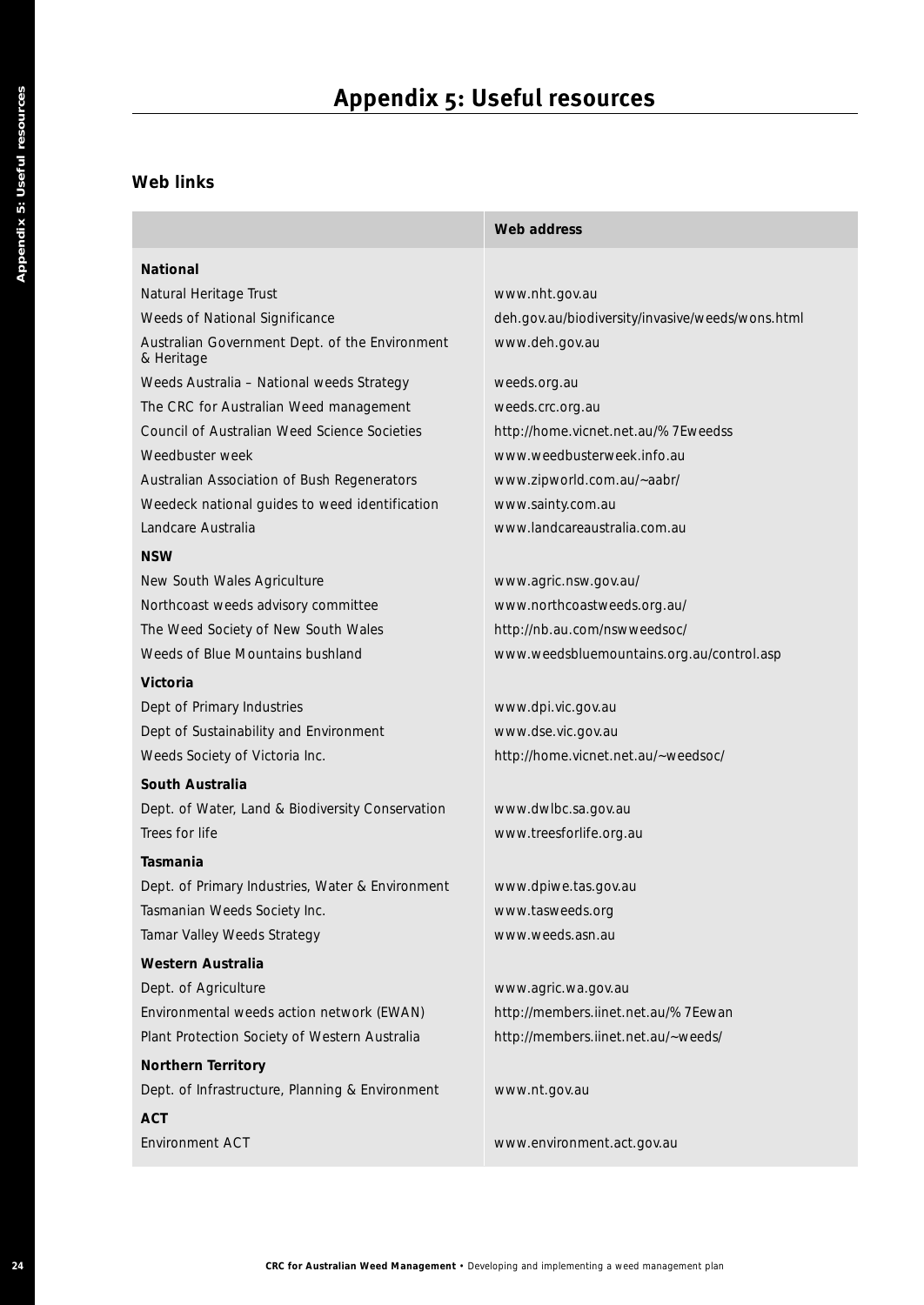### **Further reading**

#### **Weed management**

*Australian Weed Control Handbook* J.M.Parsons.

Inkata Press. 1995. *Australian Weed Management Systems.* 

B. Sindel. F.G and F.J.Richardson publications. 2000.

*Efficient Weed Management: Protecting your investment in the land* D. Bayley Natural Heritage Trust and NSW Agriculture 2001

*Gardener's Companion to WEEDS* S. Ermert and L. Clapp Louise Egerton 2001

*Noxious and Environmental Weed Control Handbook.* R Ensbey. NSW Agriculture publication. 2001.

*Precision Weed Management in Crops and Pastures.*  R.W.Medd and J.E. Pratley. CRC for Weed Management. Uni. South Australia. 1998.

*Southern weeds and their control*

J. Moore and J. Wheeler Department of Agriculture of Western Australia, Bulletin No 4558/02

*Weed Control in Lucerne and Pastures.*  J.J.Dellow. NSW Agriculture publication. 2002.

*Weed Control in Summer Crops.*  A. Storrie. NSW Agriculture publication. 2000.

*Weed Control in Winter Crops.*  C.L.Mullen, J.J.Dellow and C.J.Tonkin. NSW Agriculture publication. 2002.

*Weed Navigator: Resource guide* Kate Blood, Ursula Taylor, Toni Nugent and Susan Timmins CRC for Weed Management Systems. 1998

#### **Crop and Pasture Weeds**

*Crop Weeds in Northern Australia.*  B. Wilson, D. Hauton, and N. Duff. Dept. of Primary Industries Queensland publication. 1995.

*Crop Weeds.*  J.L.Wilding, A.G.Barnett and R.L.Amor. R.G and F.J.Richardson Publications. 1993. *More Crop Weeds.*  M.R.Moerkerk and A.G.Barnett. R.G. and F.J.Richardson Publications. 1998.

*Pasture Plants of Southern Inland Queensland.*  D.Henry, T.Hall, D.Jordon, J.Milson, C.Schefe and R.Selcock. Dept. of Primary Industries Queensland publication. 1995.

*Plants of the New South Wales Rangelands. The Glove Box Guide.*  G.Brook and L.Mc Garva. NSW Agriculture publication. 1998.

*Weeds: The Ute Guide.*  J.Cummins and M Moerkerk. Primary Industries South Australia. 1996.

*Western Weeds. A Guide to Weeds of Western Australia.*  A.Hussey, G.Keighery, R.Cousens, J.Dodd and S.Lloyd. Plant Protection Society of Western Australia. 1997.

#### **Environmental Weeds**

*Bush Invaders of South-East Australia: A guide to the identification and control of environmental weeds found in South-East Australia* Adam Muyt R.G and F.J.Richardson Publications. 2001

*Environmental Weeds: A field guide for SE Australia* Kate Blood C.H. Jerram & Associates and CRC for Weed Management Systems 2001

*Potential Environmental Weeds in Australia* Edwards and Csurches Environment Australia 1998

#### **Weed Identification and Biology**

*A Global Compendium of Weeds* R.P. Randall R.G and F.J.Richardson Publications. 2002.

*Bushland Weeds: A Practical guide to their management*  K. Brown and K Brooks Environmental Weeds Action Network (WA) Inc. 2002

*Flora of New South Wales. Vol 1, Supplement Vol 1, Vol 2, Vol 3, Vol 4.* 

Gwen Harden. NSW University Press. 1990–2000.

*Herbicide Resistance in Plants. Biology and Biochemistry.*  S.Powles and J Holtum. Lewis Publications. 1994.

*Noxious Weeds of Australia.*  W.T.Parsons and E.G.Cuthberson. Inkata Press. 1992.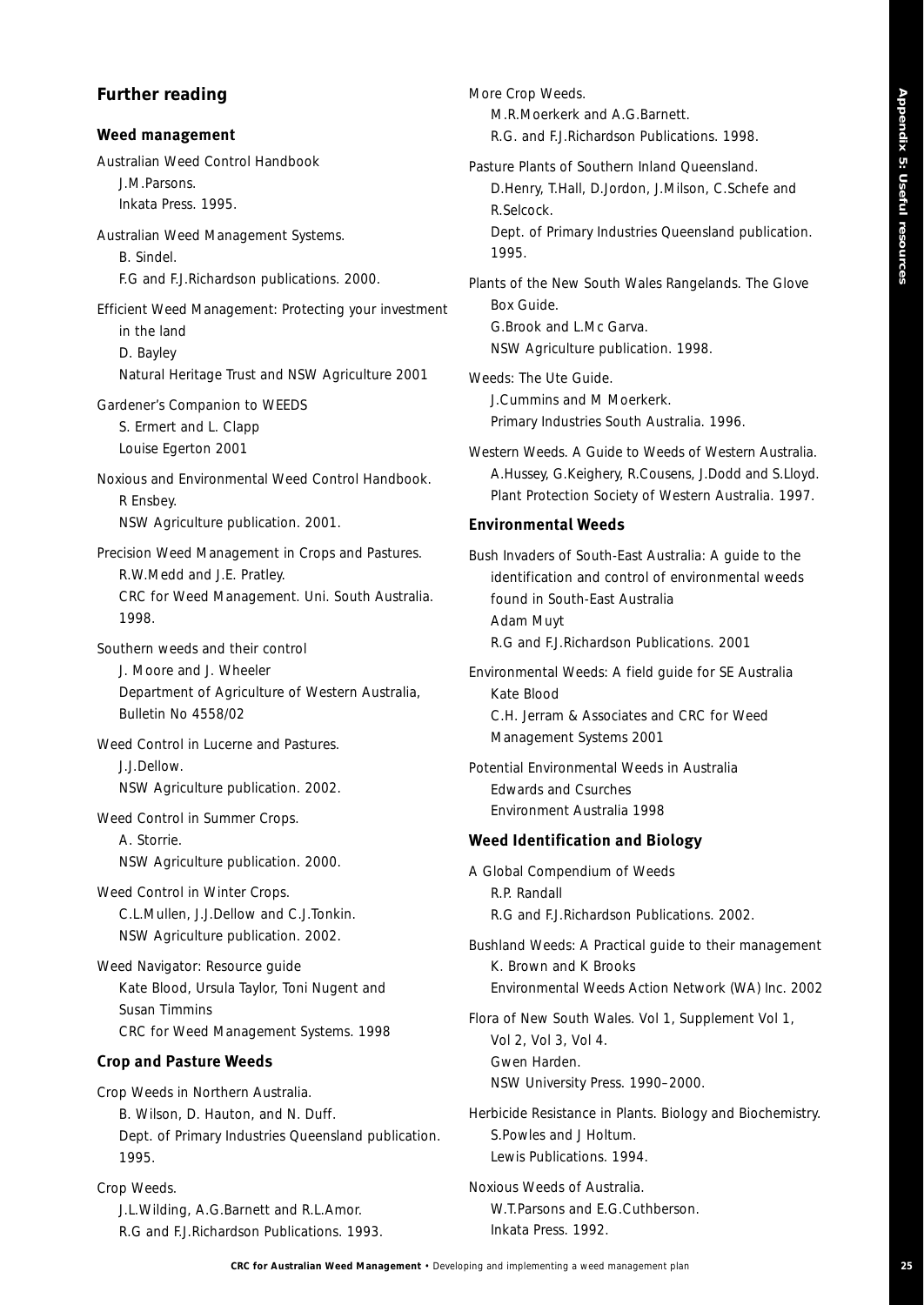### *Plants of Western New South Wales.*  G.M.Cunningham, W.E. Mulham, P.L.Milthorpe and J.H.Leigh. Inkata Press. 1992.

*The Biology of Australian Weeds Vol 1* R.H. Groves, R.C.H. Shepherd and R.G. Richardson R.G and F.J.Richardson Publications. 1995.

#### *The Biology of Australian Weeds Vol 2*

F.D. Panetta, R.H. Groves and R.C.H. Shepherd R.G and F.J.Richardson Publications. 1998.

#### *Waterplants in Australia.*

G.R.Sainty and S.W.L.Jacobs. Australian Water Resources Council. (Sainty and Associates). 1994.

#### *Waterplants of New South Wales.*

G.R.Sainty and S.W.L.Jacobs. Water Resources Commission of NSW. (Sainty and Associates). 1981.

#### *Weedeck*

**26 CRC** for Australian *Developing Appendix* **CRC** (USE) and *CRC* for Australian Weed Management **CRC for Australian CRC for Australian Weed Management <b>CRC** (CRC For Australian Weed Management plan Appendix 5: Useful Sainty and Associates Pty. Ltd. Sainty and Associates Pty. Ltd and John Thorp Australia (on behalf of National Weeds Strategy Executive Committee)

*Weeds. An Illustrated Botanical Guide to the Weeds of Australia.* B.A. Auld and R.W.Medd. Inkata Press. 1992.

*Weeds of the wet/dry tropics of Australia* N.M. Smith Environment Centre NT Inc. 2002

## *Western Weeds: A guide to the weeds of Western Australia* Hussey, et al

Plant Protection Society of Western Australia 1997

#### *Worlds Worst Weeds: distribution and biology* Holm, et al University Press of Hawaii. 1977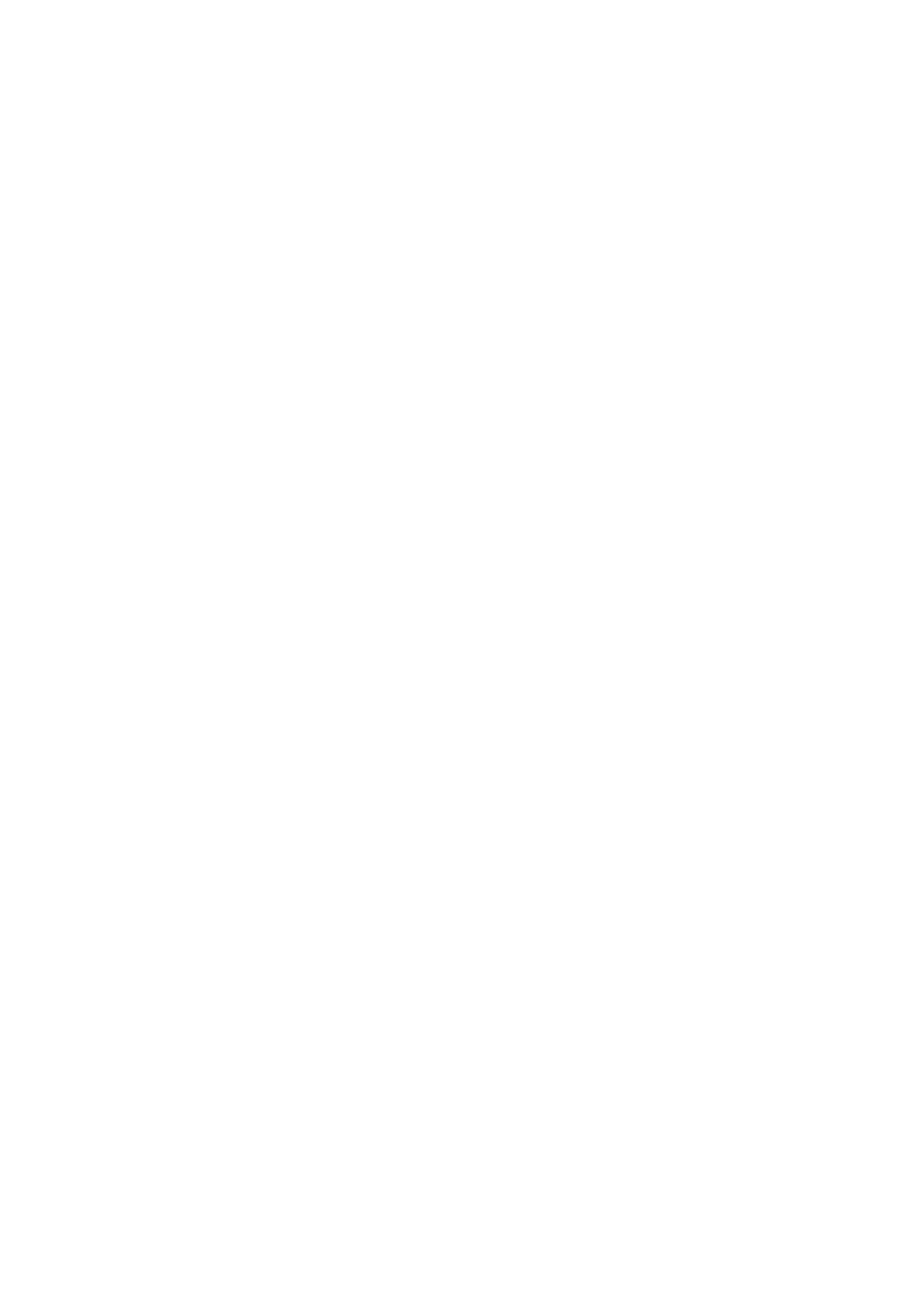

# **Weed control methods for community groups**



**Module 2**

**Australian Government** 

**Department of the Environment and Heritage** 

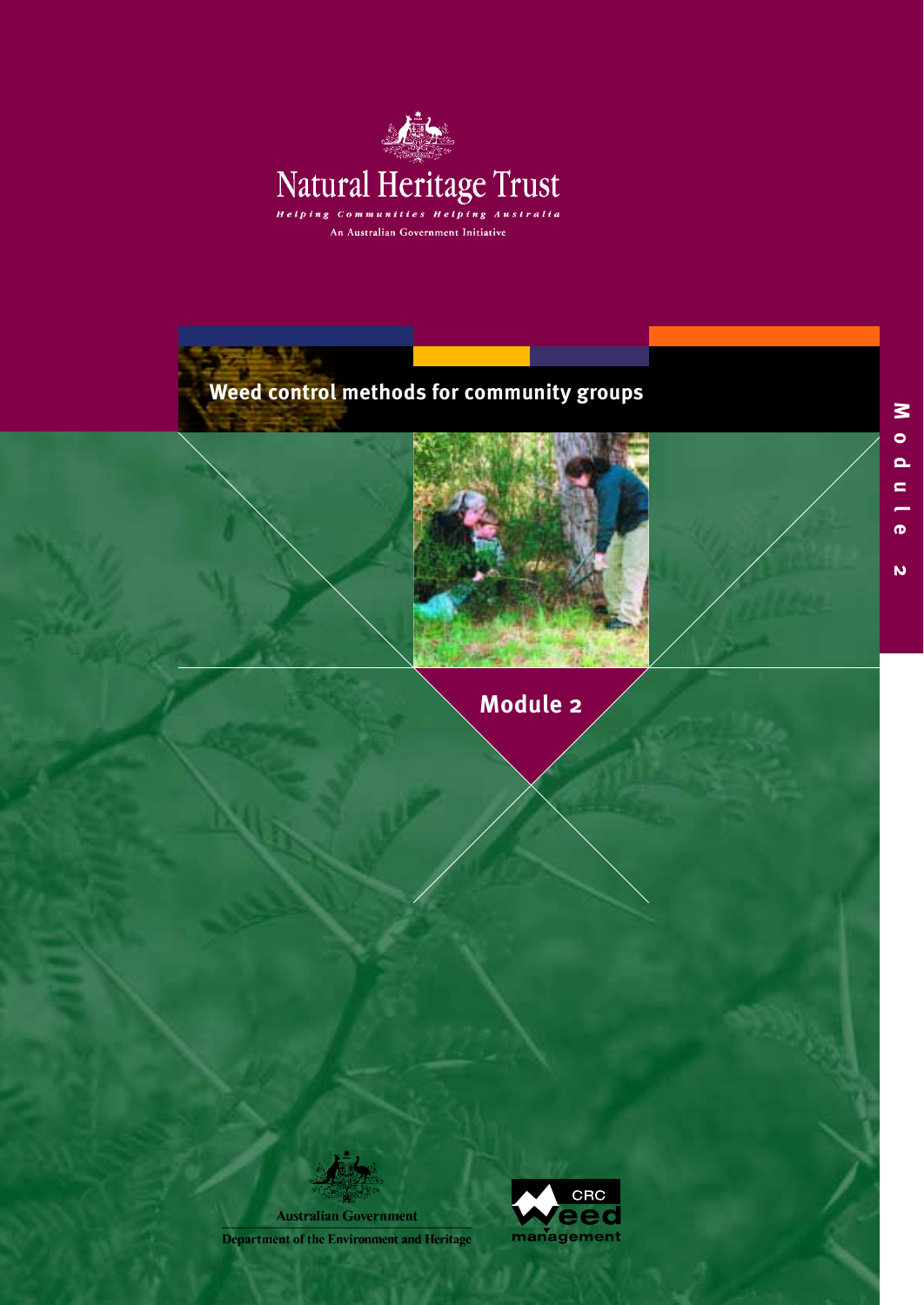#### **Introductory weed management manual**





**Module 2**

#### **General Disclaimer**

The information contained in this publication is offered by the CRC for Australian Weed Management (Weeds CRC), its partners and the Commonwealth Department of the Environment and Heritage solely to provide information. While all due care has been taken in compiling the information, it is applied on the basis and subject to the qualification that all the Weeds CRC and its partners, their officers and employees take no responsibility for its contents nor for any loss, damage or consequence whatsoever for any person or body relying on the information, or any error or omission, contained in this publication. Any recommendations contained herein do not necessarily represent Weeds CRC policy.

Copyright © CRC for Australian Weed Management 2004.

This manual is copyright. Except as permitted under the Australian Copyright Act 1968 (Commonwealth) and subsequent amendments, no part of this publication may be reproduced, stored or transmitted in any form or by any means, electronic or otherwise; without the specific written permission of the copyright owner.

The copyright of reference sources rests with the publishers of those resources.

The intellectual property on which the materials in this manual is based rests with the contributors.



Department of the Environment and Heritage

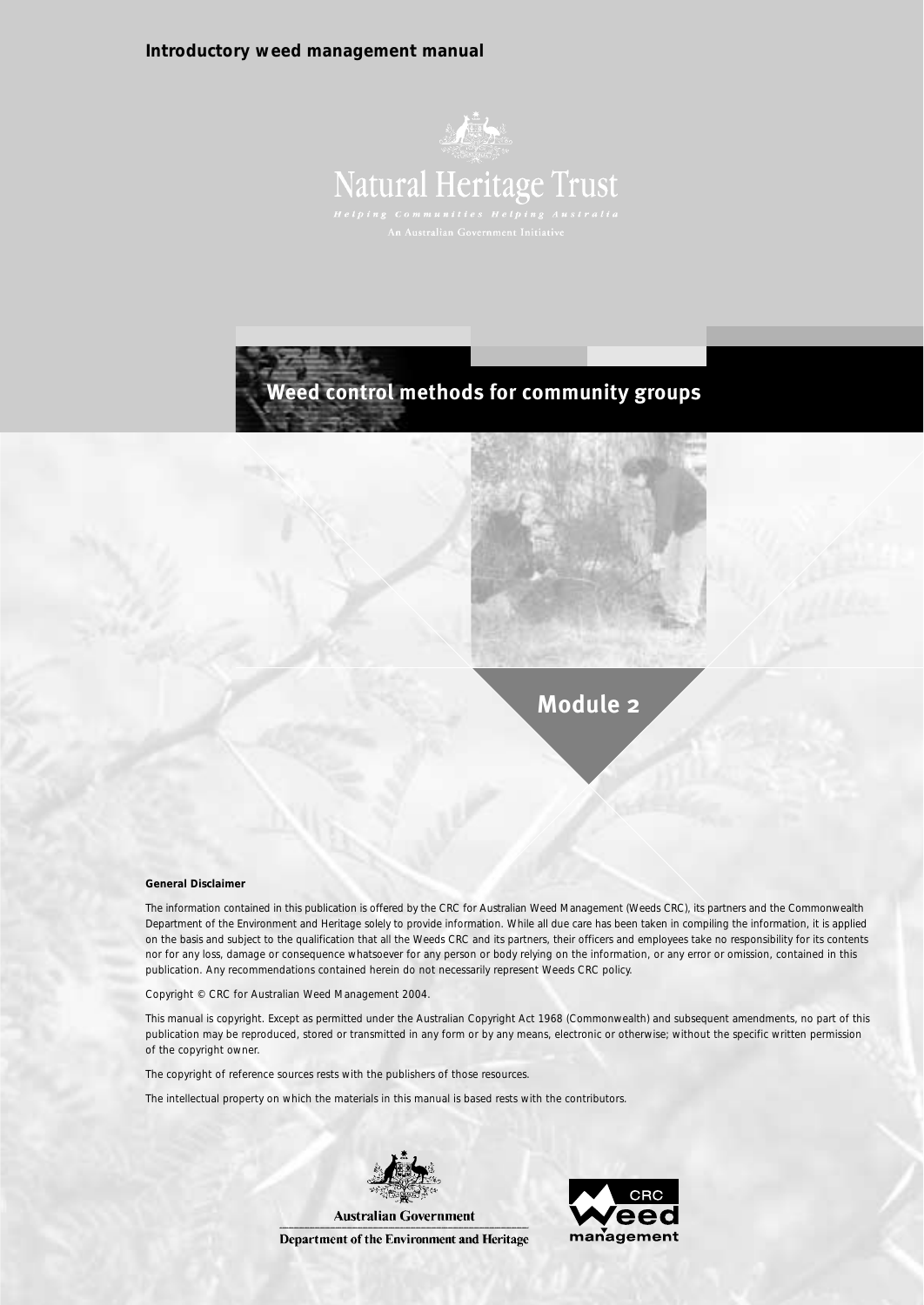| <b>Introduction</b>                   | 4 |
|---------------------------------------|---|
| Why can weeds be hard to control?     | 4 |
| Integrated weed management            | 4 |
| Timing                                | 5 |
|                                       |   |
| <b>Herbicies</b>                      | 6 |
| The right herbicide at the right dose | 6 |
|                                       |   |

| Choosing the right herbicide application method             | 6  |
|-------------------------------------------------------------|----|
| Foliar spraying                                             | 7  |
| Minimising off-target damage                                | 7  |
| Preventing spray drift                                      | 7  |
| Spraying and herbicide use in water catchments              | 8  |
| Basal bark spraying                                         | 9  |
| Cut and paint, cut and swab, cut and dawb and cut and spray | 9  |
| Scrape and paint                                            | 10 |
| Stem injection                                              | 11 |
| Stem and leaf swiping                                       | 11 |
| Other herbicide application methods                         | 12 |
| Granular or soil residual herbicides                        | 12 |
| Aerial applications                                         | 12 |
| Wickwipers or weed wipers                                   | 12 |
| The right time                                              | 13 |
| The right operator: Training                                | 13 |
| Keeping records                                             | 13 |
| Personal safety and herbicide use                           | 13 |

| Introduction                                                |  |
|-------------------------------------------------------------|--|
| Why can weeds be hard to control?                           |  |
| Integrated weed management                                  |  |
| Timing                                                      |  |
| <b>Herbicies</b>                                            |  |
| The right herbicide at the right dose                       |  |
| Choosing the right herbicide application method             |  |
| Foliar spraying                                             |  |
| Minimising off-target damage                                |  |
| Preventing spray drift                                      |  |
| Spraying and herbicide use in water catchments              |  |
| Basal bark spraying                                         |  |
| Cut and paint, cut and swab, cut and dawb and cut and spray |  |
| Scrape and paint                                            |  |
| Stem injection                                              |  |
| Stem and leaf swiping                                       |  |
| Other herbicide application methods                         |  |
| Granular or soil residual herbicides                        |  |
| Aerial applications                                         |  |
| Wickwipers or weed wipers                                   |  |
| The right time                                              |  |
| The right operator: Training                                |  |
| Keeping records                                             |  |
| Personal safety and herbicide use                           |  |
| Hand control                                                |  |
| Hand pulling                                                |  |
| Digging                                                     |  |
| Mechanical                                                  |  |
| Slashing and mowing                                         |  |
| <b>Bulldozers and tractors</b>                              |  |
| Grooming                                                    |  |
| Cultivation                                                 |  |
|                                                             |  |
| Mulching and smothering<br>Solarisation                     |  |
|                                                             |  |
| Competition                                                 |  |
| Regeneration                                                |  |
| Manipulation of the seed bank                               |  |
| Sowing of seed                                              |  |
| Planting seedlings                                          |  |
| Using fire for weed control                                 |  |
| The response of the weed to burning                         |  |
| Habitat                                                     |  |
| The fire regime employed                                    |  |
| The season of fire                                          |  |
| Wildfires or unplanned fire                                 |  |
| Flame weeding and steaming                                  |  |
| Flame weeding                                               |  |
| Steam weeding                                               |  |

|  | <b>CRC for Australian Weed Management • Weed control</b> |  |  |
|--|----------------------------------------------------------|--|--|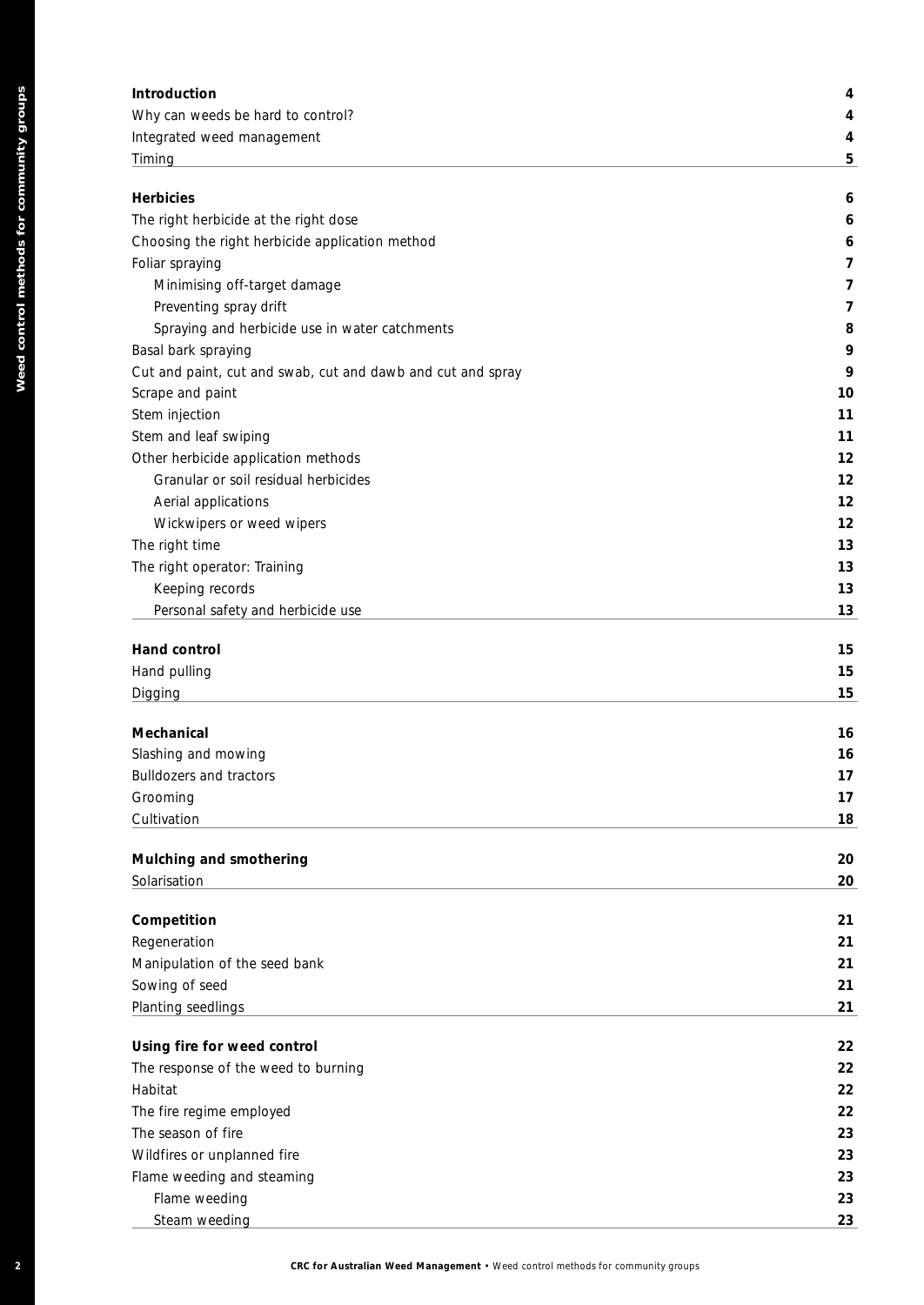| Biological control (or biocontrol)             | 24 |
|------------------------------------------------|----|
| Prioritising sites for biological control      | 24 |
| Integration with other techniques              | 25 |
| Setting up biological control                  | 25 |
| Grazing                                        | 26 |
| Appendix 1: Weed control contacts              | 27 |
| Appendix 2: Herbicide application record sheet | 28 |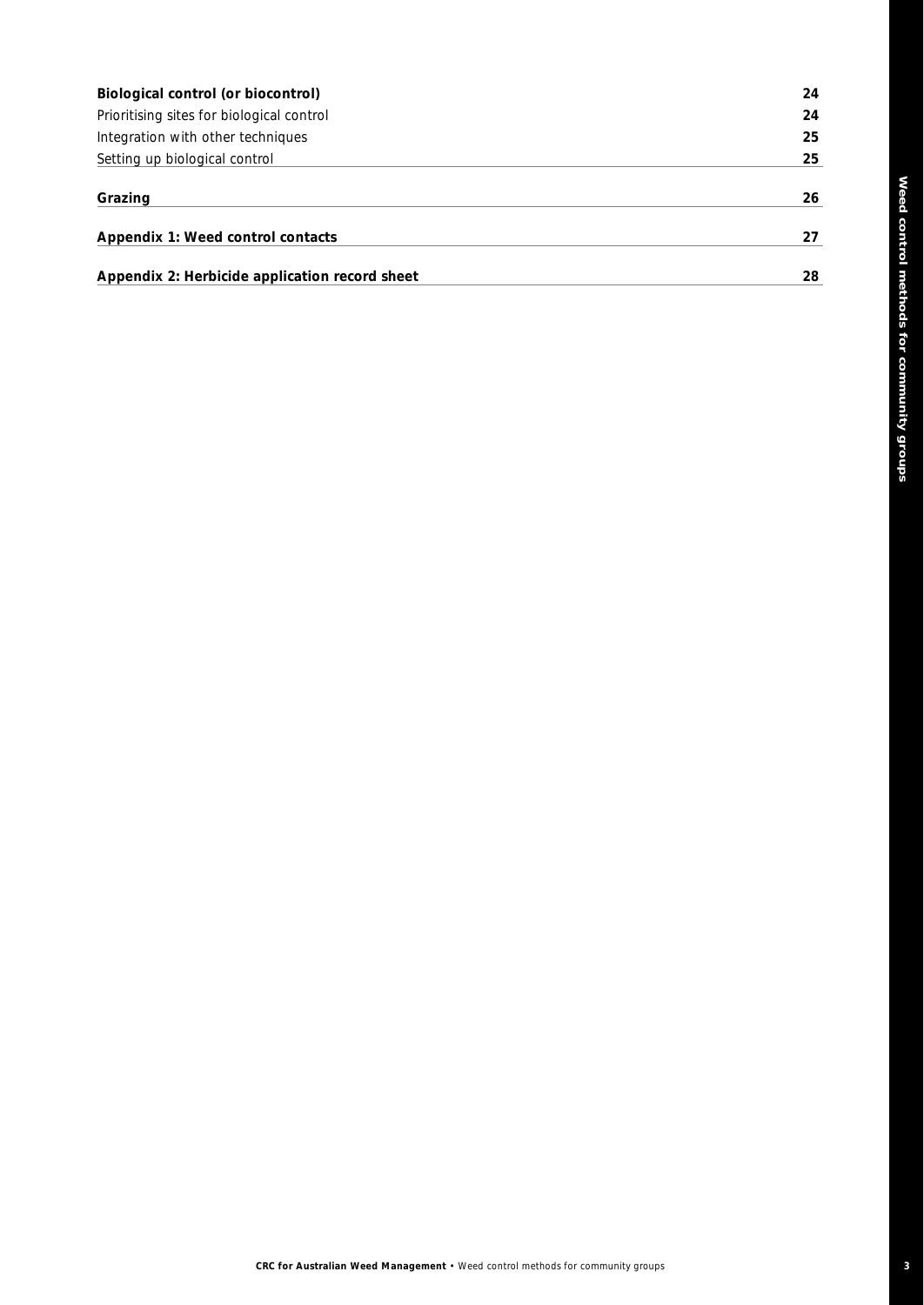This module is an introductory guide for community group members and other individuals who have an interest in weed management but little previous experience or knowledge in weed control techniques. It should be read in conjunction with other modules in this manual and used together with information specific to the species and situation being confronted.

## **Why can weeds be hard to control?**

The vast majority of plants that have become weeds have been introduced deliberately from overseas for agricultural, horticultural or ornamental reasons. Plants that become a problem, either to the natural environment or to agriculture, often do so because they have characteristics that enable them to colonise areas quickly, for example:

- the capacity to reproduce prolifically, either from seed or plant fragments
- seeds that can endure prolonged dormancy
- many dispersal mechanisms, including human activity
- fast growth rates enabling them to out-compete slower growing species
- introduced species are often free of the predators and diseases which keep their population in check in their countries of origin.

These factors make weeds difficult to manage.

#### **Integrated weed management**

Effective long-term weed management, where both effort and expense reduce over time, will generally only be achieved by the planned use of a number of appropriate methods in conjunction with other land management practices, such as revegetation. It is the bringing of various weed control and land management methods together that is often referred to as *integrated weed management* (IWM).

The aim is to incorporate methods which are cost effective, practical and which will help reduce reliance on herbicides. The methods used should reinforce each other with the ultimate goal of achieving long-term weed control without damaging the environment. Successful implementation of integrated weed management requires long term planning based on knowledge of the weeds life cycle, control methods and the environment (eg soil, climate, other vegetation). Plans also need to include regular monitoring to evaluate progress and allow actions to be adapted to changing conditions (see Module 1 *Developing and implementing a weed management plan*). **4 Excel Excel in the gradient of the stress of the stress of the stress and the stress of the stress and the groups and the stress and the stress and the stress and the stress and the stress and the stress and the str** 

A common example of IWM is the use of fire or slashing to destroy large vigorous weeds, followed by herbicide applications to control seedlings. This is then followed by hand removal of plants before they can re-seed. This may be complemented with either regeneration or revegetation with desirable species. An IWM approach generally means that less herbicide is needed and less follow up time required than if just one method of control was applied.

This module presents many of the methods used to control various weeds, especially environmental weeds.

In particular the following control categories are discussed:

- herbicides
- hand control
- mechanical
- cultivation
- mulching and smothering
- competition
- use of fire
- biological control
- grazing.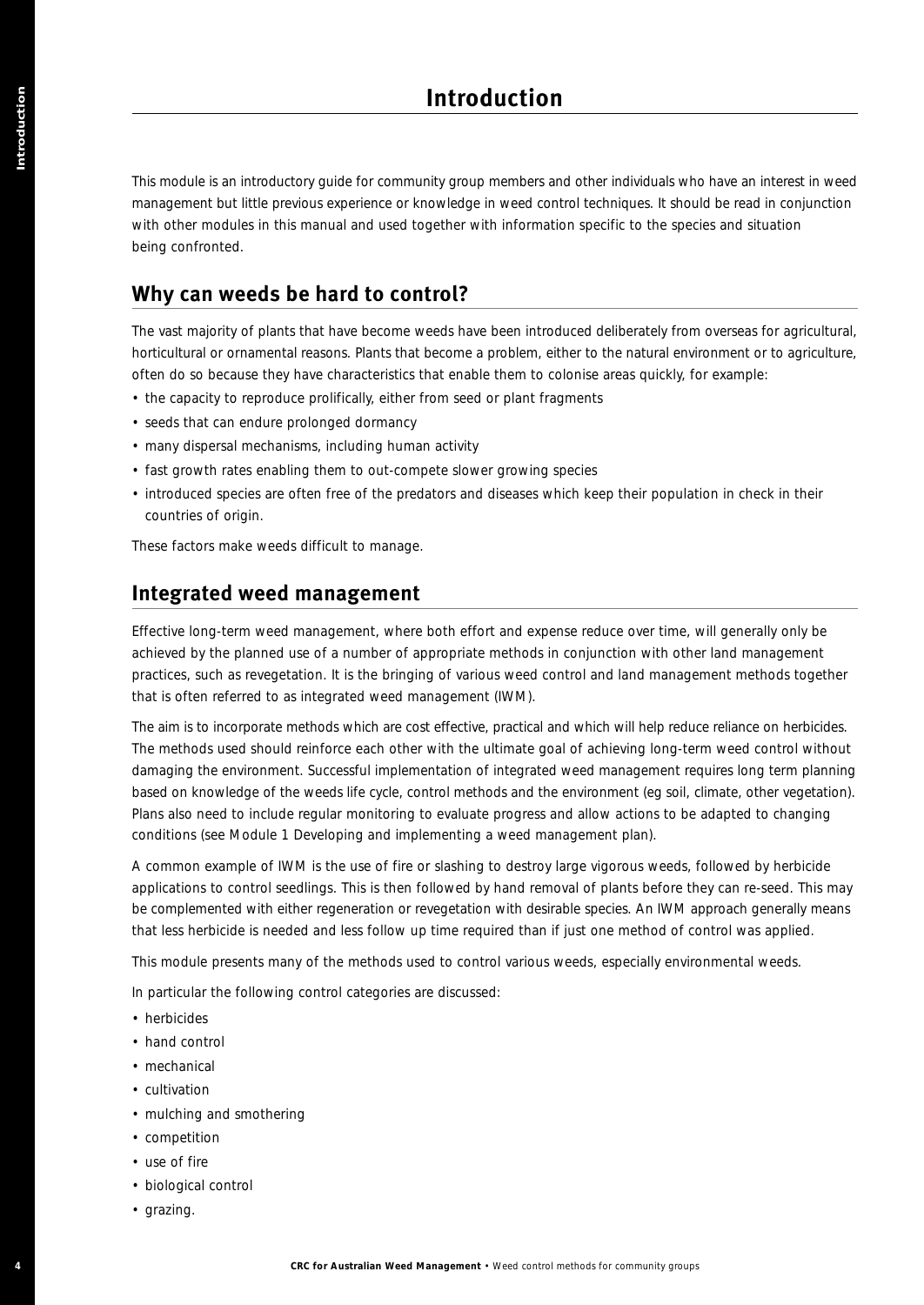Discussion on each method concludes with a summary table of it's advantages and disadvantages to help you make better control decisions. When used in conjunction with weed management guides, for example the Natural Heritage Trust series covering the *Weeds of National Significance* and the *Alert List* for environmental weeds, and local expertise this module can help you achieve your weed management objectives.

#### *Prevention*

*The best, and most cost effective, means of weed control is prevention by detecting the presence of weeds early and treating them before they spread. However, in a bushland situation it is particularly important to ensure the plant is properly identified before it is removed.*

## **Timing**

Whilst reading this manual keep in mind that, irrespective of the methods used to control weeds, correct timing of control is crucial to success. An understanding of each weed's growth cycle and the impact that the particular method used will have are important considerations when planning control activity. The best results are achieved when the weed is at its most vulnerable stage for the method being used. Correct timing will improve results and reduce future effort and cost.

#### *The importance of local advice*

*Situations vary from location to location and different jurisdictions have different regulations concerning weed control. In all cases it is important to check with local weed control authorities to determine what are the appropriate and approved methods (see Appendix 1 'Weed control contacts table' ).*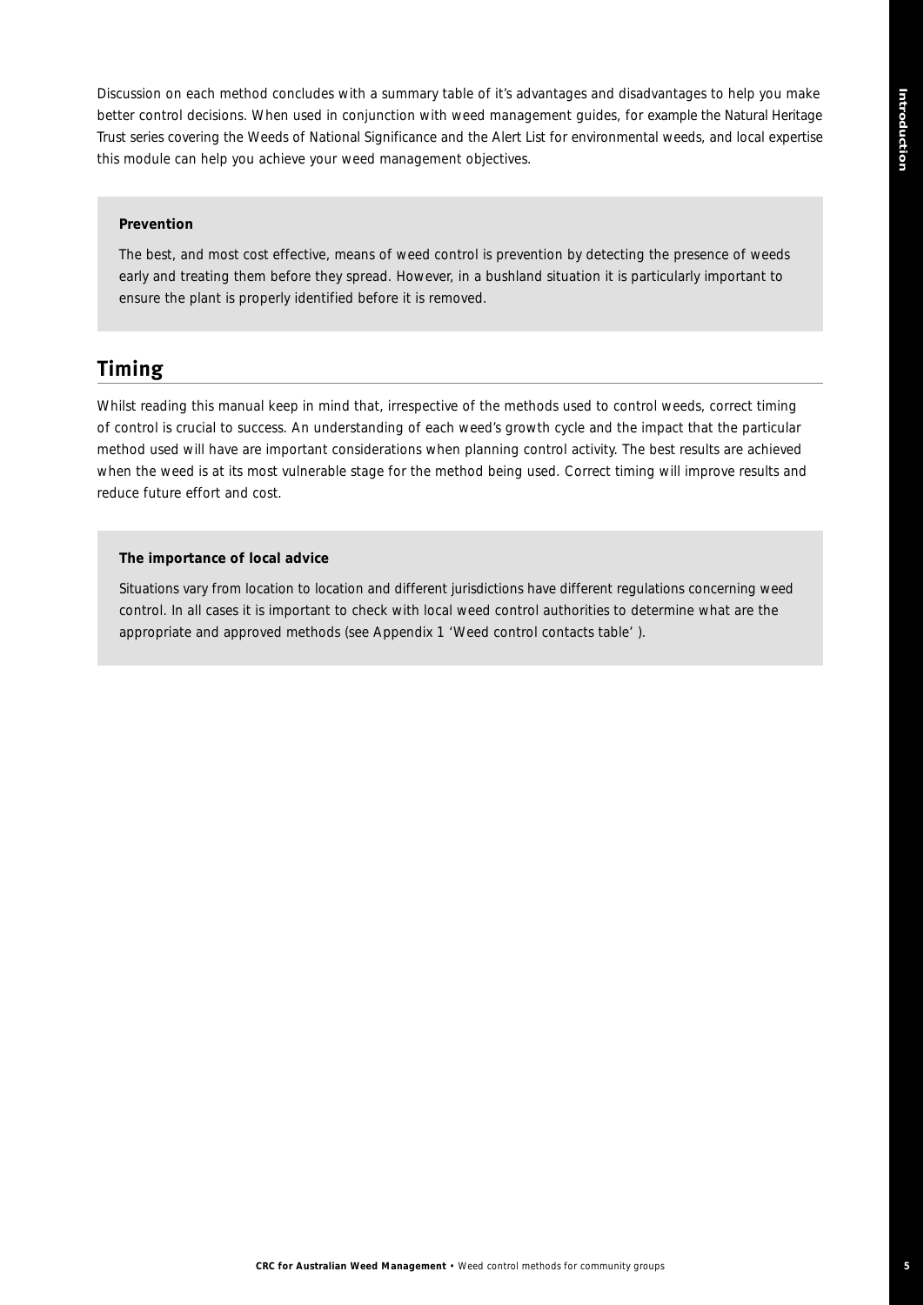Herbicides are chemicals that are applied to kill plants.

Herbicides are often a very useful tool in the management of weeds. However, herbicides are poisons and the risks associated with herbicide preparation, use, handling and storage need to be understood. Proper procedures must be followed to ensure the safety of users and other people, and to minimise risks to the broader environment. The use of herbicides is controlled by legislation in each state and territory and specific regulations apply. These are detailed on the registered label of each herbicide container. In special circumstances specific permits are issued for the use of herbicides in situations other than that specified by the label. **Excelsion** and the main of the state of the control methods for the state of the management of the state of the state of the state of the management of the state of the state of the state of the state of the state of the

The aim of herbicide application is to get the right herbicide at the right dose, applied using the right method, at the right time and delivered by the right operator in an economical and safe way with minimal impacts on the environment.

This discussion on herbicide use is not intended for agricultural or commercial operations although many of the points will still apply. Recommendations made do not replace or supersede information on herbicide product labels or other regulations.

# **The right herbicide at the right dose**

The way in which herbicide is applied and the dose used are as important to the success of control as the selection of the herbicide itself.

As each state and territory has its own legislation with respect to herbicides, the types of herbicide registered for use on a given species, the rates of application and even the method of application permitted may vary between state and territories and over time.

The label attached to all herbicide containers sold in Australia contains important information to help you select the correct product and apply it properly. You have a legal obligation to read and follow instructions given on the label. Label information includes:

- species on which the herbicide is registered for use
- key safety advice
- recommended protective equipment required when handling the herbicide
- application rates
- accidental spill and disposal instructions.

#### *READ AND HEED THE LABEL!*

For up-to-date information on herbicides contact your state or territory weed management agency or local shire or council. State and territory contact details are listed in Appendix 1 together with details for the Australian Pesticides and Veterinary Medicines Authority, which hosts the PUBCRIS database. This database contains information on all herbicides that are registered for use on weeds in each Australian state and territory.

# **Choosing the right herbicide application method**

Herbicides may be applied in many different ways including foliar spray, stem injection, cut stump, drill-and-fill, frilling (or chipping), basal bark, scrape-and-paint and granular soil applications. Your decision on what application method to use needs to be made after considering:

- the weed to be treated
- label instructions
- all the risks involved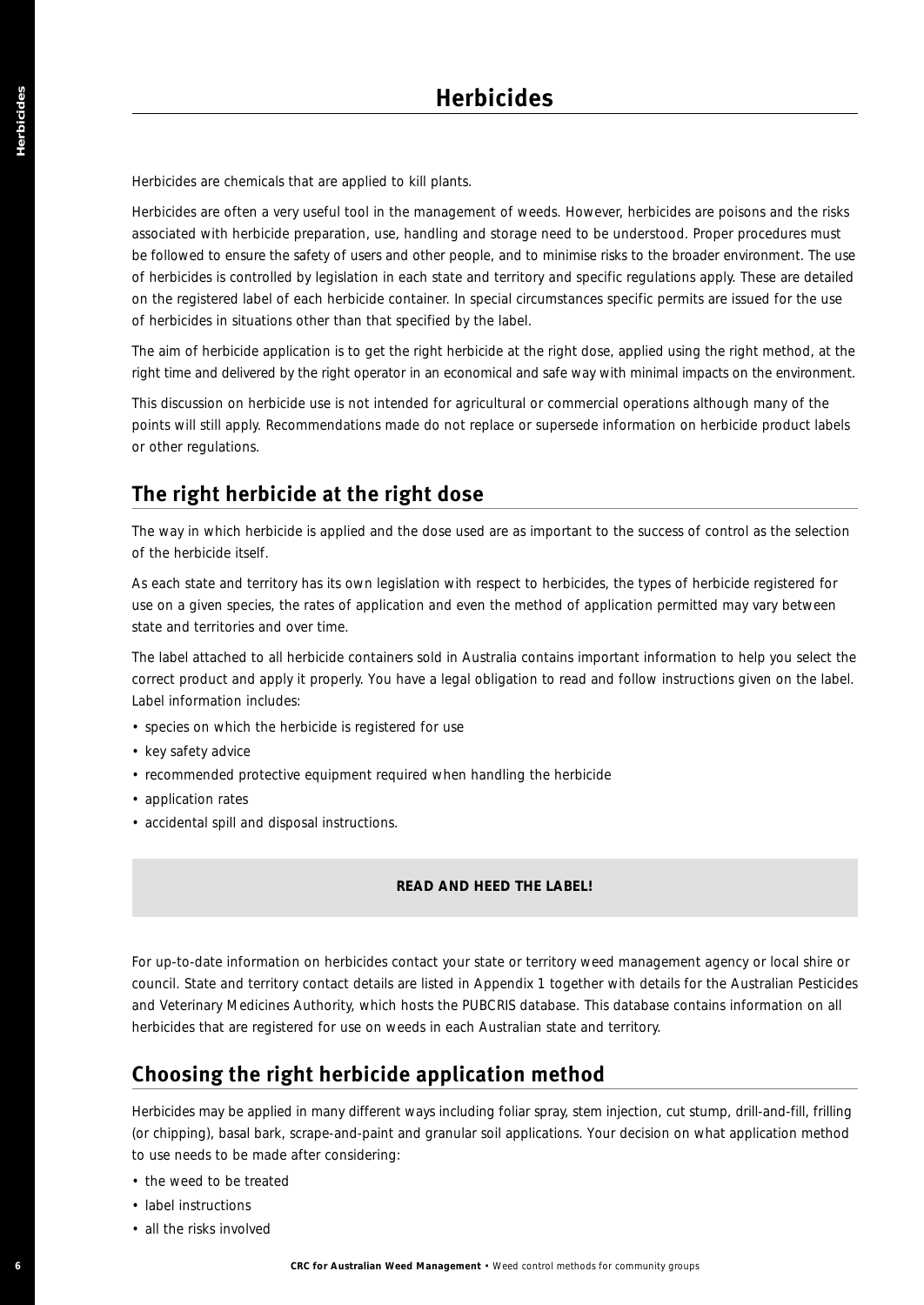**7**

- the resources available to do the work, including follow-up
- your weed management objectives.

# **Foliar spraying**

Foliar spraying is the application of herbicides, usually diluted with water or possibly diesel, at a specific rate using spray equipment onto the foliage of plants (until every leaf is wetted, but not dripping). Spray equipment may vary from a simple garden sprayer or a backpack sprayer to boom sprays operated from vehicles, including aircraft. All other options should be considered before using foliar spraying, particularly in bushland applications, because of the increased potential for off-target damage (see below).

#### **Minimising off-target damage**

When herbicides are used there is always some potential to damage plants and animals other than those that you wish to control, resulting in 'off-target damage'. The potential for off-target damage depends on the herbicide used, soil type and landform, weather, application method used and the skill of the operator. To minimise off-target damage consider the following:

- Only use spray application of herbicides if this is clearly the best option. Consider other methods such as stem injection, cut and swab and basal bark applications.
- If spraying is the best option
	- minimise spray drift (see separate section)
	- if practical use 'hoods' on spray equipment to focus spray
- Select a herbicide and application rate that is most effective at controlling the weed with the least damage to desirable plants, humans and the broader environment. Note that in some instances it may be appropriate to use higher rates (within label regulations) if this means that follow up spraying can be reduced and therefore herbicide use is actually reduced over the longer-term.
- Develop a plan for storing, mixing, transporting, handling of spills and disposing of unused herbicides and containers **before** you purchase herbicides. Make sure all who will be involved in herbicide use know the plan and agree to follow it.
- Ensure equipment is well maintained and leak free. Do not place herbicide concentrate or mixture in unlabeled containers, or containers from which it can be easily spilt.
- The person applying herbicide needs a good understanding of safe spraying techniques and limiting off target damage.
- Establish a mixing area on a site which has easy access, is flat, has no desirable species present, is not subject to erosion or run off and is rarely visited by the public.
- Use a dye to minimise missed areas and avoid over-spraying. This is also useful for other herbicide methods. Dyes, normally made from vegetable matter, allow you to see where you have sprayed and help to detect over-spraying.
- Always spray at the best possible time, when the plant is most susceptible to the herbicide used (usually when it is at its most vigorous growth stage) and when climatic conditions are most suitable (low wind, appropriate humidity and no rain expected). This will improve results and reduce the amount of herbicide that needs to be used in the future.
- Regular monitoring of treated areas is important to identify the effectiveness of the method and check for off-target damage. If impacts on target species are not as expected, or if off-target impacts are occurring, reconsider the use of spraying, equipment used, spraying technique, type of herbicide used and operator training to determine what needs to be changed to avoid future problems.
- Always follow up weed control work. If treatments are not followed up with further control of overlooked or surviving plants the initial treatment will have been wasted.

#### **Preventing spray drift**

When using foliar spraying as an application method you need to be acutely aware of the risk of spray drift. When spraying you have an obligation to prevent the drift of herbicide onto desirable vegetation and beyond the boundaries of the site or property that you are working on.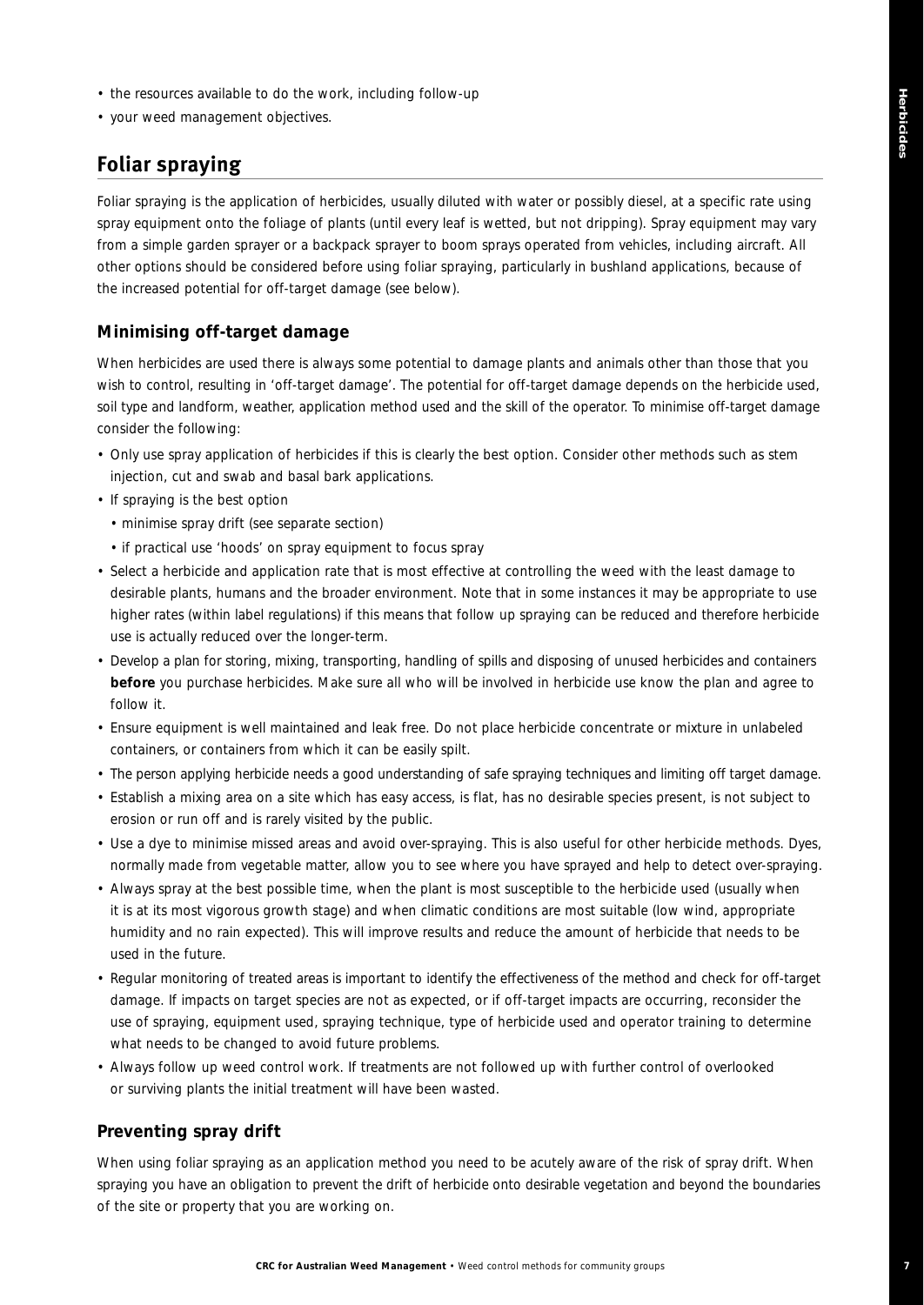Some general guidelines to avoid spray drift are:

- Identify where desirable vegetation is located and areas at risk of off-target damage on neighbouring properties. Avoid spraying when wind will blow spray towards these. Maintain a buffer distance from these areas.
- Spray only in suitable weather conditions. Milder temperatures and higher humidity are best. The higher humidity of tropical areas may allow spraying at higher temperatures than in temperate regions but consult with local, state or territory agencies to find out the best conditions for your situation. Consistent light winds are preferable (5–15kph), blowing away from areas at risk.
- Avoid spraying during
	- very calm conditions, as spray may travel in any direction, including toward sensitive areas
	- strong winds (greater than 15kph)
	- changing weather conditions
- Stop if conditions change whilst spraying.
- Select the least volatile herbicides (i.e. least likely to become a vapour). Seek expert advice if unsure.
- Notify neighbours of your spraying intentions.
- Minimise spray release height.
- Set equipment to produce the largest droplets which still give adequate spray cover.

#### **Spraying and herbicide use in water catchments**

The use of herbicides and herbicide additives near waterways, or in situations where herbicides may eventually enter waterways, requires very careful consideration and special care. If at all possible it is best to avoid herbicide use in these situations because of the potential risk to aquatic life and other users of water. If herbicides are to be used they must be registered for use near waterways or in aquatic situations and label instructions need to be strictly adhered to. Special permits may be required from state or territory environmental protection authorities to use herbicides near or on waterways. **Some procedure of the properties of the australian Weed Management of the system of the system of the australian Weed Control methods for community and a system of the australian Control methods for community groups the s** 

Here are some tips on how you may reduce environmental risks associated with herbicide use near waterways:

- High volume foliar spray applications increase chances of direct or indirect contamination of waterways. Consider alternatives such as knapsack spraying, basal bark application, wick wiping or cut-stump/stem injection to reduce contamination risks.
- It is better to treat riparian weed infestations (situated near a waterway or water body) progressively rather than in one large-scale operation. This will reduce the risks of stream bank destabilisation and habitat loss. A progressive process will allow native vegetation to regenerate or revegetation to become established. Of course, as with all weed work, ongoing follow-up and vigilance will be required.
- Select herbicides that have the lowest tendency to leach, are persistent in the environment for the shortest time and have the lowest toxicity that will still be effective against the target weed. Talk to weed control contacts in your state or territory for advice.
- Mixing of chemicals and cleaning of equipment should be done well away from waterways in situations from which run-off will not directly enter waterways.
- Avoid spraying weeds that overhang waterways.
- Wherever possible direct spray away from waterways.
- Move upstream when spraying rather than downstream to aid dilution of any contamination and to avoid creating a 'slug' of herbicide entering the waterway.
- If land near waterways is cultivated run furrows across the slope to minimise run off. Establishment of a grass buffer strip between cultivated land and a waterway is also useful to intercept run off.
- Only spray when rain is not expected for some days.
- Keep records of spraying activity.

Check with local authorities to find out what regulations apply in your area for the application of herbicides near waterways.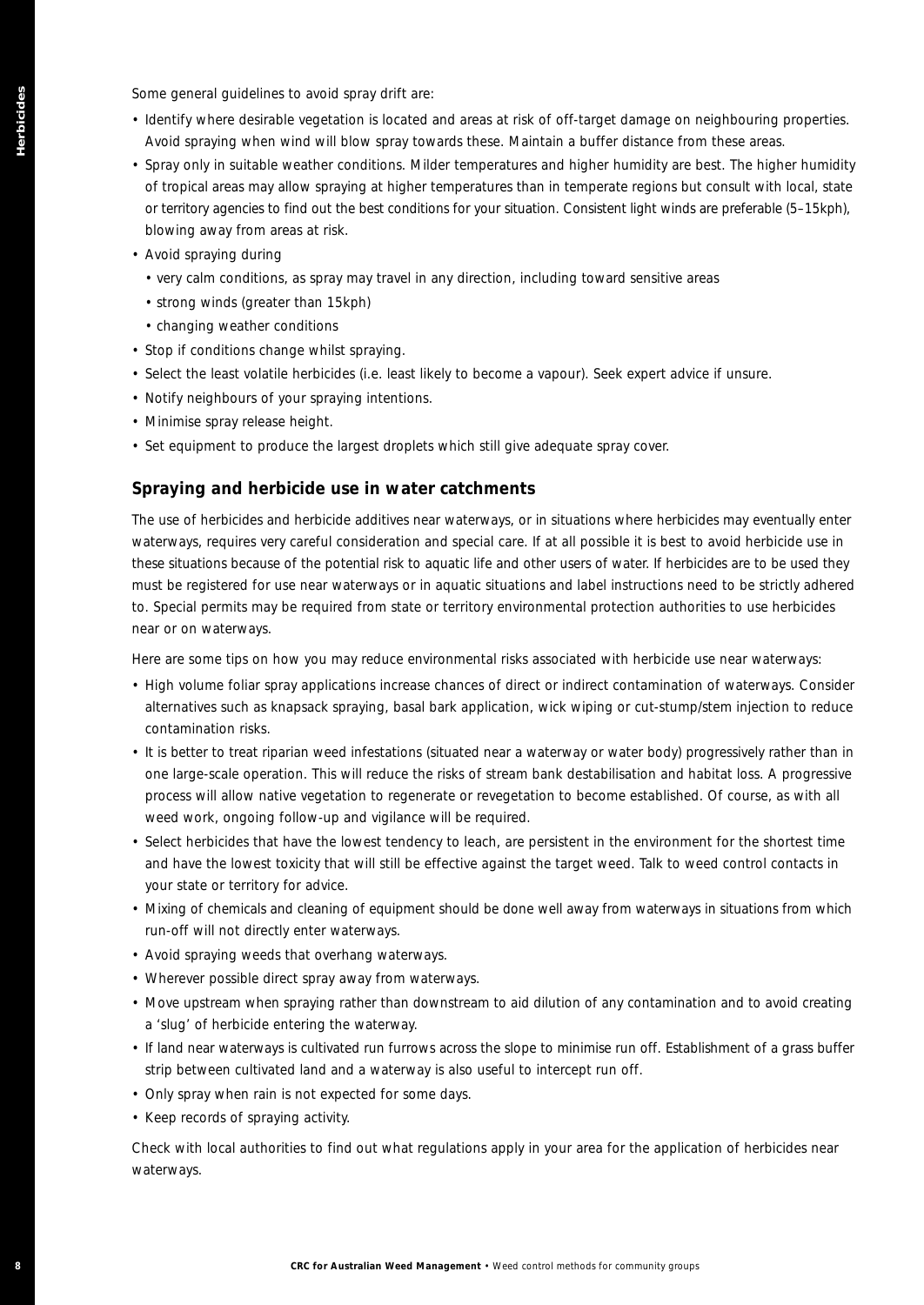#### *Water used to mix with herbicides*

*The quality of the water you use to mix with herbicides can affect your results. Always use clean, good quality water. Dirty water contains particles that can absorb active ingredients and reduce the effectiveness of herbicide. Dirty water may also lead to blocked and damaged spray equipment.* 

*Hard water, which contains high concentrations of calcium and magnesium, and water that is either too alkaline or acidic, can reduce herbicide performance. When the only available water is too hard, alkaline or acidic, additives can be obtained which overcome these problems.*

## **Basal bark spraying**

This method involves mixing an oil-soluble herbicide in diesel and spraying the full circumference of the trunk or stem. Basal bark spraying is often used to treat thinly barked woody weeds and undesirable trees. It is an effective way to treat saplings, regrowth and multi-stemmed shrubs and trees.

This method works by allowing the herbicide to enter the weed's underground storage organs, slowly killing it.

The stem or trunk needs to be reasonably free of mud or dust and should be fairly dry. It should be sprayed or painted with herbicide solution from ground level. The height to be covered varies with the species and maturity of the plant being treated. Check with local authorities for recommended coverage.

Basal bark spraying is a useful method in difficult terrain and usually works well, provided bark is not too thick for the solution to penetrate.



*Basal bark spraying of mesquite. Lower stems are sprayed from ground level up to a height of 750 mm. Photo: Rachele Osmond*

# **Cut and paint, cut and swab, cut and daub and cut and spray**

All of these names describe similar methods to apply herbicides directly to plants and are particularly useful for woody weeds.

To use these methods clear the area around the base of the stem, then cut the stem horizontally as close to the ground as possible, using secateurs, loppers, bush saw or chain saw. It is important that the cut is horizontal to avoid run off of herbicide, and sharp angled cuts may also present an injury risk. Herbicide is then applied as soon as possible (preferably within 10 seconds) to the exposed surface before the plant's cells close up and inhibit the entry of the herbicide. On larger stems focus herbicide application on the sap wood and not the heartwood, as herbicide will not be translocated through the stump by the heartwood and will be wasted. It is easiest to have two people for this process, one to cut and one ready to apply the herbicide as soon as possible. This approach, though reliable, does not always provide a 100 % kill rate, and ongoing follow up and monitoring of treated plants will be required.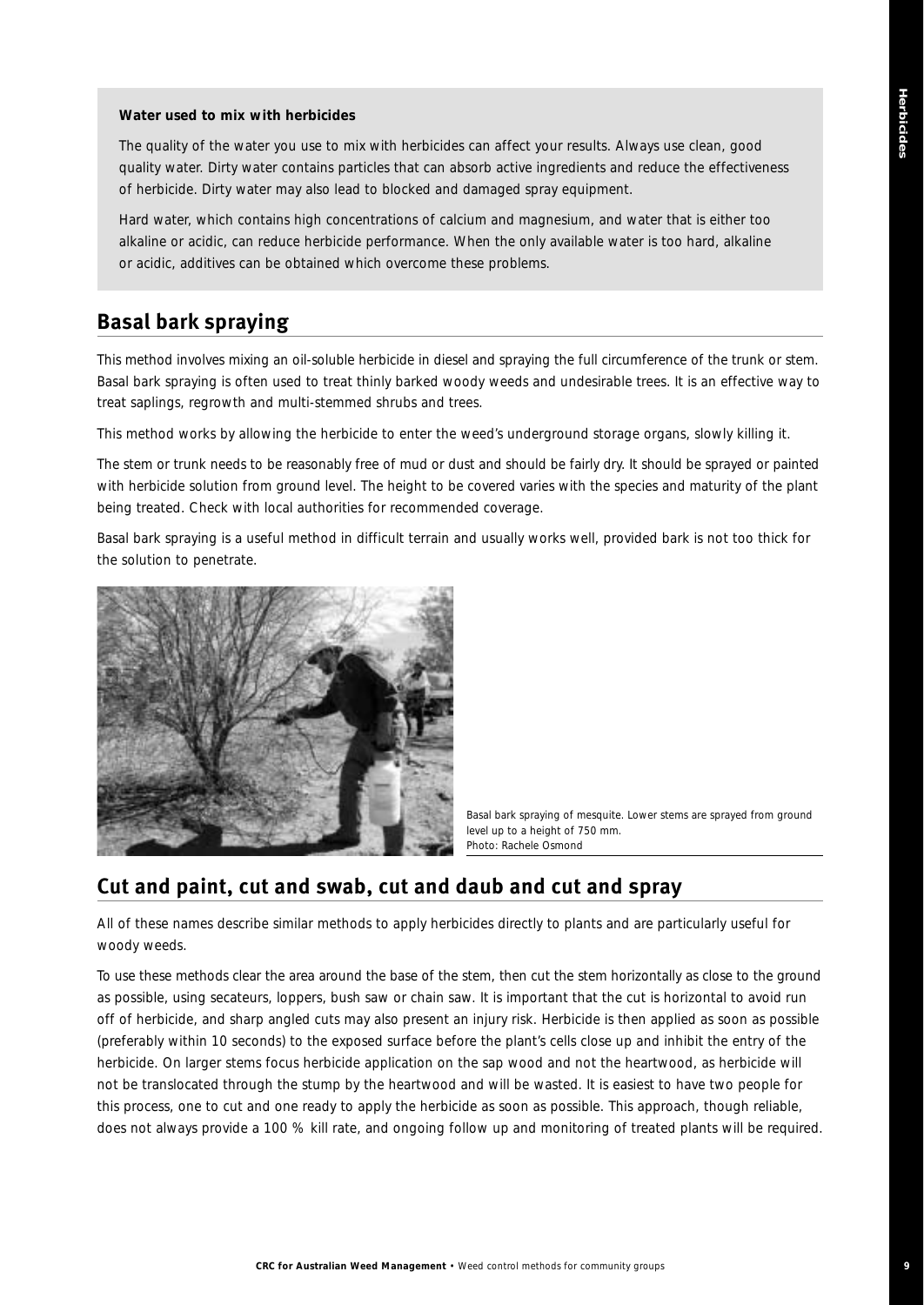



*Cut stem horizontally Herbicide only applied to sapwood*

*A variation to the cut and swab method, in this case cut and spray, with a chain saw being a handy tool to use on a tough prickly acacia bush (Acacia nilotica). Herbicide is best applied within 10 seconds after cutting. Prickly acacia field day, northwestern Qld. Photo: Nathan March*

# **Scrape and paint**

This method is useful on vines and scrambling plants with a woody stem. Use a knife and, starting from the base, scrape 20 mm to 1 m of the stem to expose the sapwood and apply herbicide to the scraped area within 10 seconds. Do not ringbark the stem. Scrape about one third of the stem diameter. Larger stems (>10 mm) can be scraped on two sides.

Vine "curtains" can be cut at chest level, then again at about 300 mm above the ground. Scrape or cut and paint these lower stems, or spray new growth. Pulling vines out of trees may cause a lot of damage to tree foliage or bark. It may be better to leave the vine to die in the tree after treatment.

As with all herbicide methods avoid using cut and swab or scrape and paint and similar methods if rain is expected. Herbicide labels have information on the amount of time needed after application before rain for the chemical to still be effective.



*Stem scrape*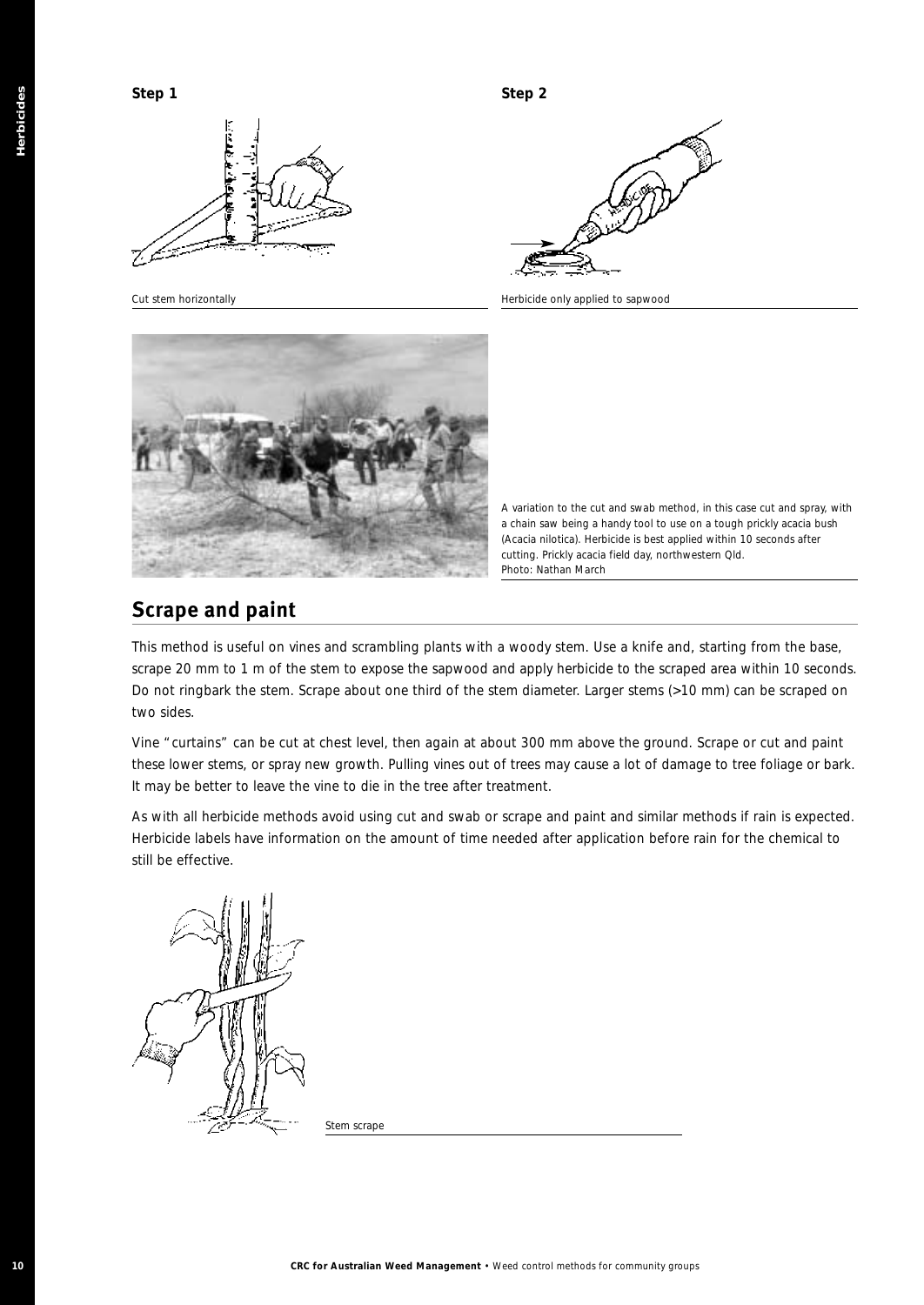# **Stem injection**

There are a variety of methods in this category. The aim is to get herbicide into the sapwood tissue (cambium layer) of woody weeds and weed trees so that it will be transported throughout the plant. These methods target individual plants and the risk of off-target damage is diminished (provided accidental spillages do not occur).

Use a cordless drill or a brace and bit to drill holes into the base of the plant. Holes should be drilled at an angle of 45o and be made no more than 50 mm apart right around the trunk. This angle will aid herbicide retention in the hole, increasing absorption by the plant and reducing the risk of spillage. Herbicide must be injected in the holes within 10 seconds of the hole being made. Again it will be easiest to have two people on hand for this task, one to drill and one to fill with herbicide. Be careful not to overfill the holes as excess herbicide running out of the hole is wasted and will contaminate the environment. Injection guns enable you to deliver a precise amount of herbicide to each hole. A squeeze bottle with a firmly fixed tube to dispense herbicide or veterinary syringes may also be useful.

An alternative method, if a drill or injection gun is not available, is to use a chisel or tomahawk to make angled cuts into the sapwood around the base of the stem/trunk (chipping or sometimes referred to as frilling). These cuts are then filled with herbicide immediately. It is important not to ringbark the plant as this may kill vegetation above the ringbark but will prevent transportation of the herbicide through the plant's entire system and allow trees to resprout below ringbark lines.



*Chipping is an alternate means to get herbicide into a willow (Salix spp.). Evenly spaced downward cuts are made around the trunk with a chisel or a tomahawk and filled with herbicide. Photo: Lisa Menke NSW Dept of Environment and Conservation* 



*A stem injection gun being used to apply herbicide to a willow. Photo: Trish Chadwick NSW DIPNR*

# **Stem and leaf swiping**

This method is useful for leafy herbaceous plants. If fruit or seed is present remove and bag this first to prevent additions to the soil seed bank. The method involves the use of a wick or rope applicator (equipment is available commercially), to swipe stems and/or leaves with herbicide. A flat bladed device may be required to provide some resistance for the applicator when leaf or stem being treated is soft.

Extreme care is needed to avoid spillage and contact with skin.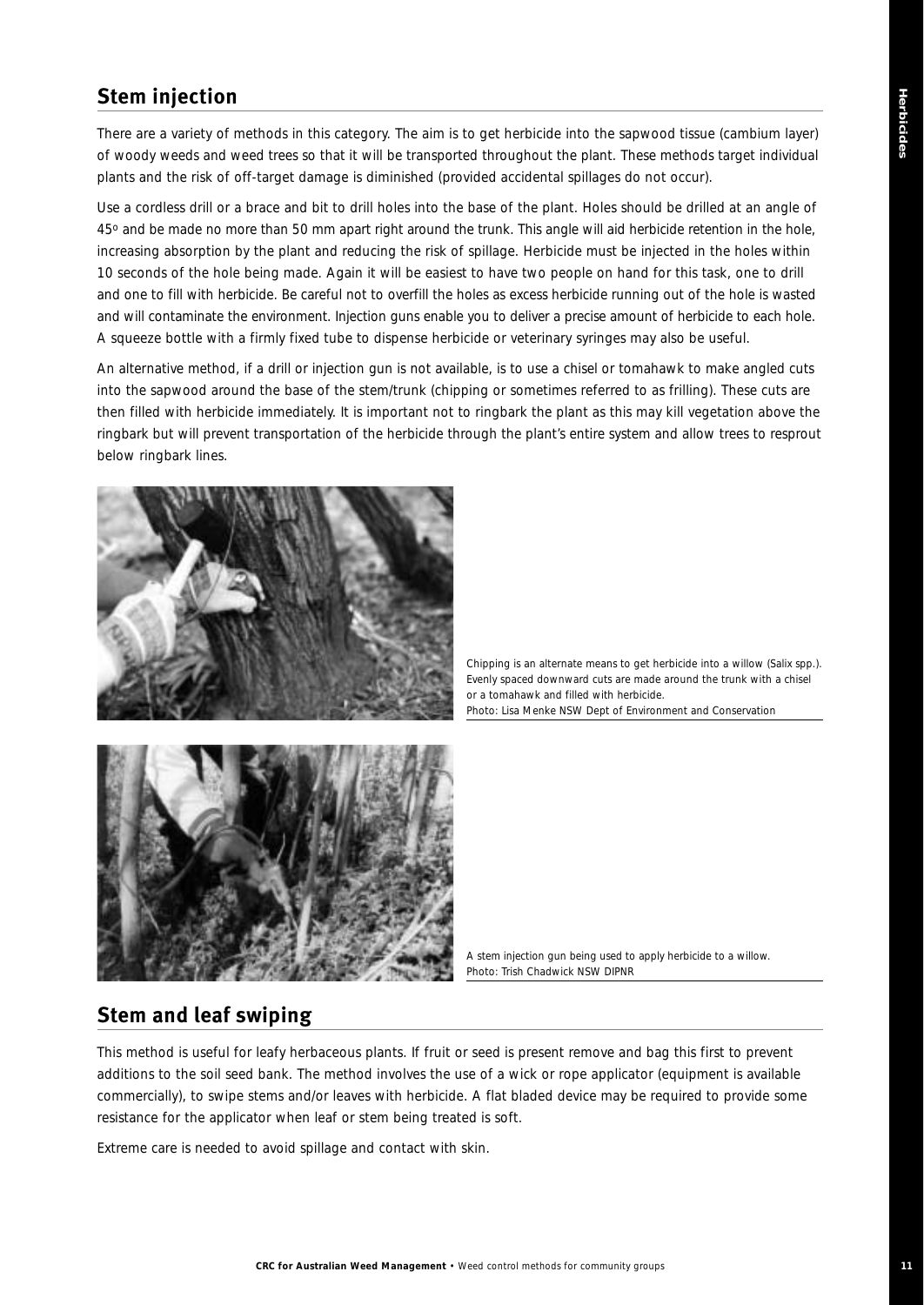

*Leaf swipe*

# **Other herbicide application methods**

#### **Granular or soil residual herbicides**

These are herbicides that are mixed into a solid medium, such as clay, and formed into pellets or granules. They are then spread over the soil, either manually or by a mechanised dispenser or even an aircraft. The release of the herbicide is usually triggered by rain, which allows the active ingredient to be released from the pellet so that it can then be absorbed into the roots of plants. The herbicide may remain active in the soil for some time helping to control newly emerging weeds. This type of application is most suitable for weeds in agricultural and forestry situations where sensitive desirable vegetation is not at risk from the herbicide. Heavy rain may wash herbicide off site, potentially contaminating catchments and reducing effectiveness in the intended area of control. Granular applications can be a useful alternative to sprays where spray drift is a major problem or where access is difficult and aerial application onto large infestations may be warranted. **12 CRC for Australian Weed Control methods**<br> **12 CRC for Australian Management Control methods**<br> **12 CRC australian Weed Management Control methods**<br> **12 CRC australian Weed Control methods** for community groups (

#### **Aerial applications**

Helicopters or fixed wing aircraft may be useful to apply herbicides where the area to be treated is large and/or inaccessible. Clearly the risk of off-target damage may be high, but if an area is dominated by a particular weed it can be appropriate and, at a large scale, economical to employ this method. Mimosa (*Mimosa pigra*) in the Northern Territory is an example of a species where aerial applications are often employed. However, it is essential that follow-up work is carried out to treat regrowth after spraying.



*Helicopter spraying of a large parkinsonia (Parkinsonia aculeata) infestation in central Queensland. Photo: John McKenzie*

#### **Wickwipers or weed wipers**

This method employs vehicle-mounted or hand-held equipment to wipe or brush herbicide onto weeds. The herbicide is applied from wicks, sponges or other material saturated with herbicide. The level of application can be adjusted so that only species growing above a certain height will receive herbicide and in this way the method can be very selective. Problems with spray drift are also avoided. This method is particularly useful in pasture or grassland situations. Serrated tussock (*Nassella trichotoma*) is an example of a pasture-invading weed that can be treated in this way. Desirable species need to be grazed first so that they are well below the height of mature serrated tussock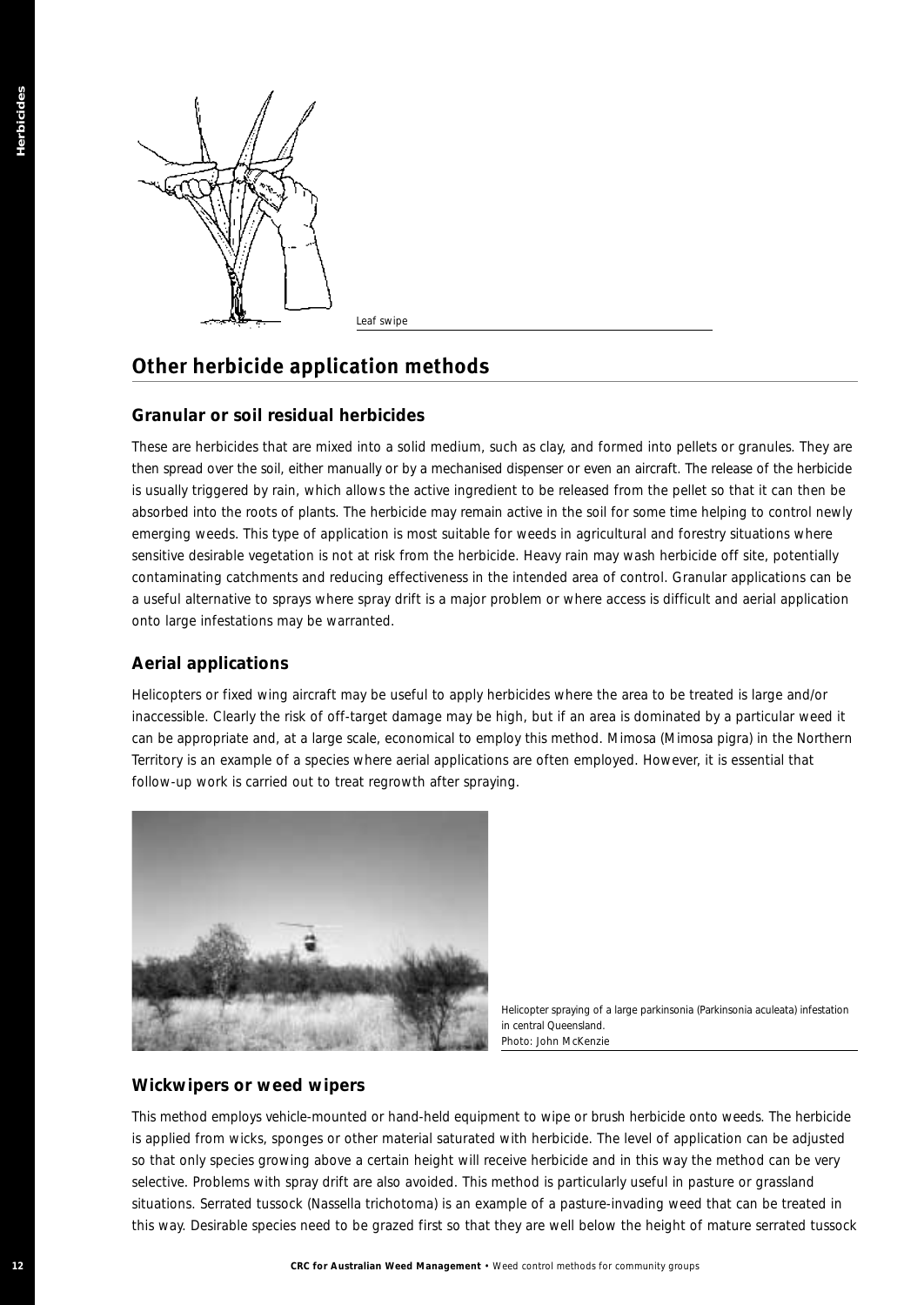plants. This method is more effective if a second pass in the opposite direction is done but is not suitable if obstacles such as rocks and stumps are present. If weeds are present that are below the height of application, follow-up spot spraying or manual removal will be required.

# **The right time**

Usually it is best to apply herbicides when weeds are actively growing. Also time applications when plants are smaller if possible as less herbicide will be needed and they are easier to kill. Get to know the life cycle of the plant to assess when the most suitable conditions are likely to occur, but also take account of seasonal variations and local conditions which may impact on plant health. Avoid using herbicide when weeds are under stress, for example from extremes of heat or cold, drought, waterlogging or disease.

Do not apply during wet, windy or very hot weather or when these conditions are anticipated.

# **The right operator: Training**

It is beyond the scope of this module to cover all aspects of herbicide use. All people using herbicides are encouraged to undertake appropriate herbicide training. In most states and territories short courses are available, such as 'Chemcert' which provide information and hands-on training in herbicides, equipment and safety precautions. In some states and territories, and in certain situations, training may be a prerequisite to using herbicides. Check with local authorities to determine what is required for your situation.

#### **Keeping records**

It is good practice to keep records of herbicide applications. This enables you to review the effectiveness of herbicide treatments as part of your weed management planning. It will also allow you to demonstrate to others what has been happening on the site in respect of herbicide treatments. A simple example of a record sheet is included with this module (Appendix 2). Commercial or agricultural operators are usually required to maintain more detailed records and this may also be required if special permits or restrictions apply to a particular herbicide.

#### **Personal safety and herbicide use**

Herbicides need to be handled with care. Herbicides should always be kept well away from children and preferably stored in a locked cabinet and in the original labelled container.

Ensure that all who are going to use herbicides read and understand the label and can speak to someone qualified in herbicide use if they have any questions.

Herbicides can enter the human body through the skin, by inhalation or swallowing. Basic safety precautions that should always be observed when using herbicides are:

- Read the label **before** opening the container and follow instructions exactly. If you do not understand the instructions seek advice from appropriate people eg local or state government authorities.
- Store only the amount of herbicide that you need. Surplus chemicals remain a hazard.
- Wear protective clothing: Long sleeves, long pants, sturdy shoes and gloves and eye protection (goggles/safety glasses). Cotton, leather, canvas and other absorbent materials are not resistant to herbicides so the more layers the better. A PVC apron covering from shoulders to boots should be worn during the mixing process. Note that protective equipment should be worn during:
	- mixing of herbicides. Be extremely cautious at this point as herbicide is in its concentrated form
	- application
	- entering a treated area before the herbicide has dried or dissipated
- Always wear chemical-resistant gloves. A respirator is advised when mixing or pouring liquid herbicides.
- Do not eat, drink or smoke while using herbicide and wash hands after handling.
- Wash skin and equipment afterwards. Shower and wash hair at the end of the workday. Wash contaminated clothing separately.
- Know what the correct procedures are in the event of an accidental spill.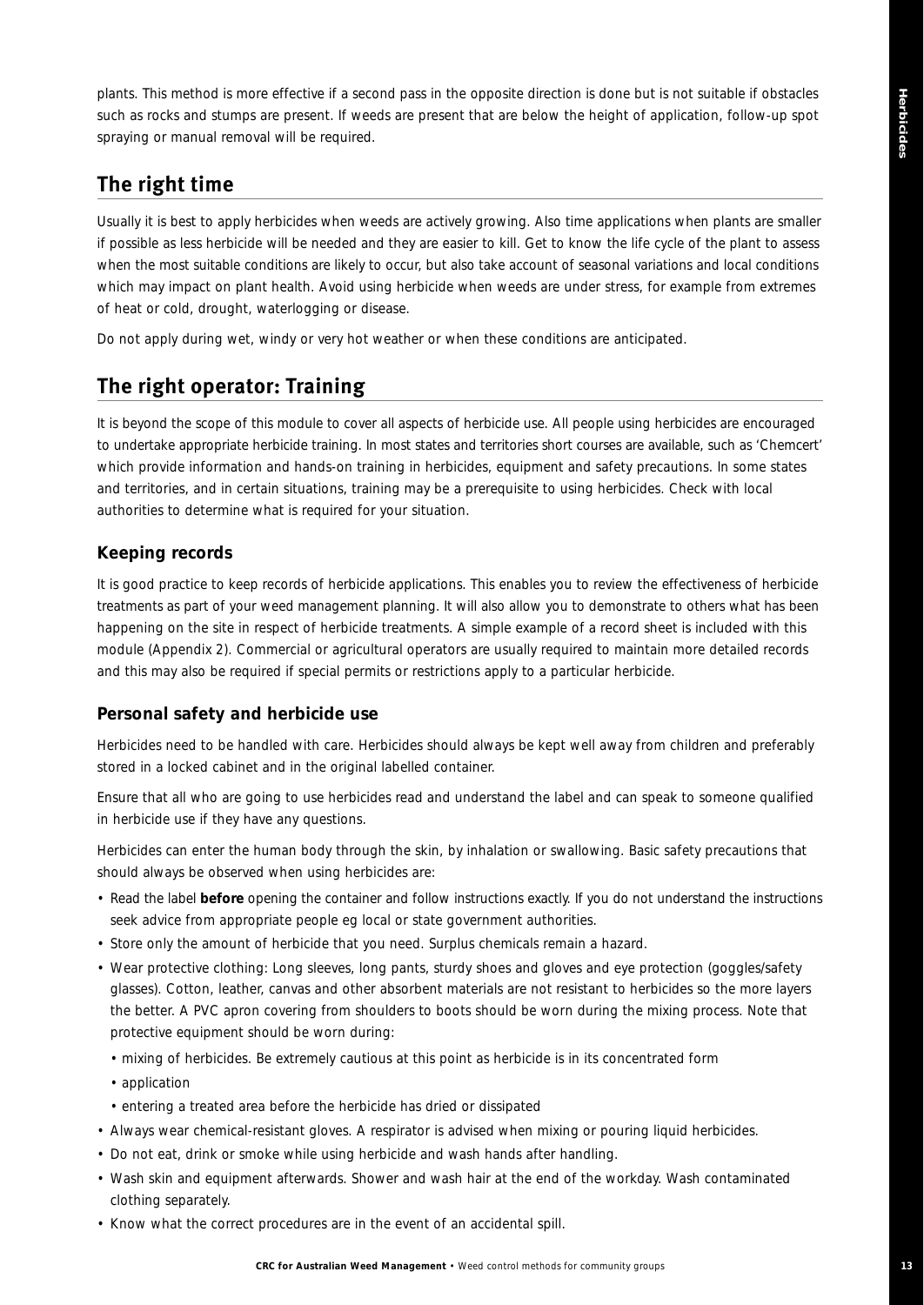#### *Additives*

| whilst those that help herbicides to enter the plant are called 'penetrants'. Control of weed species with waxy<br>leaf surfaces or with other properties that repel liquid herbicide may be improved with the use of adjuvants.<br>However, care needs to be taken to ensure that excessive run off does not result from their use (foliage may<br>become saturated more rapidly) and that the adjuvant itself is safe to use. Some adjuvants for example may<br>be harmful to aquatic life, even if the actual herbicide is not. As always check with local authorities to<br>determine what is appropriate to use in your situation. | There are a range of products available designed to be added to herbicides to improve their performance.<br>These additives are sometimes called adjuvants. Adjuvants are available to help herbicide stick to plant surfaces<br>or penetrate deeper into plants. Adjuvants that help herbicides stick or wet plant surfaces are called 'surfactants', |
|-----------------------------------------------------------------------------------------------------------------------------------------------------------------------------------------------------------------------------------------------------------------------------------------------------------------------------------------------------------------------------------------------------------------------------------------------------------------------------------------------------------------------------------------------------------------------------------------------------------------------------------------|--------------------------------------------------------------------------------------------------------------------------------------------------------------------------------------------------------------------------------------------------------------------------------------------------------------------------------------------------------|
| <b>Advantages (Benefits)</b><br><b>Treatment</b>                                                                                                                                                                                                                                                                                                                                                                                                                                                                                                                                                                                        | <b>Disadvantages (Limitations)</b>                                                                                                                                                                                                                                                                                                                     |
| • Selective (depending on choice of herbicide,<br>Herbicides (sprays)<br>timing, plant life cycles, operator skills)<br>• Can prevent weeds seeding and spreading<br>• Appropriate on small and large weed infestations<br>• Minimises direct soil disturbances<br>• Inexpensive                                                                                                                                                                                                                                                                                                                                                        | • Potential for non-selective damage / may<br>destroy local flora<br>• Potential impacts on the broader environment<br>• Technical proficiency required<br>• Operator / public hazards                                                                                                                                                                 |
| Woody Weed<br>• Selective<br>Treatments (Cut & swab)<br>• Minimises risks to local flora<br>stem injection, scrape &<br>• Prevents seeding and vegetative spread<br>paint etc)<br>• Inexpensive (on small infestations)                                                                                                                                                                                                                                                                                                                                                                                                                 | · Site disturbances can be excessive, care is needed<br>• Can spread weed propagules<br>• Can destroy native fauna habitat<br>• Can encourage weed growth / germination<br>• Operator / public hazards<br>• Costly and labour intensive (on large infestations)                                                                                        |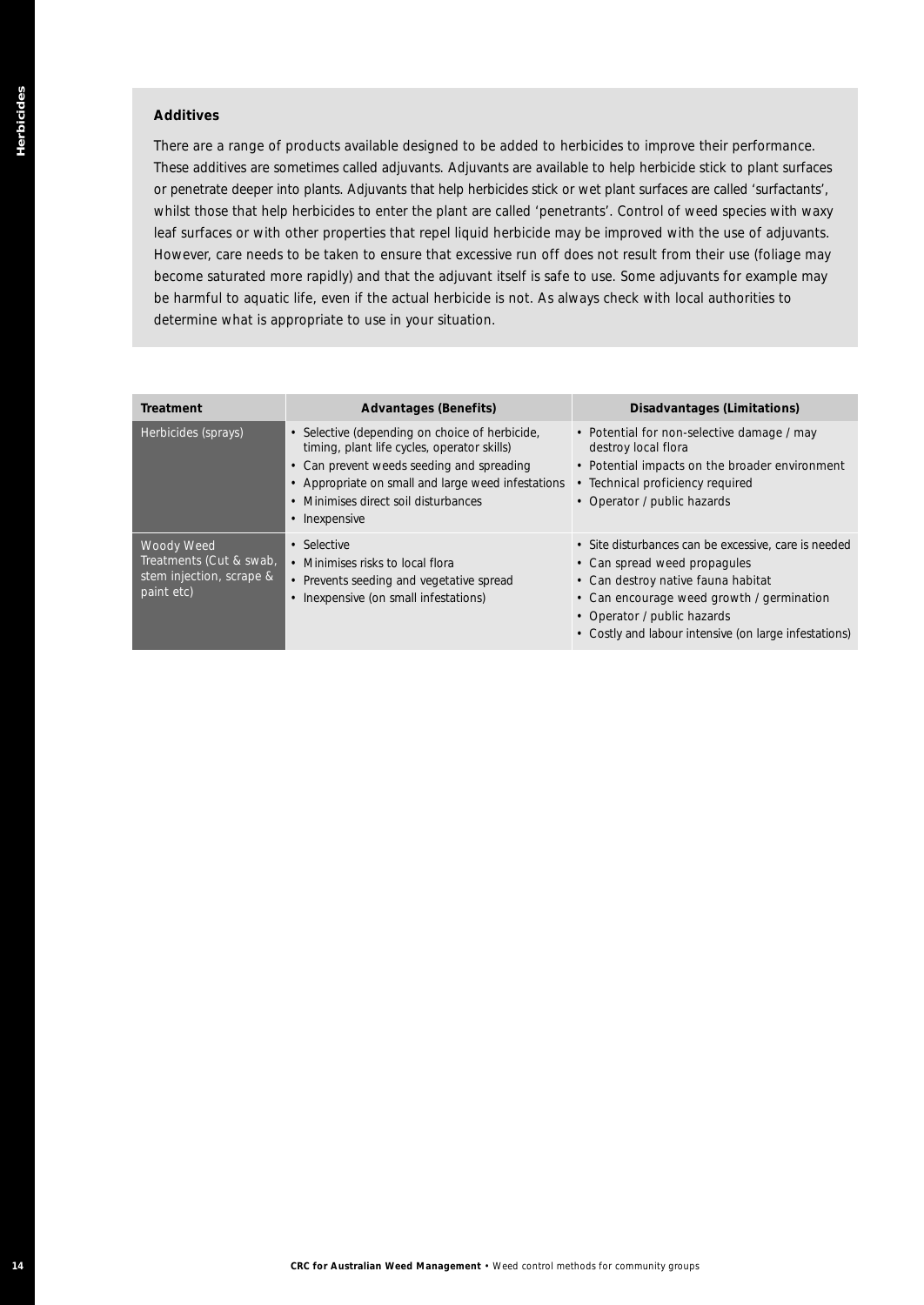Hand, or manual, methods offer alternatives to herbicide treatments particularly in sensitive areas with high conservation value. They also form a useful part of an integrated approach, especially for follow-up control after herbicide applications or other methods have been used. These techniques are, of course, labour intensive and they are generally not suited to the treatment of extensive infestations. However, they do provide an opportunity to get close to the weed, which can improve your identification skills and aid your understanding of the weed's biology.

# **Hand pulling**

Hand pulling is useful for isolated occurrences of seedlings or other small, soft, non-bulbous weeds.

It is best undertaken when soil is moist and loose so that you have a better chance of removing the entire plant whilst minimising soil disturbance. Remove any seeds or fruit that are present and bag these for disposal.

For small seedlings and soft plants take hold of the plant firmly at ground level and pull. Avoid grabbing the plant too high as it is likely to break and remaining plant material may reshoot. After removing the plant tamp the disturbed soil down.

For small woody plants like young boneseed and bitou bush (*Chrysanthemoides monilifera* spp.) take hold of the stem at ground level, and manipulate it backwards and forwards gently until it comes away cleanly. If the plant has a spreading root system it may be necessary to pull roots individually. If so always pull roots horizontally through the soil towards the plant, this reduces disturbance and the risk that roots will break. A screwdriver or similar may be useful to loosen roots.

Plants that do not regrow from their roots can be crowned. Hold leaves and stems together and use a knife to cut through all the roots below the crown (the parts of the plant above the roots).



*Cutting out the crown*

# **Digging**

In a bushland situation, digging, hoeing or grubbing out weeds can be effective for isolated weed occurrences and are useful follow-up techniques. With practice, gentle digging and grubbing out of weeds will keep soil disturbance to a minimum. However, digging is not always the best method for species with extensive tuber, rhizome or root systems. For example, larger woody weeds may be more effectively treated with herbicides, which will cause minimal soil disturbance compared with digging out deep or extensive root systems. Species like bridal creeper (*Asparagus asparagoides*) develop extensive tubers and rhizomes underground that are difficult to completely remove and older established infestations may be better controlled with careful use of herbicides.

| Treatment                                                  | <b>Advantages (Benefits)</b>                                                                                                                                                                                                   | Disadvantages (Limitations)                                                                                                                                                                                                          |
|------------------------------------------------------------|--------------------------------------------------------------------------------------------------------------------------------------------------------------------------------------------------------------------------------|--------------------------------------------------------------------------------------------------------------------------------------------------------------------------------------------------------------------------------------|
| Manual removal<br>(hand-weeding, digging,<br>grubbing etc) | • Selective<br>• Minimises risks to local flora<br>• Supplements other controls<br>• Can prevent seeding and spread<br>• Effective on small infestations<br>Develops plant identification skills and familiarity<br>with sites | • Can disturb soils if poorly done<br>• Timing limitations, needs moist soils<br>• Can spread weed propagules<br>• Unsuited to large infestations<br>• Inappropriate for some weed species and large<br>plants<br>• Labour intensive |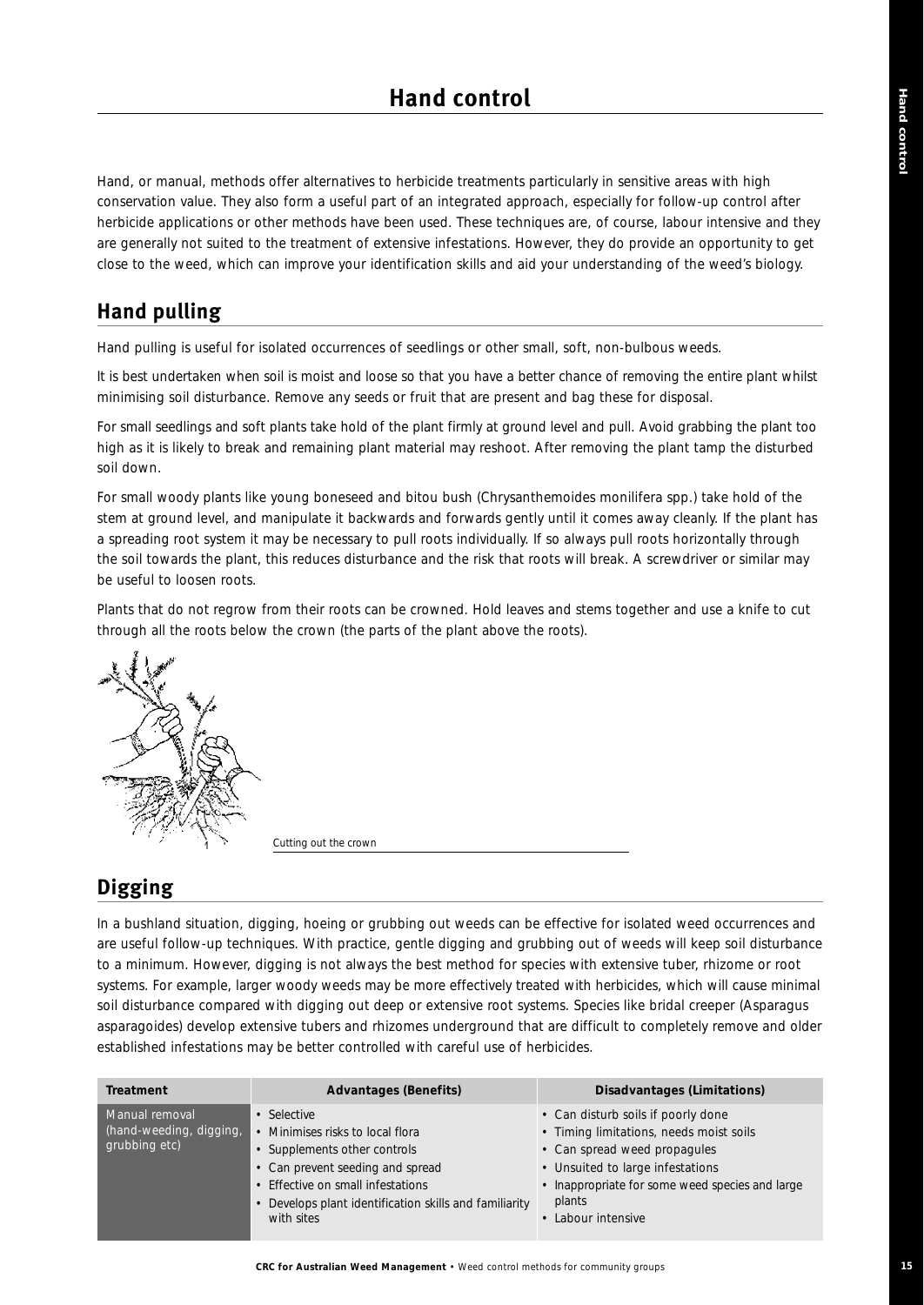Machines, from lawn mowers to large earth moving equipment, can play an important role in weed management. The use of any machinery introduces risks of site disturbance and the potential to spread weeds as a consequence of plant material attaching to machinery and redepositing elsewhere. Good planning to minimise site disturbance and restore treated sites is essential, as is attention to machinery hygiene.

# **Slashing and mowing**

Slashing and mowing may be valid components of an integrated weed management plan, depending on the weed being treated. These methods will not eradicate weeds but they can stress weeds, providing desirable vegetation with a competitive edge, leaving weeds more susceptible to biocontrol agents and also preventing or greatly reducing weed seed production.

Proper timing of the use of slashing or mowing is required for optimal results, otherwise these methods can actually spread weeds. Timing should be based on the growth stage of the weed species and the growth stage of desirable vegetation. Ideally mowing should be carried out at a time that is not so early that seed heads emerging later produce an abundance of seed, and not so late that viable seed has already been set. It should also coincide with the time when desirable plants are dormant. The idea is to exploit differences in the growth habits of grassy weeds and desirable grass species. This happy coincidence will not always be achievable and decisions will need to be made based on priorities for action. For example, in areas with little or no native vegetation that are already heavily degraded with weed infestations, mowing may provide an effective means to reduce weed seed production. This will help protect better quality areas from invasion. Resources can then be devoted to removing weeds from less infested areas.

Timing decisions will be further complicated if multiple weed species are present with different flowering and seeding times. Again, it will be a matter of prioritising which species are most important for the management of the site and what opportunities exist to integrate mowing with other methods to manage priority species.

Some weeds will regrow readily after mowing, and mowing can actually encourage fresh growth (eg Coolatai grass *Hyparrhenia hirta*). This new growth is more responsive to herbicide treatments.

Where catchers can be used as part of mowing, seed heads can be collected for subsequent destruction or appropriate disposal – further helping to suppress subsequent generations of weeds and weed spread.

Be mindful of the damage that heavy mowers can cause, particularly when the ground is wet. Thorough cleaning of machinery used in slashing and mowing is essential to ensure that seed from the area treated is not inadvertently transported to new areas. Machinery like mowers and slashers can potentially become major dispersers of grasses like Chilean needle grass (*Nassella neesiana*).



*Slashing trials being conducted on a Chilean needle grass (Nassella neesiana) infestation. This species produces seed at the base of its stem as well as normal seed heads, so follow up work will also be required as well as careful machinery hygiene to prevent seed spread. Photo: DPI Vic*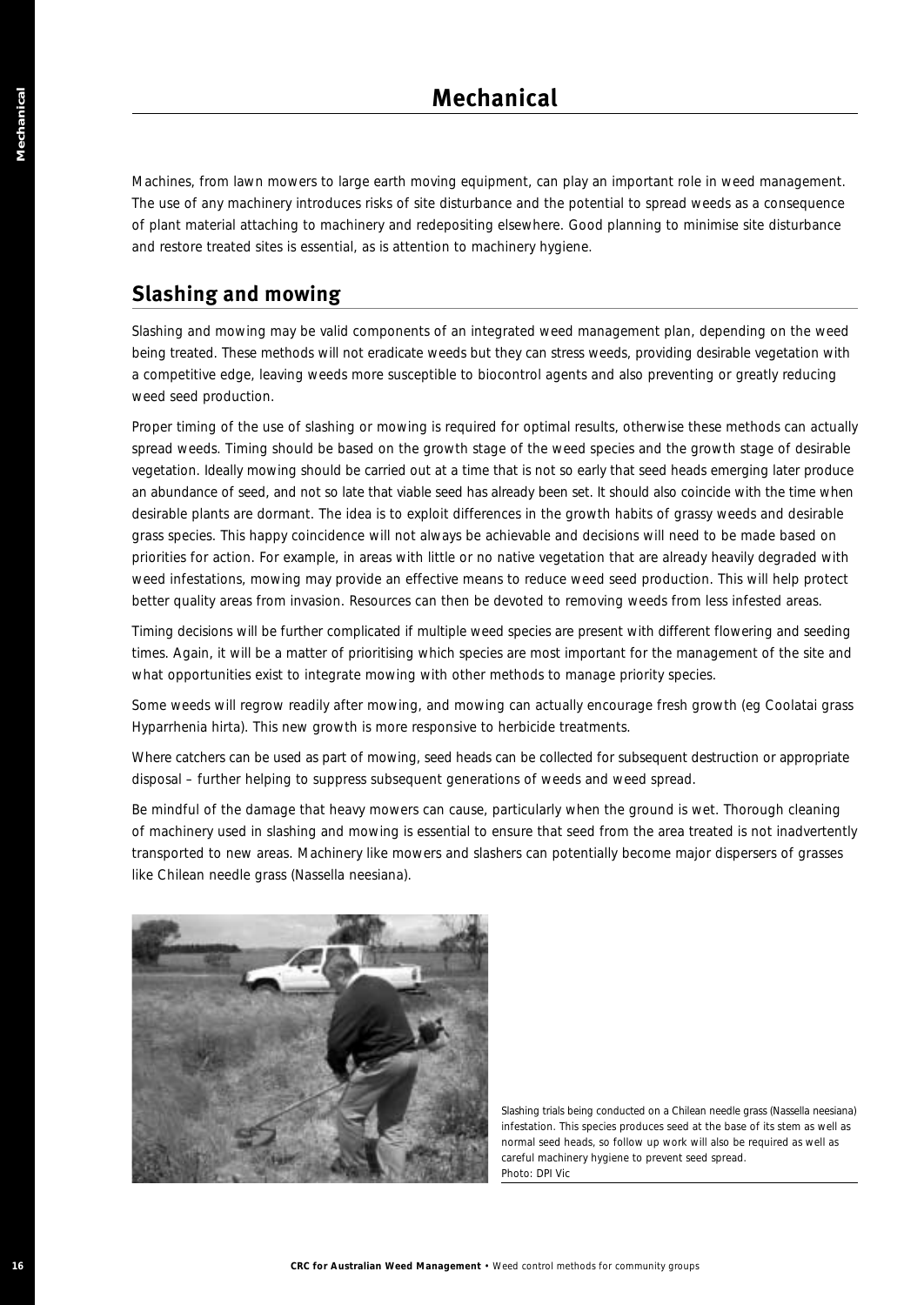

*Slashing with a brushcutter can help open up dense stands of blackberry (Rubus fruticosus aggregate) for follow-up control by other methods. Photo: Adam Whitchurch, DPI Victoria*



*Mechanical control of parkinsonia (parkinsonia aculeata) with an Ellrott front-mounted bladeplough. Photo: John McKenzie*

## **Bulldozers and tractors**

For some species, and in certain circumstances, heavy earth moving equipment can form an effective part of integrated weed management, particularly for severe infestations of larger woody weeds. Bulldozers are important in dealing with large infestations of prickle bush species including prickly acacia, mesquite (*Prosopis* spp.) and parkinsonia and allow treatments such as blade ploughing, chain pulling, dozer pushing and stick-raking. The method used will depend on the extent of the infestation and the maturity of the plants to be treated.

Blade ploughing employs a large plough device attached to a bulldozer which cuts off trees below the soil surface and below the zone from which they can rebud. This is best done when trees are young and easier to cut through. Chaining, where two bulldozers drag a heavy chain through dense infestations, is used to knock plants down to the ground to provide fuel for follow-up fires. Ongoing control with herbicides is required to treat regrowth. Dozer pushing is used to destroy individual trees and stick-raking attachments to bulldozers are used to cut the trees below ground level and mound them into windrows for burning.

Heavy machinery can also be usefully integrated into the treatment of other woody weeds such as blackberry (*Rubus fruiticosus* agg.) and gorse (*Ulex europaeus*) where bulldozers or heavy tractors can be used to cut bushes off at or below the soil surface. Follow-up treatments and planned revegetation or pasture establishment will be required to help keep these weeds under control.

Bulldozers, or heavy tractors, using blade ploughs can be used to 'scalp' weed infested land to depths often around 200–300 mm to remove plant crowns and as much seed and root material as possible. This method also removes soil nutrients that may have accumulated from land use practices (applications of fertilizer etc.), which actually favour many weeds over native vegetation since the latter is generally adapted to low nutrient conditions. Scalping may be appropriate for highly degraded areas but expert assessment of the soil profile and selection of species to revegetate the site is needed to avoid causing serious damage.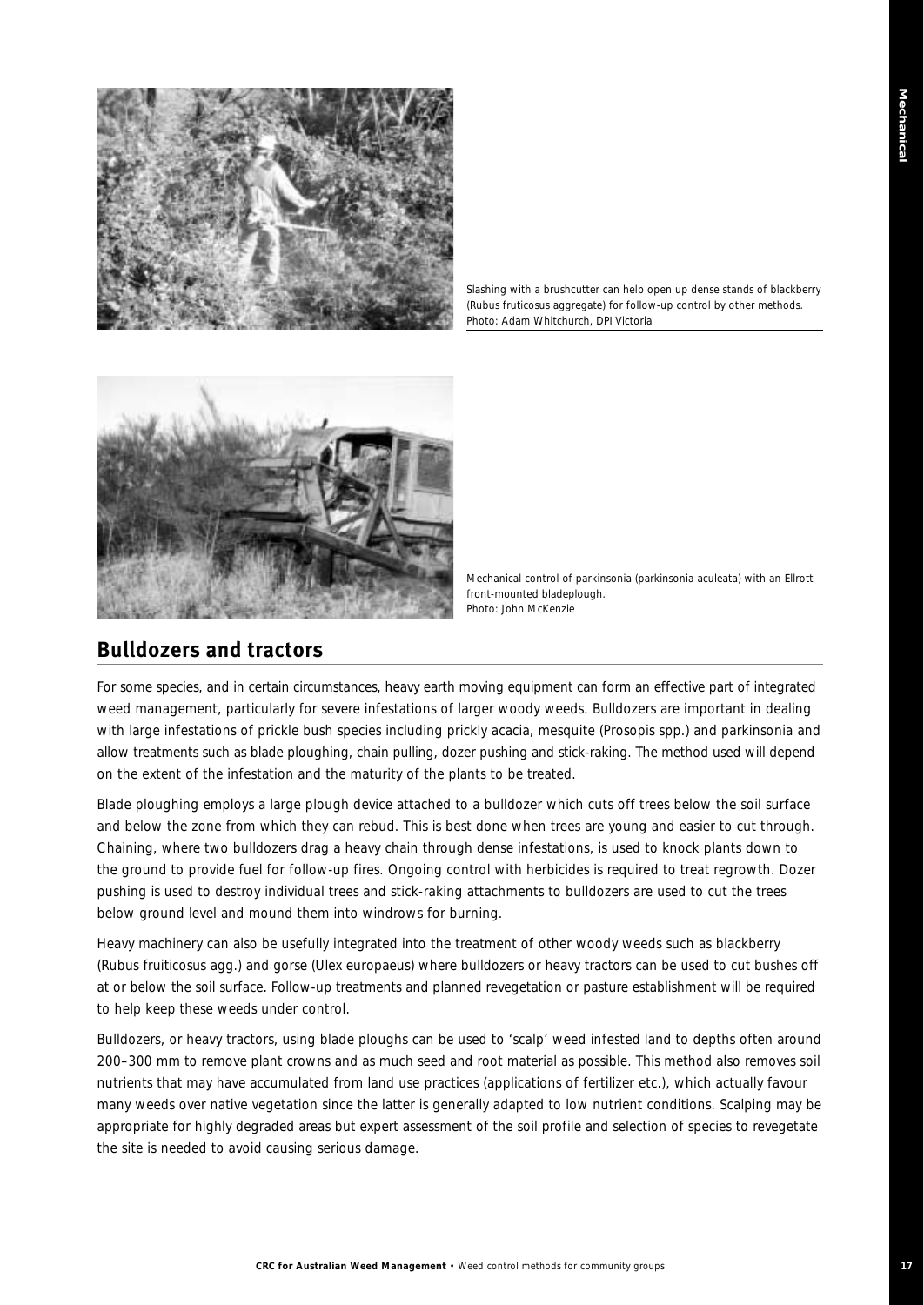

*A gorse infestation in Zeehan, Tasmania being mechanically cleared and mulched. Photo: Greening Australia, Tasmania*

# **Grooming**

Tractors and earth moving equipment fitted with specialised 'grooming' arms can be effective at treating large infestations of woody weeds in hard to reach places. The grooming devices shred plant material down to ground level, reducing biomass. Follow-up treatments of any regrowth, with herbicides or manual methods, require far less chemical and effort than would have been the case if the original infestation was treated. Initial use of grooming can be expensive but this needs to be balanced against long-term reduction in herbicide costs. The method has been useful for large infestations of blackberry where regrowth has revealed that the original large infestation was based on a few parent plants which could then become the focus of treatment.

Clearly these methods cause major disturbance to vegetation and soil and should only be contemplated where resources exist to carry out necessary follow-up work. This includes restoration of the site with desirable vegetation.



*Earth moving equipment fitted with a grooming head treating a dense stand of blackberry. Photo: Sandy Cummings, Fleurieu APCB* 

# **Cultivation**

Cultivation, defined as working the soil with implements, is often used in cropping situations to prepare the soil for sowing and to destroy competing plants. Its use is diminishing in order to conserve soil, with herbicides being used more extensively to control weeds.

Cultivation works by cutting, uprooting and burying shallow rooted plants. It has a limited application in bushland settings where the disturbance caused would only serve to stimulate weed growth and help spread seeds and other propagules whilst destroying native vegetation. It may form a useful part of managing weeds invading pasture, such as serrated tussock, provided cultivation is followed up with the establishment of vigorous pasture to suppress germination of weed seeds from the soil seed bank.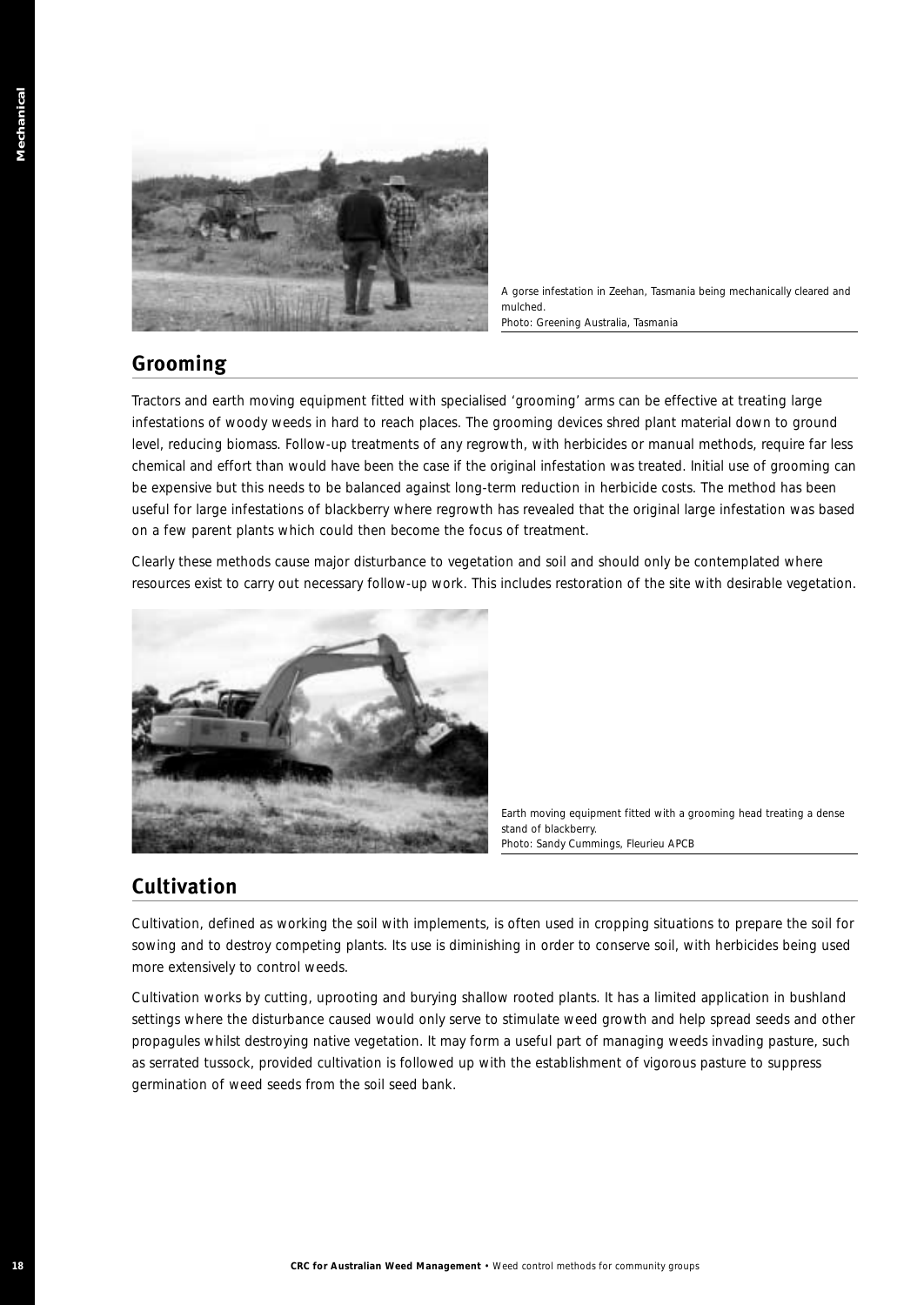| <b>Treatment</b>                                                 | <b>Advantages (Benefits)</b>                                                                                                                                                                                                                                                                   | Disadvantages (Limitations)                                                                                                                                                                                                                                                     |
|------------------------------------------------------------------|------------------------------------------------------------------------------------------------------------------------------------------------------------------------------------------------------------------------------------------------------------------------------------------------|---------------------------------------------------------------------------------------------------------------------------------------------------------------------------------------------------------------------------------------------------------------------------------|
| Soil Cultivation<br>and Scalping                                 | • Can eradicate weeds<br>• Reduces nutrient loads<br>• Removes soil-stored seedbank<br>• Can aid site rehabilitation                                                                                                                                                                           | • Non-selective<br>• Disturbs soils<br>• Spreads propagules<br>• Destroys local flora and fauna habitat<br>• Removes soil-stored local flora seedbank<br>• Potential for erosion / run-off<br>• Expensive<br>• Site rehabilitation required<br>• Technical proficiency required |
| Slashing, Mowing,<br>Cutting (brushcutters,<br>mowers, slashers) | • Minimises soil disturbances<br>• Minimises risks to local flora<br>• Can prevent seeding and spread<br>• Removes excess foliage (for follow-up treatments)<br>• Supplements other methods<br>• Helps to weaken plants, making them susceptible<br>to other forms of control<br>• Inexpensive | • Usually doesn't eradicate weeds<br>• Can prevent seeding by local flora<br>• Can introduce / spread weed propagules<br>• Can encourage weed growth<br>• Can increase fuel loads (dried material)                                                                              |
| Mechanical (grooming,<br>bulldozer)                              | • Can be quick<br>• Can be cost effective for extensive infestations<br>(prickle bushes)                                                                                                                                                                                                       | • Significant disturbance<br>• Vehicle hygiene risks<br>• Expense for small infestations<br>• Comprehensive follow-up may be required                                                                                                                                           |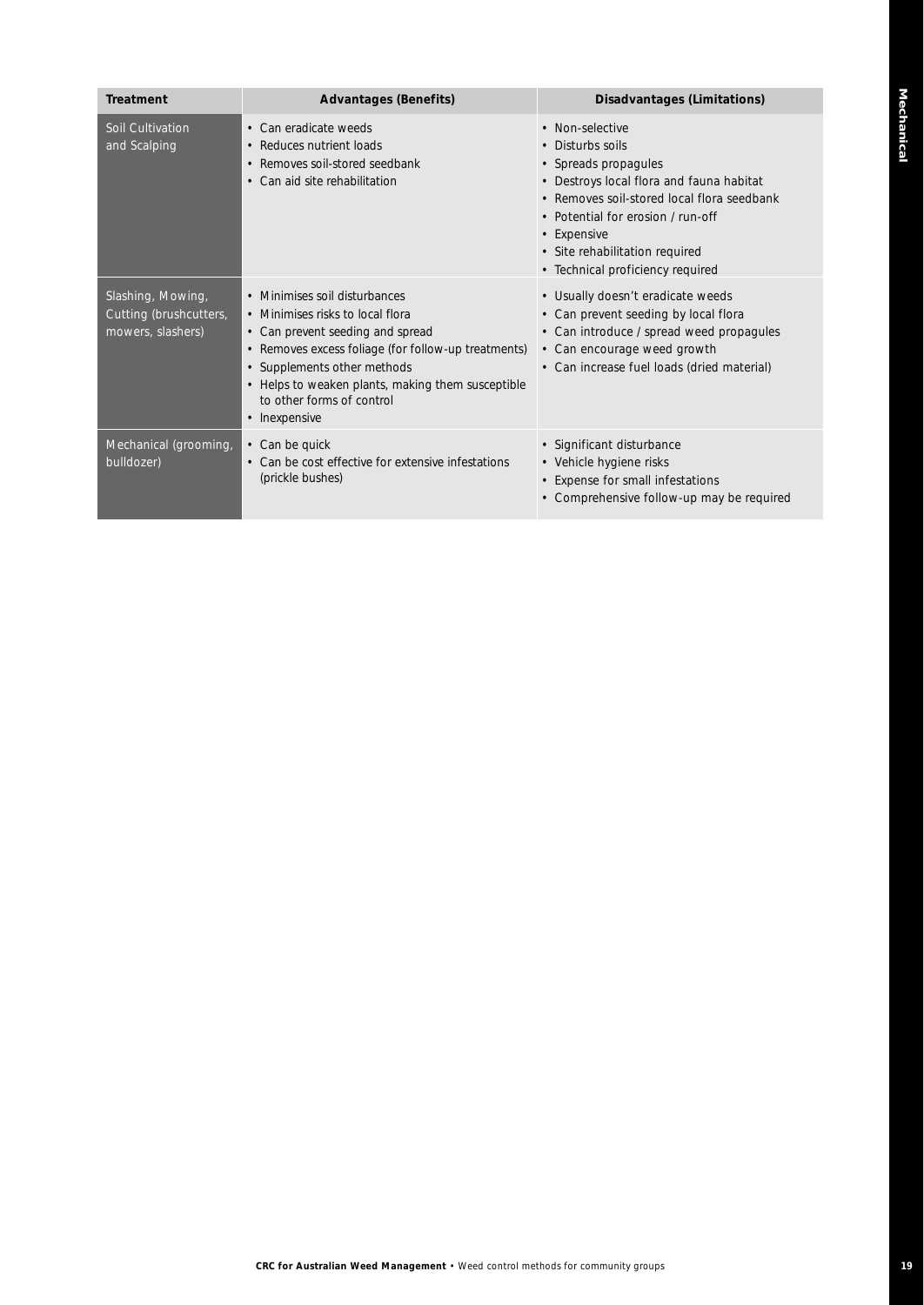# **Solarisation**

|                                      | <b>Mulching and smothering</b>                                                                                                                                                               |                                                                                                                                                                                                                                                                                                                                                                       |
|--------------------------------------|----------------------------------------------------------------------------------------------------------------------------------------------------------------------------------------------|-----------------------------------------------------------------------------------------------------------------------------------------------------------------------------------------------------------------------------------------------------------------------------------------------------------------------------------------------------------------------|
|                                      | as black plastic sheeting or mineral aggregates.                                                                                                                                             | Mulch may help to control weeds by excluding light from the soil surface, reducing temperature variations that would<br>otherwise stimulate weed seed germination and by physically impeding weed growth. Many forms of vegetative<br>material including bark, wood chips or mats made from vegetative material are used, as are synthetic materials such             |
|                                      | otherwise, are well secured to prevent them being torn (introducing gaps), blown or washed away.                                                                                             | The application of mulches outside the garden or horticultural environment is probably limited, except perhaps for<br>highly disturbed or degraded areas where no indigenous species regeneration will be affected by the mulch, or around<br>seedlings planted as part of revegetation work. It is important that sheet materials used for mulching, synthetic or    |
| tie up nitrogen in the soil.         |                                                                                                                                                                                              | Mulching may assist revegetation establish by suppressing weeds around young native plants and improving retention<br>of soil moisture. Organic mulches such as hay or straw, however, may also contain weed seeds and can temporarily                                                                                                                                |
| <b>Solarisation</b>                  |                                                                                                                                                                                              |                                                                                                                                                                                                                                                                                                                                                                       |
| open and sunny aspects.              |                                                                                                                                                                                              | This method also employs sheeting, usually black or clear plastic, to cover weeds and allow the sun's energy to raise<br>temperatures under the sheeting to an extent that weeds and their seeds are destroyed. It can be useful to treat small<br>infestations of tenacious grass and herbaceous species and is best used in the warmer months and in locations with |
|                                      |                                                                                                                                                                                              |                                                                                                                                                                                                                                                                                                                                                                       |
|                                      | Black plastic sheeting has been used to control some aquatic weeds, for example Lagarosiphon major, in still water<br>conditions. This species is on the Alert List for environmental weeds. |                                                                                                                                                                                                                                                                                                                                                                       |
| weed spread.<br><b>Treatment</b>     | <b>Advantages (Benefits)</b>                                                                                                                                                                 | It is also a method to sterilise weeds to be disposed of, by accelerating composting and subjecting the material to<br>high temperatures. This can eliminate the need to take material off-site and reduces the risk of inadvertently aiding<br><b>Disadvantages (Limitations)</b>                                                                                    |
| Mulches and<br>smothering treatments | • Inhibits / prevents weed seeding and spread<br>• Can compliment site rehabilitation<br>• Erosion / run-off control<br>• Aesthetics enhanced                                                | • Usually non-selective<br>• Can encourage weed growth<br>• Prevents local plant growth and spread<br>• Can introduce weed propagules<br>• Can alter soil chemistry<br>• Affects soil conditions and soil micro-fauna<br>• On-going maintenance required<br>• Aesthetics undermined<br>• Costly and labour intensive                                                  |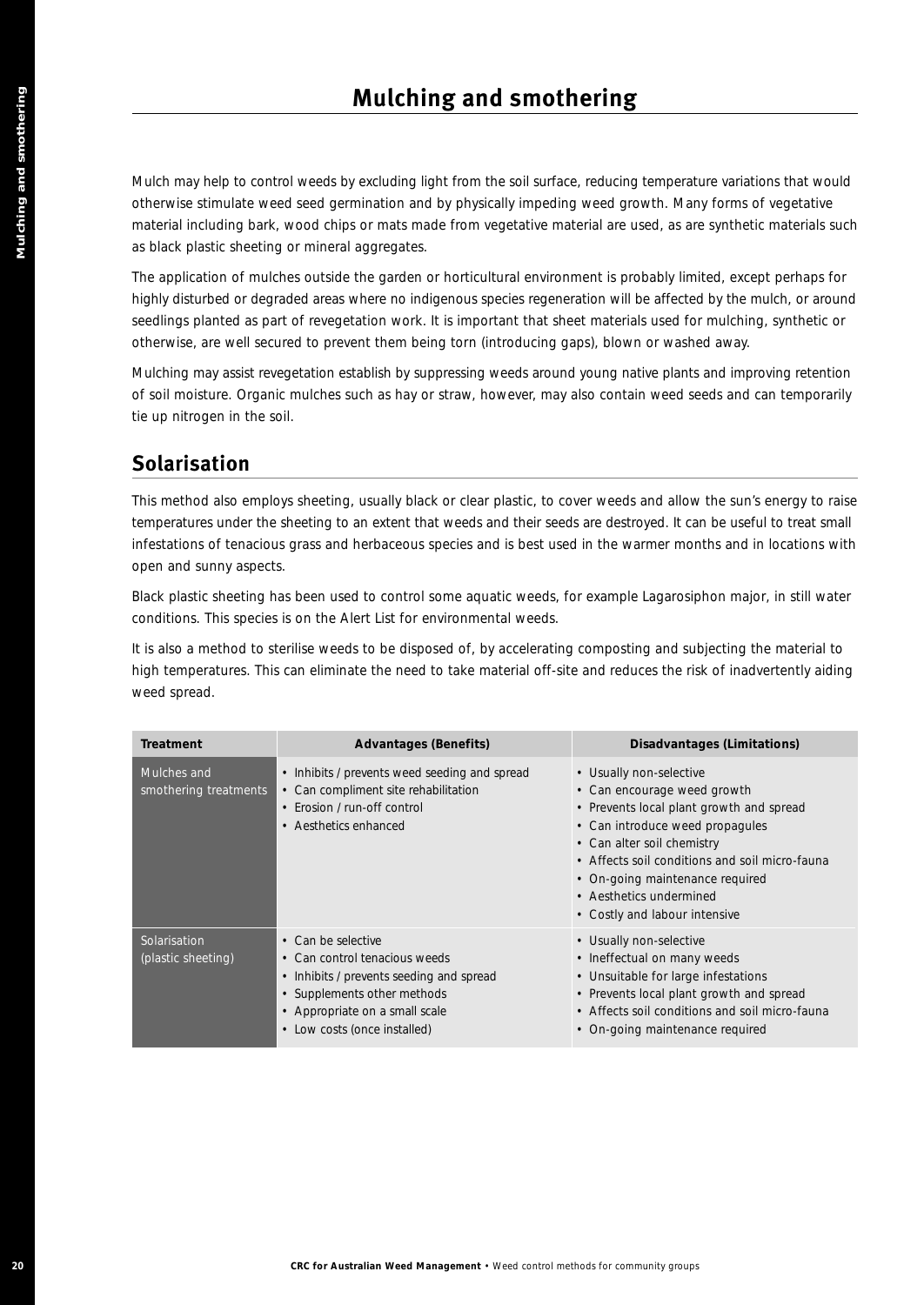Ultimately, the best way to keep an area free of weeds, or at least to keep weed numbers down to a manageable level, is to have a good cover of desirable vegetation which prevents weeds establishing. In bushland settings, this cover should be comprised of native species indigenous to the area (local provenance). In agricultural settings, pasture species might be desirable.

The objective of most site plans involving bushland settings is to restore the original ecosystem by establishing local native species to replace the weeds. This may not always be possible, for example, if seeds of original species are unobtainable or if the site has been so extensively changed that original species would no longer grow there (eg a mine or quarry site). In these cases alternate species need to be found but these should still be from native species as close as possible to the site. Natives from other regions may themselves become weeds, for example Cootamundra wattle (*Acacia baileyana*) is a weed in Australia outside its original range in New South Wales.

# **Regeneration**

Native species can be allowed to regenerate from seed stored in the soil-seed bank or seed held in remnant native canopy species. In these circumstances weed control should be paced so that gaps are not created for fresh invasion. This approach is embodied in the "Bradley" method developed by the sisters Joan and Eileen Bradley during the 1960s–1970s. The main principles of this method are to:

- work from minimally disturbed sites in towards the most weed infested areas
- minimise disturbance to the soil
- allow the rate of native plant regeneration to dictate the rate of weed removal.

# **Manipulation of the seed bank**

Where a substantial native seed bank exists in the soil or the plant canopy this may be exploited by direct manipulation, such as burning, to stimulate germination. This technique should only be applied to sites where monitoring confirms the presence of a substantial seed resource and the ecosystem is fire adapted. It would not be appropriate for example, in rainforest ecosystems. Otherwise a more interventionist revegetation technique is required.

# **Sowing of seed**

Direct seeding with desirable species requires knowledge about their germination and seedling establishment requirements so that the plants can be given the best opportunity to successfully establish in the shortest time possible, thus reducing the chances of reinvasion by weeds. Many seeds require some form of pre-treatment (eg scarification, heat or smoke) to stimulate germination. Timing of the sowing to take advantage of reliable rainfall or low seed predator activity may help to maximise chances of establishment.

# **Planting seedlings**

Planting native seedlings is a more labour intensive and expensive task than seeding but generally achieves higher establishment rates. Planting should be carried out at times that will give plants the best chance of establishment and some temporary protection from grazing may be required. Mulch may also assist to suppress weeds and retain soil moisture whilst seedlings become established.

Selection and revegetation timing can be complex matters and advice from suitably qualified and experienced people is well worth obtaining.

| <b>Treatment</b>                                                                             | <b>Advantages (Benefits)</b>                                                                                                                                                            | Disadvantages (Limitations)                                                                                                                                                                                                                                                |
|----------------------------------------------------------------------------------------------|-----------------------------------------------------------------------------------------------------------------------------------------------------------------------------------------|----------------------------------------------------------------------------------------------------------------------------------------------------------------------------------------------------------------------------------------------------------------------------|
| Competition strategies<br>& practices (direct<br>seeding, plantings,<br>natural recruitment) | • Suppresses weeds<br>• Can alter light levels and nutrient - moisture<br>availability<br>• Restores vegetation structure<br>• Restores floristic diversity<br>• Enhances fauna habitat | • Altered conditions can favour weeds<br>• Can undermine vegetation structure with<br>inappropriate species selection<br>• Often entails intensive management input during<br>establishment phase<br>• Can be labour intensive (costly)<br>• Specialist knowledge required |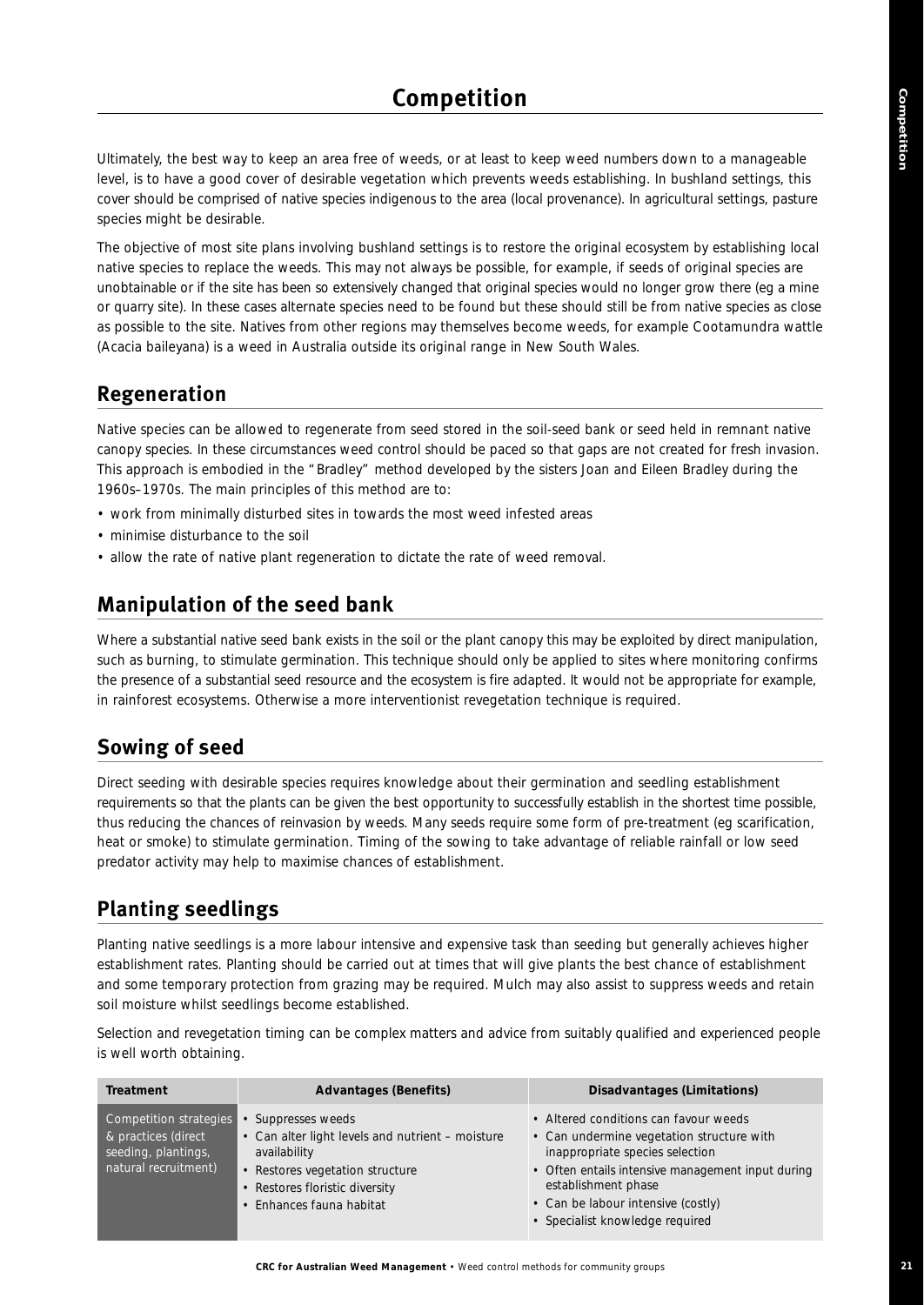The use of fire is particularly relevant to the long-term management of environmental weeds in Australia, as the ecology of many native species is closely tied to, or even dependent upon fire. However, areas left bare by fire are susceptible to erosion and new weed invasions so it is advisable to restrict the area that requires follow-up after planned fires to manageable levels. In areas with good native vegetation, fire should not be used in frequent succession on the same site as this is more likely to favour weedy species. Moreover, the risks to people, fauna and property need be understood and managed and appropriate measures taken and legal permissions obtained before fire is used.

If fire is to be used as a control method at least four aspects need to be considered.

## **The response of the weed to burning**

Some weeds do not burn well whilst alive. Even when shoots are successfully burnt the plant may still regenerate. Fire may also affect germination from the soil-seed bank, either detrimentally by killing the native seeds exposed to excess heat or conversely by stimulating weed germination. In the case of bitou bush (*Chrysanthemoides monilifera* ssp. *rotundata*), seeds on the surface are killed by fire whilst seeds buried 30 mm or deeper in the soil may actually be stimulated to germinate. If the new bitou bush growth that occurs following fire is treated (with herbicide or hand pulling depending on scale of infestation), this can help deplete the soil seed bank of bitou bush seed.

# **Habitat**

As burning may destroy fire-sensitive ecosystems, such as rainforest, it is not always an option for controlling weed invasions. Lantana (*Lantana camara*), for example, invades the margins between rainforest and sclerophyll forest. Fire may kill the lantana but it may also promote certain sclerophyll species and be detrimental to the rainforest species. If the management aim of such areas is to maintain or increase the rainforest boundaries, fire is not appropriate.

# **The fire regime employed**

**22 CRC** for Australian Weed Management + Weed Control methods for a state of the state of the state of the state of the state of the state of the state of the state of the state of the state of the state of the state of Not all fires are alike. The factors which govern the impact of a fire on the native and weed flora include the fuel load, weather, topography and soil moisture, all of which influence the intensity of a fire, rate of spread and penetration of heat into the soil seed-bank. Fires of low-intensity, as is the case for many prescribed fires in a specified area, can produce responses substantially different from those of high-intensity wildfire. This is particularly the case for native species, which require a relatively high minimum temperature to shed seed stored in the canopy or a relatively high transmission of heat into the soil to germinate the seed bank. Thus the fire regime has implications beyond its potential to kill the weed species – it can also affect the composition of regenerating native species and hence the post-fire plant community.



*With sufficient fuel (grasses, rubber vine leaves, other vegetation) fire can successfully control rubber vine (cryptostesia grandiflora). Fire is especially efficient in combination with the biological control agent, rubber vine rust (maraualia cryptostegiae). Photo: Joe Vitelli*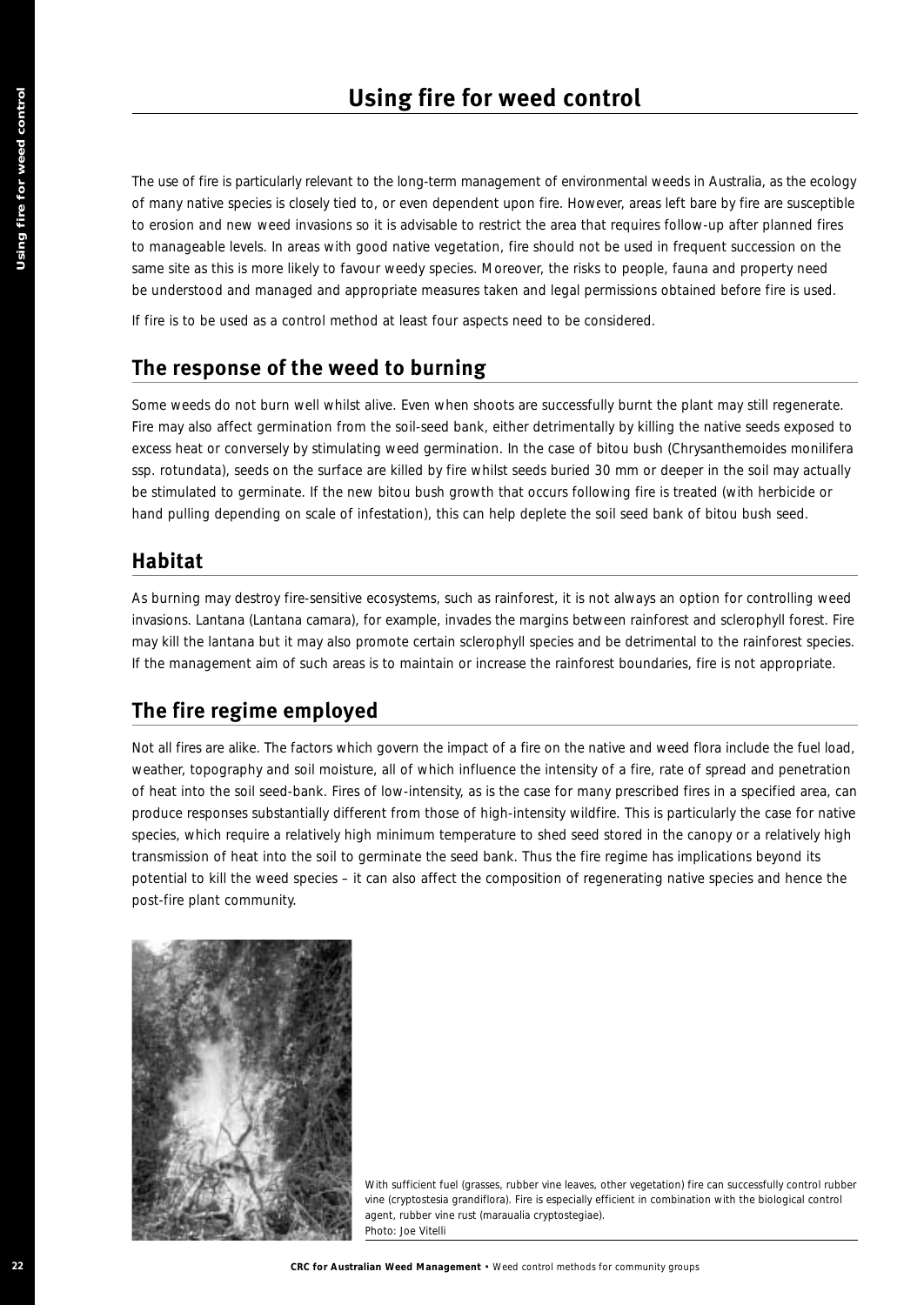# **The season of fire**

If the fire is mis-timed, with respect to fruiting maturity or seed shed of desirable species, it may deplete the seed bank. In terms of management, there are clearly seasons when the use of fire is dangerous because of the risk of escape, especially into adjacent urban areas. The level of risk may also depend upon seasonal conditions. The use of fire will also need to be outside fire ban seasons and requires the appropriate legal permissions from fire and native vegetation authorities.

When dealing with large infestations, it may be inadvisable to use fire to burn the entire infestation. Apart from the risk of fire escaping control, large fires can cause significant change to organisms in the soil and the ecology of an area. It may be better to limit annual burning to 10 or 20 per cent of the area to be controlled.

In addition to the above considerations fire should only be used when there are:

- adequate resources to control it
- adequate resources to do the follow-up weed control and revegetation
- appropriate approvals from relevant local authorities.

# **Wildfires or unplanned fire**

If your site is subjected to an unplanned fire then regular examination of the area will be needed to see what weed activity is taking place after the fire and how desirable vegetation is coping. The information gained can inform ongoing management of the site. Your objectives may need to change and you might be able to capitalise on the opportunity to get easier access to weed seedlings and to re-establish desirable vegetation.

| <b>Treatment</b>                              | <b>Advantages (Benefits)</b>                                                                                                                                                                                                                                                             | Disadvantages (Limitations)                                                                                                                                                                                                                                                                                                                                                                                                                                                    |
|-----------------------------------------------|------------------------------------------------------------------------------------------------------------------------------------------------------------------------------------------------------------------------------------------------------------------------------------------|--------------------------------------------------------------------------------------------------------------------------------------------------------------------------------------------------------------------------------------------------------------------------------------------------------------------------------------------------------------------------------------------------------------------------------------------------------------------------------|
| <b>Fire</b><br>(control burns,<br>spot-burns) | • Removes rank and excessive foliage (for follow-up<br>spray treatments)<br>• Supplements other methods<br>• Encourages local flora regeneration<br>Encourages germination of soil-stored weed seedbank<br>(for follow-up treatments)<br>• Relatively inexpensive<br>Kill weed seedbanks | • Usually does not eradicate weeds<br>• Inappropriate for non-fire adapted ecosystems<br>• Seasonal and timing limitations<br>• Encourages weed growth / germination<br>• Altered nutrient-moisture availability can favour weeds<br>• Potential for run-off / erosion<br>• Fauna, people, property risks<br>• Can be costly if establishment of fire breaks, spelling<br>of pasture and personnel required to control fire are<br>involved<br>• Specialist knowledge required |

## **Flame weeding and steaming**

These techniques employ a burst of intense heat to kill weeds and are generally used in horticultural applications and by some councils to treat roadside and footpath weeds where there is an objective to reduce chemical use. They are more effective on broadleaf weeds than grasses, which are more resistant to heat methods.

#### **Flame weeding**

Flame burners are devices that employ propane gas or kerosene as fuel to provide a constant flame and use a hand wand to allow the flame to be applied onto the target weeds. The method does not require that the plant is burnt; in fact for many species this may actually stimulate regrowth. Rather, the method works best when plant leaves are severely wilted as a result of exposure to the intense heat and subsequently die.

#### **Steam weeding**

This method uses apparatus to produce pressurised heated water directly onto target weeds to break down cell structure leading to plant death.

Flame and steam weeding are expensive to use, may require repeated applications and are also characterised by slow work rates. The risk of off-target damage and, in the case of flame weeding, the risk of fire escaping needs also to be considered. Prolonged use of these methods in urban areas has seen a change in the weed flora to favour deeperrooted perennials that are more resistant to heat treatments.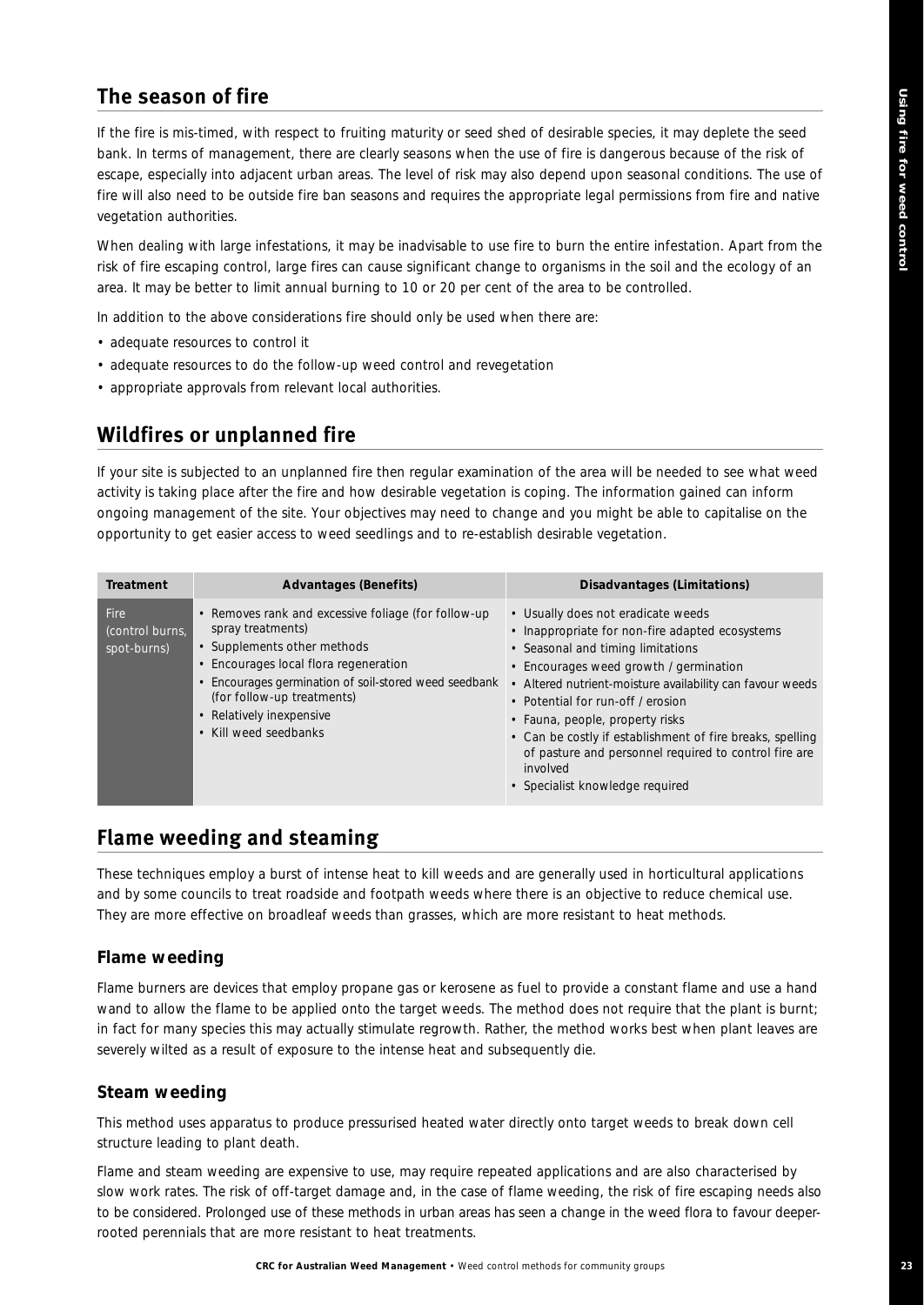**24 Example 24 CALISTER CONTROL (Or biocontrol)**<br>
24 delay a lawar methods for australian distribution and control methods for a state of the state weed control methods for a matching the state weed control methods for Biological control of weeds offers the potential to deliver inexpensive, long-term control. Additionally, impacts associated with other methods such as herbicide or mechanical controls are reduced. However, it needs to be appreciated that the establishment of effective agents requires considerable initial investment and time to find the agents, confirm that their actions are specific to the target species and establish them in the field. Although the return on this initial investment can be substantial, there are no guarantees that effective agents, suitable for release, will be found. Once a successful agent is established it becomes self-sustaining with target weed populations reduced to a level where investment in other weed control methods can be reduced.

Classical biological control is based on the principle that populations of plants in their native range are held in check by organisms such as insects, birds and mammals, that feed on them or diseases which control them. When a plant is taken out of its native range and introduced into a new area these controls are absent and, if other conditions are right, the population of the plant may explode. This is one reason why many introduced species have become weeds in our environment.

Biological control seeks to find organisms in the weed's native range that are specific to that plant and will not damage native or desirable vegetation. Most often insects or organisms like fungus or rusts are likely candidates for biocontrol agents. Complete eradication is not a desirable or achievable objective of biological control. The aim is to create an ecological balance between a plant and its natural enemies in the introduced range and to reduce weed density to a level below that at which it causes economic or environmental damage.

# **Prioritising sites for biological control**

If biological agents are available for weeds that you are looking to control you will need to assess how appropriate your site is for their use. Knowing where your weeds are and the characteristics of their distribution, is the first step in prioritising the use of biocontrol as part of your weed management plan. The mapping of weeds is discussed in some detail in Module 1 *Developing and implementing a weed management plan*.

Established weeds normally consist of three different types of infestations:

- small, isolated infestations
- the core of large infestations
- infestation perimeters.

The core of large infestations are usually the most expensive to control, have well developed soil seed banks and are often spread over a number of properties or sites where it may be difficult to coordinate chemical, manual or mechanical control activities. In these circumstances, biological control can help by suppressing the growth rate and reproductive capacity of target weeds, whilst chemical and or physical methods are used to control isolated populations and contain the spread of weeds at the perimeter of the larger infestation.

Generally speaking, biological control is most appropriate where weed infestations are a low priority for immediate control. In agricultural situations, weed control is normally focused on protecting economic return in the short-term. Therefore biological control, which takes some time to establish, is more appropriate on agricultural lands or rangelands of relatively low productive potential. Similarly, control of weeds in areas of particularly high conservation or heritage value is best addressed by appropriate chemical or physical methods in order to achieve more immediate results.

The feasibility of using conventional chemical or physical methods will also influence the decision to use biological methods. If access to the infestation is difficult due to the terrain, or if an area is sensitive to herbicide uses (eg aquatic or riparian locations where sensitive native plant species are present or the land is used for organic agriculture) then biological control may be a preferable option.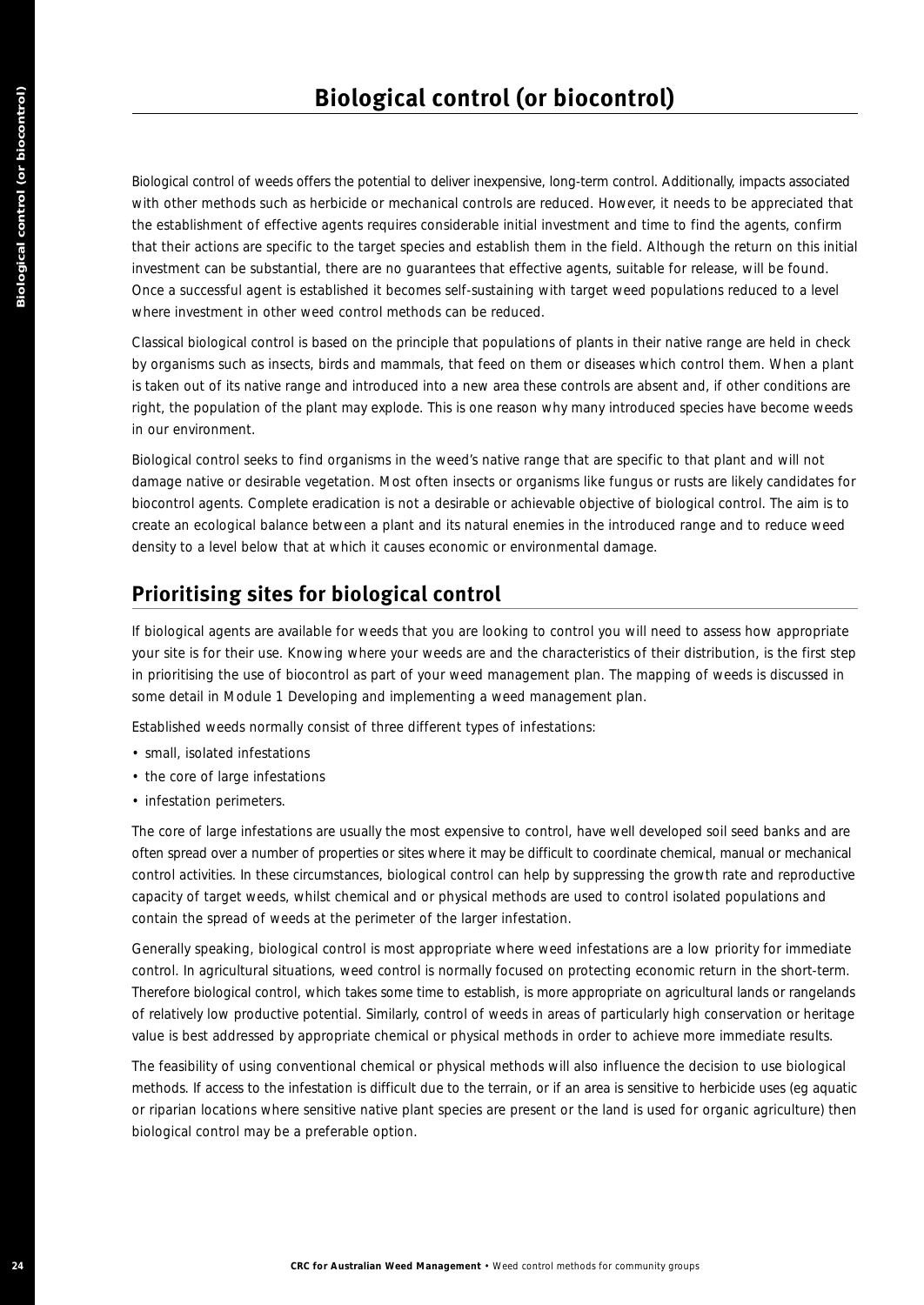# **Integration with other techniques**

The previous section addressed where you might use biological control as a priority method but what about its use in conjunction with other methods? Each weed species, where biological control is available, will require different integration strategies to achieve the best results of combining biological control with conventional methods in light of both the life cycle of the weed and that of the biological agent. For example, some agents are dormant at certain times of the year. By using herbicide applications during the hibernation period the agent will not be directly affected and, when they emerge from hibernation, will attack any target weeds that survived the herbicide treatment.

In other cases it may not be feasible to alter the timing of control methods to suit the life cycle of a biological control agent. If the agent is likely to be killed as a consequence of the use of other methods (eg pesticides), then it may be necessary to maintain a small population of the weed species to act as a refuge for the agent. New weed infestations can then be recolonised by the agents from the refuge. An example of this approach can be seen in the Sunraysia district along the Victorian/New South Wales border where biological control is used in the battle against bridal creeper (*Asparagus asparagoides*). Bridal creeper causes problems in citrus orchards and herbicides can kill off agents such as the leafhopper (*Zygina* spp.) and rust fungus (*Puccinia myrsiphilli*). These agents have been released in roadside infestations and shelter belts near orchards and so provide a reservoir of agents, if needed, whilst at the same time suppressing bridal creeper spread in these unmanaged areas. This, in turn, helps to reduce reinfestation back into the orchards.

In some cases agents can be so effective that no other control is needed. For example, the aquatic weed salvinia (*Salvinia molesta*) has been successfully controlled, though not eradicated, where it occurs in tropical and sub tropical climates by the salvinia weevil (*Cyrtobagous salviniae*).

# **Setting up biological control**

If a decision has been made that a site could be suitable for the use of biological control, the following general protocol should be followed:

- establish where agents can be acquired
- determine the requirements to acquire and transport the agents
- determine what permits are required
- consult with others in the area and establish cooperation for the implementation and monitoring of the program
- determine the methods and site requirements for introducing an agent (equipment, water etc)
- find out what records should be kept at the time of establishment and for subsequent monitoring.



*The bridal creeper rust fungus attacks leaves and stems, reducing the amount of green plant material. Photo : John Virtue*

| <b>Treatment</b>           | <b>Advantages (Benefits)</b>                                                                                                                                                                 | Disadvantages (Limitations)                                                                                                                                             |
|----------------------------|----------------------------------------------------------------------------------------------------------------------------------------------------------------------------------------------|-------------------------------------------------------------------------------------------------------------------------------------------------------------------------|
| <b>Biological controls</b> | • Selective<br>• Can suppress weed growth and spread<br>• Supplements other methods<br>• Value for money<br>• Minimal labour inputs (in the field)<br>• Minimal direct environmental impacts | • Timing limitations<br>• Variable results<br>• Does not eliminate weeds<br>• Other controls required<br>• Expensive to develop<br>• Limited range of weeds have agents |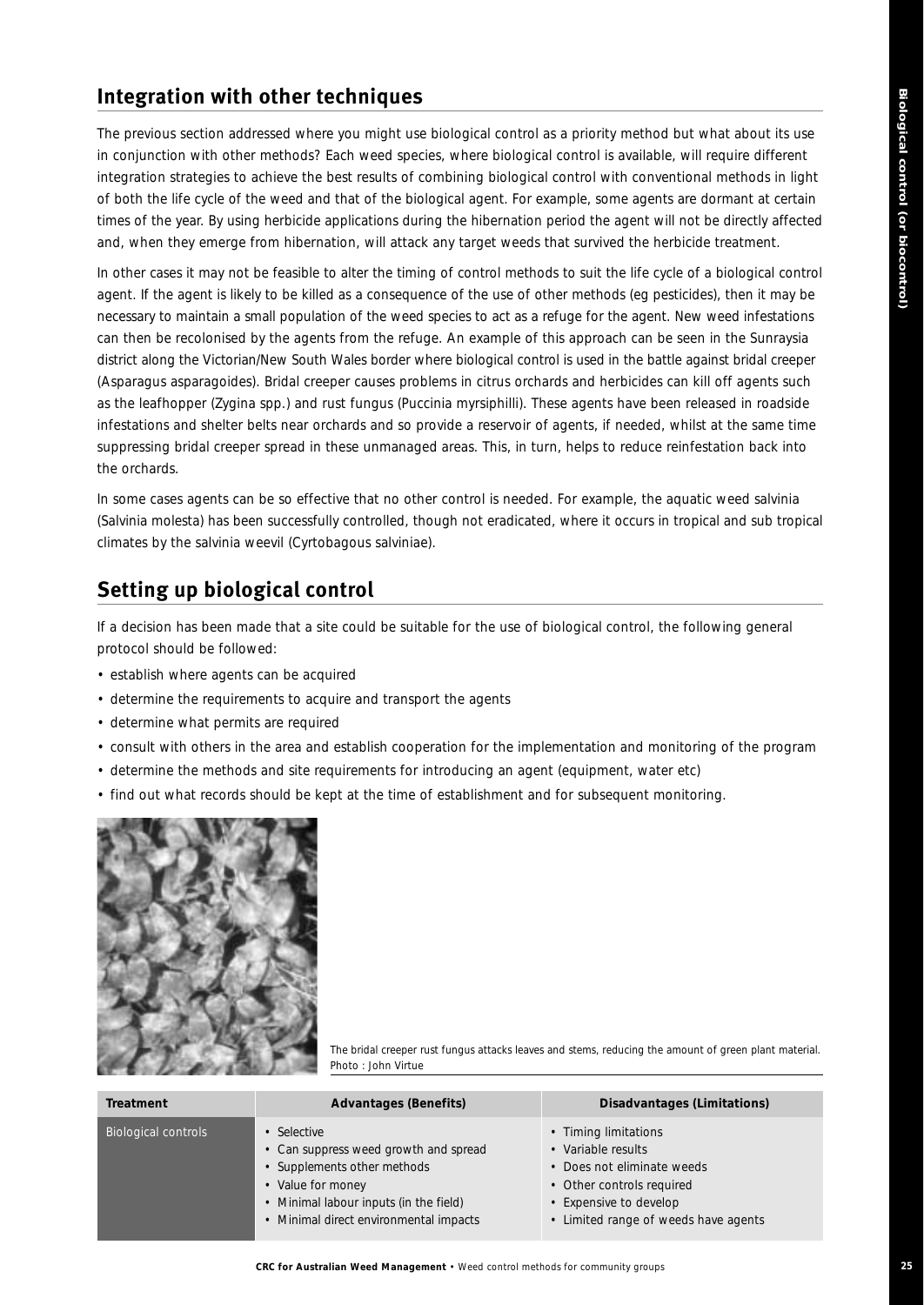- reducing flowering and seed dispersal
- stressing weed plants
- preventing weed domination of pastures.

- the timing of grazing with critical stages in weed life cycle whilst minimising permanent damage to desirable pasture species
- the dietary needs of stock
- different grazing habits of livestock species; goats for example will preferentially graze fibrous plants like blackberry that other stock will avoid. Other livestock may preferentially graze desirable species
- the need to contain stock with good fencing to avoid off-target damage
- condition of the land with intensity of grazing. For example, avoid heavy grazing pressure on regenerating pasture plants. Overgrazing may also leave bare ground – encouraging weed invasion.

| • reducing flowering and seed dispersal<br>• stressing weed plants<br>• preventing weed domination of pastures. | Livestock such as cows, sheep, horses and goats can contribute to weed control by:                                                                                                                                                                                                                                                                                                                                                                                                                                                                                                                                                                                                                                                                                                                                      |                                                                                                                                                                                                                                                                                                                                                                |
|-----------------------------------------------------------------------------------------------------------------|-------------------------------------------------------------------------------------------------------------------------------------------------------------------------------------------------------------------------------------------------------------------------------------------------------------------------------------------------------------------------------------------------------------------------------------------------------------------------------------------------------------------------------------------------------------------------------------------------------------------------------------------------------------------------------------------------------------------------------------------------------------------------------------------------------------------------|----------------------------------------------------------------------------------------------------------------------------------------------------------------------------------------------------------------------------------------------------------------------------------------------------------------------------------------------------------------|
|                                                                                                                 | Grazing, however, requires careful management that accommodates:                                                                                                                                                                                                                                                                                                                                                                                                                                                                                                                                                                                                                                                                                                                                                        |                                                                                                                                                                                                                                                                                                                                                                |
| pasture species                                                                                                 | • the timing of grazing with critical stages in weed life cycle whilst minimising permanent damage to desirable                                                                                                                                                                                                                                                                                                                                                                                                                                                                                                                                                                                                                                                                                                         |                                                                                                                                                                                                                                                                                                                                                                |
| • the dietary needs of stock                                                                                    | • different grazing habits of livestock species; goats for example will preferentially graze fibrous plants like blackberry<br>that other stock will avoid. Other livestock may preferentially graze desirable species<br>• the need to contain stock with good fencing to avoid off-target damage<br>• condition of the land with intensity of grazing. For example, avoid heavy grazing pressure on regenerating pasture                                                                                                                                                                                                                                                                                                                                                                                              |                                                                                                                                                                                                                                                                                                                                                                |
| by the weed to be grazed.                                                                                       | plants. Overgrazing may also leave bare ground - encouraging weed invasion.<br>Grazing animals can damage native vegetation and soil structure and may introduce weed species transported on fur,<br>hooves or in droppings from other areas. Cattle, for example, are major agents in the spread of prickly acacia. Afte<br>cattle eat prickly acacia pods the seeds pass through their gut (scarified by gut acids) and are subsequently deposited<br>on the soil in a perfect environment for germination. Also, a number of weed species palatable to stock are toxic.<br>Paterson's curse, also known as salvation Jane (Echium plantagineum), rubber vine (Cryptostegia grandiflora) and<br>the fruit of lantana (lantana camara) are toxic to stock, so it is important to confirm that stock will not be harmed |                                                                                                                                                                                                                                                                                                                                                                |
| <b>Treatment</b>                                                                                                | <b>Advantages (Benefits)</b>                                                                                                                                                                                                                                                                                                                                                                                                                                                                                                                                                                                                                                                                                                                                                                                            | Disadvantages (Limitations)                                                                                                                                                                                                                                                                                                                                    |
| Grazing<br>(goats, cows, sheep, horses)                                                                         | • Selective (depending on grazing animal and<br>weed species being targeted)<br>• Can remove excess foliage (for follow-up<br>treatments)<br>• Supplements other controls<br>• Inexpensive                                                                                                                                                                                                                                                                                                                                                                                                                                                                                                                                                                                                                              | • Timing limitations<br>• Disturbs soils<br>• Can introduce / spread weed propagules<br>• Encourages weed growth<br>• Destroys local flora<br>• Inappropriate for many ecosystems<br>• Can elevate nutrient levels<br>• Potential for erosion / run-off<br>· Site rehabilitation required<br>• On-going management required<br>• Danger to stock if weed toxic |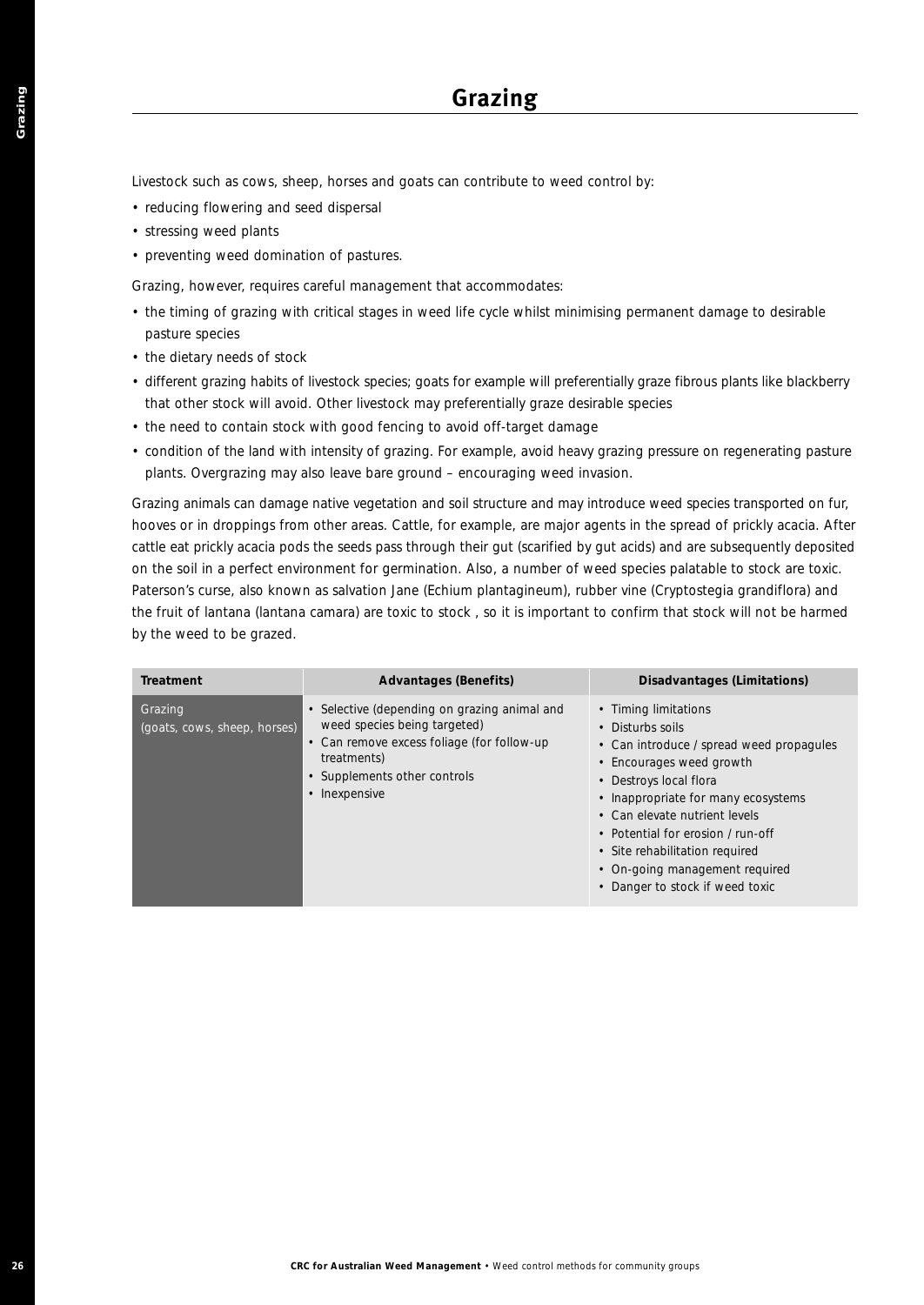# **Appendix 1: Weed control contacts**

| State /<br><b>Territory</b>        | Department                                                   | Phone                                                     | Email                                                                               | Website                                                                                               |
|------------------------------------|--------------------------------------------------------------|-----------------------------------------------------------|-------------------------------------------------------------------------------------|-------------------------------------------------------------------------------------------------------|
| Australian<br>Capital<br>Territory | <b>Fnvironment ACT</b>                                       | Ph: (02) 6207 9777<br>Fax: (02) 6207 2227                 | EnvironmentACT@act.gov.au                                                           | whttp://www.environment.act.gov.au/<br>ie4/petsandlocalwildlife/pests.html                            |
| New South<br>Wales                 | <b>NSW Agriculture</b>                                       | Ph: (02) 6391 3100<br>1800 680 244<br>Fax: (02) 6391 3336 | weeds@agric.nsw.gov.au                                                              | http://www.agric.nsw.gov.au/weeds                                                                     |
| Northern<br>Territory              | Dept. of Infrastructure,<br>Planning and Environment         | Ph: (08) 89992020<br>Fax: (08) 89992015                   | weedinfo.DIPE@nt.gov.au                                                             | http://www.nt.gov.au/                                                                                 |
| Queensland                         | Dept. of Natural Resources<br>and Mines                      | Ph: (07) 3375 0700<br>Fax: (07) 3379 6815                 | enquiries@nrm.qld.gov.au                                                            | http://www.nrm.gld.gov.au/<br>pests/index.html                                                        |
| South<br>Australia                 | Dept. of Water, Land and<br><b>Biodiversity Conservation</b> | Ph: (08) 8303 9500                                        | apc@saugov.sa.gov.au                                                                | http://www.dwlbc.sa.gov.au/                                                                           |
| Tasmania                           | Dept. of Primary Industries,<br>Water and Environment        | Ph: (cost of a local<br>call) 1300 368 550                | Quarantine.Enquiries@<br>dpiwe.tas.gov.au<br>Christian Goninon@<br>dpiwe.tas.gov.au | http://www.tas.gov.au/<br>OR<br>http://www.dpiwe.tas.gov.au/inter.<br>nsf/ThemeNodes/SSKA-52J2K4?open |
| Victoria                           | Dept. of Primary Industries                                  | Ph: (03) 9210 9379                                        | ktri@dpi.vic.gov.au                                                                 | http://www.dpi.vic.gov.au/                                                                            |
| Western<br>Australia               | Dept. of Agriculture                                         | Ph: (08) 9368 3333                                        | enquiries@agric.wa.gov.au                                                           | http://www.agric.wa.gov.au/<br>progserv/plants/weeds/index.htm                                        |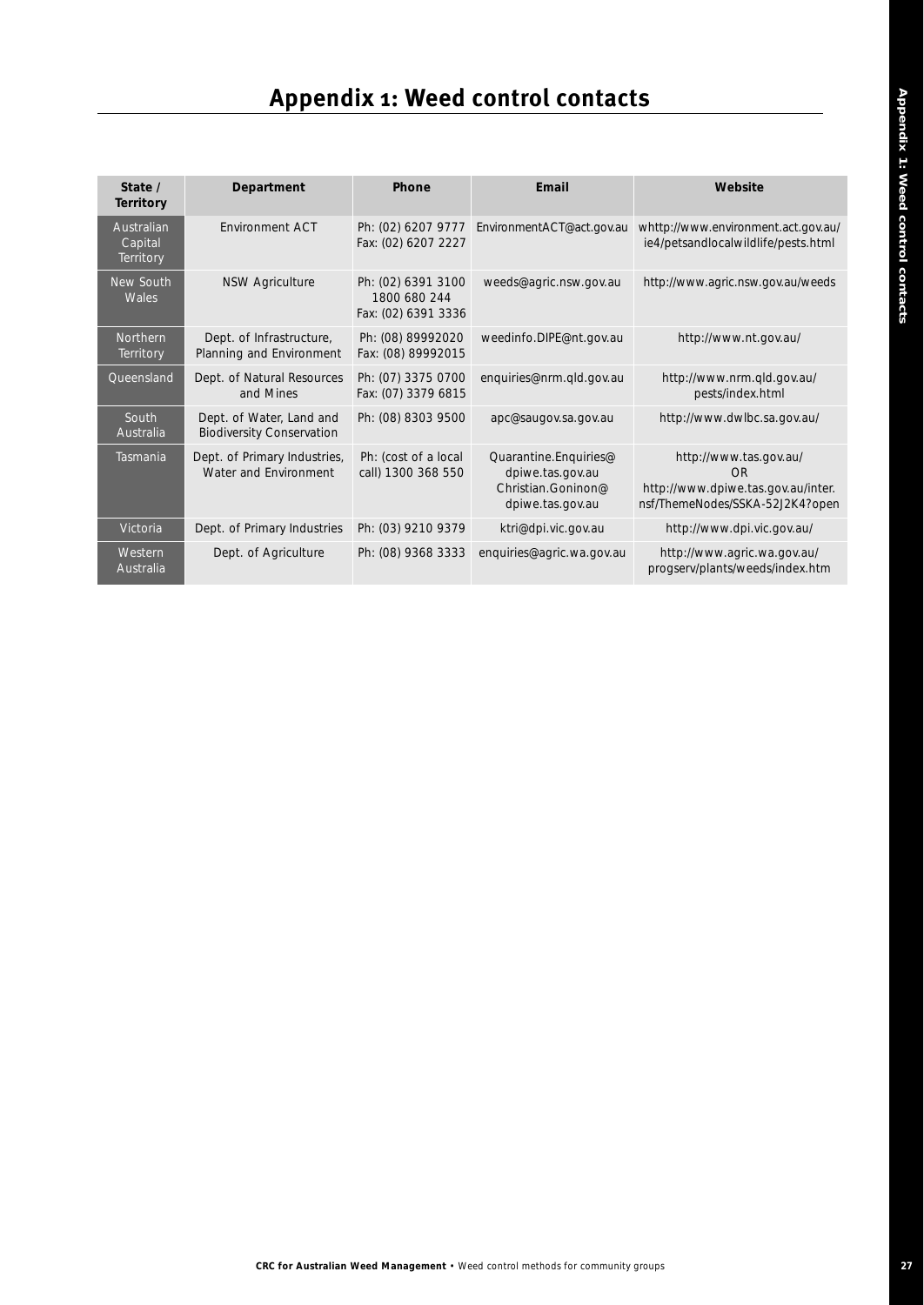# **Appendix 2: Herbicide Application Record Sheet**

|                                                |                         |                                   | risks identified etc.<br>Comments: Other<br>weather details,                                                             |
|------------------------------------------------|-------------------------|-----------------------------------|--------------------------------------------------------------------------------------------------------------------------|
|                                                |                         |                                   | speed & direction<br>Estimated wind                                                                                      |
| Appendix 2: Herbicide Application Record Sheet |                         |                                   | Area sprayed (ha)<br>(Mark on weed<br>map)                                                                               |
|                                                |                         |                                   | with concentrated<br>amount of water,<br>substances mixed<br>Total quantity<br>applied: Total<br>oil or other<br>product |
|                                                |                         |                                   | (Litres/millilitres<br>concentrated<br>product used<br>Amount of<br>or grams)                                            |
| Appendix 2: Herbicide Application Record Sheet |                         |                                   | and<br>any additives<br>herbicide<br>Name of<br>used                                                                     |
|                                                |                         |                                   | Weed species<br>method used<br>treated &                                                                                 |
|                                                |                         | Contact details of owner/manager: | Operator details:<br>Name address &<br>contact details<br>(if not self)                                                  |
|                                                | Site Details: Location: |                                   | & finish time<br>Date, start                                                                                             |
| 28                                             |                         |                                   | CRC for Australian Weed Management . Weed control methods for community groups                                           |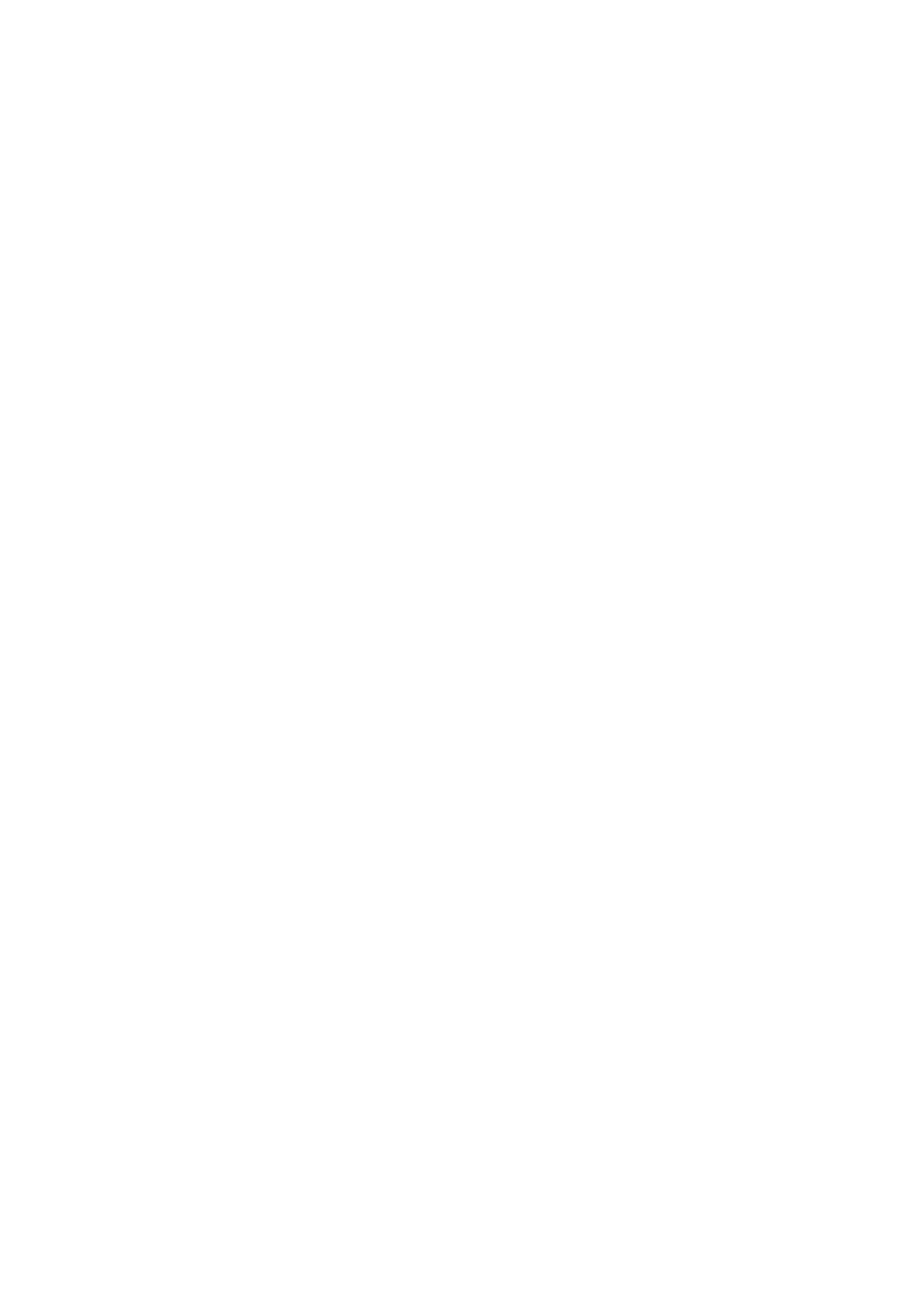

**Collecting and preparing plant specimens for identification**



**Module 3**

**Australian Government** Department of the Environment and Heritage



 $\boldsymbol{\omega}$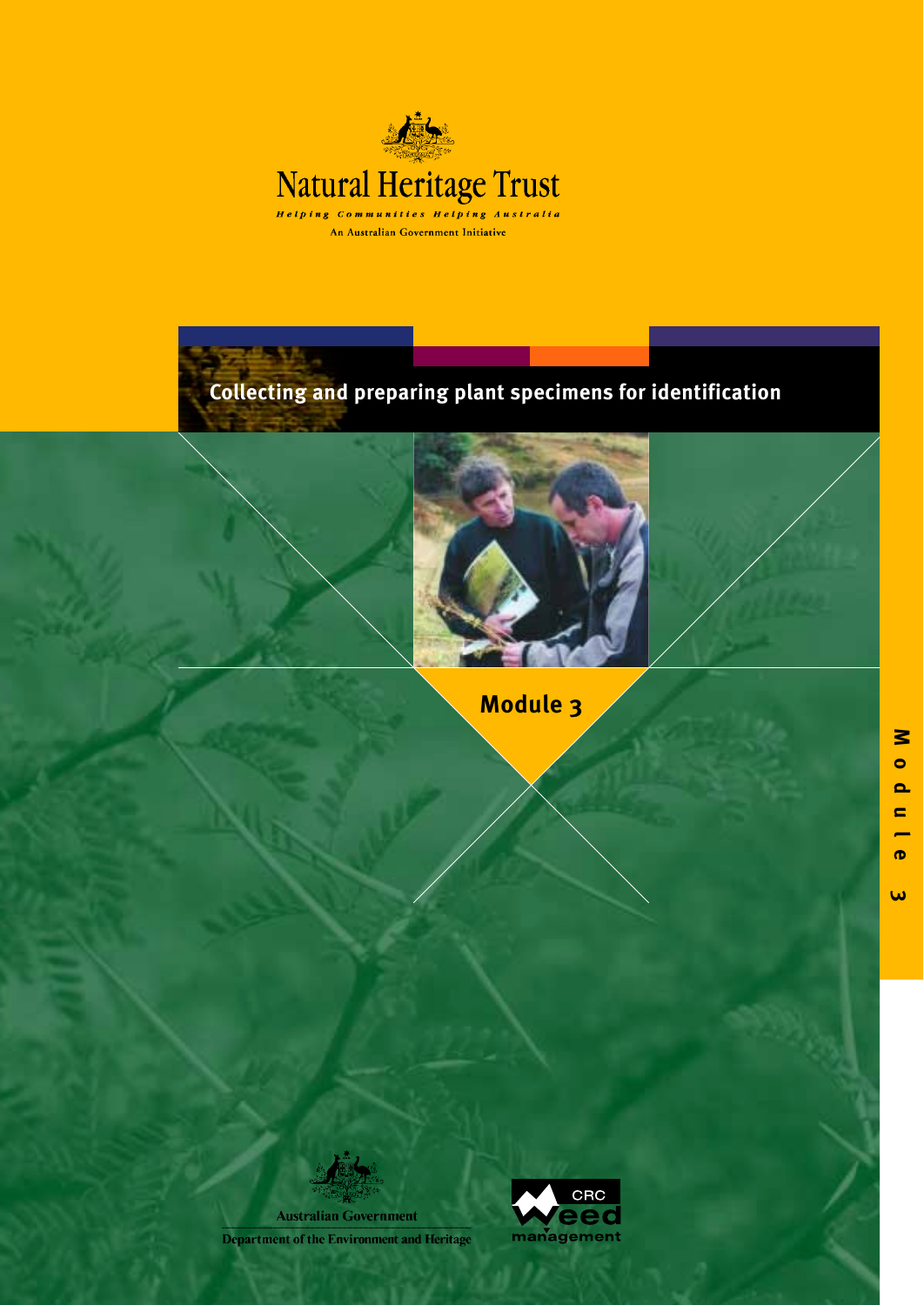#### **Introductory weed management manual**





**Module 3**

#### **General Disclaimer**

The information contained in this publication is offered by the CRC for Australian Weed Management (Weeds CRC), its partners and the Commonwealth Department of the Environment and Heritage solely to provide information. While all due care has been taken in compiling the information, it is applied on the basis and subject to the qualification that all the Weeds CRC and its partners, their officers and employees take no responsibility for its contents nor for any loss, damage or consequence whatsoever for any person or body relying on the information, or any error or omission, contained in this publication. Any recommendations contained herein do not necessarily represent Weeds CRC policy.

Copyright © CRC for Australian Weed Management 2004.

This manual is copyright. Except as permitted under the Australian Copyright Act 1968 (Commonwealth) and subsequent amendments, no part of this publication may be reproduced, stored or transmitted in any form or by any means, electronic or otherwise; without the specific written permission of the copyright owner.

The copyright of reference sources rests with the publishers of those resources.

The intellectual property on which the materials in this manual is based rests with the contributors.



Department of the Environment and Heritage

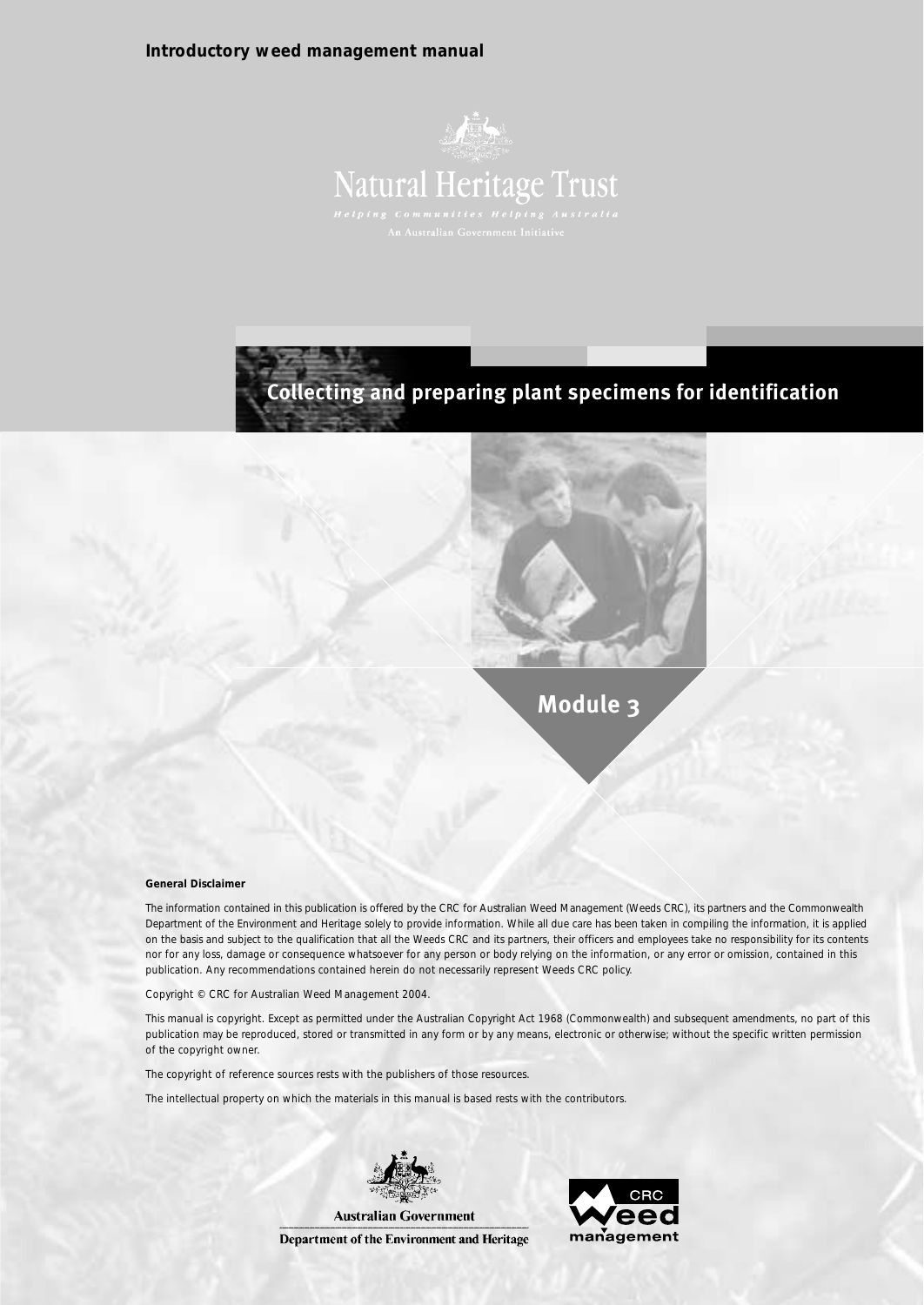| Introduction                                                                                     | 3           |
|--------------------------------------------------------------------------------------------------|-------------|
| Collecting and preparing plant specimens for identification                                      | 3           |
| Materials required for successful plant collecting                                               | $\mathbf 3$ |
| Collection details                                                                               | 3           |
|                                                                                                  |             |
| What to collect                                                                                  | 3           |
| Grasses, sedges and small plants                                                                 |             |
| Specimen preparation                                                                             | 4           |
| Short term                                                                                       | 4           |
| Long term - sending specimens for identification or storage in a collection                      | 4           |
| Aquatic plants                                                                                   | 5           |
| Sending specimens to the herbarium                                                               | 5           |
| Contact details for various herbaria                                                             | 5           |
| Specimen collection details template                                                             | 6           |
|                                                                                                  |             |
|                                                                                                  |             |
|                                                                                                  |             |
|                                                                                                  |             |
|                                                                                                  |             |
|                                                                                                  |             |
|                                                                                                  |             |
|                                                                                                  |             |
|                                                                                                  |             |
|                                                                                                  |             |
|                                                                                                  |             |
|                                                                                                  |             |
|                                                                                                  |             |
|                                                                                                  |             |
|                                                                                                  |             |
|                                                                                                  |             |
|                                                                                                  |             |
|                                                                                                  |             |
|                                                                                                  |             |
|                                                                                                  |             |
|                                                                                                  |             |
|                                                                                                  |             |
|                                                                                                  |             |
|                                                                                                  |             |
|                                                                                                  |             |
|                                                                                                  |             |
|                                                                                                  |             |
|                                                                                                  |             |
|                                                                                                  |             |
|                                                                                                  |             |
|                                                                                                  |             |
|                                                                                                  |             |
|                                                                                                  |             |
|                                                                                                  |             |
|                                                                                                  |             |
|                                                                                                  |             |
|                                                                                                  |             |
|                                                                                                  |             |
|                                                                                                  |             |
|                                                                                                  |             |
|                                                                                                  |             |
|                                                                                                  |             |
|                                                                                                  |             |
|                                                                                                  |             |
|                                                                                                  |             |
|                                                                                                  |             |
| CRC for Australian Weed Management . Collecting and preparing plant specimens for identification |             |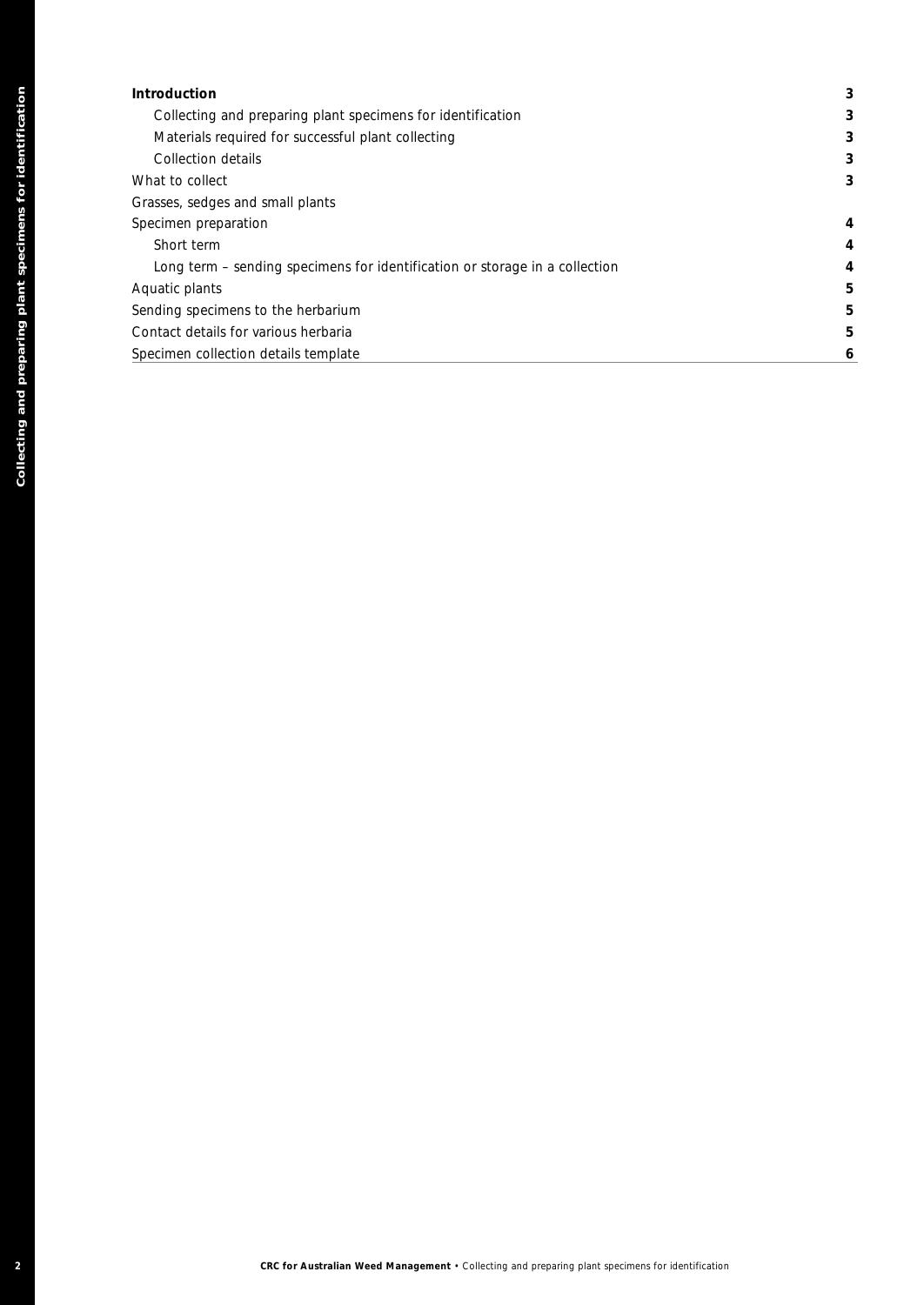It is essential to identify plants correctly to ensure that you are dealing with the weed that you think you are and that the right control plan is developed. Some species are well known while others can be very difficult to identify and may be confused with plants that are not weeds, or even species that are rare or endangered. The *Weed of National Significance* Chilean needle grass (*Nassella neesiana*), for example, can be very difficult to differentiate from other tussock forming grasses including native *Austrostipa* species. The *Alert List* species *Asystasia gangetica* ssp. *micrantha* can also be difficult to separate from native *Asystasia* species. In cases like these, or where you have any doubt at all over the identity of a plant that you think may be a weed, it is essential to get it correctly identified. This module explains how to prepare plant specimens for presentation to botanists, state herbaria or other experts who can correctly identify the plant for you.

# **Collecting and preparing plant specimens for identification**

The key to accurate identification of plants is to supply the agronomist or botanist with good quality specimens and sufficient information about the plant, including the conditions in which it was collected. This can be helped by photos of the plant in its habitat.

Inadequate or poorly preserved and presented specimens will often not be accepted for identification. Always collect several sets of the same specimen so that you can keep a specimen for your later reference following correct identification. Specimens sent to a herbarium for identification won't be returned and may be kept for herbaria reference collections.

# **Materials required for successful plant collecting**

- a mattock or spade to ease plant specimens from the soil, leaving the roots and other underground organs intact. Never pull plants from the soil.
- secateurs and/or small saw for removing small branches from trees and shrubs
- plastic bags, rubber bands and "Esky" if weather is hot OR non-gloss newspaper and a portable plant press
- pencil or permanent marker, jewellers tags to tie to individual specimens
- notebook for recording details
- camera for recording plants in position in their habitat before you collect them
- a GPS unit is the best way to accurately determine the location of the specimen you are collecting. If this is not available then a topographic map may be used, see Appendix 3 of Module 1, *Establishing your location*.

# **Collection details**

Supplying sufficient information about the size and habitat of the plant will help in identification.

Completing the attached template will give sufficient details.

# **What to collect**

Many plants have similar features and it is not possible to identify them from leaves alone. Therefore, it is important to supply different parts of the plant for correct identification, particularly flowering parts and seedpods. Identification of perennial species will often require underground parts such as roots, tubers, underground stems (rhizomes) or corms. Include a sample of bark if present.

For plants with separate male and female flowers collect both sets of flowers. Record flower colour, as this may change when the specimens are dried.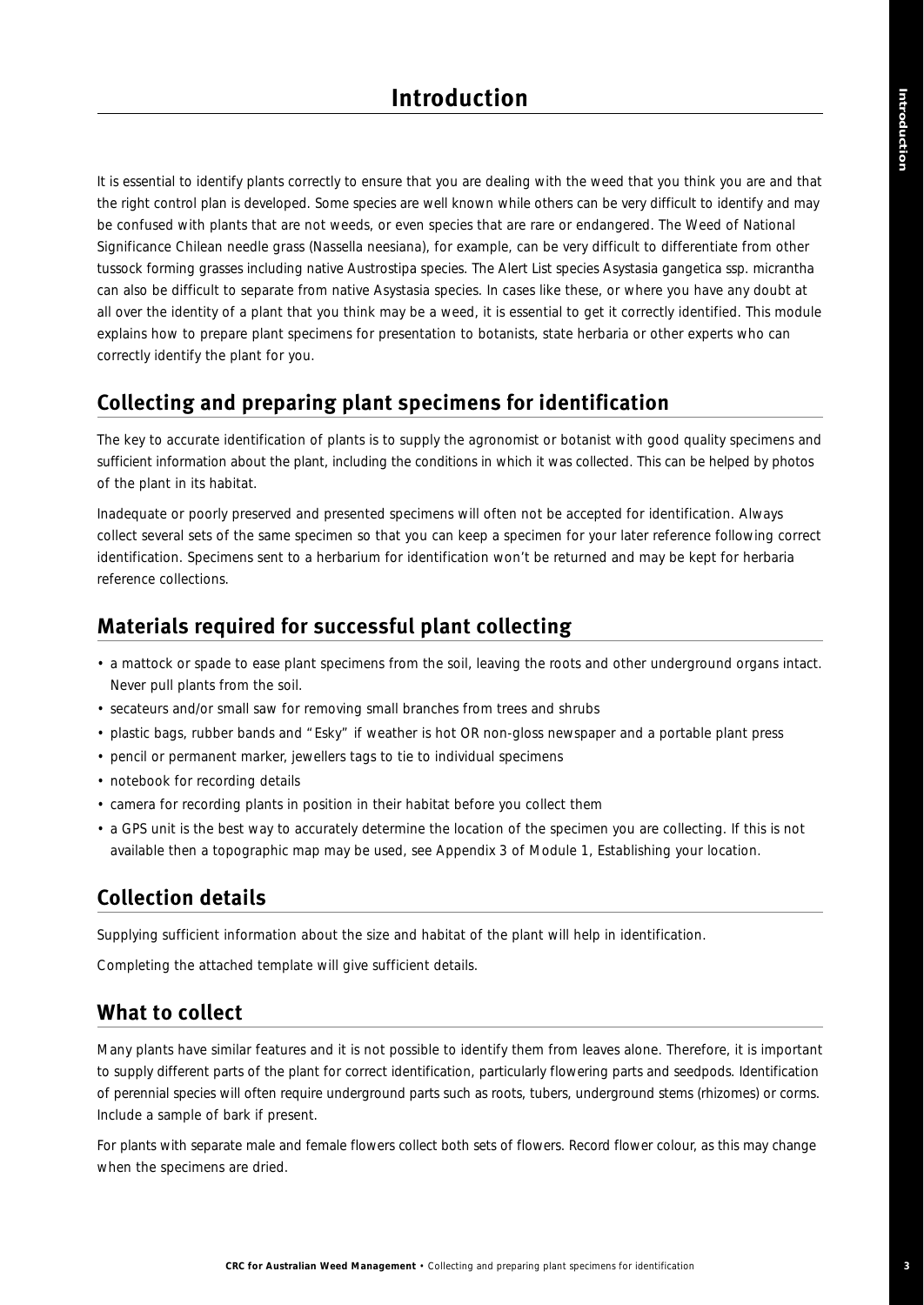# **Grasses, sedges and small plants**

Include roots, basal leaves, flowers and fruits. An example of basal leaves are the rosette leaves of brassicas (such as turnip weed, and wild radish). Always include underground parts such as rhizomes, corms, tubers, and bulbs, if present.

#### **Larger plants such as shrubs and trees**

Collect a portion of stem that shows the branching pattern, preferably with flowers and fruits. Fruits include dry fruits like eucalyptus 'gum nuts' and pods which split open to release seeds and berries where the seeds remain in the fruit. If flowers and fruits are not present on the same stems, collect several samples. Eucalypts require collection of buds, fruits, juvenile and mature leaves, plus a description of the bark. **CRESS , see States of Properties and CRC for Australian Weed Management CR (2002)**<br> **CRESS TOWER SPECIES AND AUSTRALIAN CONSULTS AND CRESS CONSULTS AND CRESS CONSULTS AND A CRESS (CRESS TOWERS AND PROPERTIES SUCH) AS SHOW** 

Record the dimensions of the plant and for trees, note the trunk diameter at 1.2 m above ground level.

#### **Specimen preparation**

All specimens should be free of soil. Gently wash the roots to remove wet soil. Hard-set soil may need to be soaked off to prevent damage to the roots. Large plants such as tussock grasses and sedges can be carefully pried apart and a few tillers with seed heads can be kept for identification.

There are two methods of preparation, depending on whether the specimens will be identified locally within a few days of collection or be sent away or stored for some time.

#### **Short term**

- Put plants and/or plant parts between damp newspaper and into a plastic bag with a few millilitres of water. Place roots toward the bottom of the bag.
- Tag plants with a specimen number, date, collector and locality.
- If the specimen is in sections, give each sample the same number.
- It is preferable to put a written label in the bag as writing on the bag, even with waterproof pen, often rubs off.
- Tie-off the top of the bag. This will keep the contents humid and fresh.
- Keep the specimens out of the sun. Most specimens can be kept in a refrigerator for a few days. The main exception would be specimens with large, soft flowers.

#### **Long term – sending specimens for identification or storage in a collection.**

- Place the specimens between several sheets of newspaper, or folded broadsheet.
- Arrange the samples so that leaflets/leaves and flowers can be clearly seen.
- Larger specimens can be bent into a zigzag to fit the sheet.
- Multiple samples in newspaper can be laid upon each other. These are then placed between rigid boards with weights such as bricks or books supplying pressure to flatten the specimens.
- Change the newspaper daily for the first few days then weekly until the specimens are dry.

Fleshy or succulent specimens such as cacti may need to be frozen for a few days before pressing. This ruptures the plant cells and helps drying.

Keeping track of the correct identification during drying is a lot easier if the specimens are individually tagged.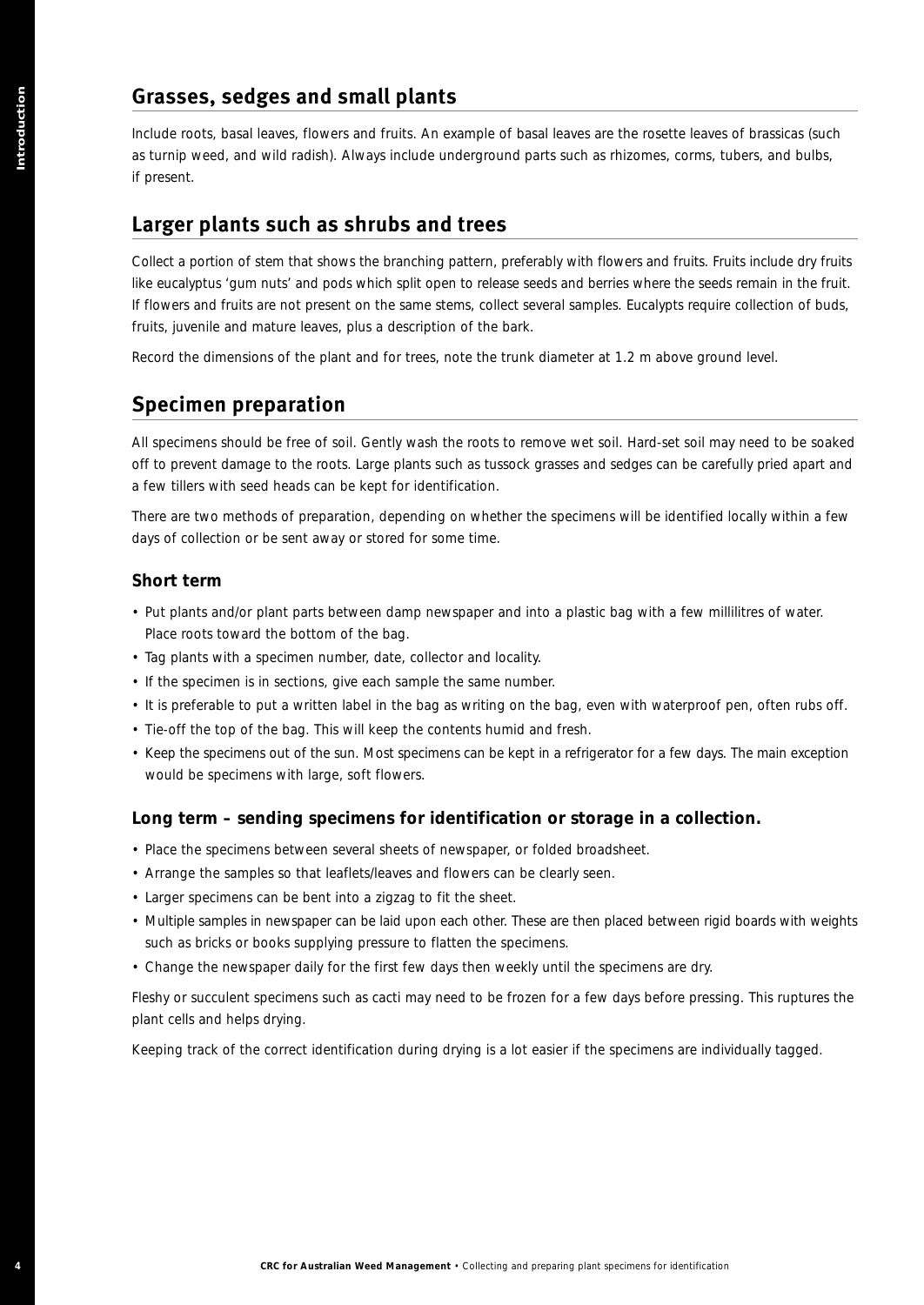

*A simple plant press can be created from wire grids, newspaper and cardboard with nylon straps used to apply a constant pressure. A wooden frame, instead of wire grids, will serve equally as well. Photo: N.W. Richards*

# **Aquatic plants**

Floating or submerged aquatic plants may be difficult to collect. This is because the entire plant body is normally supported by water and tends to collapse when removed. Leaves are also often divided into many segments making them difficult to straighten.

This method may improve results. Float the plant sample in a large shallow dish or tray part filled with water. Slip a piece of strong, thick paper under the specimen and then gently lift it whilst keeping it level so that the water drains away slowly. Done carefully the plant will be well distributed across the sheet. If initial attempts are unsuccessful then return the plant and sheet to the water and try again. When ready to press, the sheet of paper bearing the plant specimen is put into a newspaper fold in the usual way. The surfaces of aquatic specimens should be dried as much as possible before pressing, otherwise papers, blotters or cardboards will be too moist. When drying, some may tend to stick to the newspaper, and it may help to lay them out between layers of tissue paper. With rooted aquatics, wash away as much of the mud and silt from the rhizome and roots as possible before placing in paper and pressing.

# **Sending specimens to the herbarium**

Specimens to be sent to the herbarium by mail should be forwarded in a pressed and dried state. Keep the specimens between sheets of newspaper. Insert a *Plant identification* sheet, such as the example at the end of this module, with all the collection details, and place between 2 pieces of firm cardboard. Any loose items such as seedpods or fruits should be placed in an envelope labelled with your name and collection number. If the envelope is not too bulky it can be attached to the newspaper folder.

Attach a covering letter outlining your request for identification (don't forget to include your contact details).

# **Contact details for various herbaria**

| State / Territory                                    | <b>Postal Address</b>                                             | Phone            | Website                                          |
|------------------------------------------------------|-------------------------------------------------------------------|------------------|--------------------------------------------------|
| Australian National<br>Herbarium                     | GPO Box 1600<br>Canberra, ACT, 2601                               | $(02)$ 6246 5108 | www.anbg.gov.au/cpbr/herbarium/index.html        |
| National Herbarium<br>of New South Wales             | Mrs Macquaries Rd<br>Sydney, NSW, 2000                            | (02) 9231 8111   | www.rbgsyd.nsw.gov.au                            |
| National Herbarium<br>of Victoria                    | Private Bag 2000 Birdwood<br>Avenue South Yarra, Vic, 3141        | (03) 9252 2300   | www.rbg.vic.gov.au/biodiversity/herbarium.html   |
| Northern Territory<br>Herbarium                      | <b>PO Box 496</b><br>Palmerston, NT, 0831                         | (08) 8999 4516   | http://www.nt.gov.au/ipe/pwcnt/                  |
| Queensland Herbarium                                 | c/- Brisbane Botanic Gardens Mt<br>Coot-tha Rd Toowong, Qld, 4066 | (07) 3896 9326   | www.env.gld.gov.au/environment/science/herbarium |
| South Australian Plant<br><b>Biodiversity Centre</b> | PO Box 2732<br>Kent Town, SA, 5071                                | (08) 8228 2308   | www.flora.sa.gov.au/index.html                   |
| Tasmanian Herbarium                                  | Private Bag 4 Hobart, Tas, 7000                                   | $(03)$ 6226 2635 | www.tmag.tas.gov.au/Herbarium/Herbarium2.htm     |
| Western Australian<br>Herbarium                      | Locked Bag 104<br>Bentley DC, WA, 6983                            | (08) 9334 0500   | http://science.calm.wa.gov.au/herbarium/         |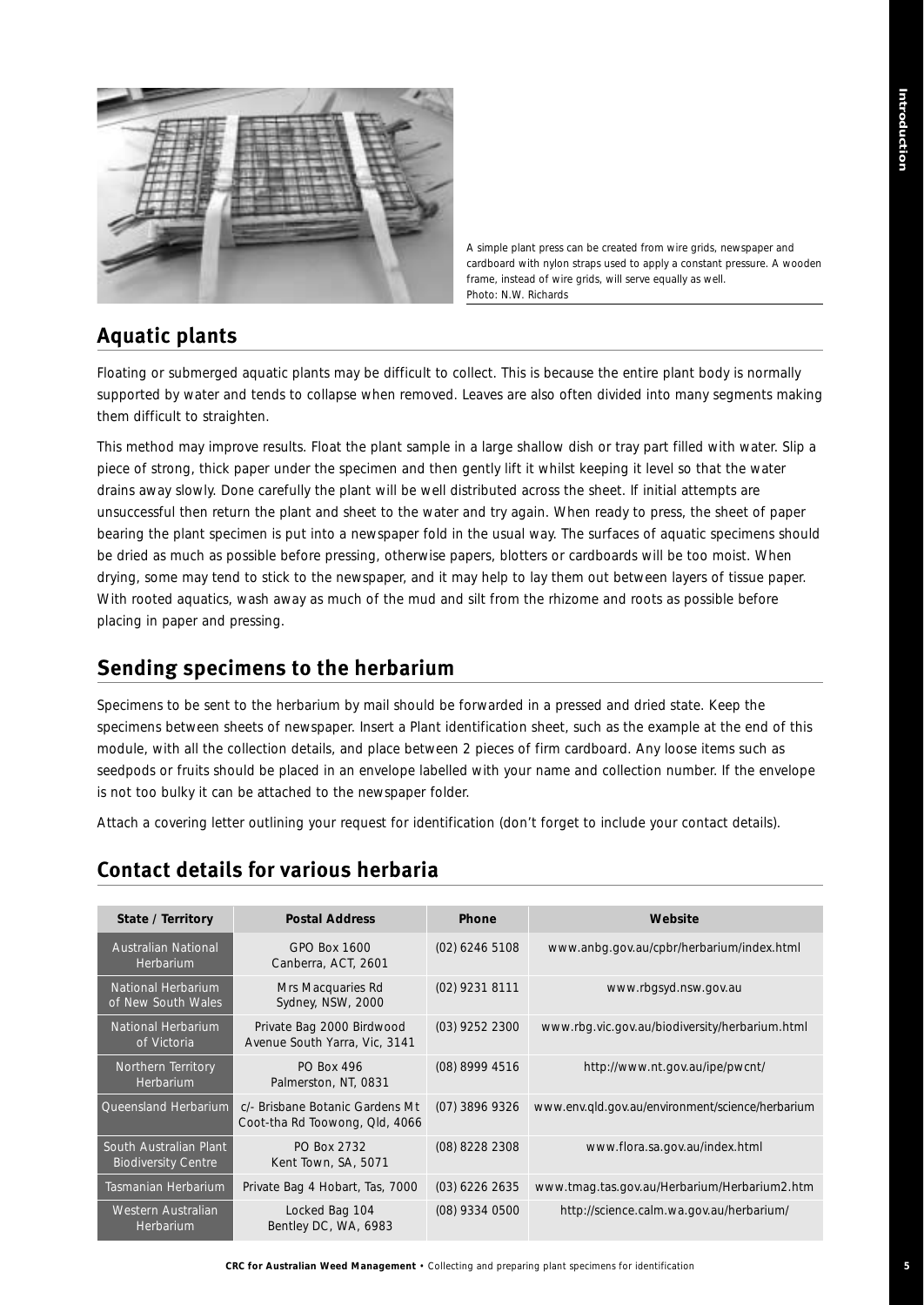# **Specimen collection details template**

| Submit a separate form in duplicate for each specimen<br>Send only specimens pressed flat between newspaper sheets<br>Date:<br>Name:<br>Date:<br>Longitude:<br>Crop (specify)<br>Roadside<br>Pasture<br>Native vegetation (specify)<br>Growing naturally<br>Cultivated<br>Perennial<br>Shrub<br>Tree<br>Height<br>Annual<br>Other<br>Trunk diam.<br>>10 plants<br>Occasional<br>$>100$<br>>1000<br>>10000<br>Rare |          | PLANT IDENTIFICATION |  |                  |
|-------------------------------------------------------------------------------------------------------------------------------------------------------------------------------------------------------------------------------------------------------------------------------------------------------------------------------------------------------------------------------------------------------------------|----------|----------------------|--|------------------|
| Specimen or File no:<br><b>ENQUIRER</b><br>Address:<br>INFORMATION REQUIRED Unless otherwise requested only identification will be supplied.<br><b>COLLECTION DETAILS Collector:</b><br>Locality (Distance and direction from nearest town):<br>Latitude:<br>Habitat:<br>Garden<br>Other (specify)<br>Occurrence:<br>Habit:<br>Abundance:<br>Flower colour:<br>Bark colour & texture:<br>Soil type:               |          |                      |  |                  |
|                                                                                                                                                                                                                                                                                                                                                                                                                   |          |                      |  |                  |
|                                                                                                                                                                                                                                                                                                                                                                                                                   |          |                      |  |                  |
|                                                                                                                                                                                                                                                                                                                                                                                                                   |          |                      |  |                  |
|                                                                                                                                                                                                                                                                                                                                                                                                                   |          |                      |  |                  |
|                                                                                                                                                                                                                                                                                                                                                                                                                   |          |                      |  |                  |
|                                                                                                                                                                                                                                                                                                                                                                                                                   |          |                      |  |                  |
|                                                                                                                                                                                                                                                                                                                                                                                                                   |          |                      |  |                  |
|                                                                                                                                                                                                                                                                                                                                                                                                                   |          |                      |  |                  |
|                                                                                                                                                                                                                                                                                                                                                                                                                   |          |                      |  |                  |
|                                                                                                                                                                                                                                                                                                                                                                                                                   |          |                      |  |                  |
|                                                                                                                                                                                                                                                                                                                                                                                                                   |          |                      |  |                  |
|                                                                                                                                                                                                                                                                                                                                                                                                                   |          |                      |  |                  |
|                                                                                                                                                                                                                                                                                                                                                                                                                   |          |                      |  |                  |
|                                                                                                                                                                                                                                                                                                                                                                                                                   |          |                      |  |                  |
|                                                                                                                                                                                                                                                                                                                                                                                                                   |          |                      |  |                  |
|                                                                                                                                                                                                                                                                                                                                                                                                                   |          |                      |  |                  |
|                                                                                                                                                                                                                                                                                                                                                                                                                   |          |                      |  | Area covered ha. |
|                                                                                                                                                                                                                                                                                                                                                                                                                   |          |                      |  |                  |
|                                                                                                                                                                                                                                                                                                                                                                                                                   |          |                      |  |                  |
|                                                                                                                                                                                                                                                                                                                                                                                                                   |          |                      |  |                  |
|                                                                                                                                                                                                                                                                                                                                                                                                                   |          |                      |  |                  |
|                                                                                                                                                                                                                                                                                                                                                                                                                   | Remarks: |                      |  |                  |
|                                                                                                                                                                                                                                                                                                                                                                                                                   |          |                      |  |                  |
|                                                                                                                                                                                                                                                                                                                                                                                                                   |          |                      |  |                  |
|                                                                                                                                                                                                                                                                                                                                                                                                                   |          |                      |  |                  |
|                                                                                                                                                                                                                                                                                                                                                                                                                   |          |                      |  |                  |
|                                                                                                                                                                                                                                                                                                                                                                                                                   |          |                      |  |                  |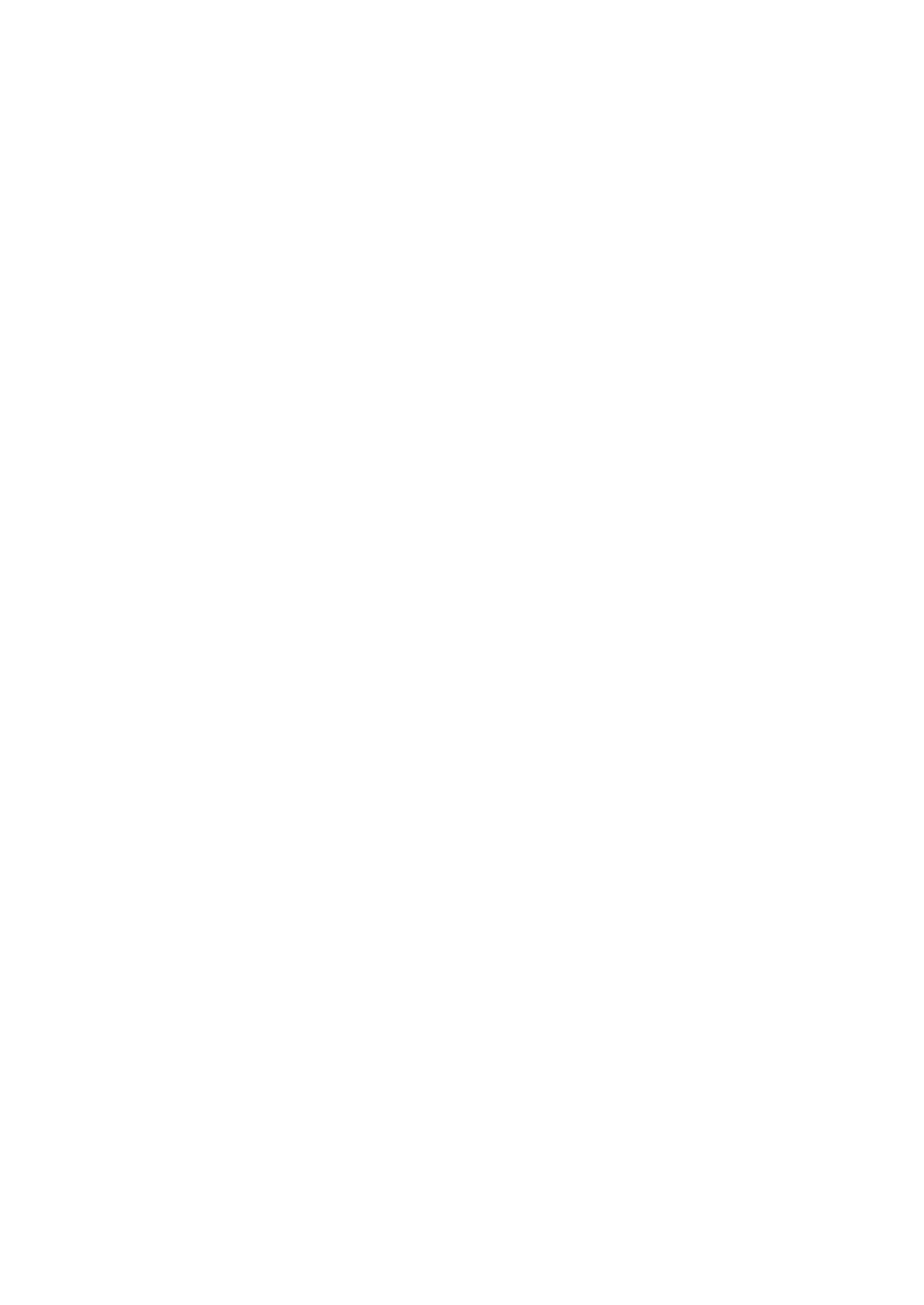

**Presentation of information sessions for small groups**



**Module 4**

**Australian Government Department of the Environment and Heritage** 

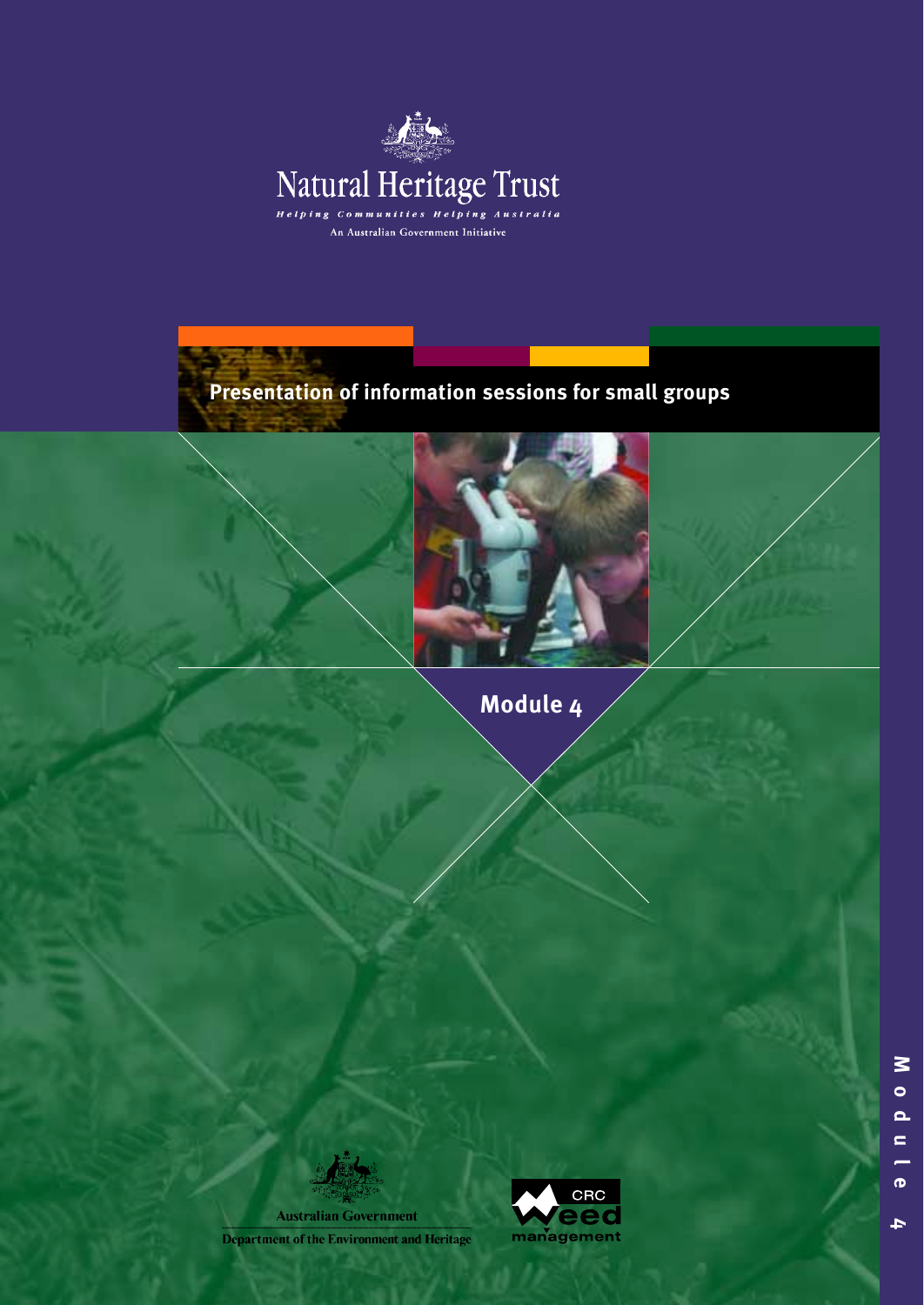#### **Introductory weed management manual**







**Module 4**

**General Disclaimer**

The information contained in this publication is offered by the CRC for Australian Weed Management (Weeds CRC), its partners and the Commonwealth Department of the Environment and Heritage solely to provide information. While all due care has been taken in compiling the information, it is applied on the basis and subject to the qualification that all the Weeds CRC and its partners, their officers and employees take no responsibility for its contents nor for any loss, damage or consequence whatsoever for any person or body relying on the information, or any error or omission, contained in this publication. Any recommendations contained herein do not necessarily represent Weeds CRC policy.

Copyright © CRC for Australian Weed Management 2004.

This manual is copyright. Except as permitted under the Australian Copyright Act 1968 (Commonwealth) and subsequent amendments, no part of this publication may be reproduced, stored or transmitted in any form or by any means, electronic or otherwise; without the specific written permission of the copyright owner.

The copyright of reference sources rests with the publishers of those resources.

The intellectual property on which the materials in this manual is based rests with the contributors.



Department of the Environment and Heritage

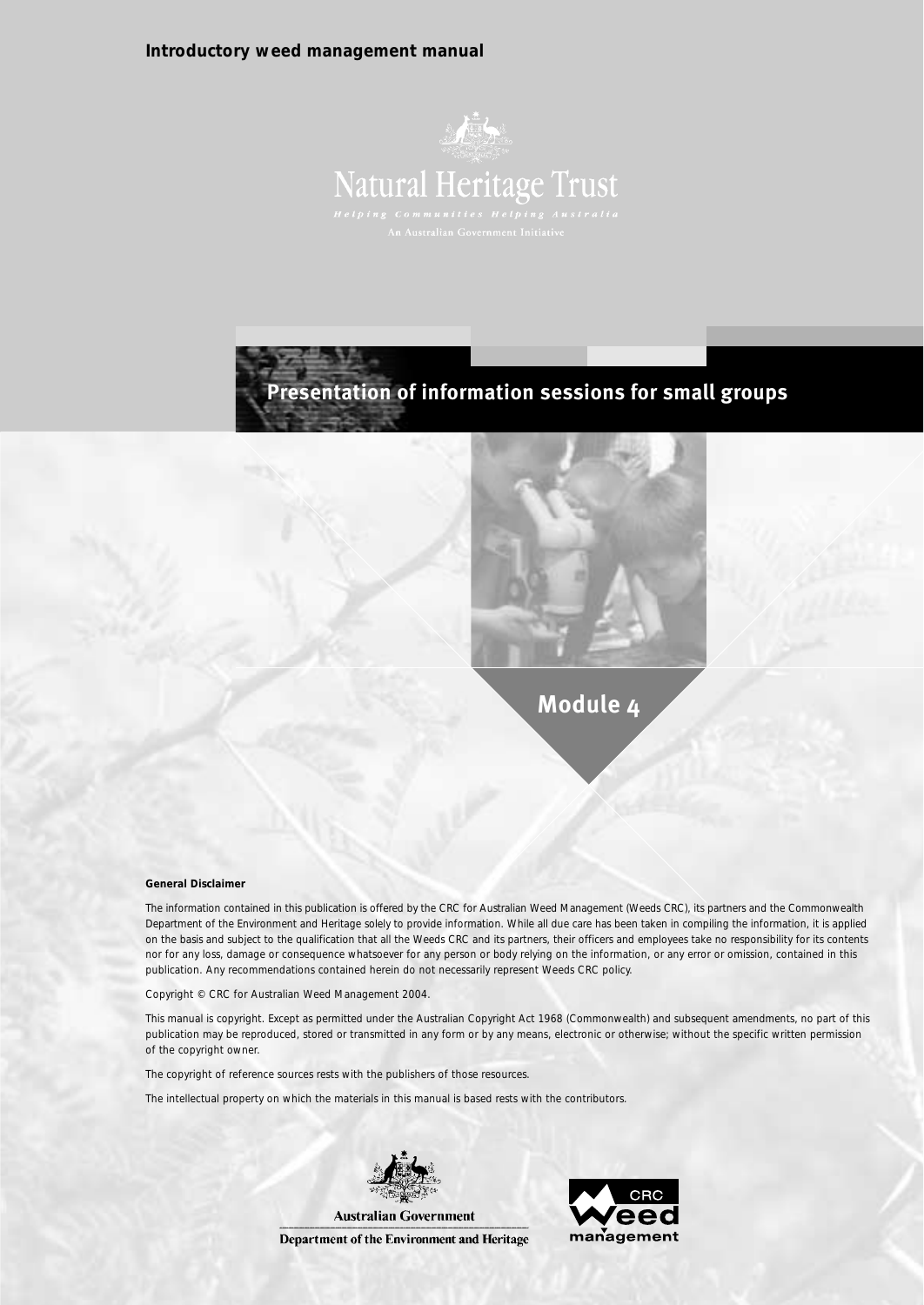| <b>Introduction</b>                                     | 3 |
|---------------------------------------------------------|---|
| Preparing your information session                      | 3 |
| What are your objectives and outcomes?                  | 3 |
| How can you help participants learn?                    | 4 |
| Principles of active learning:                          | 4 |
| How to design a session plan for an information session | 6 |
| Session plan structure                                  | 6 |
| The introduction                                        | 6 |
| The body                                                | 6 |
| The conclusion                                          |   |
| Learning resource materials                             |   |
| What information will you record?                       |   |
|                                                         |   |

| Preparing your information session                             |                |
|----------------------------------------------------------------|----------------|
|                                                                | 3              |
| What are your objectives and outcomes?                         | 3              |
| How can you help participants learn?                           | 4              |
| Principles of active learning:                                 | 4              |
| How to design a session plan for an information session        | 6              |
| Session plan structure                                         | 6              |
| The introduction                                               | 6              |
| The body                                                       | 6              |
| The conclusion                                                 | $\overline{7}$ |
| Learning resource materials                                    | $\overline{7}$ |
| What information will you record?                              | $\overline{7}$ |
|                                                                |                |
| How to deliver and review your training session                | 8              |
| Training Environment                                           | 8              |
| Presenting Skills                                              | 8              |
| <b>Training Aids</b>                                           | 8              |
| Giving and Receiving Feedback                                  | 9              |
| Receiving feedback                                             | 9              |
| How to review and evaluate your information session            | 9              |
| Asking questions:                                              | 10             |
| Closed questions                                               | 10             |
| Open questions                                                 | 10             |
| When asking questions                                          | 10             |
| Techniques for answering participant's questions               | 11             |
| Records                                                        | 11             |
| Putting it all together                                        | 11             |
|                                                                | 12             |
|                                                                |                |
| Appendix 1: Session plan checklist<br>Appendix 2: Session plan |                |
|                                                                |                |
|                                                                |                |
|                                                                |                |
|                                                                |                |
|                                                                |                |
|                                                                |                |
|                                                                |                |
|                                                                |                |
|                                                                | 13             |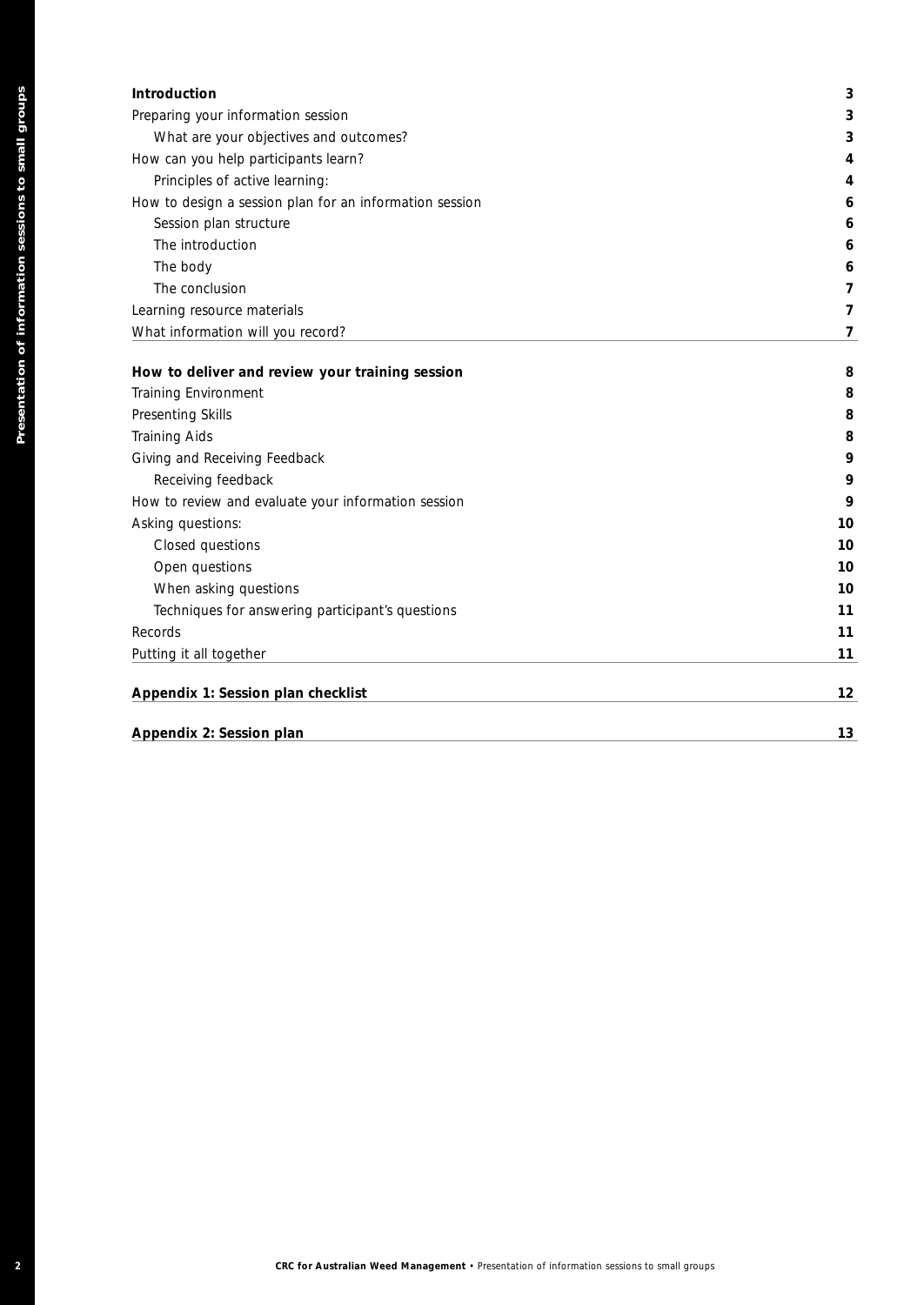The aim of this module is to provide you with ideas and techniques that will assist you to present information to small groups. It is included in the *Introductory Weed Management Manual* as an aid to community group leaders who need to communicate weed management information to their group, but who have not had the opportunity to develop presentation skills.

These guidelines will help you prepare effective sessions for small groups and better communicate weed management principles to others.

The material in this module is derived from the TAFE short course "*Certificate IV in Assessment and Workplace Training*" Course Code BSZ404A. If you would like to further develop your training and presentation skills contact the TAFE centre in your region. Your regional TAFE centre may also be able to provide courses via distance learning and online packages.

### **Preparing your information session**

When preparing for an information session there are three key areas to keep in mind:

- 1. What is your message?
- 2. Who are you presenting to?
- 3. What is the best way to get your message across?

Before designing your information session, it is important to identify the needs of the people to whom you will be presenting. A chat with group members to find out what they know, and would like to know more about, will help you to decide what needs to be covered.

#### **What are your objectives and outcomes?**

The content of your presentation will depend on the training need. When you have determined what the participants need from the information session, think about the objectives and outcomes of your session. What do you want your participants to achieve? What knowledge should they have by the end of your session? It may help you to write down a brief checklist of your objectives and outcomes for your session. This will help you with writing your session plan and designing activities for your session. Think about the key information or message that you wish to share with your audience.

Consider how the information that you are presenting addresses the identified need of the audience. The closer the match, the more relevant and effective your session is likely to be. To help you to get started with your information session consider the *What*, *Where*, *Why*, *How*, *When* and *Who* aspects of any session you may be looking to run. The following table sets out how you might look at these.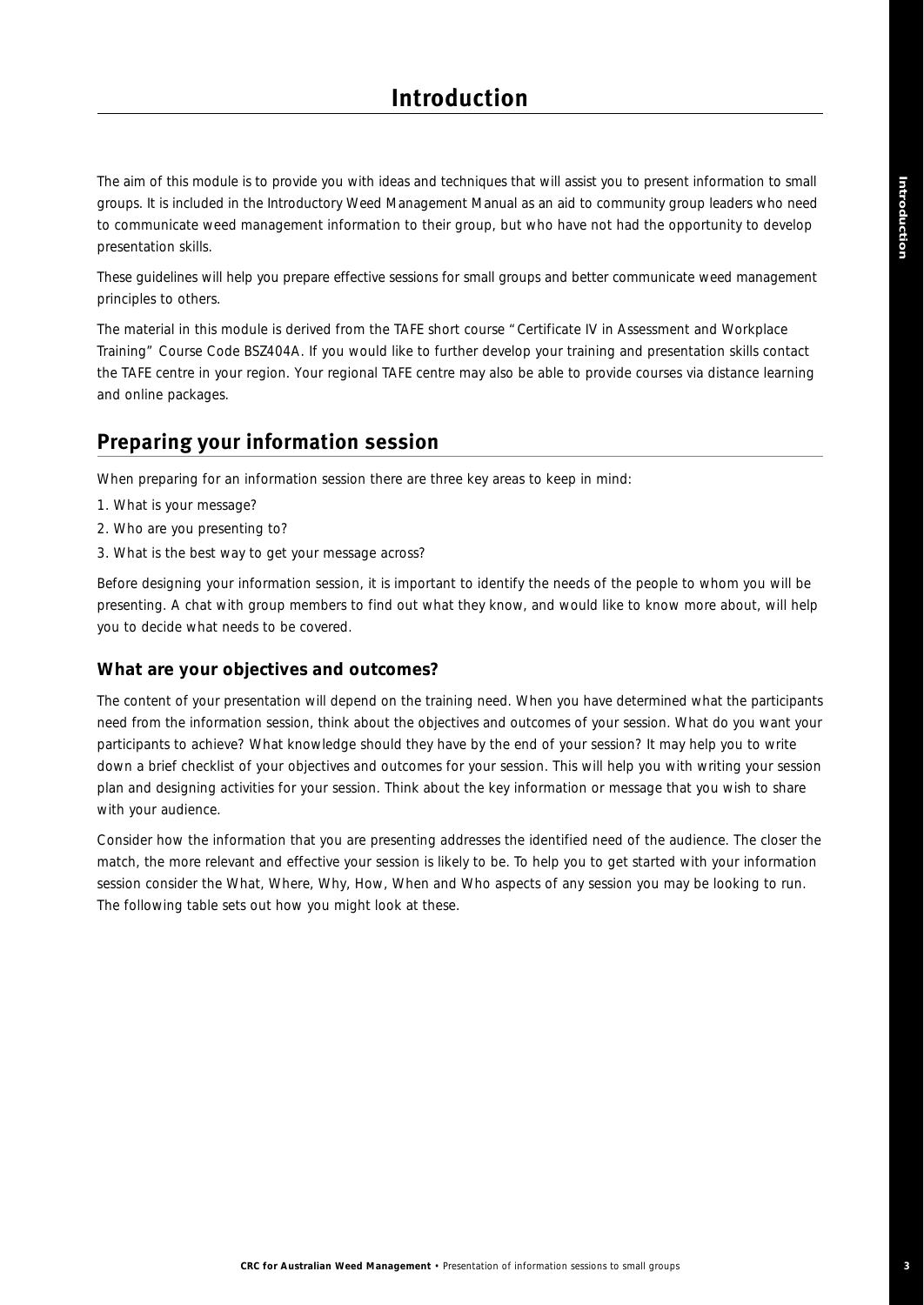| What is the topic and content?                                                                                                                                                                                                                                                                                                                                                                             | Site assessment for weed management planning.                                                                                                                                                                                                                                                                                                                                                                                                                                             |
|------------------------------------------------------------------------------------------------------------------------------------------------------------------------------------------------------------------------------------------------------------------------------------------------------------------------------------------------------------------------------------------------------------|-------------------------------------------------------------------------------------------------------------------------------------------------------------------------------------------------------------------------------------------------------------------------------------------------------------------------------------------------------------------------------------------------------------------------------------------------------------------------------------------|
| Where<br>Where will the session be held?                                                                                                                                                                                                                                                                                                                                                                   | Meeting room at the Natural Resource Management Centre,<br>16 Main Street.                                                                                                                                                                                                                                                                                                                                                                                                                |
| Why<br>Why are you doing this?<br>What are the benefits for<br>the participants?                                                                                                                                                                                                                                                                                                                           | This session will inform participants of the key aspects of site<br>assessment. This will equip participants with the knowledge<br>necessary to contribute to planning for the NHT project.                                                                                                                                                                                                                                                                                               |
| How<br>How will you achieve your objective?                                                                                                                                                                                                                                                                                                                                                                | Participants will be taken through the site assessment process, and<br>practice basic mapping skills. The session will be followed by a field<br>trip on Saturday the 15th May to the project site where participants<br>will help conduct a site assessment.                                                                                                                                                                                                                             |
| When<br>When is it scheduled?                                                                                                                                                                                                                                                                                                                                                                              | 7.00pm to 9.00pm Wednesday 12th May 20XX.                                                                                                                                                                                                                                                                                                                                                                                                                                                 |
| Who<br>Who will facilitate the session?<br>Who will you be presenting to?                                                                                                                                                                                                                                                                                                                                  | Russell Coight to present. Members of the NHT project group to attend.                                                                                                                                                                                                                                                                                                                                                                                                                    |
|                                                                                                                                                                                                                                                                                                                                                                                                            | Adults often experience a number of feelings or thoughts when they are first in a training situation, especially if it                                                                                                                                                                                                                                                                                                                                                                    |
| to provide this positive learning environment that will help your participants to learn.                                                                                                                                                                                                                                                                                                                   | is in a group. The feelings could be fear, embarrassment or anxiety and may be because they are concerned about<br>things such as their level of confidence ('Will I make a fool of myself?'), the pace of the training, age, interaction<br>with others in the group etc. It is important for you, as the presenter, to demonstrate and use positive approaches<br>that enhance the learner's opportunity for learning. The 'principles of active learning,' listed below, will help you |
| Principles of active learning:                                                                                                                                                                                                                                                                                                                                                                             |                                                                                                                                                                                                                                                                                                                                                                                                                                                                                           |
|                                                                                                                                                                                                                                                                                                                                                                                                            |                                                                                                                                                                                                                                                                                                                                                                                                                                                                                           |
| 1. Active learning<br>2. Meaningful material<br>3. Multi-sense learning<br>4. First and last impressions<br>5. Practice and reinforcement<br>6. Feedback<br>7. Reward<br><b>Active learning:</b><br>by doing. You can help the learning process to be active by:<br>• asking questions<br>• using exercises in sessions<br>• using discussion and other small group methods<br>• providing practical work. | 'Participants learn more quickly and effectively when they are actively involved in the learning process' We learn                                                                                                                                                                                                                                                                                                                                                                        |

## **How can you help participants learn?**

### **Principles of active learning:**

- **1. Active learning**
- **2. Meaningful material**
- **3. Multi-sense learning**
- **4. First and last impressions**
- **5. Practice and reinforcement**
- **6. Feedback**
- **7. Reward**

#### **Active learning:**

- asking questions
- using exercises in sessions
- using discussion and other small group methods
- providing practical work.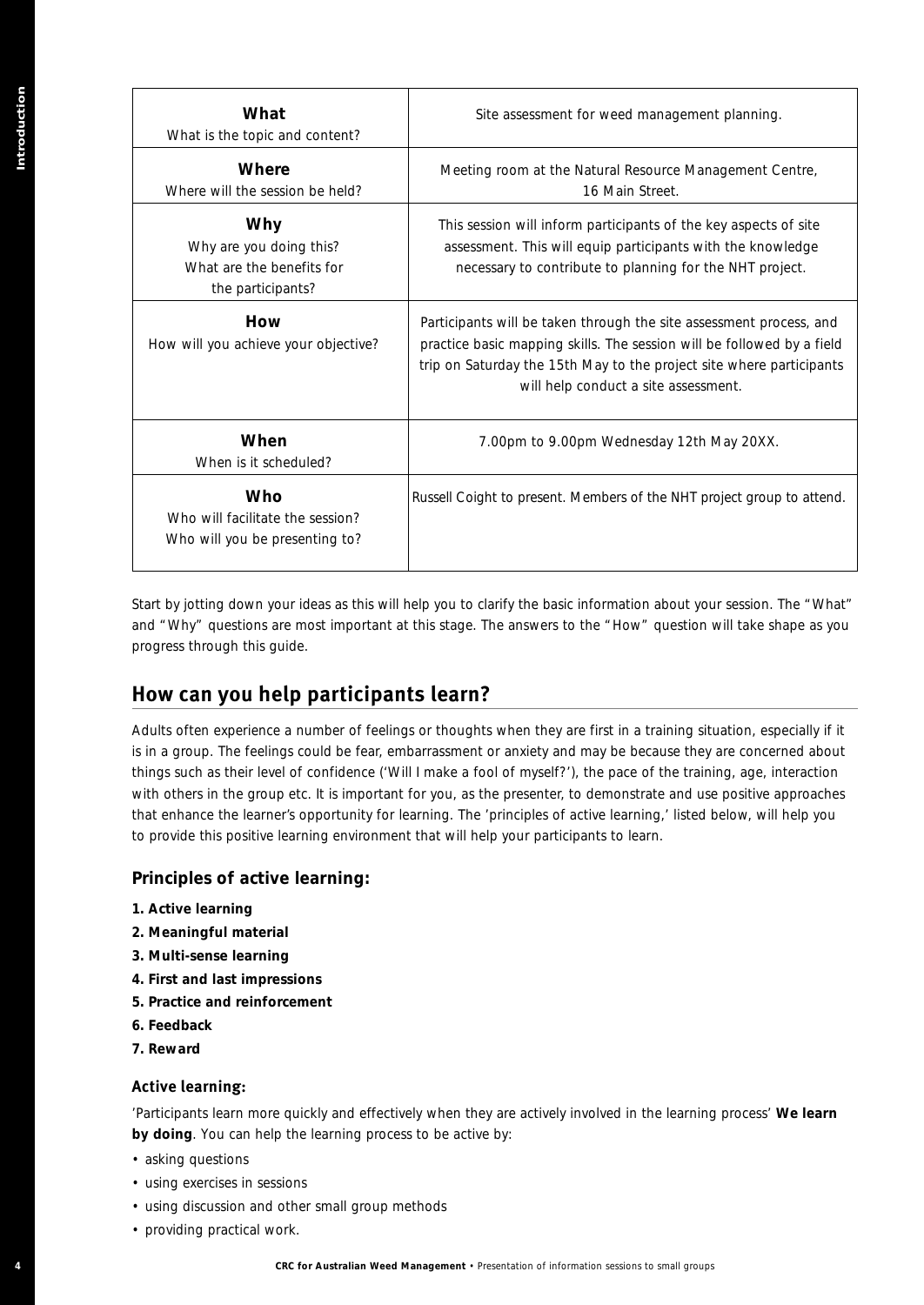#### **Meaningful material:**

'Participants learn more effectively when they can relate new material to their existing knowledge':

- train at the person's/group's level not yours
- use a definite form or sequence
- use examples, illustrations, comparisons
- teach from the known to the unknown
- check what learners already know…ask them.

#### **Multi-sense learning:**

'Learning methods which use two or more senses will be more effective than those which use only one sense.' When planning a session, use activities that combine the **use of a range of senses** – sight, hearing, smell, touch, taste' – in the learning process. You could:

- combine telling and showing
- provide audio visual aids
- make sure everyone can see and hear ASK THEM !
- where possible, allow participants to handle the real thing.

#### **First and last impressions:**

People tend to recall best those things they have learnt first and last in a sequence. Remember the saying – '**first impressions are lasting**':

- always give a preview of the session
- emphasise key points in conclusion
- prepare your introductions carefully
- give lots of small introductions and conclusions during lengthy sessions.

#### **Feedback:**

'Effective learning is encouraged when trainers and learners share feedback with each other.' To do this, you can:

- encourage questions
- test frequently
- use your body language
- discuss and correct errors rather than criticise
- give learners immediate feedback of their progress.

#### **Reward:**

'Learning that is rewarding is more likely to be retained':

- give feedback immediately to learner responses
- provide for early successes in the course (nothing succeeds like success!)
- prevent mistakes as much as possible
- use problem solving approaches rather than information giving.

#### **Practice and reinforcement:**

Frequent revision can help learners to retain knowledge and practical skills. Learning is supported by frequent opportunities to practise and apply new skills and knowledge. You can help learners by:

- allocating adequate time for them to practise new skills in your session planning
- at the beginning of a session asking them to summarise the previous session
- providing exercises which encourage them to recall and apply previous learning
- asking questions frequently
- using case studies, problem solving, hypotheticals and other methods to apply new knowledge.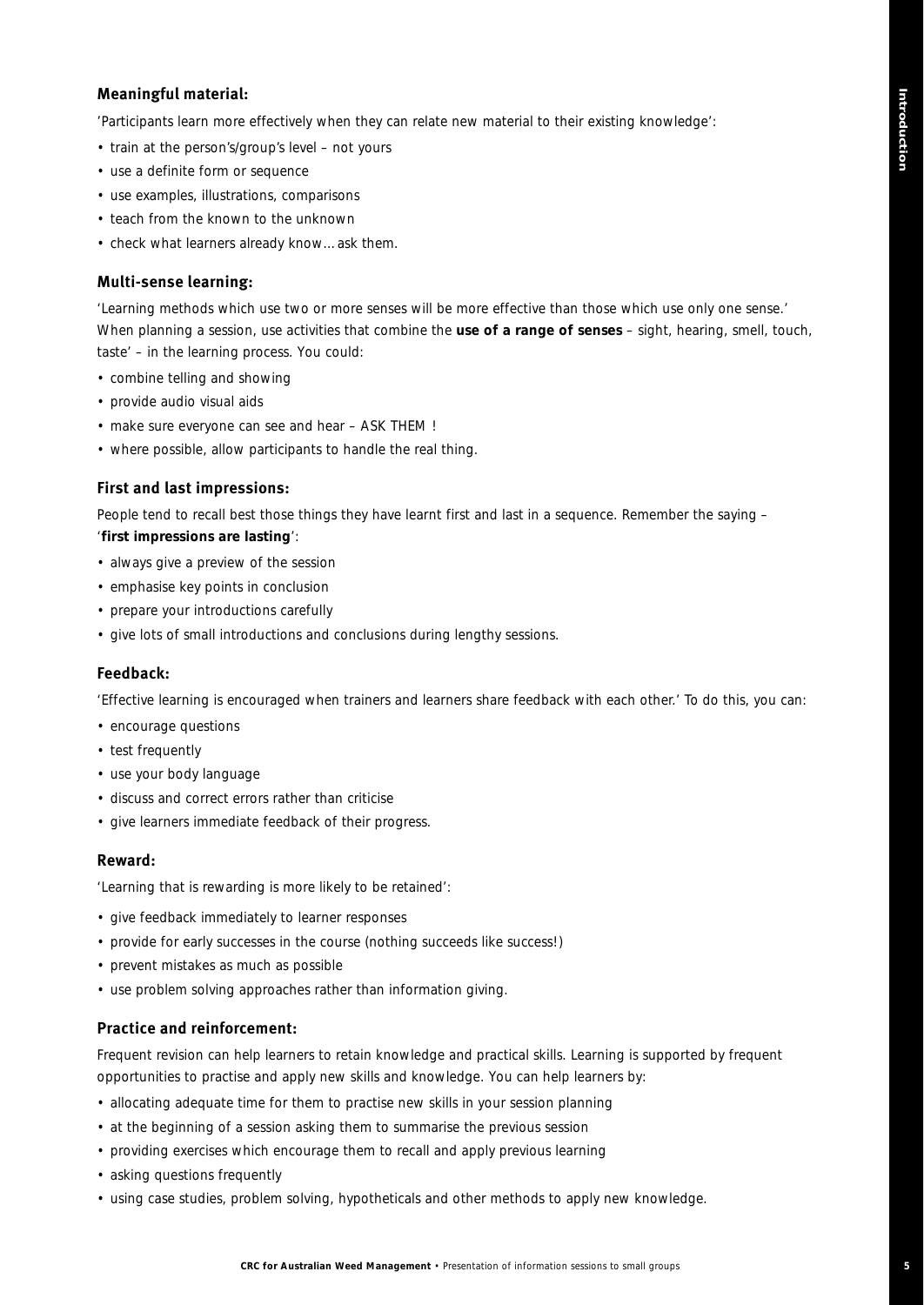Be aware that there may be different levels of ability in your participants. Try to show them that you are concerned about meeting their particular needs. You will need to incorporate these principles of learning when you are developing the learning activities for your training session plan.

## **How to design a session plan for an information session**

Session plans are basically notes about what will happen in a session that are sequenced in a logical order. These plans include the topic, outcomes and the steps taken towards achieving the outcomes (what the trainer will do and what the participants will do). Refer to Appendix 1 for a checklist to help you prepare your session plan. Plans also include times and the resources required. See the example of a session plan in Appendix 2. **Because the linear regular Different viole of individual pour spin point and to proper state the small groups of the small groups of the small groups of the small groups of the small groups of the small groups of the smal** 

### **Session plan structure**

A session should be made up of three parts:

- 1. **Introduction** participants interest will be high at this point
- 2. **Body** the interest is likely to drop away during this stage
- 3. **Conclusion**  when the interest will pick up again.

### **The introduction**

With a new group, spend a little time talking to the participants about yourself and establish a friendly atmosphere. You may have a short statement you can say about yourself, and the experience you have had with the topic being presented. You can make changes and adapt your introduction to suit the group you are presenting to.

*You may now find it helpful to develop a point form introduction for your session. This can be presented on an overhead transparency, whiteboard or flip chart or just read out.*

### **The body**

The body part of a session plan contains more detail. Information sessions have a 'thinking' feel to them. At the end of a theory session the participants have to use their knowledge and skills to **THINK** or **SPEAK**.

For example, participants may be expected to:

- Identify and understand the key activities involved in site assessment for weed management planning
- Appreciate why site assessment is important for good weed management.

Because participants have to learn information, many may think that theory sessions will be boring and will not involve anything active – they will just listen to the trainer. But this doesn't have to be the case. (Remember the active learning principles?).

The body of the information session is divided into three major steps:

- **1. Explanation**
- **2. Activity**
- **3. Summary.**

#### **Step 1: Explanation**

- Give an overview first, and then the details in small steps
- Provide information in a logical sequence
- Use examples to illustrate your points
- Use questions to check the knowledge and understanding of your participants
- Use training aids to emphasise key points.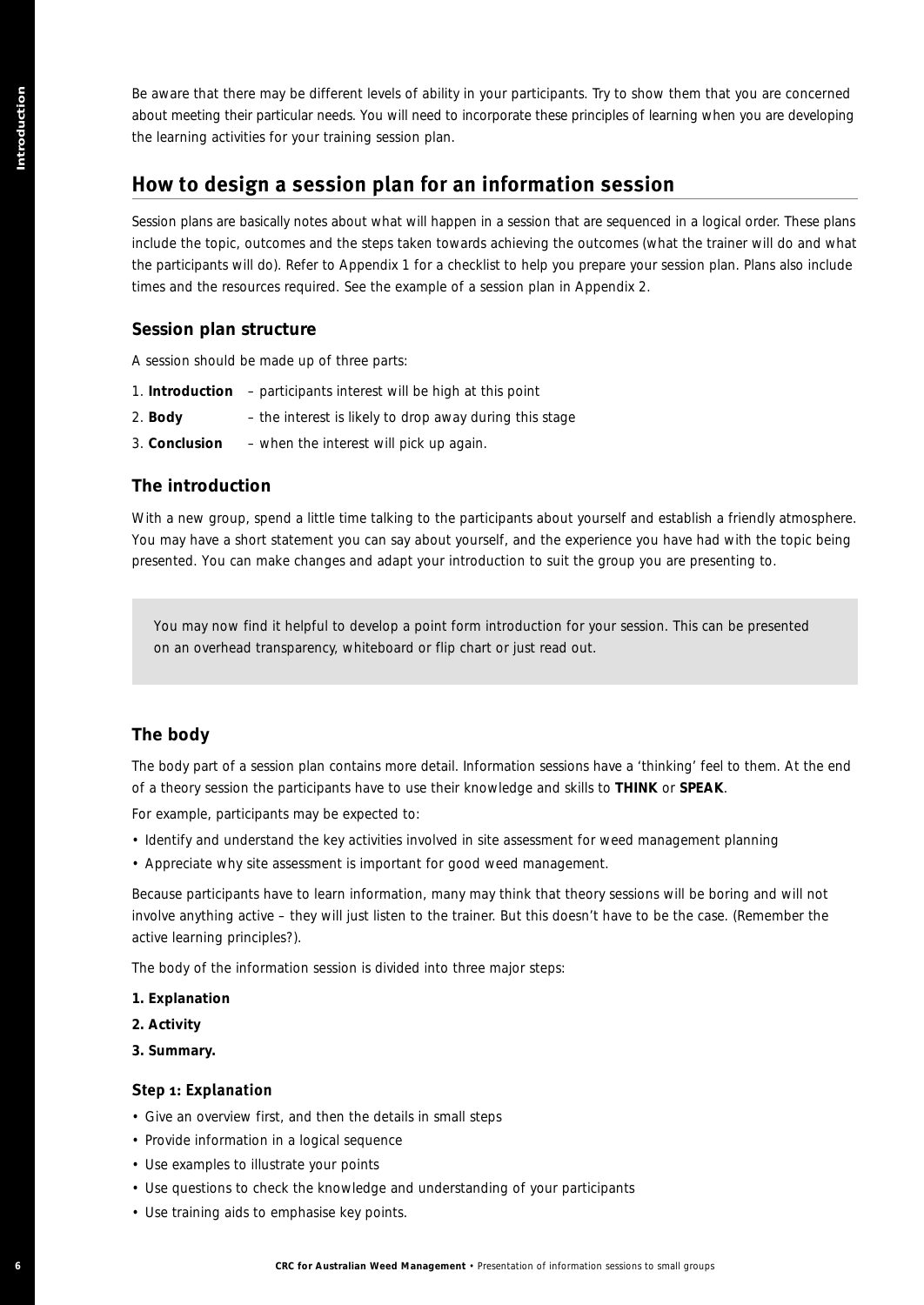#### **Step 2: Activity**

Providing an activity allows participants to apply the information or concepts from the explanation stage. Some ideas for activities include:

- Brainstorming
- Questions to the group
- Problem solving exercises
- Case studies
- Field trip.

Applying new knowledge to a practical situation, whether real or simulated, reinforces learning and increases motivation. Activities should be simple to organise and facilitate and should have direct relevance to the content covered. The activity not only maintains the involvement of participants, but it also provides you with feedback about the participants understanding of the content you have covered in the explanation stage. If you find that participants' are having difficulty applying new information you will know that more explanation is required before moving on to the next step of learning.

#### **Step 3: Summary**

When the participants have applied the information to the activity, and achieve the necessary results you are ready to summarise the key points. For example '*You have done a great job with the weed map, now lets summarise what we have covered so far*.' Key points may be reinforced using an overhead projector, flip chart, board or powerpoint slides. If you are out in the field you can simply state '*These are the key points*…', and then state them. The idea is to help people remember the most important information.

#### **The conclusion**

The conclusion part of the training session gives the trainer the chance to:

- 1.Remind the participants of the training **outcomes** they covered in the session
- 2.Give participants some constructive **feedback** about how they went during the session. For example, highlight strengths of the group or activities that were achieved well
- 3.Show the participants how the information and skills in this session relate to the future, whether relating to a **future** training session, future organisational plans etc.

*Refer to the Session Plan in Appendix 2 to get some idea of what they contain.* 

### **Learning resource materials**

Almost anything can be used as a learning resource – equipment, pictures, people, weed management guides and so on. In addition to these suggested resources there are particular items of equipment that many trainers use when conducting their sessions in a training situation. These include powerpoint presentations, slide projectors, whiteboard, overhead projector, computers, flip charts, video players, and so on. Note that it does not have to be hi-tech to be effective as simple methods work fine.

*List the equipment you are most likely to use in your session. Always check your resources prior to the session.*

### **What information will you record?**

In the preparation stage, it is important to think about the key information that you will record for your session. Common examples of information that is useful to record include dates, the topic, name of the presenter and participants names etc. It can be helpful to use the first page of your session plan to record this information.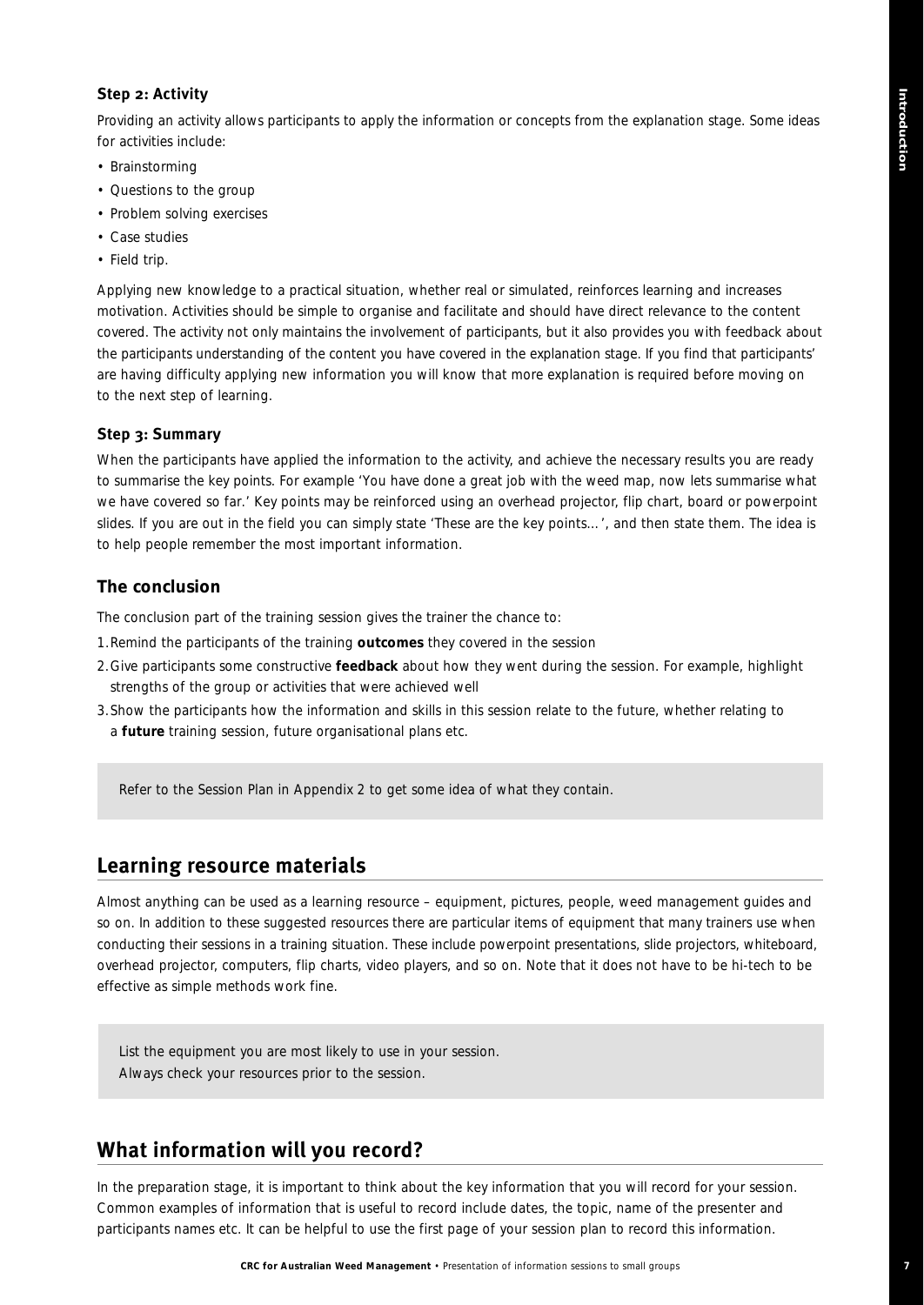By this stage the session plan is developed and your content is organised and planned. In this section we will look at the following areas:

- the training environment
- presenting skills and Training Aids
- feedback
- asking questions
- review of training sessions
- keeping training records.

## **Training Environment**

Learning is more likely to occur if the learning environment is a positive one. Ensure where possible that the physical aspects of the venue are conducive to learning. OH&S guidelines should be followed ensuring a safe environment is provided. Attention to the simple things is important. For example, is lighting adequate, can it be turned down/off easily during the use of visual aids, is the area quiet and so on.

An atmosphere of mutual respect can be created by recognising the vast range of experience, knowledge and skills present in a group of adult participants.

## **Presenting Skills**

When talking to a group, there are a number of things to keep in mind. These include:

- Plan thoroughly. Know exactly what you want to achieve, and more importantly what you want the group to achieve in the session.
- Imagine the scene visualise yourself conducting the session.
- Practice conduct a trial run some anxiety or nervousness is usual in everyone before they do a presentation however, if you have practiced, it will flow better and you will feel better prepared.
- Posture stand straight, but in a relaxed way and point your feet towards the group with your weight evenly balanced.
- Movements try not to sway as you talk; your hands become an important part of any presentation, use them naturally rather than trying to keep them totally still.
- Facial expressions a natural smile works wonders, however a pasted on smile will not be very convincing. Excessive blinking and twitching your eyes will be distracting to the audience.
- Eye contact gain contact with each individual in the group (for short times only).
- Voice use a clear, strong voice and don't speak too quickly, use an interesting conversational tone (not a monotone), stand tall, take deep breaths and be sure the group can hear you.

# **Training Aids**

Training aids include resources or items that assist you with your session. They may include items such as:

- charts
- overhead projector
- examples of weeds, either actual or good images
- handouts (notes)
- equipment used in weed control or weed mapping.

Preparation and planning are an essential part of the effective delivery of a session. If you plan and prepare adequately, your session is more likely to go smoothly and, more importantly, the learners will be more likely to achieve the learning outcomes. Ensure that all equipment and resources are available for your use at the appropriate time. Make sure that you know how to use it ahead of time and that, if possible, know how to fix it (or have an alternative) for when things go wrong. **EXECUTE 20 CRC FOR FORD CONTINUOS CONTINUOS CONTINUOS CONTINUOS CONTINUOS CONTINUOS CONTINUOS CONTINUOS CONTINUOS CONTINUOS CONTINUOS CONTINUOS CONTINUOS CONTINUOS CONTINUOS CONTINUOS CONTINUOS CONTINUOS CONTINUOS CONTINU**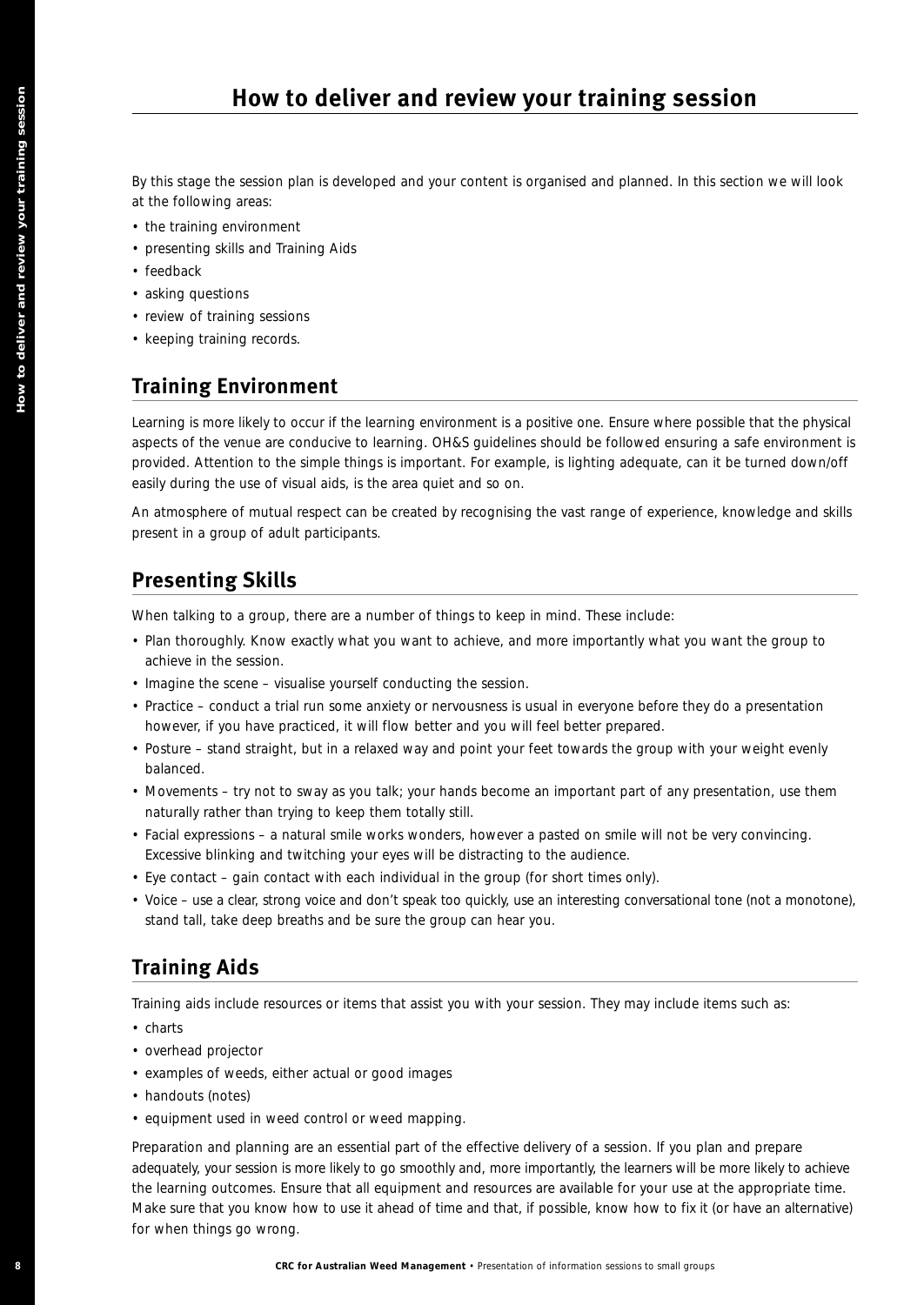## **Giving and Receiving Feedback**

Participants are usually interested in knowing how well they are doing. It is part of your role as a presenter to know how and when to give constructive feedback. When giving feedback it is necessary to give it in such a way that it will not be threatening to the other person and not increase their defensiveness. All feedback should be constructive – meaning we give it so the person can use it to build themselves up and move forward.

Examples of feedback given during a session.

| Positive feedback                 | 'That's good. You have done that very well.'                                                                                                                                                                                       |
|-----------------------------------|------------------------------------------------------------------------------------------------------------------------------------------------------------------------------------------------------------------------------------|
| Positive constructive<br>feedback | 'That plan looks good. All the major issues are covered, it's nice and short<br>and easy to understand. Well done.'                                                                                                                |
| Negative feedback                 | 'That plan is terrible. What went wrong? It's awful.'                                                                                                                                                                              |
| Negative constructive<br>feedback | 'I notice you're having some trouble selecting which weed treatment to use.<br>It can be confusing when there are so many options to choose from. Let me<br>go through the issues again with you. Do you want to have another go?' |

When you are asked or expected to spend some time giving feedback to an individual participant after a training session, the following four-part model is helpful:

1.Ask the participant what they think/feel they did well.

2.Ask them what they would do differently next time.

3.Add constructive feedback about the things not covered by the participant, both positive and negative.

4.End on a positive note.

By using these strategies during and after your training sessions you will be creating a learning environment where people feel at ease with each other. It is important to create an atmosphere of mutual trust and openness in the group. This will help everyone feel more comfortable about giving and getting feedback.

#### **Receiving feedback**

Even though we might feel nervous at the idea of it, we all need to know other people's versions of how we come across – this can help us to improve the effectiveness of sessions we run. A few points that can help when receiving feedback:

- thank the giver and respect their openness (and courage)
- value their comments and their point of view
- clarify it with them by paraphrasing or repeating it without being defensive
- reflect on the feedback and whether you think it is reasonable
- check it out honestly with others, rather than relying on this one source only
- if it is reasonable, act as soon as you can to deal with the problem
- if it is not reasonable, work through the issue with the giver
- learn from the experience
- model this process for your participants.

#### **How to review and evaluate your information session**

There are two main questions that you can consider when evaluating your sessions:

- 1.Did the participants achieve their goals or objectives?
- 2.Were the techniques and activities you used in your session the most effective ways to help participants achieve the required outcomes?

To answer the first question, you will need to look back at the original needs. Work out whether the knowledge of the participants after the session is closer to the objective (or participants expectations) than it was before the session. It is important to gather feedback from participants, colleagues and others so that you can improve the techniques, activities and delivery of your training sessions. It is also useful to gather feedback at the end of each session from participants so that you can think about whether you need to make any improvements.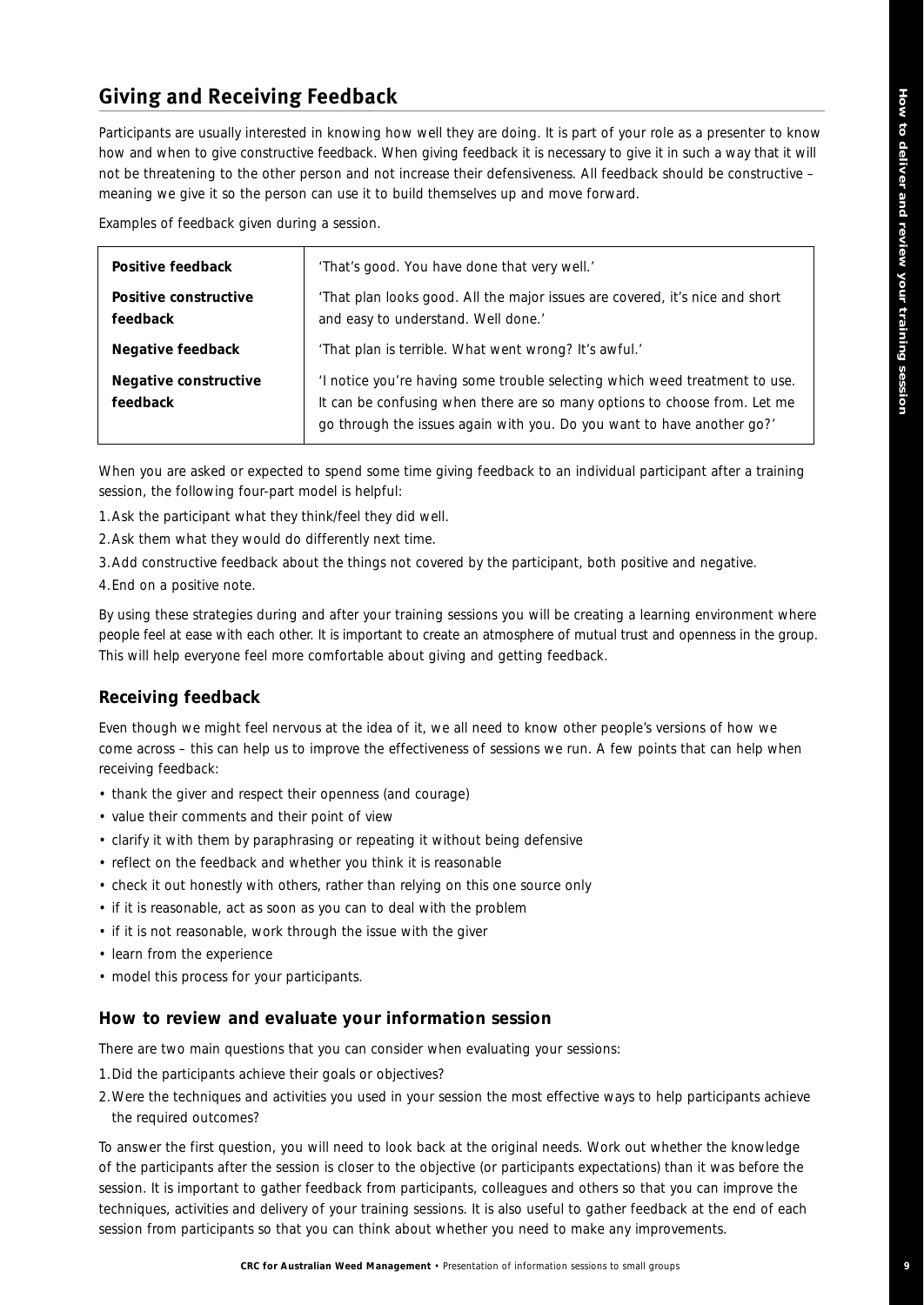Feedback can be obtained in a number of ways. You might prepare a simple form that has questions about how useful the presented material was, what participants would like to see added or changed and any other general comments that participants might like to make. Of course, you can just ask the group at the conclusion of the session the same questions, although people may be less forthcoming verbally in a group.

It will also be useful to conduct your own self-evaluation of the session and consider how well you think the session went and what areas may need to be changed.

## **Asking questions**

Questioning is an essential skill for presenters to use. There are lots of reasons for asking questions. These days they are not used just for testing someone's knowledge. They could be used:

- to focus attention on a certain topic
- to encourage interest
- to promote activity
- to check on and extend the participant's understanding
- to slow down or speed up the pace of a training session
- to challenge the participants to think more deeply
- to assess the participants progress.

The questions a presenter asks are either thought up in advance of the session (pre-set) or arise during the session. There are two types of questions that trainers use during their sessions: 1. closed 2. open.

#### **Closed questions**

Closed questions are usually answered with **YES** or **NO** or a very short statement. Be careful when you use this type of question with participants who are a little shy or feel anxious. They may not feel confident to add anything further to their simple answers and you might never find out the real depth of their thinking. The speed and tone of voice are very important with these short, closed questions because it is easy for nervous participants to interpret them as being abrupt or even rude. **In the cast of the cast of the formation of veget the rest of information of information of information of information of information of information of information sessions to the cast of information sessions to the cast** 

Examples:

- *Have you used this equipment before?*
- *Do you know how to conduct a site assessment?*
- *Do you understand the protocols for weed mapping?*

#### **Open questions**

Open questions **cannot** be answered with **YES** or **NO**. They are used to encourage the participants to give a more detailed answer usually containing their own feelings or opinions. They are very useful with a new group because they bring out a wide variety of responses and can get a group discussion started.

Examples:

- *What do you know about site assessments for weed management?*
- *What are the advantages and disadvantages of using herbicides?*

#### **When asking questions**

- be brief and clear
- keep it simple
- allow for time for response (silence is okay)
- show honest intentions (no trick questions)
- give praise and encouragement
- avoid sarcasm
- avoid slang, colloquialisms, confusion.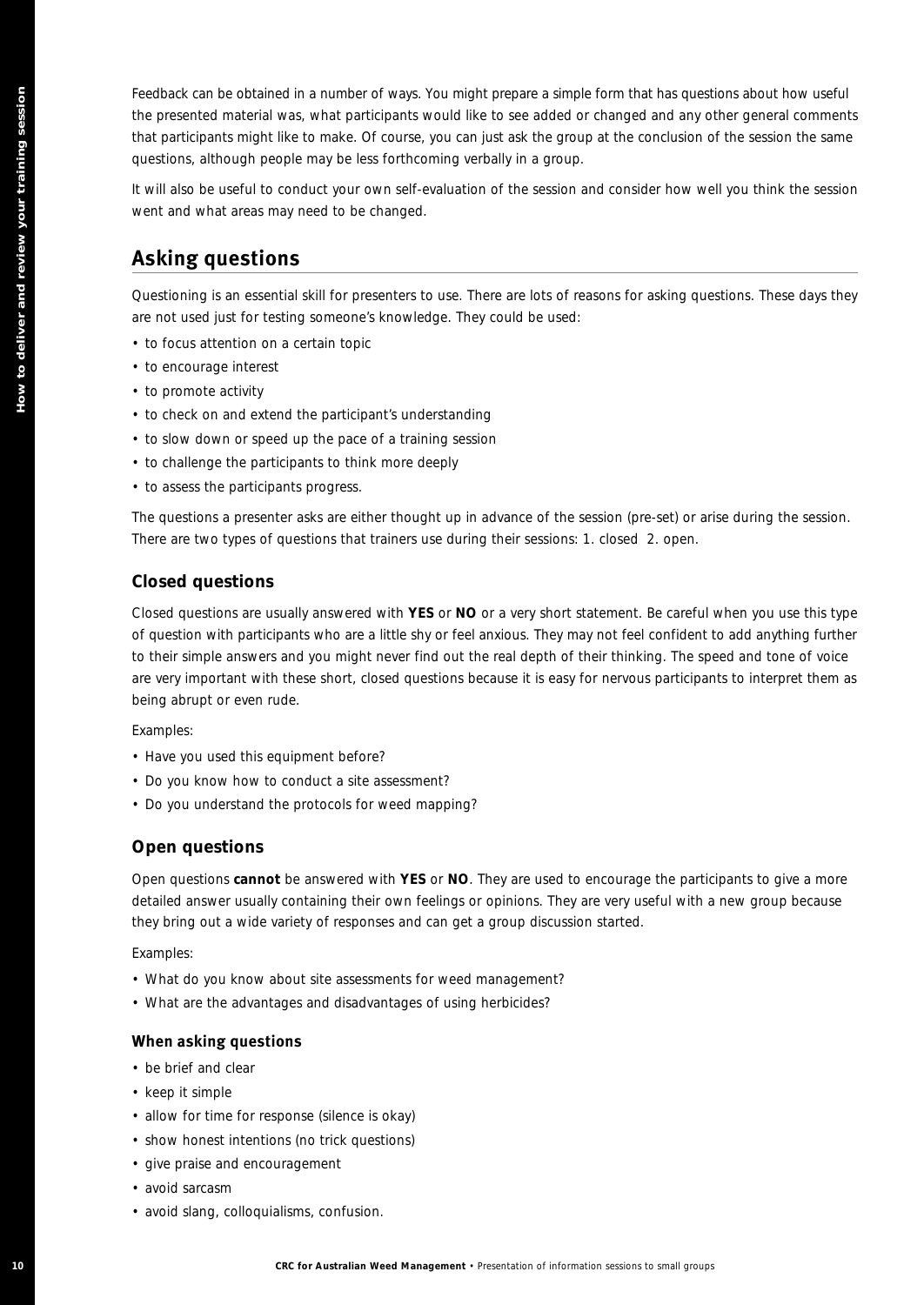#### **Techniques for answering participant's questions**

When participants ask questions in a session you can respond in a number of ways depending on the situation:

- If you think the participant has done quite a bit of thinking about the question before asking it, you can **encourage them to try to answer it themselves**.
- If you think another participant in the group should have a pretty good chance of handling it, you can **redirect the question to another participant**.
- If it's a question that you want all the participants to focus on you can **redirect the question to the whole group to answer**.
- If the answer is fairly simple, you can **hint at it**. The extra clues may stimulate all the participants to think more broadly and possibly come up with an answer.
- You can give an answer that provides factual information, expresses your own opinion or lets the participants know that you don't have an answer but are happy to look further into it with them later.

#### **Records**

Records are an important aspect of managing your training program because they provide the details that people may need to refer back to in the future. It is helpful to record minimum details of your training session including the date, location, participants, topic, organisation and facilitator. Your evaluation of the session is also useful to keep in case you run a similar session at a later time.

#### **Putting it all together**

- 1.Is the venue appropriately set up considering activities, participant numbers, safety requirements and accessibility.
- 2.Introduction: Provide an introduction to the session, including introduction of self and participants, details of learning objectives, linking of training to previous knowledge or training, outline of training delivery methods and competency requirements.
- 3.Body of the information session: Use appropriate strategies and techniques to facilitate the learning of knowledge.
- 4.Conclusion of training session: Review the learning objectives with participants providing relevant feedback, and linking to further training opportunities.
- 5.Consider your presenting skills, training aids, and how you will give and receive feedback.
- 6.Review and evaluate the session, using self-evaluation and feedback from participants and their supervisors and measuring outcomes against training objectives.
- 7.Keep appropriate records.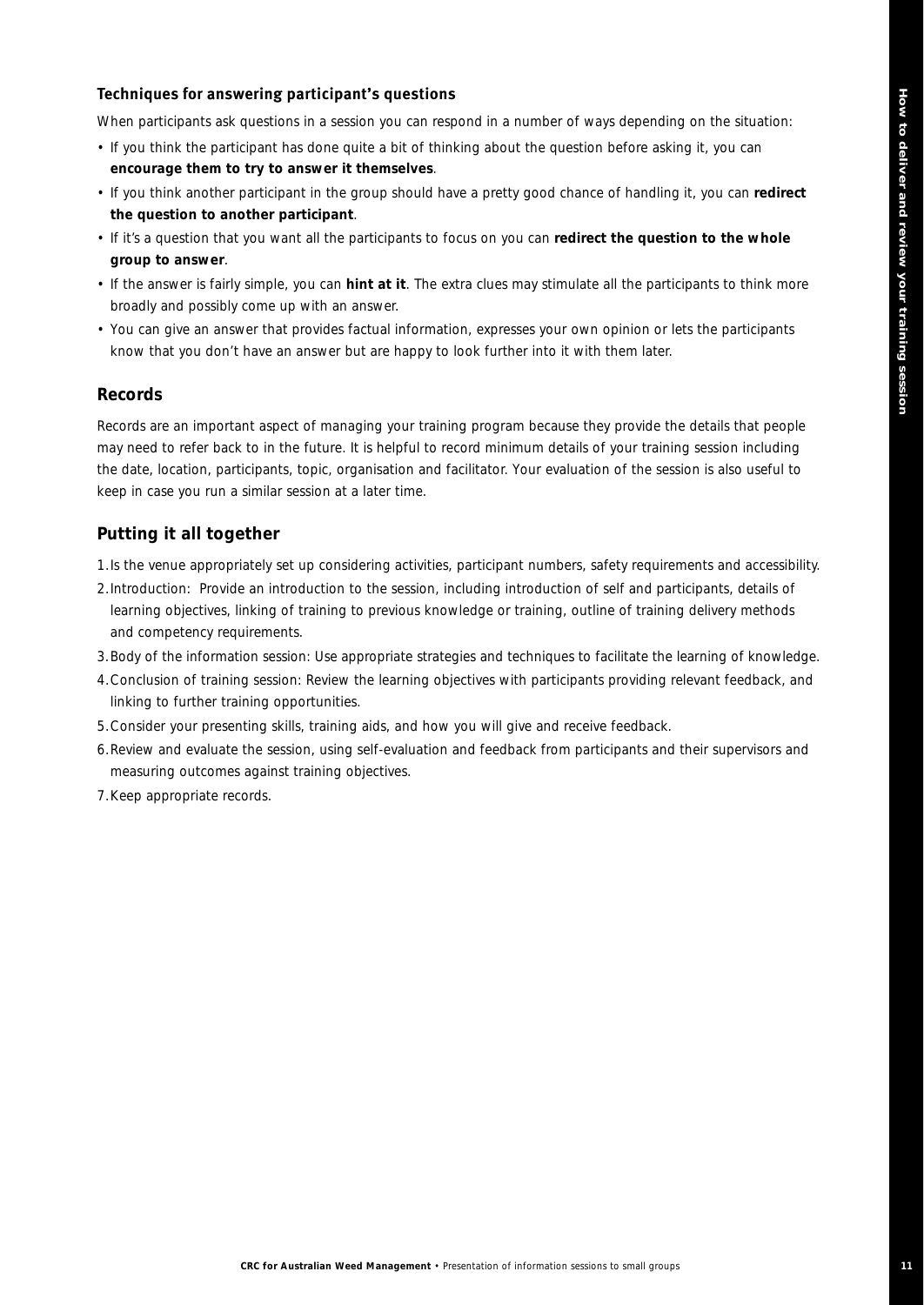- Research the material
- Identify the learning outcomes
- Choose appropriate:
	- learning methods (group, role play, discussion)
	- training resources and aids
- Organise the content:
	- priorities
	- sequence
	- key points
- Write the session plan
- Check the plan (yourself, colleague)
- Prepare and check the aids and facilities
- Evaluate the plan.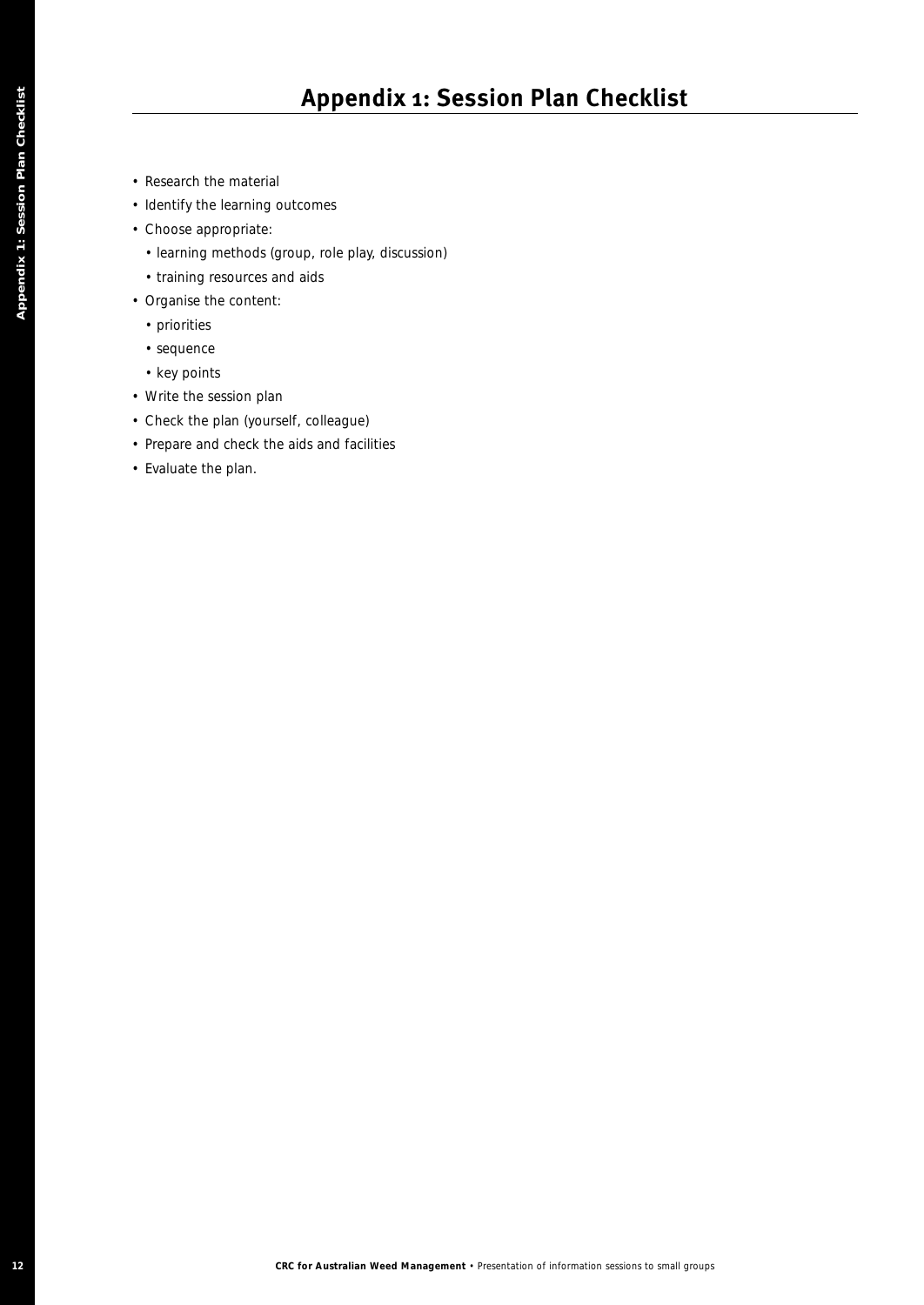Presenter: Russell Coight

Session: Site Assessment

Duration: 2 hrs

Session Outcomes:

By the end of this session, participants will:

- Understand the key components of site assessment
- Be able to establish location using a map to obtain AMG coordinates (or GPS unit if available)
- Demonstrate an understanding of weed mapping.

Materials required (per person):

- All Handouts
- 1:25000 map which includes training venue location (group to share map and use to establish location) or GPS unit to be shared by group
- 2 x transparencies to use as overlays for site map
- Blank sheets of A4 paper for site maps.

Teaching Aids:

- White board
- Overhead projector.

Names of those attending: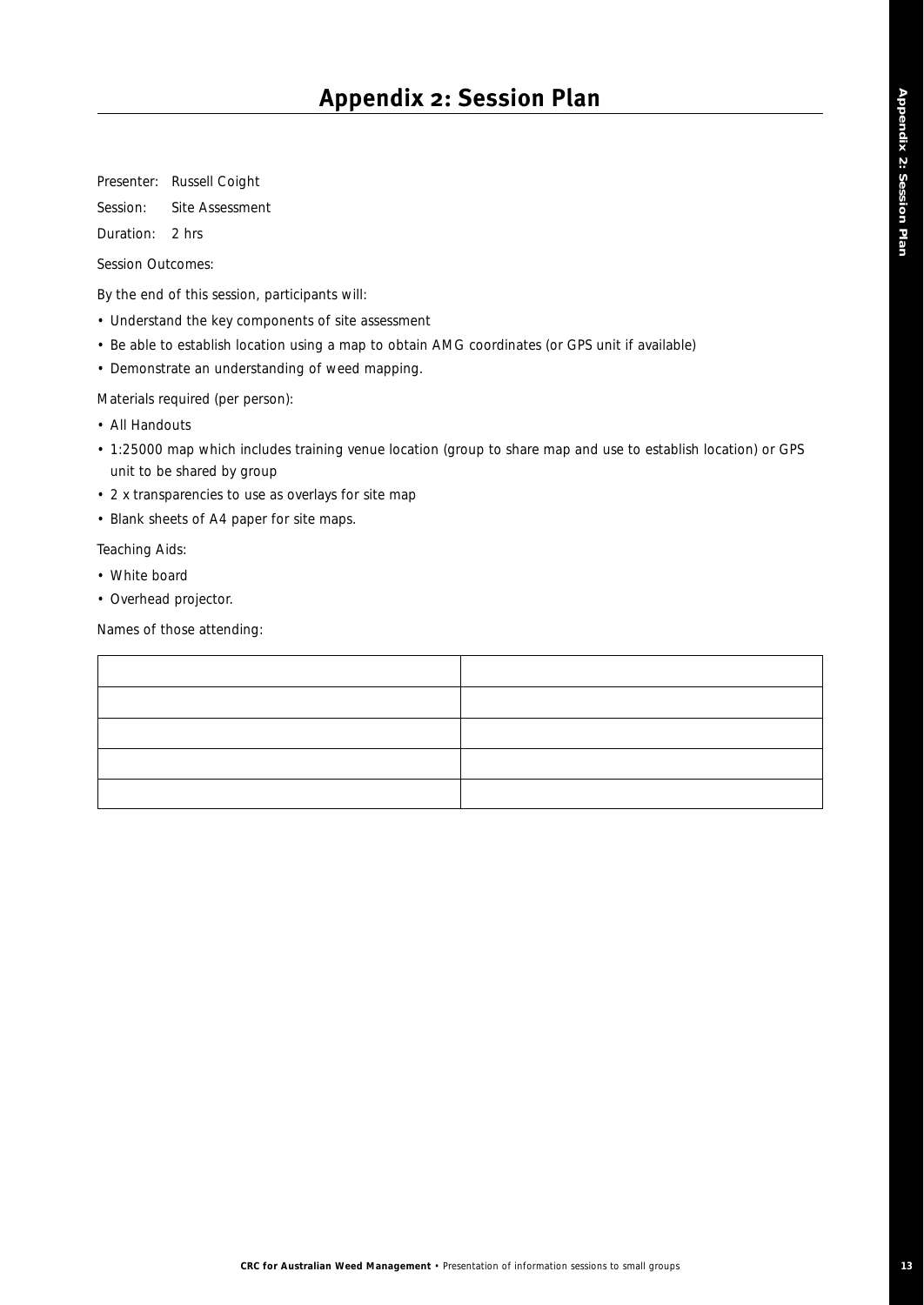## **Presentation: Site Assessment**

| Time    | Content                                                                                     | Methodology                                  |
|---------|---------------------------------------------------------------------------------------------|----------------------------------------------|
| 10 mins | Introduction                                                                                |                                              |
|         | <b>Get Attention:</b>                                                                       |                                              |
|         | • Welcome                                                                                   |                                              |
|         | • Introduce self                                                                            |                                              |
|         | • If participants don't know each other and it is a small group                             |                                              |
|         | get each person to introduce themselves.                                                    |                                              |
|         | Introduce topic: Site assessment                                                            | Explanation                                  |
|         | Link:                                                                                       | (Refer to module                             |
|         | Describe where this session fits in with long term weed<br>management planning              | 1 of manual).                                |
|         | Stimulate:                                                                                  |                                              |
|         | • Good weed management needs good planning. The site                                        |                                              |
|         | assessment is important because we need to know what we are                                 |                                              |
|         | dealing with before we can start planning. It will help us develop                          |                                              |
|         | a workable plan and also provide the means to monitor the                                   |                                              |
|         | effectiveness of our work over time.                                                        |                                              |
|         | Outcomes:                                                                                   |                                              |
|         | • By the end of the session participants will understand key aspects                        |                                              |
|         | of a site assessment and why it is important.                                               |                                              |
|         | • Participants will be able to establish their location using a map                         |                                              |
|         | (or GPS unit), get to know what's involved in completing a site                             |                                              |
|         | assessment sheet, a simple weed map and setting up<br>photo points.                         |                                              |
|         |                                                                                             |                                              |
|         | Structure:                                                                                  |                                              |
|         | • Will go through each part of the site assessment process using<br>hand outs and overheads |                                              |
|         | • Participants will have a go at establishing the location of this                          |                                              |
|         | venue using a map or GPS, creating a site map and become                                    |                                              |
|         | familiar with a site assessment sheet and photo points.                                     |                                              |
|         | • Next Saturday a field trip will be held to start a site assessment                        |                                              |
|         | for the groups NHT site and we will then have a chance to put                               |                                              |
|         | into practice what we have done.                                                            |                                              |
| 30 mins | <b>Body</b>                                                                                 |                                              |
|         | Site assessment:                                                                            |                                              |
|         | <b>Explanation:</b>                                                                         |                                              |
|         | • Go through material in manual (pages 4 through 6) plus other                              | Handouts.                                    |
|         | material relevant to your situation.                                                        |                                              |
|         | • Stress value of the site assessment in helping to set realistic                           |                                              |
|         | objectives, improving outcomes, will save time later and enable                             | Overhead                                     |
|         | better communication with others.                                                           | Transparency                                 |
|         | • Work through a sample site assessment sheet.<br>• Explain how to establish location       | or whiteboard<br>or handout.                 |
|         |                                                                                             |                                              |
|         | Activity:                                                                                   | Handout Appendix 3                           |
|         | • Group to establish current location of training venue using either                        | of module 1 (especially<br>if map being used |
|         | 1:25000/1:50000 map to find AMG coordinates (Eastings &<br>Northings) and/or a GPS unit     | to establish location).                      |
|         |                                                                                             |                                              |